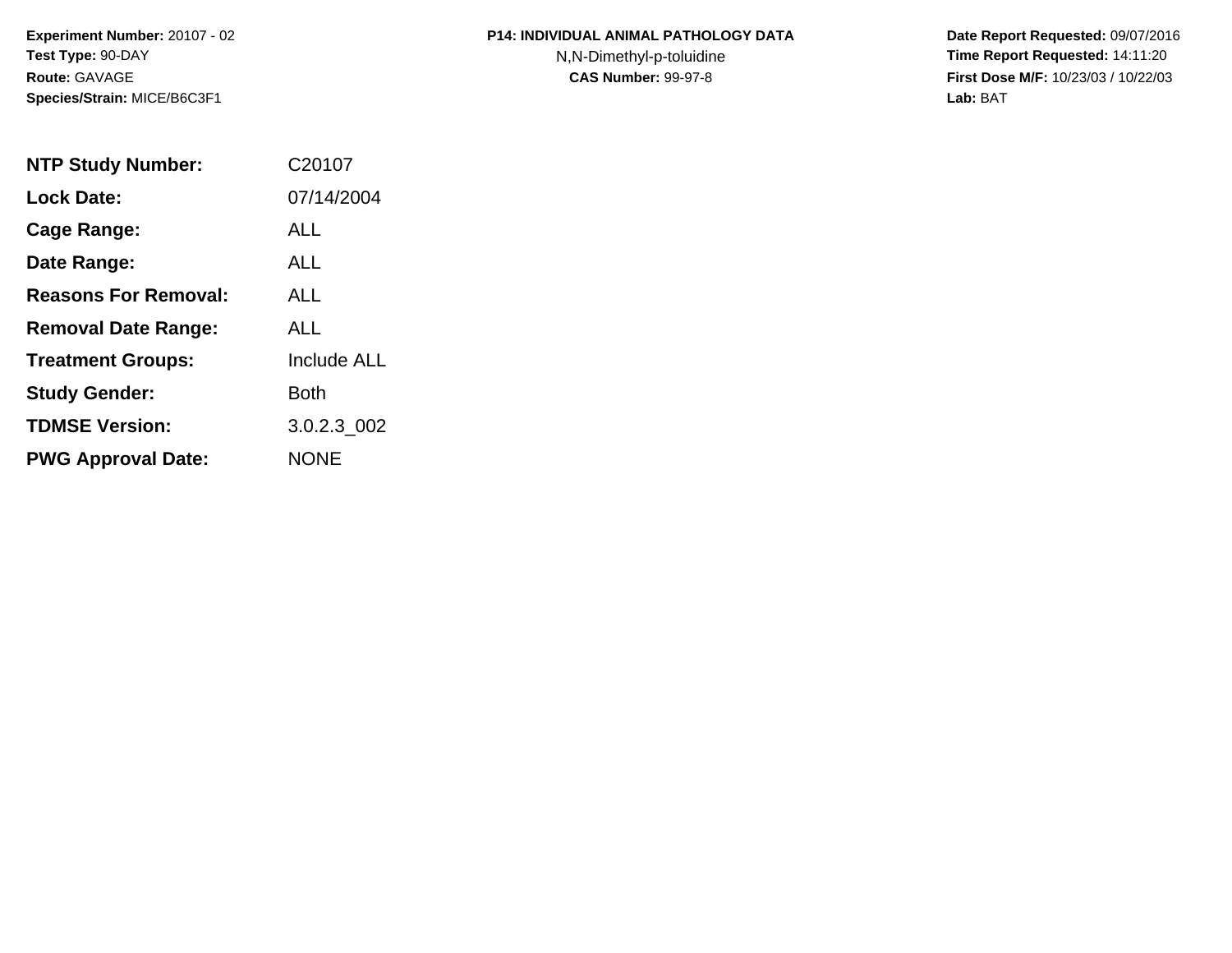**ANIMAL ID:** <sup>1</sup> **TRT#:** <sup>1</sup> **SEX:** Male **DAY ON TEST:** <sup>93</sup> **DOSE:** 0 MG/KG**DISP:** Terminal Sacrifice **HISTO:** 0406289 **ORGAN AND ACCOUNTABLE SITE STATUSNORMAL** \* Adrenal Medullaa the set of the Second Vessel that the set of the set of the set of the set of the set of the Marrow  $\ast$  Bone Marrow \* Brain \* Epididymis \* Esophagus \* Eye \* Gallbladder \* Harderian Gland \* Heart \* Intestine Large, Cecum \* Intestine Small, Ileum \* Intestine Large, Colon\* Intestine Large, Rectum<br>\* Islets, Pancreatic \* Intestine Small, Duodenum \* \* Intest<br>\* Kidney \* \* Lung \* Intestine Small, Jejunumm \* Islets, Pancreatic \* Kidney \* Lung \* Lymph Node, Mandibular \* Lymph Node, Mesenteric \* Nose\* Nose  $*$  Pancreas \* Pancreas \* Presential Gland \* Parathyroid Glandd **All 2018** \* Pituitary Gland **All 2018** \* Preputial Gland **\*** Prostate \* Prostate \* Salivary Glands \* Seminal Vesicle \* Skin \* Spleen \* Stomach, Forestomach \* Stomach, Glandular \* Testes \* Thymus \* Thyroid Gland\* Urinary Bladder **MISSING** \* Mammary Gland**OBSERVATIONS** \* Adrenal CortexSubcapsular Hyperplasia Minimal Note: Only one adrenal gland available for histological examination.\* Liver \* Liver **Inflammation Inflammation** Inflammation Chronic Active, Minimal<br>Vacuolization Cytoplasmic Chronic Mild HepatocyteVacuolization Cytoplasmic \* Testes Note: Rete testis with adjacent tubuli recti - unilateral - normal, not coded.**Experiment Number:** 20107 - 02 **P14: INDIVIDUAL ANIMAL PATHOLOGY DATA Date Report Requested:** 09/07/2016 **Test Type:** 90-DAY N,N-Dimethyl-p-toluidine **Time Report Requested:** 14:11:20 **Route:** GAVAGE**First Dose M/F:** 10/23/03 / 10/22/03<br>**Lab:** BAT **Species/Strain:** MICE/B6C3F1**Lab:** BAT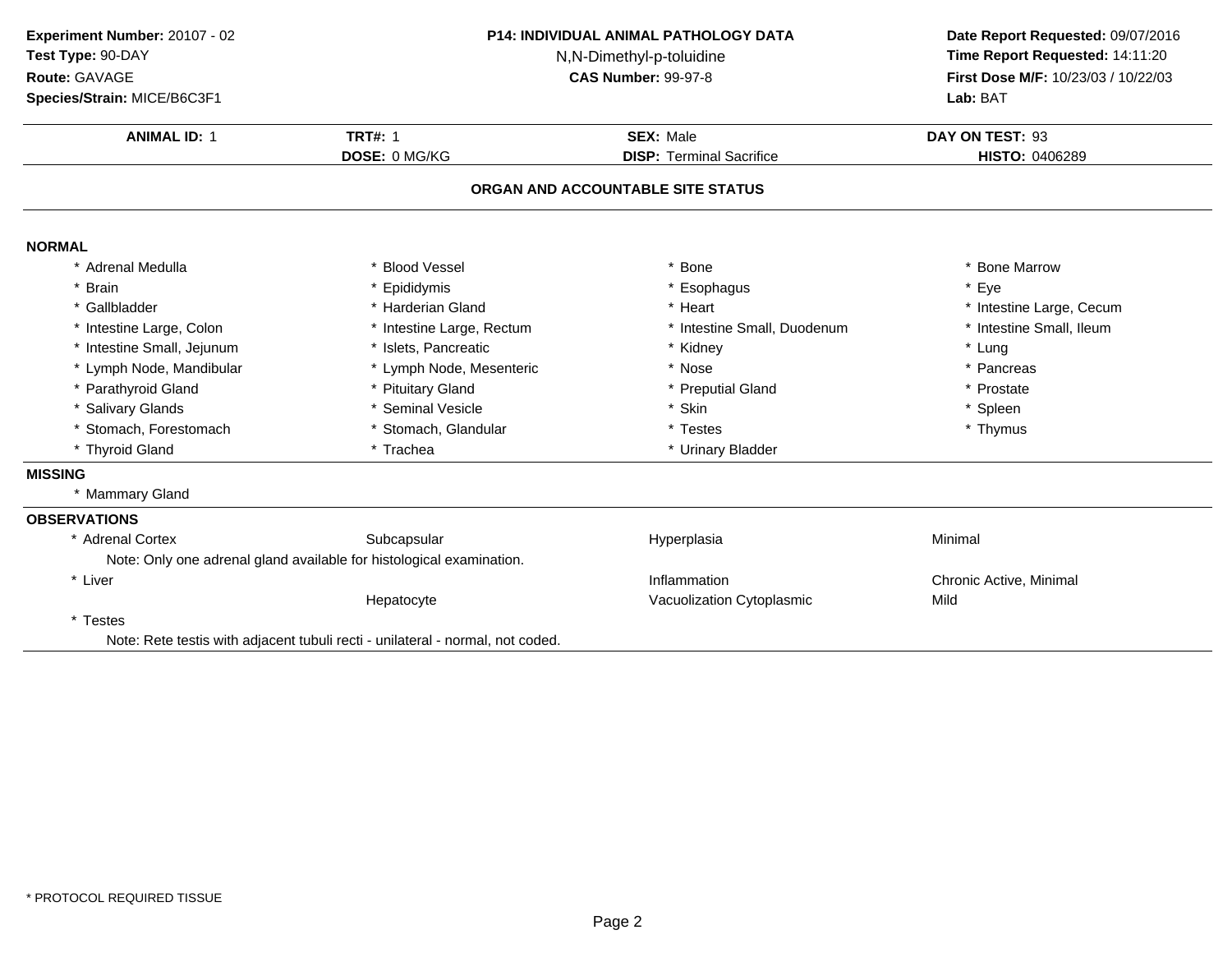| Experiment Number: 20107 - 02                 |                           | <b>P14: INDIVIDUAL ANIMAL PATHOLOGY DATA</b> | Date Report Requested: 09/07/2016   |
|-----------------------------------------------|---------------------------|----------------------------------------------|-------------------------------------|
| Test Type: 90-DAY<br>N,N-Dimethyl-p-toluidine |                           |                                              | Time Report Requested: 14:11:20     |
| Route: GAVAGE                                 |                           | <b>CAS Number: 99-97-8</b>                   | First Dose M/F: 10/23/03 / 10/22/03 |
| Species/Strain: MICE/B6C3F1                   |                           |                                              | Lab: BAT                            |
| <b>ANIMAL ID: 2</b>                           | <b>TRT#: 1</b>            | <b>SEX: Male</b>                             | DAY ON TEST: 93                     |
|                                               | DOSE: 0 MG/KG             | <b>DISP: Terminal Sacrifice</b>              | HISTO: 0406290                      |
|                                               |                           | ORGAN AND ACCOUNTABLE SITE STATUS            |                                     |
| <b>NORMAL</b>                                 |                           |                                              |                                     |
| * Adrenal Medulla                             | * Blood Vessel            | * Bone                                       | * Bone Marrow                       |
| * Brain                                       | Epididymis                | * Esophagus                                  | * Eye                               |
| * Gallbladder                                 | * Harderian Gland         | * Heart                                      | * Intestine Large, Cecum            |
| * Intestine Large, Colon                      | * Intestine Large, Rectum | * Intestine Small, Duodenum                  | * Intestine Small, Ileum            |
| * Intestine Small, Jejunum                    | * Islets, Pancreatic      | * Kidney                                     | * Lung                              |
| * Lymph Node, Mandibular                      | * Lymph Node, Mesenteric  | * Nose                                       | * Pancreas                          |
| * Parathyroid Gland                           | * Pituitary Gland         | * Preputial Gland                            | * Prostate                          |
| * Salivary Glands                             | * Seminal Vesicle         | * Skin                                       | * Spleen                            |
| * Stomach, Forestomach                        | * Stomach, Glandular      | * Testes                                     | * Thymus                            |
| * Thyroid Gland                               | * Trachea                 | * Urinary Bladder                            |                                     |
| <b>MISSING</b>                                |                           |                                              |                                     |
| * Mammary Gland                               |                           |                                              |                                     |
| <b>OBSERVATIONS</b>                           |                           |                                              |                                     |
| * Adrenal Cortex                              | Subcapsular               | Hyperplasia                                  | Minimal                             |
| * Liver                                       |                           | Inflammation                                 | Chronic Active, Minimal             |
|                                               | Hepatocyte                | Vacuolization Cytoplasmic                    | Mild                                |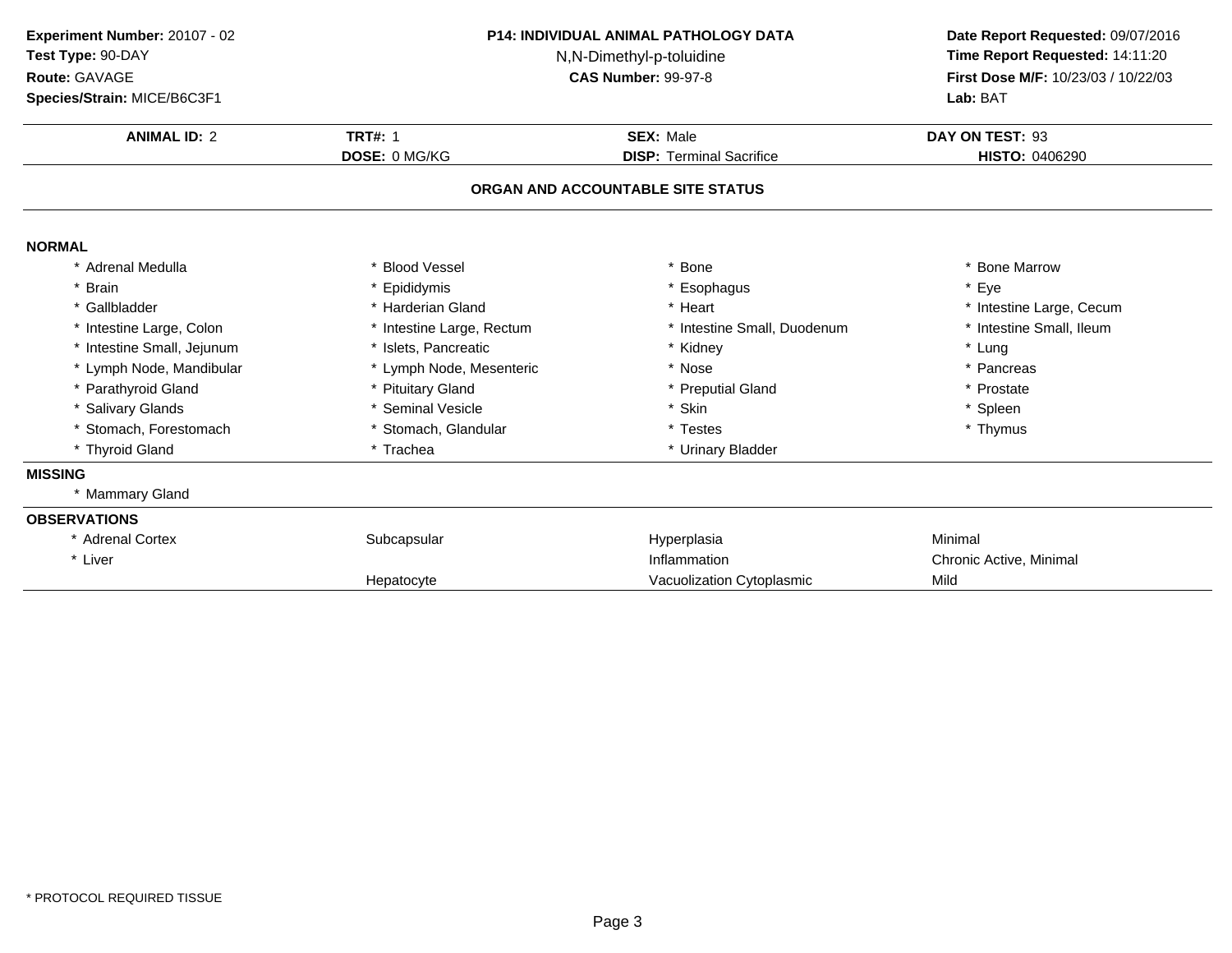**ANIMAL ID:** <sup>3</sup> **TRT#:** <sup>1</sup> **SEX:** Male **DAY ON TEST:** <sup>93</sup> **DOSE:** 0 MG/KG**DISP:** Terminal Sacrifice **HISTO:** 0406291 **ORGAN AND ACCOUNTABLE SITE STATUSNORMAL** \* Adrenal Cortex\* Adrenal Medulla<br>\* Brain a the set of the set of the set of the set of the set of the set of the set of the set of the set of the set o<br>Set of the set of the set of the set of the set of the set of the set of the set of the set of the set of the s \* Bone Marrow \* Brain \* Epididymis \* Esophagus \* Eyee the second of the set of the set of the set of the set of the set of the set of the set of the set of the set of the set of the set of the set of the set of the set of the set of the set of the set of the set of the set \* Intestine Large, Cecumm and the state of the state of the state of the state of the state of the state of the state of the state of the state of the state of the state of the state of the state of the state of the state of the state of the stat \* Intestine Small, Ileum\* Intestine Small, Jejunum \* \* 1918 \* 1918, Pancreatic \* The small was a strategies \* Kidney \* Lymph Node, Mesenteric \* Nose \* Lung\* Lymph Node, Mandibular \* 1990 \* Lymph Node, Mesenteric \* \* Nose \* Nose \* Nose \* Preputial Gland \* Preputial Gland \* Pancreas\* Parathyroid Gland<br>\* Salivary Glands \* Pituitary Gland \* Preputial \* Preputial \* Preputial \* Preputial \* Preputial \* Skin \* Prostate \* Salivary Glands \* Seminal Vesicle \* Skin \* Spleen\* Stomach, Forestomach \* \* Stomach, Glandular \* Testes \* Testes \* Testes \* Thyroid Gland<br>\* Thyroid Gland \* \* Trachea \* Trachea \* Trachea \* Urinary \* Thymus \* Thyroid Gland\* Urinary Bladder **MISSING** \* Mammary Gland**OBSERVATIONS**\* Liver \* Liver **Inflammation Inflammation** Inflammation<br>
Vacuolization Cvtoplasmic<br>
Vacuolization Cvtoplasmic<br>
Vacuolization Cvtoplasmic<br>
Vacuolization Cvtoplasmic HepatocyteVacuolization Cytoplasmic **Experiment Number:** 20107 - 02 **P14: INDIVIDUAL ANIMAL PATHOLOGY DATA Date Report Requested:** 09/07/2016 **Test Type:** 90-DAY N,N-Dimethyl-p-toluidine **Time Report Requested:** 14:11:20 **Route:** GAVAGE**First Dose M/F:** 10/23/03 / 10/22/03<br>**Lab:** BAT **Species/Strain:** MICE/B6C3F1**Lab:** BAT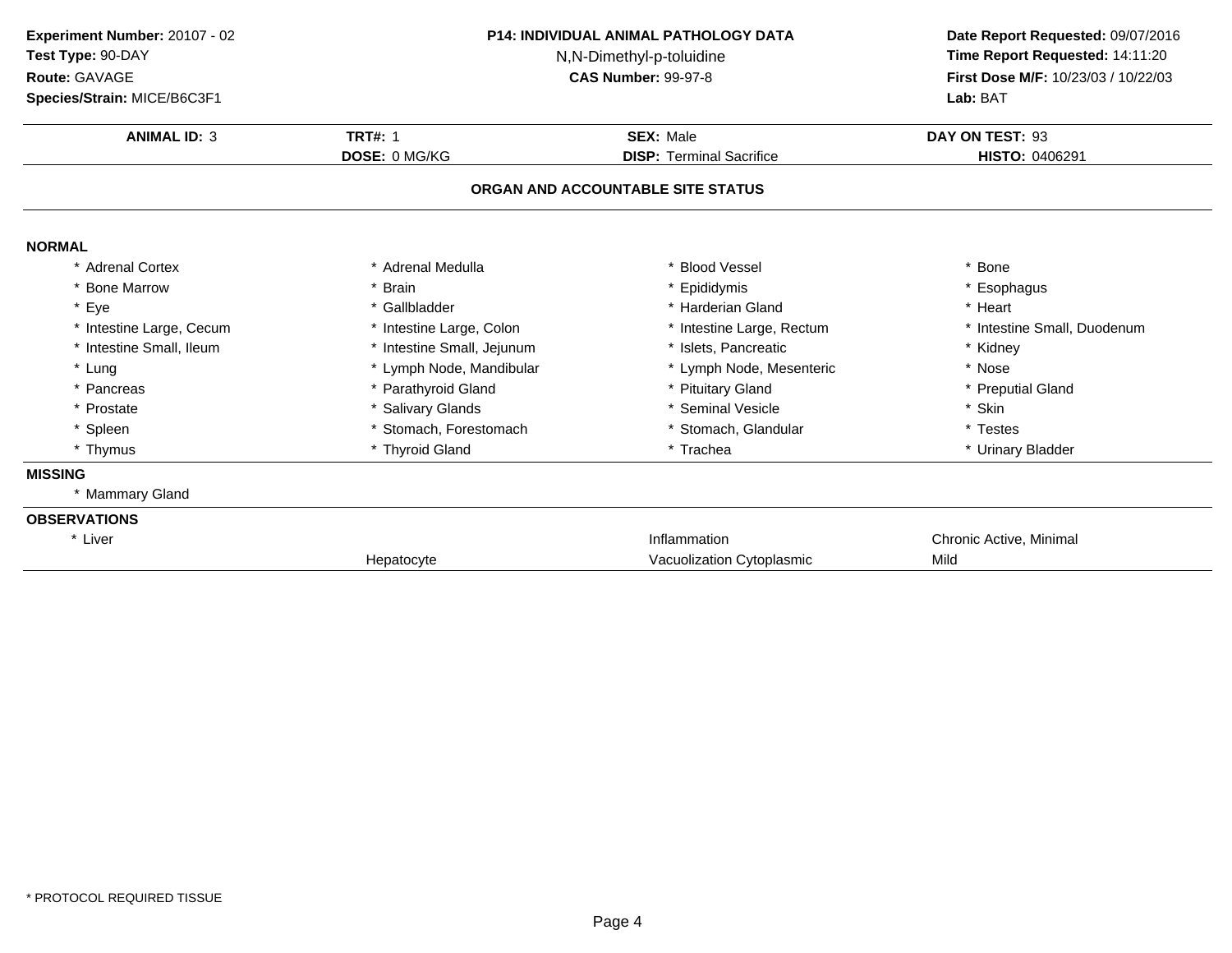| Experiment Number: 20107 - 02<br>Test Type: 90-DAY<br>Route: GAVAGE<br>Species/Strain: MICE/B6C3F1 |                                                                    | <b>P14: INDIVIDUAL ANIMAL PATHOLOGY DATA</b><br>N,N-Dimethyl-p-toluidine<br><b>CAS Number: 99-97-8</b> | Date Report Requested: 09/07/2016<br>Time Report Requested: 14:11:20<br>First Dose M/F: 10/23/03 / 10/22/03<br>Lab: BAT |
|----------------------------------------------------------------------------------------------------|--------------------------------------------------------------------|--------------------------------------------------------------------------------------------------------|-------------------------------------------------------------------------------------------------------------------------|
| <b>ANIMAL ID: 4</b>                                                                                | <b>TRT#: 1</b>                                                     | <b>SEX: Male</b>                                                                                       | DAY ON TEST: 93                                                                                                         |
|                                                                                                    | DOSE: 0 MG/KG                                                      | <b>DISP: Terminal Sacrifice</b>                                                                        | HISTO: 0406292                                                                                                          |
|                                                                                                    |                                                                    | ORGAN AND ACCOUNTABLE SITE STATUS                                                                      |                                                                                                                         |
| <b>NORMAL</b>                                                                                      |                                                                    |                                                                                                        |                                                                                                                         |
| <b>Adrenal Cortex</b>                                                                              | Adrenal Medulla                                                    | <b>Blood Vessel</b>                                                                                    | * Bone                                                                                                                  |
| <b>Bone Marrow</b>                                                                                 | <b>Brain</b>                                                       | Epididymis                                                                                             | * Esophagus                                                                                                             |
| Eye                                                                                                | * Gallbladder                                                      | * Harderian Gland                                                                                      | * Heart                                                                                                                 |
| * Intestine Large, Cecum                                                                           | * Intestine Large, Colon                                           | * Intestine Large, Rectum                                                                              | * Intestine Small, Duodenum                                                                                             |
| * Intestine Small, Ileum                                                                           | * Intestine Small, Jejunum                                         | * Islets, Pancreatic                                                                                   | * Lung                                                                                                                  |
| Lymph Node, Mandibular                                                                             | * Lymph Node, Mesenteric                                           | * Nose                                                                                                 | * Pancreas                                                                                                              |
| Parathyroid Gland                                                                                  | * Pituitary Gland                                                  | * Preputial Gland                                                                                      | * Prostate                                                                                                              |
| <b>Salivary Glands</b>                                                                             | * Seminal Vesicle                                                  | * Skin                                                                                                 | * Spleen                                                                                                                |
| * Stomach, Forestomach                                                                             | * Stomach, Glandular                                               | * Testes                                                                                               | * Thymus                                                                                                                |
| * Thyroid Gland                                                                                    | * Trachea                                                          | * Urinary Bladder                                                                                      |                                                                                                                         |
| <b>MISSING</b>                                                                                     |                                                                    |                                                                                                        |                                                                                                                         |
| * Mammary Gland                                                                                    |                                                                    |                                                                                                        |                                                                                                                         |
| <b>OBSERVATIONS</b>                                                                                |                                                                    |                                                                                                        |                                                                                                                         |
| * Kidney                                                                                           |                                                                    | Inflammation                                                                                           | Chronic Active, Minimal                                                                                                 |
| * Liver                                                                                            |                                                                    | Inflammation                                                                                           | Chronic Active, Minimal                                                                                                 |
| * Testes                                                                                           |                                                                    |                                                                                                        |                                                                                                                         |
|                                                                                                    | Note: Rete testis with adjacent tubuli recti - normal - not coded. |                                                                                                        |                                                                                                                         |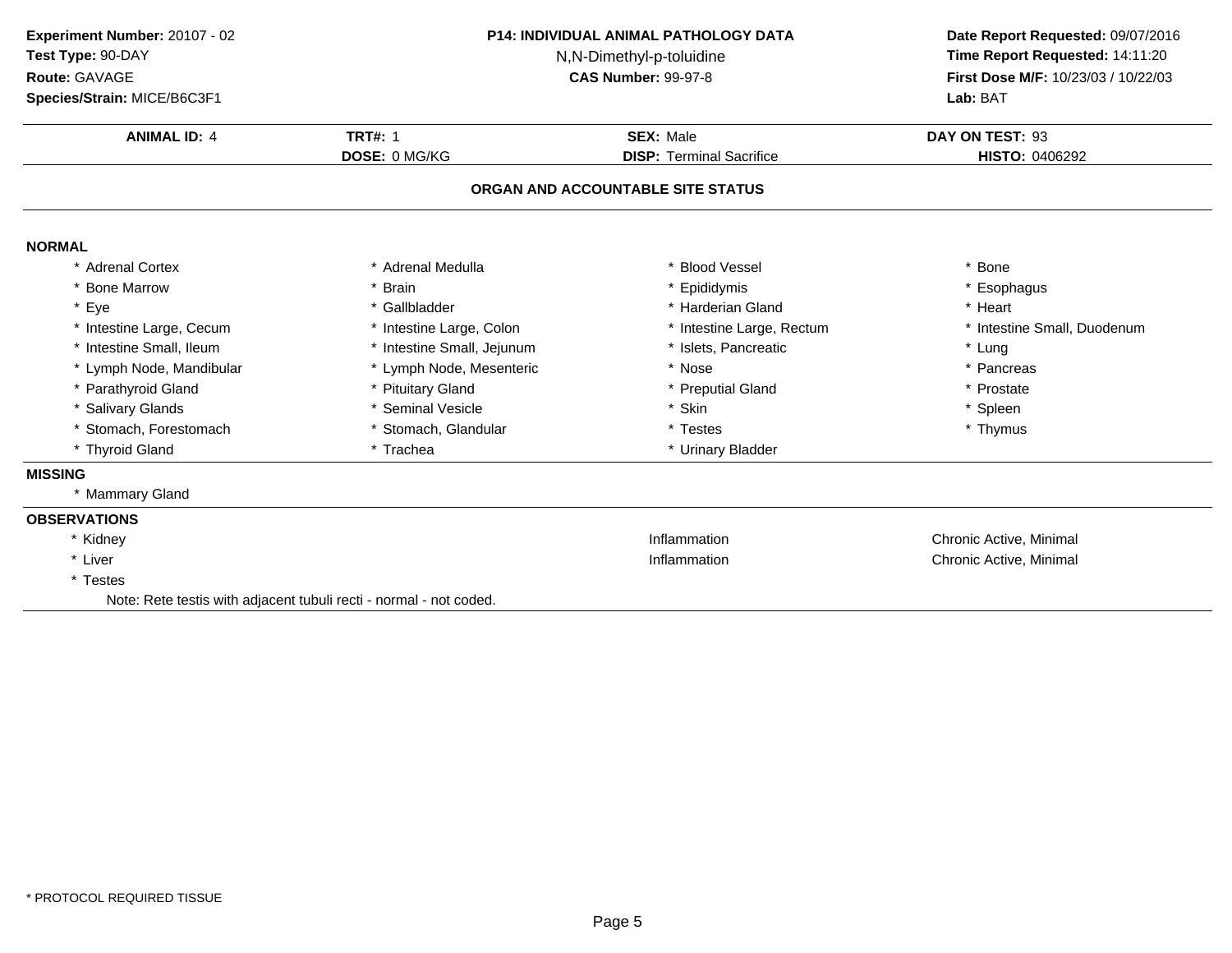**ANIMAL ID:** <sup>5</sup> **TRT#:** <sup>1</sup> **SEX:** Male **DAY ON TEST:** <sup>93</sup> **DOSE:** 0 MG/KG**DISP:** Terminal Sacrifice **HISTO:** 0406293 **ORGAN AND ACCOUNTABLE SITE STATUSNORMAL** \* Adrenal Cortex\* Adrenal Medulla<br>\* Brain a the set of the set of the set of the set of the set of the set of the set of the set of the set of the set o<br>Set of the set of the set of the set of the set of the set of the set of the set of the set of the set of the s \* Bone Marrow \* Brain \* Epididymis \* Esophagus \* Eyee the second of the set of the set of the set of the set of the set of the set of the set of the set of the set of the set of the set of the set of the set of the set of the set of the set of the set of the set of the set \* Intestine Large, Cecumm and the state of the state of the state of the state of the state of the state of the state of the state of the state of the state of the state of the state of the state of the state of the state of the state of the stat \* Intestine Small, Ileum\* Intestine Small, Jejunum \* \* 1918 \* 1918, Pancreatic \* The small was a strategies \* Kidney \* Lymph Node, Mesenteric \* Nose \* Lung\* Lymph Node, Mandibular \* 1990 \* Lymph Node, Mesenteric \* \* Nose \* Nose \* Nose \* Preputial Gland \* Preputial Gland \* Pancreas\* Parathyroid Gland<br>\* Salivary Glands \* Pituitary Gland \* Preputial \* Preputial \* Preputial \* Preputial \* Preputial \* Skin \* Prostate \* Salivary Glands \* Seminal Vesicle \* Skin \* Spleen\* Stomach, Forestomach \* \* Stomach, Glandular \* Testes \* Testes \* Testes \* Thyroid Gland<br>\* Thyroid Gland \* \* Trachea \* Trachea \* Trachea \* Urinary \* Thymus \* Thyroid Gland\* Urinary Bladder **MISSING** \* Mammary Gland**OBSERVATIONS**\* Liver Hepatocyte Vacuolization Cytoplasmic **Mild Experiment Number:** 20107 - 02 **P14: INDIVIDUAL ANIMAL PATHOLOGY DATA Date Report Requested:** 09/07/2016 **Test Type:** 90-DAY N,N-Dimethyl-p-toluidine **Time Report Requested:** 14:11:20 **Route:** GAVAGE**First Dose M/F:** 10/23/03 / 10/22/03<br>**Lab:** BAT **Species/Strain:** MICE/B6C3F1**Lab:** BAT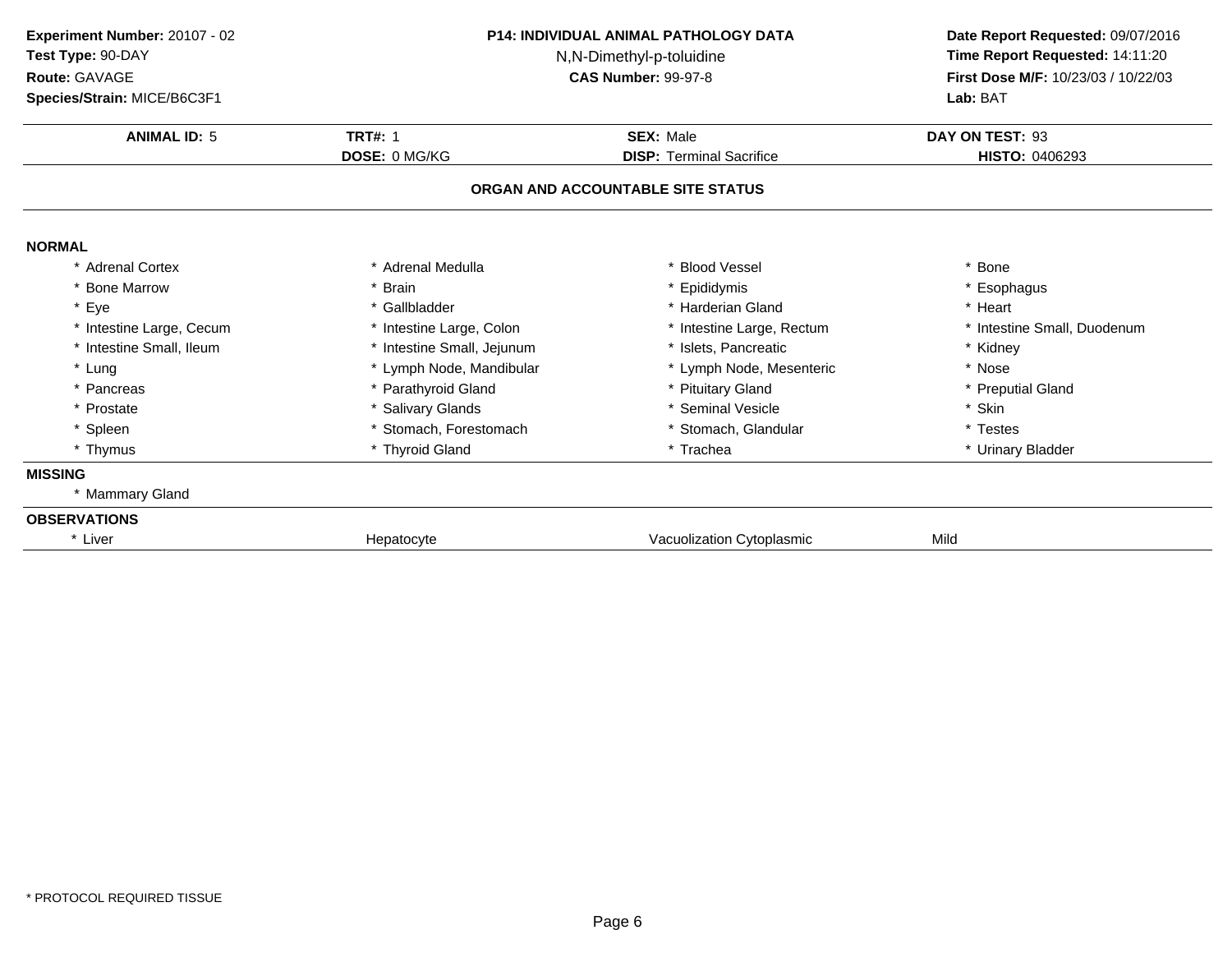**ANIMAL ID:** <sup>6</sup> **TRT#:** <sup>1</sup> **SEX:** Male **DAY ON TEST:** <sup>93</sup> **DOSE:** 0 MG/KG**DISP:** Terminal Sacrifice **HISTO:** 0406294 **ORGAN AND ACCOUNTABLE SITE STATUSNORMAL** \* Adrenal Cortex\* Adrenal Medulla<br>\* Brain a the set of the set of the set of the set of the set of the set of the set of the set of the set of the set o<br>Set of the set of the set of the set of the set of the set of the set of the set of the set of the set of the s \* Bone Marrow \* Brain \* Epididymis \* Esophagus \* Eyee the second of the set of the set of the set of the set of the set of the set of the set of the set of the set of the set of the set of the set of the set of the set of the set of the set of the set of the set of the set \* Intestine Large, Cecumm and the state of the state of the state of the state of the state of the state of the state of the state of the state of the state of the state of the state of the state of the state of the state of the state of the stat \* Intestine Small, Ileum\* Intestine Small, Jejunum \* \* 1918 \* 1918, Pancreatic \* The small was a strategies \* Kidney \* Lymph Node, Mesenteric \* Nose \* Lung\* Lymph Node, Mandibular \* 1990 \* Lymph Node, Mesenteric \* \* Nose \* Nose \* Nose \* Preputial Gland \* Preputial Gland \* Pancreas\* Parathyroid Gland<br>\* Salivary Glands \* Pituitary Gland \* Preputial \* Preputial \* Preputial \* Preputial \* Preputial \* Skin \* Prostate \* Salivary Glands \* Seminal Vesicle \* Skin \* Spleen\* Stomach, Forestomach \* \* Stomach, Glandular \* Testes \* Testes \* Testes \* Thyroid Gland<br>\* Thyroid Gland \* \* Trachea \* Trachea \* Trachea \* Urinary \* Thymus \* Thyroid Gland\* Urinary Bladder **MISSING** \* Mammary Gland**OBSERVATIONS**\* Liver \* Liver **Inflammation Inflammation** Inflammation<br>
Vacuolization Cvtoplasmic<br>
Vacuolization Cvtoplasmic<br>
Vacuolization Cvtoplasmic<br>
Vacuolization Cvtoplasmic HepatocyteVacuolization Cytoplasmic **Experiment Number:** 20107 - 02 **P14: INDIVIDUAL ANIMAL PATHOLOGY DATA Date Report Requested:** 09/07/2016 **Test Type:** 90-DAY N,N-Dimethyl-p-toluidine **Time Report Requested:** 14:11:20 **Route:** GAVAGE**First Dose M/F:** 10/23/03 / 10/22/03<br>**Lab:** BAT **Species/Strain:** MICE/B6C3F1**Lab:** BAT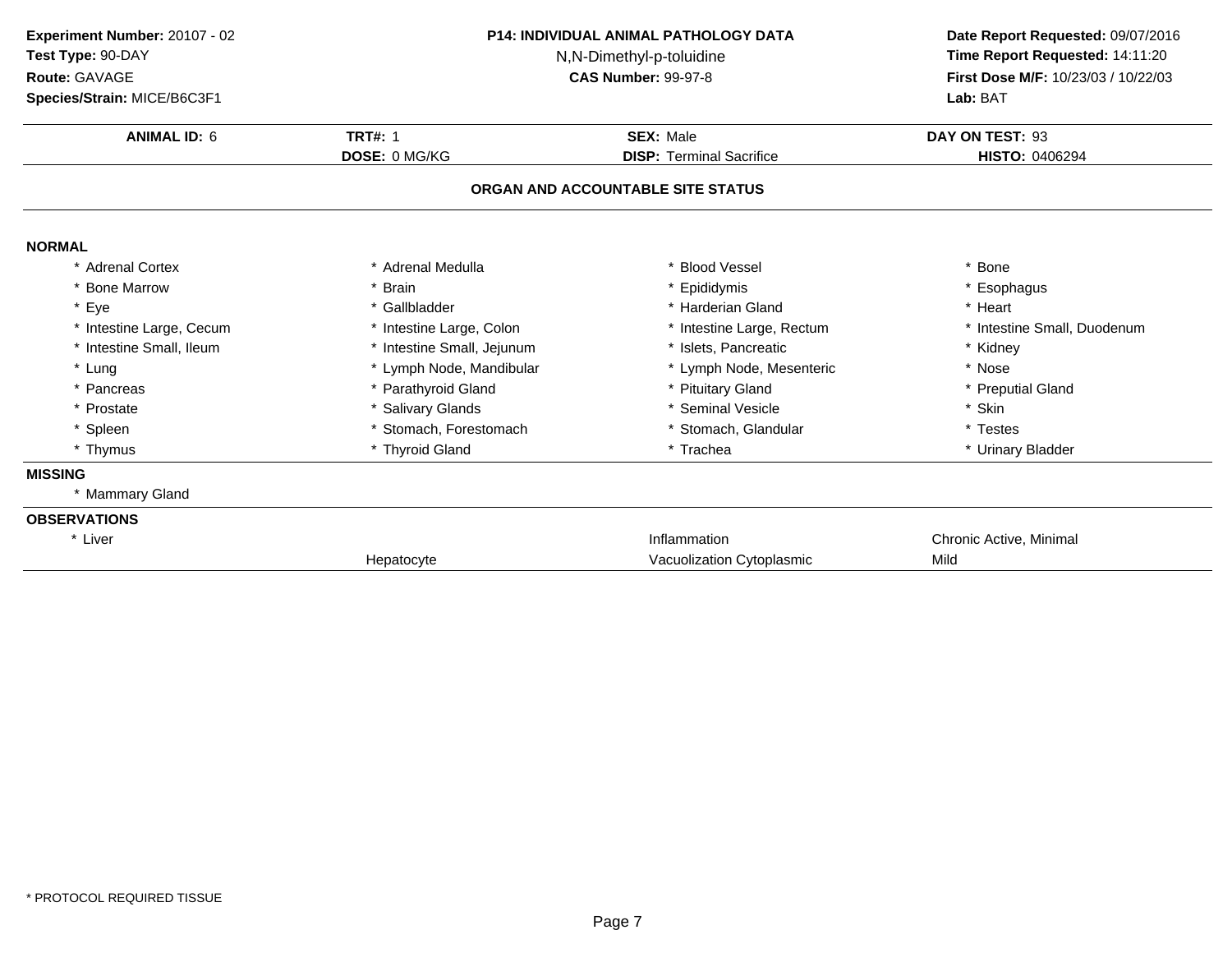| Experiment Number: 20107 - 02 |                            | <b>P14: INDIVIDUAL ANIMAL PATHOLOGY DATA</b> |                                                                      |
|-------------------------------|----------------------------|----------------------------------------------|----------------------------------------------------------------------|
| Test Type: 90-DAY             |                            | N,N-Dimethyl-p-toluidine                     | Date Report Requested: 09/07/2016<br>Time Report Requested: 14:11:20 |
| Route: GAVAGE                 |                            | <b>CAS Number: 99-97-8</b>                   | First Dose M/F: 10/23/03 / 10/22/03                                  |
| Species/Strain: MICE/B6C3F1   |                            |                                              | Lab: BAT                                                             |
| <b>ANIMAL ID: 7</b>           | <b>TRT#: 1</b>             | <b>SEX: Male</b>                             | DAY ON TEST: 93                                                      |
|                               | <b>DOSE: 0 MG/KG</b>       | <b>DISP: Terminal Sacrifice</b>              | HISTO: 0406295                                                       |
|                               |                            | ORGAN AND ACCOUNTABLE SITE STATUS            |                                                                      |
| <b>NORMAL</b>                 |                            |                                              |                                                                      |
| * Adrenal Cortex              | * Adrenal Medulla          | * Blood Vessel                               | * Bone                                                               |
| * Bone Marrow                 | * Brain                    | Epididymis                                   | * Esophagus                                                          |
| * Eye                         | * Gallbladder              | * Harderian Gland                            | * Heart                                                              |
| * Intestine Large, Cecum      | * Intestine Large, Colon   | Intestine Large, Rectum                      | * Intestine Small, Duodenum                                          |
| * Intestine Small, Ileum      | * Intestine Small, Jejunum | Islets, Pancreatic                           | * Lung                                                               |
| * Lymph Node, Mandibular      | * Lymph Node, Mesenteric   | * Nose                                       | * Pancreas                                                           |
| * Parathyroid Gland           | * Pituitary Gland          | * Preputial Gland                            | * Prostate                                                           |
| * Salivary Glands             | * Seminal Vesicle          | * Skin                                       | * Spleen                                                             |
| * Stomach, Forestomach        | * Stomach, Glandular       | * Testes                                     | * Thymus                                                             |
| * Thyroid Gland               | * Trachea                  | * Urinary Bladder                            |                                                                      |
| <b>MISSING</b>                |                            |                                              |                                                                      |
| * Mammary Gland               |                            |                                              |                                                                      |
| <b>OBSERVATIONS</b>           |                            |                                              |                                                                      |
| * Kidney                      |                            | Mineralization                               | Minimal                                                              |
| * Liver                       |                            | Inflammation                                 | Chronic Active, Minimal                                              |
|                               | Hepatocyte                 | Vacuolization Cytoplasmic                    | Mild                                                                 |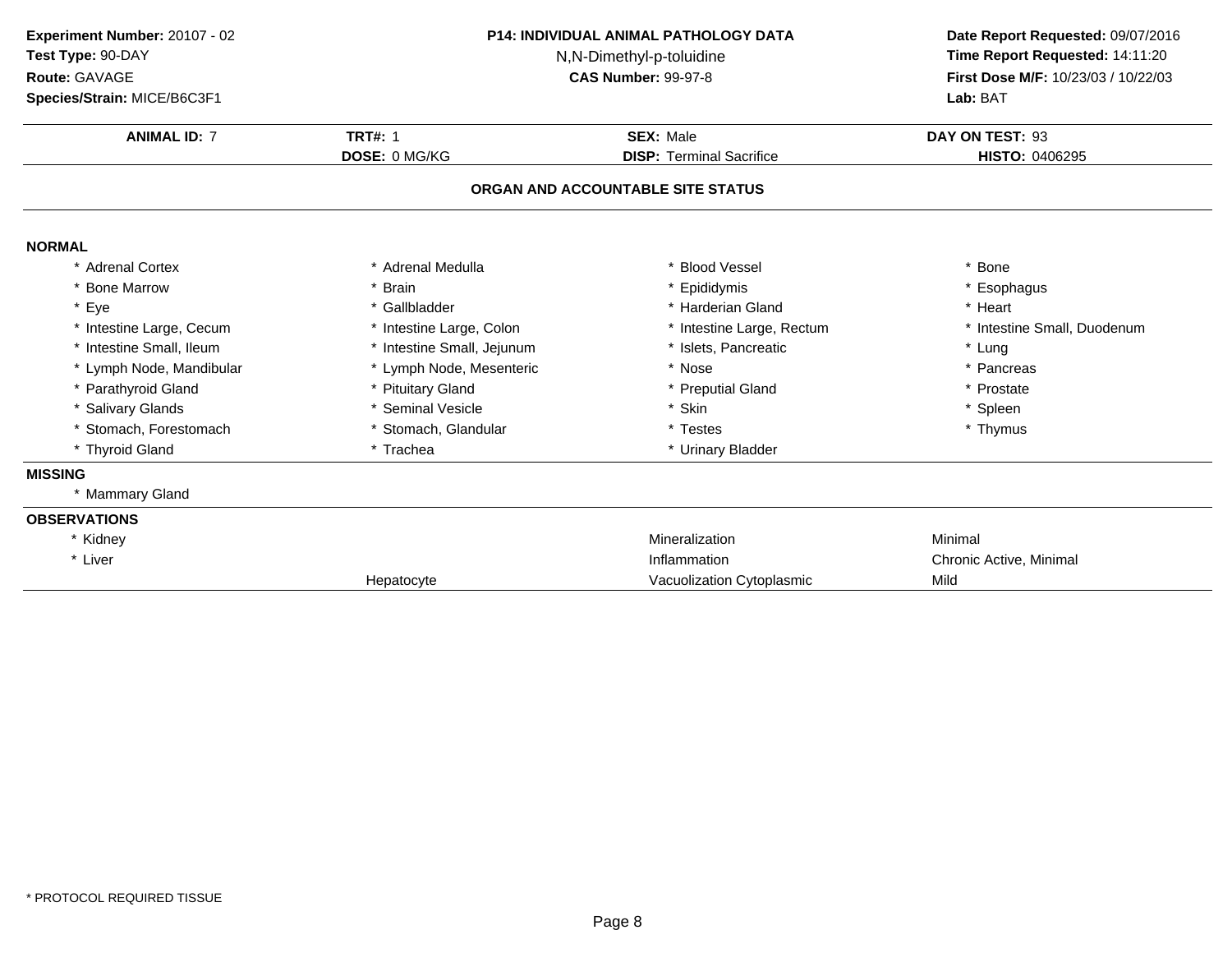**ANIMAL ID:** <sup>8</sup> **TRT#:** <sup>1</sup> **SEX:** Male **DAY ON TEST:** <sup>93</sup> **DOSE:** 0 MG/KG**DISP:** Terminal Sacrifice **HISTO:** 0406296 **ORGAN AND ACCOUNTABLE SITE STATUSNORMAL** \* Adrenal Cortex\* Adrenal Medulla<br>\* Brain a the set of the set of the set of the set of the set of the set of the set of the set of the set of the set o<br>Set of the set of the set of the set of the set of the set of the set of the set of the set of the set of the s \* Bone Marrow \* Brain \* Epididymis \* Esophagus \* Eyee the second of the set of the set of the set of the set of the set of the set of the set of the set of the set of the set of the set of the set of the set of the set of the set of the set of the set of the set of the set \* Intestine Large, Cecumm and the state of the state of the state of the state of the state of the state of the state of the state of the state of the state of the state of the state of the state of the state of the state of the state of the stat \* Intestine Small, Ileum\* Intestine Small, Jejunum \* \* 1918 \* 1918, Pancreatic \* The small was a strategies \* Kidney \* Lymph Node, Mesenteric \* Nose \* Lung\* Lymph Node, Mandibular \* 1990 \* Lymph Node, Mesenteric \* \* Nose \* Nose \* Nose \* Preputial Gland \* Preputial Gland \* Pancreas\* Parathyroid Gland<br>\* Salivary Glands \* Pituitary Gland \* Preputial \* Preputial \* Preputial \* Preputial \* Skin \* Skin \* Skin \* Skin \* Skin \* Skin \* Skin \* Skin \* Skin \* Skin \* Skin \* Skin \* Skin \* Skin \* Skin \* Skin \* Skin \* Skin \* Skin \* Skin \* Skin \* Skin \* \* Prostate \* Salivary Glands \* Seminal Vesicle \* Skin \* Spleen\* Stomach, Forestomach \* \* Testes \* Testes \* Trachea \* Thymus \* Trachea \* Thymus \* Thymus \* Thymus \* Thymus \* Thymus \* Thymus \* Thymus \* Thymus \* Thymus \* Thymus \* Thymus \* Thymus \* Thymus \* Thymus \* Thymus \* Thymus \* Thym \* Thyroid Gland\* Urinary Bladder **MISSING** \* Mammary Gland**OBSERVATIONS**\* Liver \* Liver **Inflammation Inflammation** Inflammation<br>
Vacuolization Cvtoplasmic<br>
Vacuolization Cvtoplasmic<br>
Vacuolization Cvtoplasmic<br>
Vacuolization Cvtoplasmic HepatocyteVacuolization Cytoplasmic<br>Inflammation \* Stomach, Glandular Inflammation **Inflammation** Inflammation Chronic Active, Minimal **Experiment Number:** 20107 - 02 **P14: INDIVIDUAL ANIMAL PATHOLOGY DATA Date Report Requested:** 09/07/2016 **Test Type:** 90-DAY N,N-Dimethyl-p-toluidine **Time Report Requested:** 14:11:20 **Route:** GAVAGE**First Dose M/F:** 10/23/03 / 10/22/03<br>**Lab:** BAT **Species/Strain:** MICE/B6C3F1**Lab:** BAT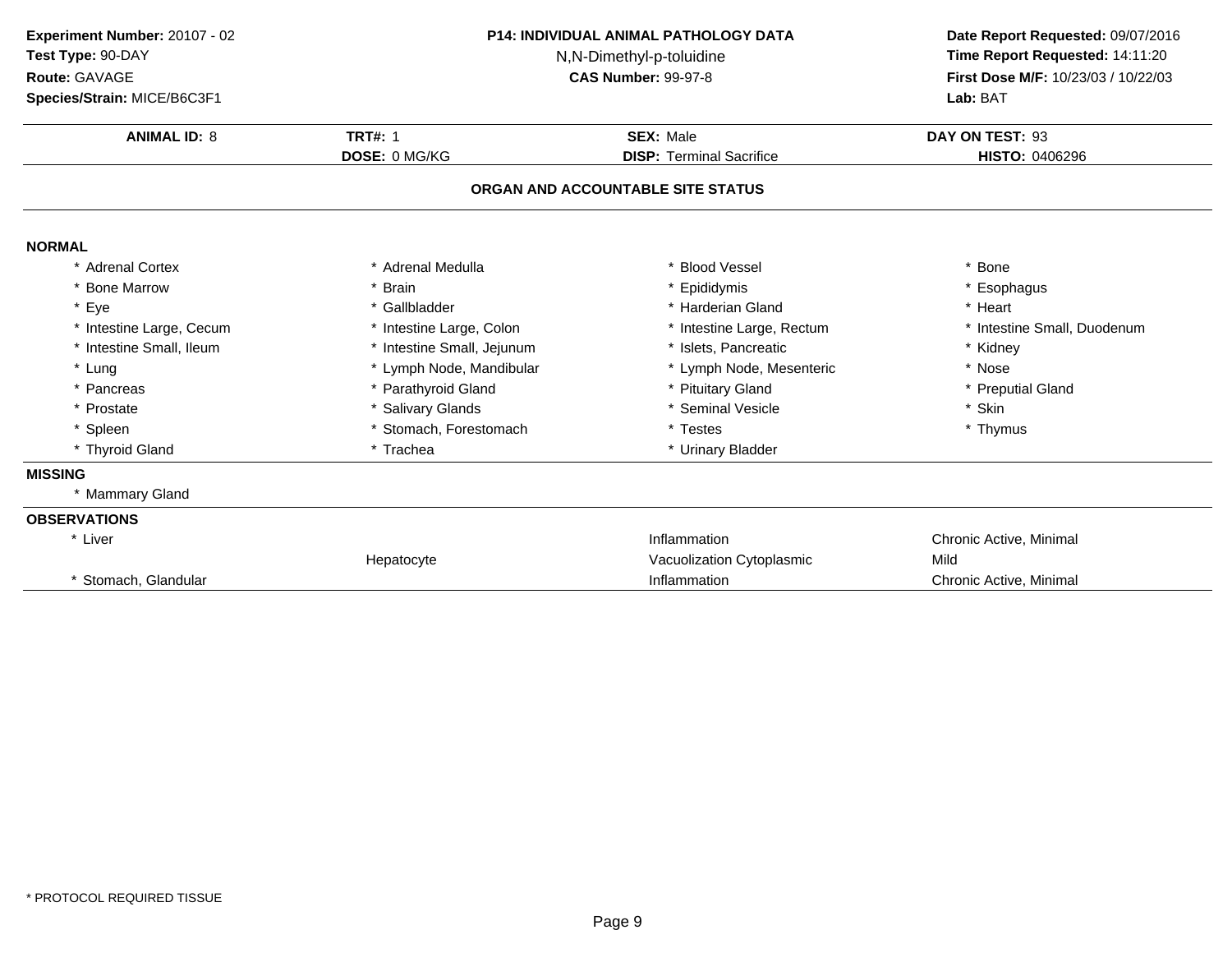**ANIMAL ID:** <sup>9</sup> **TRT#:** <sup>1</sup> **SEX:** Male **DAY ON TEST:** <sup>93</sup> **DOSE:** 0 MG/KG**DISP:** Terminal Sacrifice **HISTO:** 0406297 **ORGAN AND ACCOUNTABLE SITE STATUSNORMAL** \* Adrenal Cortex\* Adrenal Medulla<br>\* Brain a the set of the set of the set of the set of the set of the set of the set of the set of the set of the set o<br>Set of the set of the set of the set of the set of the set of the set of the set of the set of the set of the s \* Bone Marrow \* Brain \* Epididymis \* Esophagus \* Eyee the second of the set of the set of the set of the set of the set of the set of the set of the set of the set of the set of the set of the set of the set of the set of the set of the set of the set of the set of the set \* Intestine Large, Cecumm and the state of the state of the state of the state of the state of the state of the state of the state of the state of the state of the state of the state of the state of the state of the state of the state of the stat \* Intestine Small, Ileum\* Intestine Small, Jejunum \* \* 1918 \* 1918, Pancreatic \* The small was a strategies \* Kidney \* Lymph Node, Mesenteric \* Nose \* Lung\* Lymph Node, Mandibular \* 1990 \* Lymph Node, Mesenteric \* \* Nose \* Nose \* Nose \* Preputial Gland \* Preputial Gland \* Pancreas\* Parathyroid Gland<br>\* Salivary Glands \* Pituitary Gland \* Preputial \* Preputial \* Preputial \* Preputial \* Preputial \* Skin \* Prostate \* Salivary Glands \* Seminal Vesicle \* Skin \* Spleen\* Stomach, Forestomach \* \* Stomach, Glandular \* Testes \* Testes \* Testes \* Thyroid Gland<br>\* Thyroid Gland \* \* Trachea \* Trachea \* Trachea \* Urinary \* Thymus \* Thyroid Gland\* Urinary Bladder **MISSING** \* Mammary Gland**OBSERVATIONS**\* Liver \* Liver **Inflammation Inflammation** Inflammation<br>
Vacuolization Cvtoplasmic<br>
Vacuolization Cvtoplasmic<br>
Vacuolization Cvtoplasmic<br>
Vacuolization Cvtoplasmic HepatocyteVacuolization Cytoplasmic<br>
Mild Malformation Mild Tooth Malformation Mild **Experiment Number:** 20107 - 02 **P14: INDIVIDUAL ANIMAL PATHOLOGY DATA Date Report Requested:** 09/07/2016 **Test Type:** 90-DAY N,N-Dimethyl-p-toluidine **Time Report Requested:** 14:11:20 **Route:** GAVAGE**First Dose M/F:** 10/23/03 / 10/22/03<br>**Lab:** BAT **Species/Strain:** MICE/B6C3F1**Lab:** BAT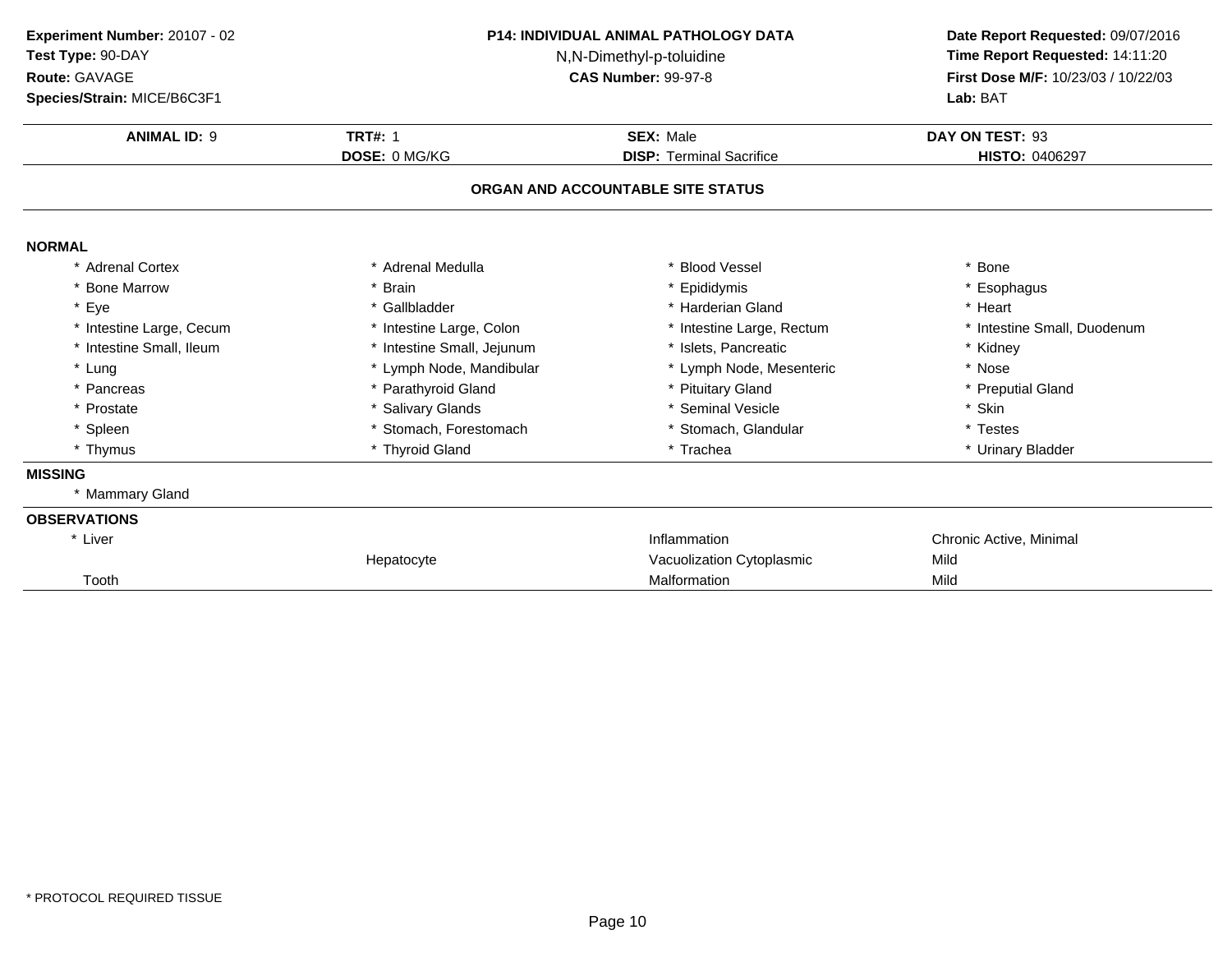| Experiment Number: 20107 - 02                 |                            | <b>P14: INDIVIDUAL ANIMAL PATHOLOGY DATA</b> |                                                                      |
|-----------------------------------------------|----------------------------|----------------------------------------------|----------------------------------------------------------------------|
| Test Type: 90-DAY<br>N,N-Dimethyl-p-toluidine |                            |                                              | Date Report Requested: 09/07/2016<br>Time Report Requested: 14:11:20 |
| Route: GAVAGE                                 |                            | <b>CAS Number: 99-97-8</b>                   | First Dose M/F: 10/23/03 / 10/22/03                                  |
| Species/Strain: MICE/B6C3F1                   |                            |                                              | Lab: BAT                                                             |
| <b>ANIMAL ID: 10</b>                          | <b>TRT#: 1</b>             | <b>SEX: Male</b>                             | DAY ON TEST: 93                                                      |
|                                               | DOSE: 0 MG/KG              | <b>DISP: Terminal Sacrifice</b>              | HISTO: 0406298                                                       |
|                                               |                            | ORGAN AND ACCOUNTABLE SITE STATUS            |                                                                      |
| <b>NORMAL</b>                                 |                            |                                              |                                                                      |
| * Adrenal Cortex                              | * Adrenal Medulla          | * Blood Vessel                               | * Bone                                                               |
| * Bone Marrow                                 | * Brain                    | * Epididymis                                 | * Esophagus                                                          |
| * Eye                                         | * Gallbladder              | * Harderian Gland                            | * Heart                                                              |
| * Intestine Large, Cecum                      | * Intestine Large, Colon   | * Intestine Large, Rectum                    | * Intestine Small, Duodenum                                          |
| * Intestine Small, Ileum                      | * Intestine Small, Jejunum | * Islets, Pancreatic                         | * Lung                                                               |
| * Lymph Node, Mandibular                      | * Lymph Node, Mesenteric   | * Nose                                       | * Pancreas                                                           |
| * Parathyroid Gland                           | * Pituitary Gland          | * Preputial Gland                            | * Prostate                                                           |
| * Salivary Glands                             | * Seminal Vesicle          | * Skin                                       | * Spleen                                                             |
| * Stomach, Forestomach                        | * Stomach, Glandular       | * Testes                                     | * Thymus                                                             |
| * Thyroid Gland                               | * Trachea                  | * Urinary Bladder                            |                                                                      |
| <b>MISSING</b>                                |                            |                                              |                                                                      |
| * Mammary Gland                               |                            |                                              |                                                                      |
| <b>OBSERVATIONS</b>                           |                            |                                              |                                                                      |
| * Kidney                                      |                            | Nephropathy                                  | Minimal                                                              |
| * Liver                                       |                            | Inflammation                                 | Chronic Active, Minimal                                              |
|                                               | Hepatocyte                 | Vacuolization Cytoplasmic                    | Mild                                                                 |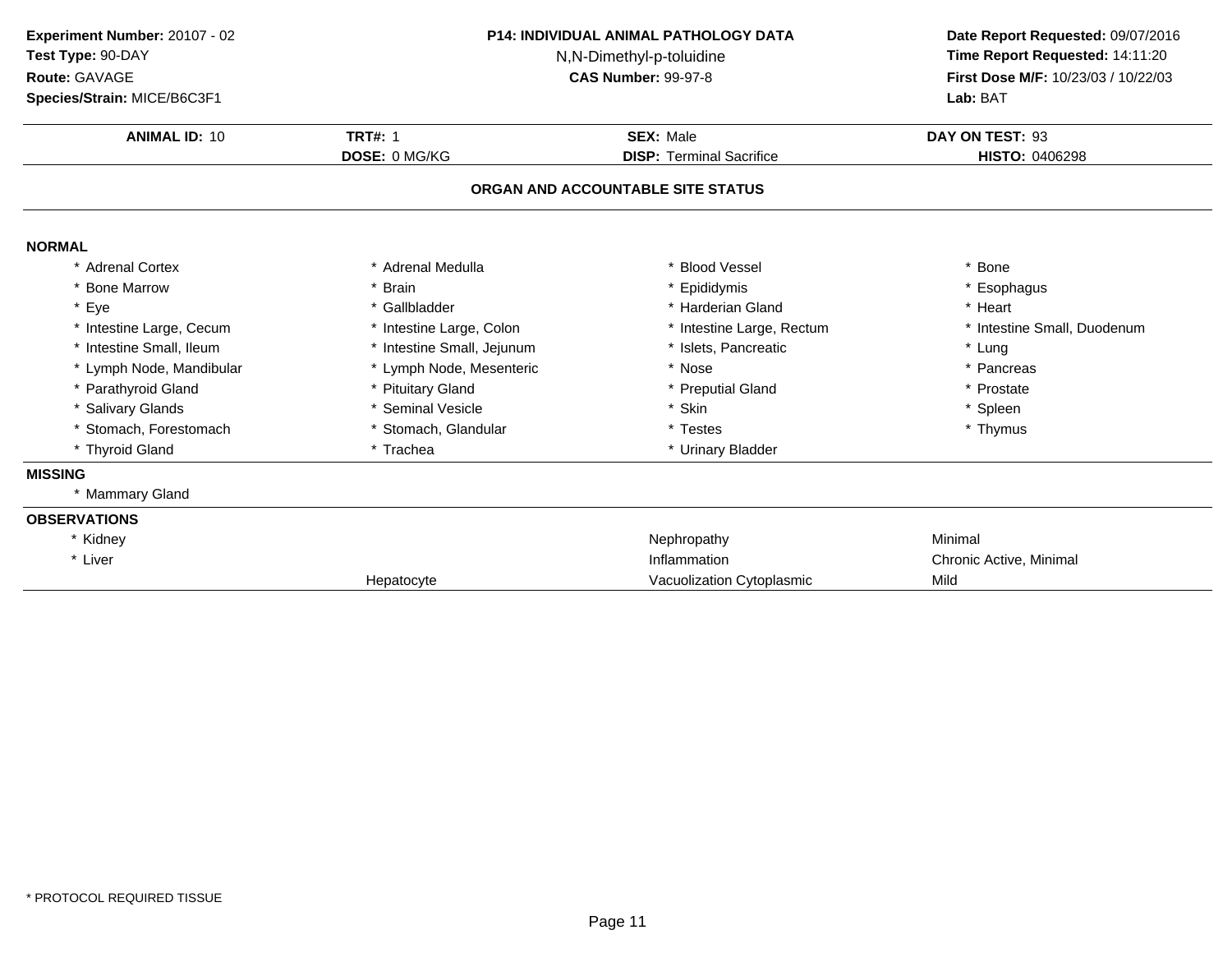| Experiment Number: 20107 - 02<br>Test Type: 90-DAY<br><b>Route: GAVAGE</b><br>Species/Strain: MICE/B6C3F1 |                                         | <b>P14: INDIVIDUAL ANIMAL PATHOLOGY DATA</b><br>N,N-Dimethyl-p-toluidine<br><b>CAS Number: 99-97-8</b> | Date Report Requested: 09/07/2016<br>Time Report Requested: 14:11:20<br>First Dose M/F: 10/23/03 / 10/22/03<br>Lab: BAT |
|-----------------------------------------------------------------------------------------------------------|-----------------------------------------|--------------------------------------------------------------------------------------------------------|-------------------------------------------------------------------------------------------------------------------------|
| <b>ANIMAL ID: 11</b>                                                                                      | <b>TRT#: 3</b><br><b>DOSE: 15 MG/KG</b> | <b>SEX: Male</b><br><b>DISP: Terminal Sacrifice</b>                                                    | DAY ON TEST: 93<br><b>HISTO: 0406299</b>                                                                                |
|                                                                                                           |                                         | ORGAN AND ACCOUNTABLE SITE STATUS                                                                      |                                                                                                                         |
| <b>NORMAL</b>                                                                                             |                                         |                                                                                                        |                                                                                                                         |
| <b>Bone Marrow</b>                                                                                        | Kidney                                  | Lung                                                                                                   | Lymph Node, Mandibular                                                                                                  |
| Lymph Node, Mesenteric                                                                                    | Nose                                    | Spleen                                                                                                 | Thymus                                                                                                                  |
| Trachea                                                                                                   |                                         |                                                                                                        |                                                                                                                         |
| <b>OBSERVATIONS</b>                                                                                       |                                         |                                                                                                        |                                                                                                                         |
| Liver                                                                                                     |                                         | Inflammation                                                                                           | Chronic Active, Minimal                                                                                                 |
|                                                                                                           | Hepatocyte                              | Vacuolization Cytoplasmic                                                                              | Moderate                                                                                                                |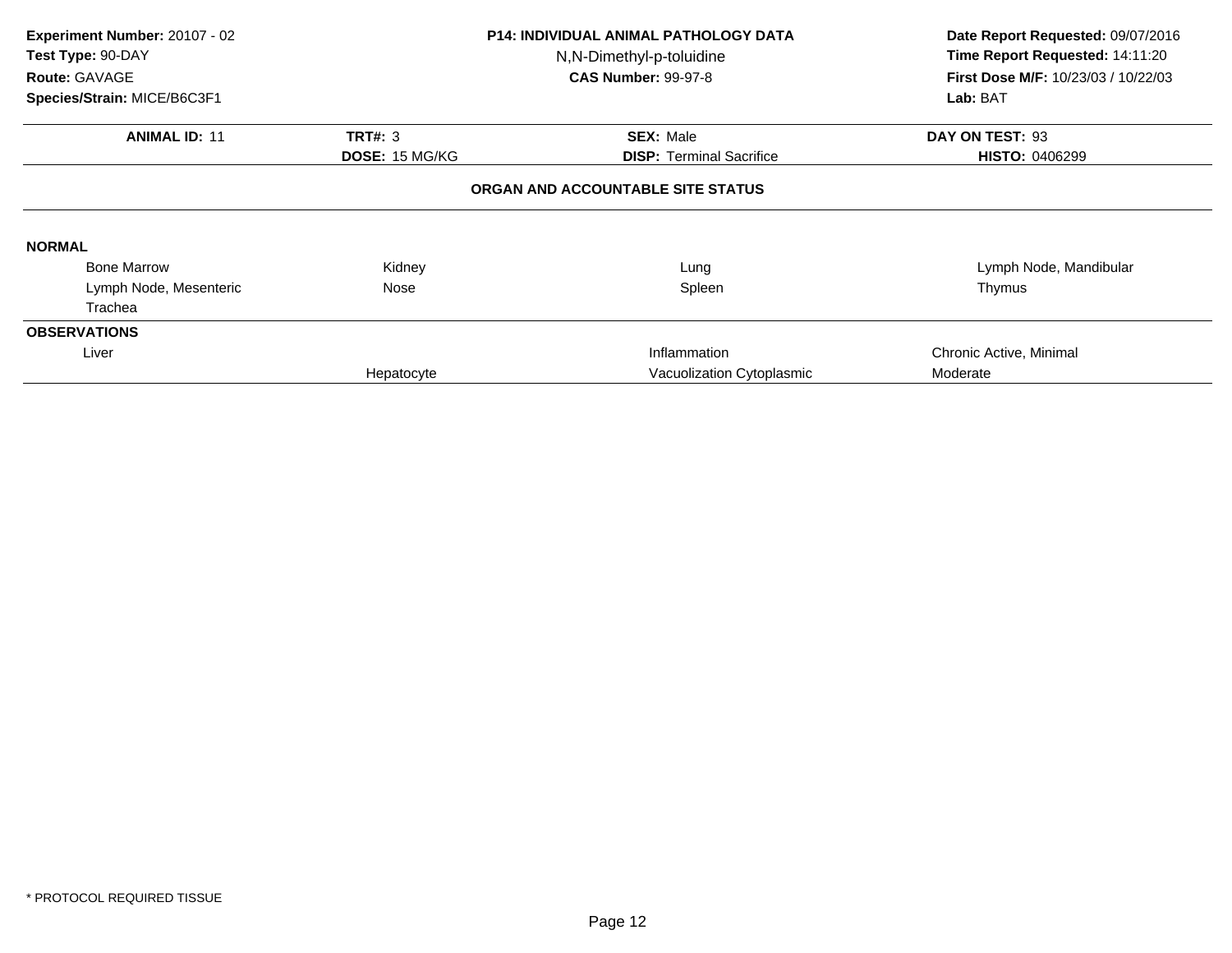| Experiment Number: 20107 - 02<br>Test Type: 90-DAY<br><b>Route: GAVAGE</b><br>Species/Strain: MICE/B6C3F1 |                                         | <b>P14: INDIVIDUAL ANIMAL PATHOLOGY DATA</b><br>N,N-Dimethyl-p-toluidine<br><b>CAS Number: 99-97-8</b> | Date Report Requested: 09/07/2016<br>Time Report Requested: 14:11:20<br>First Dose M/F: 10/23/03 / 10/22/03<br>Lab: BAT |
|-----------------------------------------------------------------------------------------------------------|-----------------------------------------|--------------------------------------------------------------------------------------------------------|-------------------------------------------------------------------------------------------------------------------------|
| <b>ANIMAL ID: 12</b>                                                                                      | <b>TRT#: 3</b><br><b>DOSE: 15 MG/KG</b> | <b>SEX: Male</b><br><b>DISP: Terminal Sacrifice</b>                                                    | DAY ON TEST: 93<br><b>HISTO: 0406300</b>                                                                                |
|                                                                                                           |                                         | ORGAN AND ACCOUNTABLE SITE STATUS                                                                      |                                                                                                                         |
| <b>NORMAL</b>                                                                                             |                                         |                                                                                                        |                                                                                                                         |
| <b>Bone Marrow</b>                                                                                        | Kidney                                  | Lung                                                                                                   | Lymph Node, Mandibular                                                                                                  |
| Lymph Node, Mesenteric                                                                                    | Nose                                    | Spleen                                                                                                 | Thymus                                                                                                                  |
| Trachea                                                                                                   |                                         |                                                                                                        |                                                                                                                         |
| <b>OBSERVATIONS</b>                                                                                       |                                         |                                                                                                        |                                                                                                                         |
| Liver                                                                                                     |                                         | Inflammation                                                                                           | Chronic Active, Minimal                                                                                                 |
|                                                                                                           | Hepatocyte                              | Vacuolization Cytoplasmic                                                                              | Moderate                                                                                                                |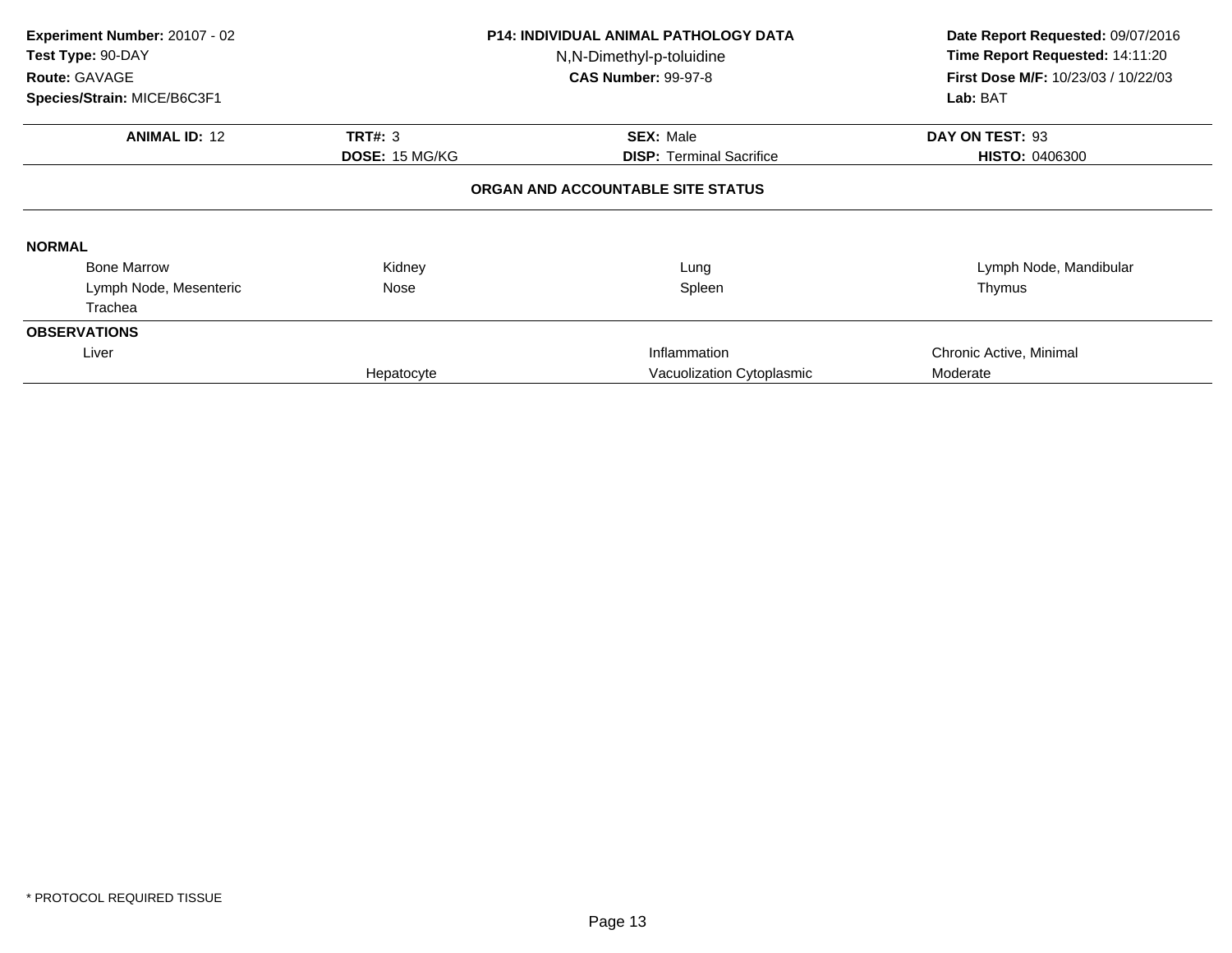| Experiment Number: 20107 - 02<br>Test Type: 90-DAY<br><b>Route: GAVAGE</b><br>Species/Strain: MICE/B6C3F1 |                                         | <b>P14: INDIVIDUAL ANIMAL PATHOLOGY DATA</b><br>N,N-Dimethyl-p-toluidine<br><b>CAS Number: 99-97-8</b> | Date Report Requested: 09/07/2016<br>Time Report Requested: 14:11:20<br><b>First Dose M/F: 10/23/03 / 10/22/03</b><br>Lab: BAT |
|-----------------------------------------------------------------------------------------------------------|-----------------------------------------|--------------------------------------------------------------------------------------------------------|--------------------------------------------------------------------------------------------------------------------------------|
| <b>ANIMAL ID: 13</b>                                                                                      | <b>TRT#: 3</b><br><b>DOSE: 15 MG/KG</b> | <b>SEX: Male</b><br><b>DISP: Terminal Sacrifice</b>                                                    | DAY ON TEST: 93<br><b>HISTO: 0406301</b>                                                                                       |
|                                                                                                           |                                         | ORGAN AND ACCOUNTABLE SITE STATUS                                                                      |                                                                                                                                |
| <b>NORMAL</b>                                                                                             |                                         |                                                                                                        |                                                                                                                                |
| <b>Bone Marrow</b>                                                                                        | Kidney                                  | Lung                                                                                                   | Lymph Node, Mandibular                                                                                                         |
| Lymph Node, Mesenteric                                                                                    | Nose                                    | Spleen                                                                                                 | Thymus                                                                                                                         |
| Trachea                                                                                                   |                                         |                                                                                                        |                                                                                                                                |
| <b>OBSERVATIONS</b>                                                                                       |                                         |                                                                                                        |                                                                                                                                |
| Liver                                                                                                     |                                         | Inflammation                                                                                           | Chronic Active, Minimal                                                                                                        |
|                                                                                                           | Hepatocyte                              | Vacuolization Cytoplasmic                                                                              | Moderate                                                                                                                       |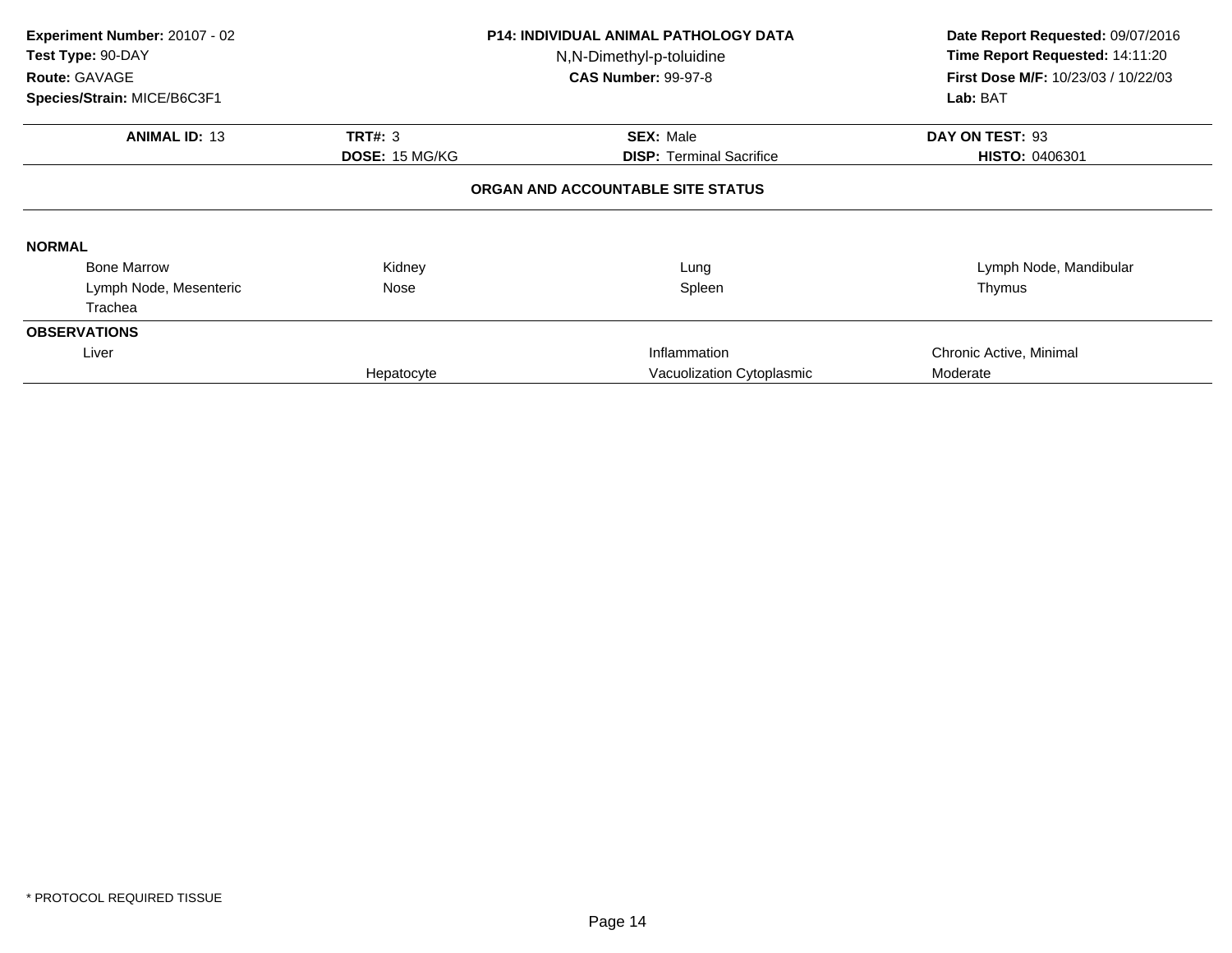| Experiment Number: 20107 - 02<br>Test Type: 90-DAY<br><b>Route: GAVAGE</b> |                | <b>P14: INDIVIDUAL ANIMAL PATHOLOGY DATA</b><br>N,N-Dimethyl-p-toluidine<br><b>CAS Number: 99-97-8</b> | Date Report Requested: 09/07/2016<br>Time Report Requested: 14:11:20<br><b>First Dose M/F: 10/23/03 / 10/22/03</b> |
|----------------------------------------------------------------------------|----------------|--------------------------------------------------------------------------------------------------------|--------------------------------------------------------------------------------------------------------------------|
| Species/Strain: MICE/B6C3F1                                                |                |                                                                                                        | Lab: BAT                                                                                                           |
| <b>ANIMAL ID: 14</b>                                                       | <b>TRT#: 3</b> | <b>SEX: Male</b>                                                                                       | DAY ON TEST: 93                                                                                                    |
|                                                                            | DOSE: 15 MG/KG | <b>DISP:</b> Terminal Sacrifice                                                                        | <b>HISTO: 0406302</b>                                                                                              |
|                                                                            |                | ORGAN AND ACCOUNTABLE SITE STATUS                                                                      |                                                                                                                    |
| <b>NORMAL</b>                                                              |                |                                                                                                        |                                                                                                                    |
| <b>Bone Marrow</b>                                                         | Kidney         | Lung                                                                                                   | Lymph Node, Mandibular                                                                                             |
| Lymph Node, Mesenteric                                                     | Nose           | Spleen                                                                                                 | Thymus                                                                                                             |
| Trachea                                                                    |                |                                                                                                        |                                                                                                                    |
| <b>OBSERVATIONS</b>                                                        |                |                                                                                                        |                                                                                                                    |
| Liver                                                                      |                | Inflammation                                                                                           | Chronic Active, Minimal                                                                                            |
|                                                                            | Hepatocyte     | Vacuolization Cytoplasmic                                                                              | Moderate                                                                                                           |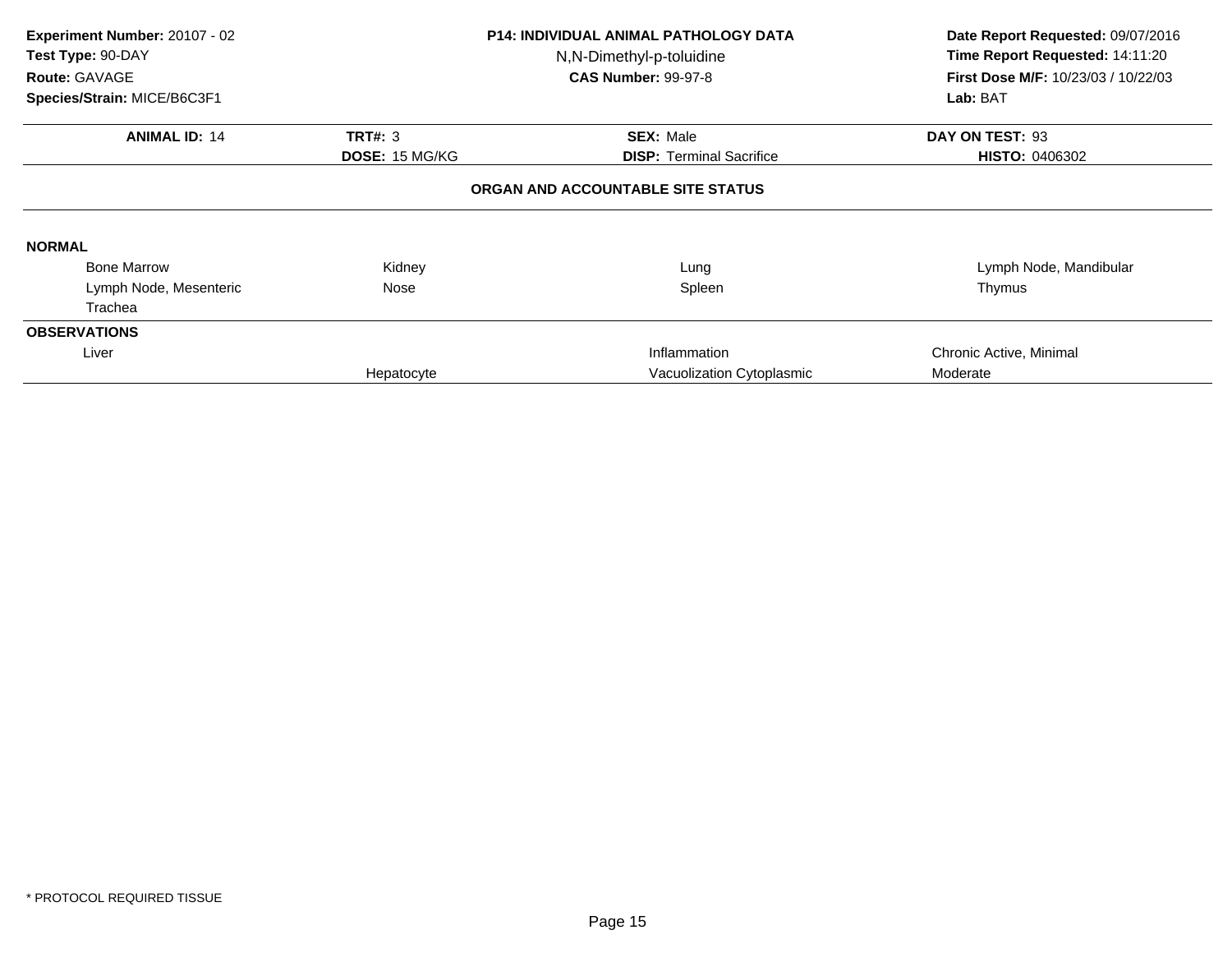| Experiment Number: 20107 - 02<br>Test Type: 90-DAY<br><b>Route: GAVAGE</b><br>Species/Strain: MICE/B6C3F1 |                                         | <b>P14: INDIVIDUAL ANIMAL PATHOLOGY DATA</b><br>N,N-Dimethyl-p-toluidine<br><b>CAS Number: 99-97-8</b> | Date Report Requested: 09/07/2016<br>Time Report Requested: 14:11:20<br>First Dose M/F: 10/23/03 / 10/22/03<br>Lab: BAT |
|-----------------------------------------------------------------------------------------------------------|-----------------------------------------|--------------------------------------------------------------------------------------------------------|-------------------------------------------------------------------------------------------------------------------------|
| <b>ANIMAL ID: 15</b>                                                                                      | <b>TRT#: 3</b><br><b>DOSE: 15 MG/KG</b> | <b>SEX: Male</b><br><b>DISP: Terminal Sacrifice</b>                                                    | DAY ON TEST: 93<br><b>HISTO: 0406303</b>                                                                                |
|                                                                                                           |                                         | ORGAN AND ACCOUNTABLE SITE STATUS                                                                      |                                                                                                                         |
| <b>NORMAL</b>                                                                                             |                                         |                                                                                                        |                                                                                                                         |
| <b>Bone Marrow</b>                                                                                        | Kidney                                  | Lung                                                                                                   | Lymph Node, Mandibular                                                                                                  |
| Lymph Node, Mesenteric                                                                                    | Nose                                    | Spleen                                                                                                 | Thymus                                                                                                                  |
| Trachea                                                                                                   |                                         |                                                                                                        |                                                                                                                         |
| <b>OBSERVATIONS</b>                                                                                       |                                         |                                                                                                        |                                                                                                                         |
| Liver                                                                                                     |                                         | Inflammation                                                                                           | Chronic Active, Minimal                                                                                                 |
|                                                                                                           | Hepatocyte                              | Vacuolization Cytoplasmic                                                                              | Moderate                                                                                                                |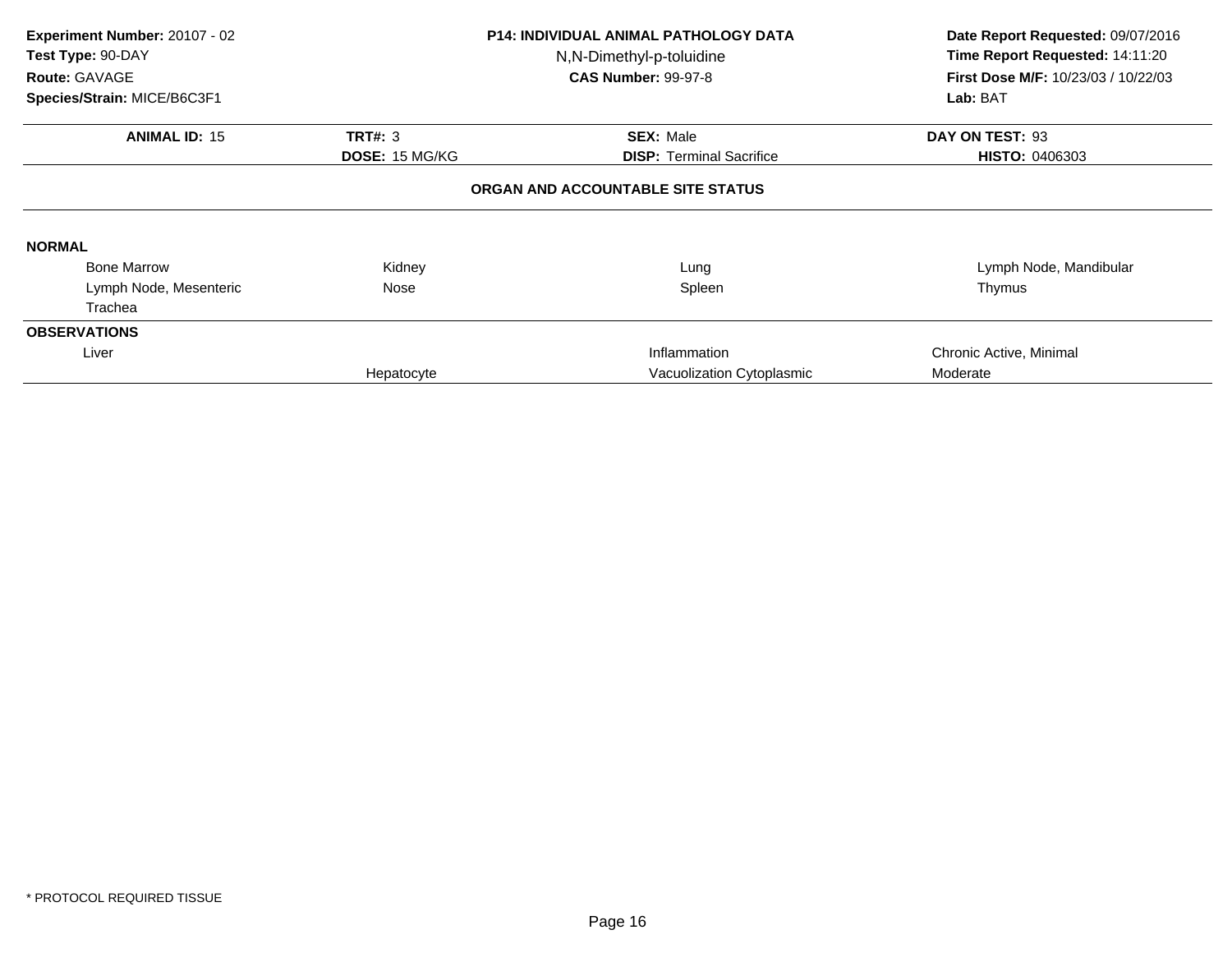| Experiment Number: 20107 - 02<br>Test Type: 90-DAY<br><b>Route: GAVAGE</b><br>Species/Strain: MICE/B6C3F1 |                                         | <b>P14: INDIVIDUAL ANIMAL PATHOLOGY DATA</b><br>N,N-Dimethyl-p-toluidine<br><b>CAS Number: 99-97-8</b> | Date Report Requested: 09/07/2016<br>Time Report Requested: 14:11:20<br><b>First Dose M/F: 10/23/03 / 10/22/03</b><br>Lab: BAT |
|-----------------------------------------------------------------------------------------------------------|-----------------------------------------|--------------------------------------------------------------------------------------------------------|--------------------------------------------------------------------------------------------------------------------------------|
| <b>ANIMAL ID: 16</b>                                                                                      | <b>TRT#: 3</b><br><b>DOSE: 15 MG/KG</b> | <b>SEX: Male</b><br><b>DISP: Terminal Sacrifice</b>                                                    | DAY ON TEST: 93<br><b>HISTO: 0406304</b>                                                                                       |
|                                                                                                           |                                         | ORGAN AND ACCOUNTABLE SITE STATUS                                                                      |                                                                                                                                |
| <b>NORMAL</b>                                                                                             |                                         |                                                                                                        |                                                                                                                                |
| <b>Bone Marrow</b>                                                                                        | Kidney                                  | Lung                                                                                                   | Lymph Node, Mandibular                                                                                                         |
| Lymph Node, Mesenteric                                                                                    | Nose                                    | Spleen                                                                                                 | Thymus                                                                                                                         |
| Trachea                                                                                                   |                                         |                                                                                                        |                                                                                                                                |
| <b>OBSERVATIONS</b>                                                                                       |                                         |                                                                                                        |                                                                                                                                |
| Liver                                                                                                     |                                         | Inflammation                                                                                           | Chronic Active, Mild                                                                                                           |
|                                                                                                           | Hepatocyte                              | Vacuolization Cytoplasmic                                                                              | Moderate                                                                                                                       |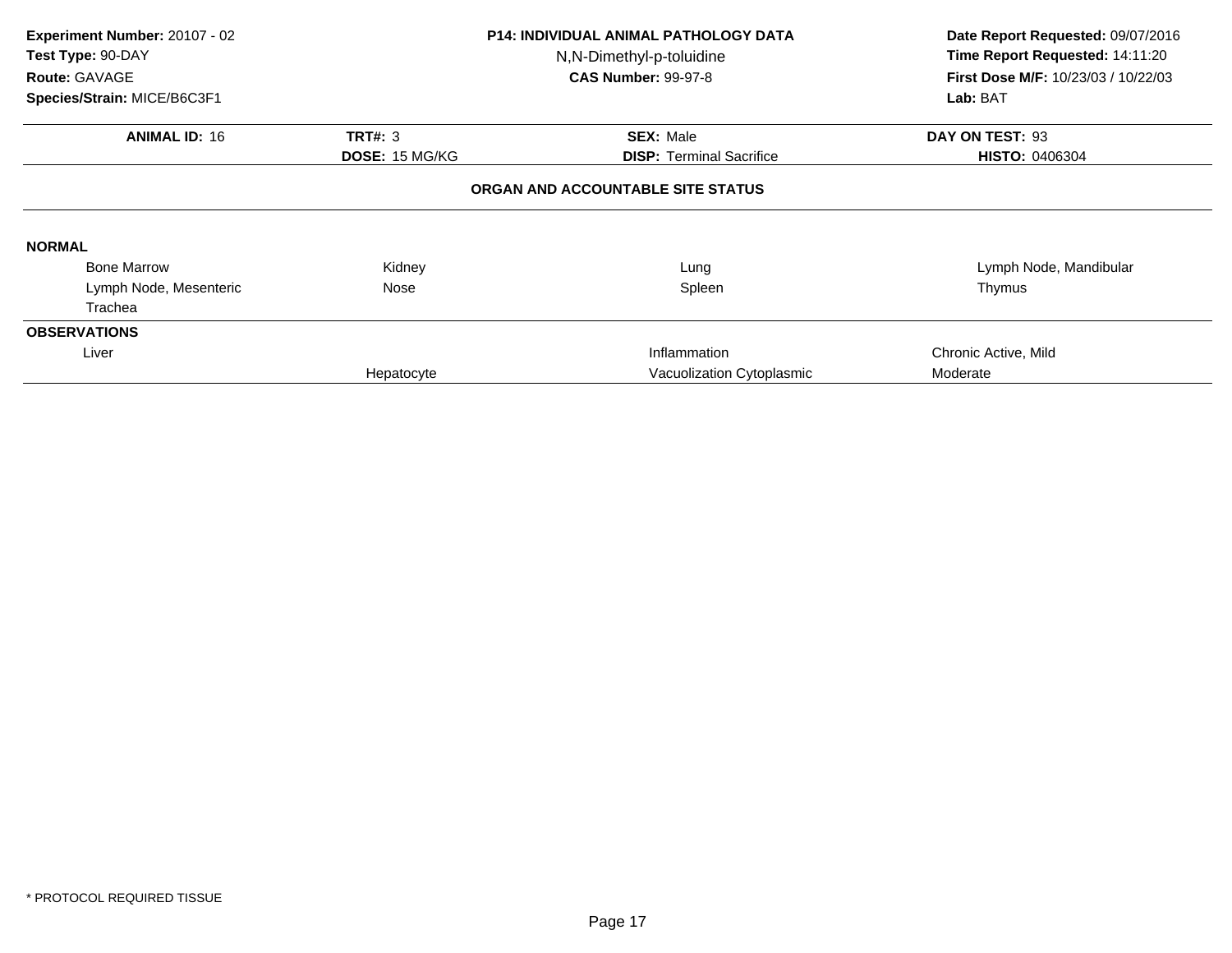| Experiment Number: 20107 - 02<br>Test Type: 90-DAY<br><b>Route: GAVAGE</b><br>Species/Strain: MICE/B6C3F1 |                                         | <b>P14: INDIVIDUAL ANIMAL PATHOLOGY DATA</b><br>N,N-Dimethyl-p-toluidine<br><b>CAS Number: 99-97-8</b> | Date Report Requested: 09/07/2016<br>Time Report Requested: 14:11:20<br><b>First Dose M/F: 10/23/03 / 10/22/03</b><br>Lab: BAT |
|-----------------------------------------------------------------------------------------------------------|-----------------------------------------|--------------------------------------------------------------------------------------------------------|--------------------------------------------------------------------------------------------------------------------------------|
| <b>ANIMAL ID: 17</b>                                                                                      | <b>TRT#: 3</b><br><b>DOSE: 15 MG/KG</b> | <b>SEX: Male</b><br><b>DISP: Terminal Sacrifice</b>                                                    | DAY ON TEST: 93<br><b>HISTO: 0406305</b>                                                                                       |
|                                                                                                           |                                         | ORGAN AND ACCOUNTABLE SITE STATUS                                                                      |                                                                                                                                |
| <b>NORMAL</b>                                                                                             |                                         |                                                                                                        |                                                                                                                                |
| <b>Bone Marrow</b>                                                                                        | Kidney                                  | Lung                                                                                                   | Lymph Node, Mandibular                                                                                                         |
| Lymph Node, Mesenteric                                                                                    | Nose                                    | Spleen                                                                                                 | Thymus                                                                                                                         |
| Trachea                                                                                                   |                                         |                                                                                                        |                                                                                                                                |
| <b>OBSERVATIONS</b>                                                                                       |                                         |                                                                                                        |                                                                                                                                |
| Liver                                                                                                     |                                         | Inflammation                                                                                           | Chronic Active, Minimal                                                                                                        |
|                                                                                                           | Hepatocyte                              | Vacuolization Cytoplasmic                                                                              | Moderate                                                                                                                       |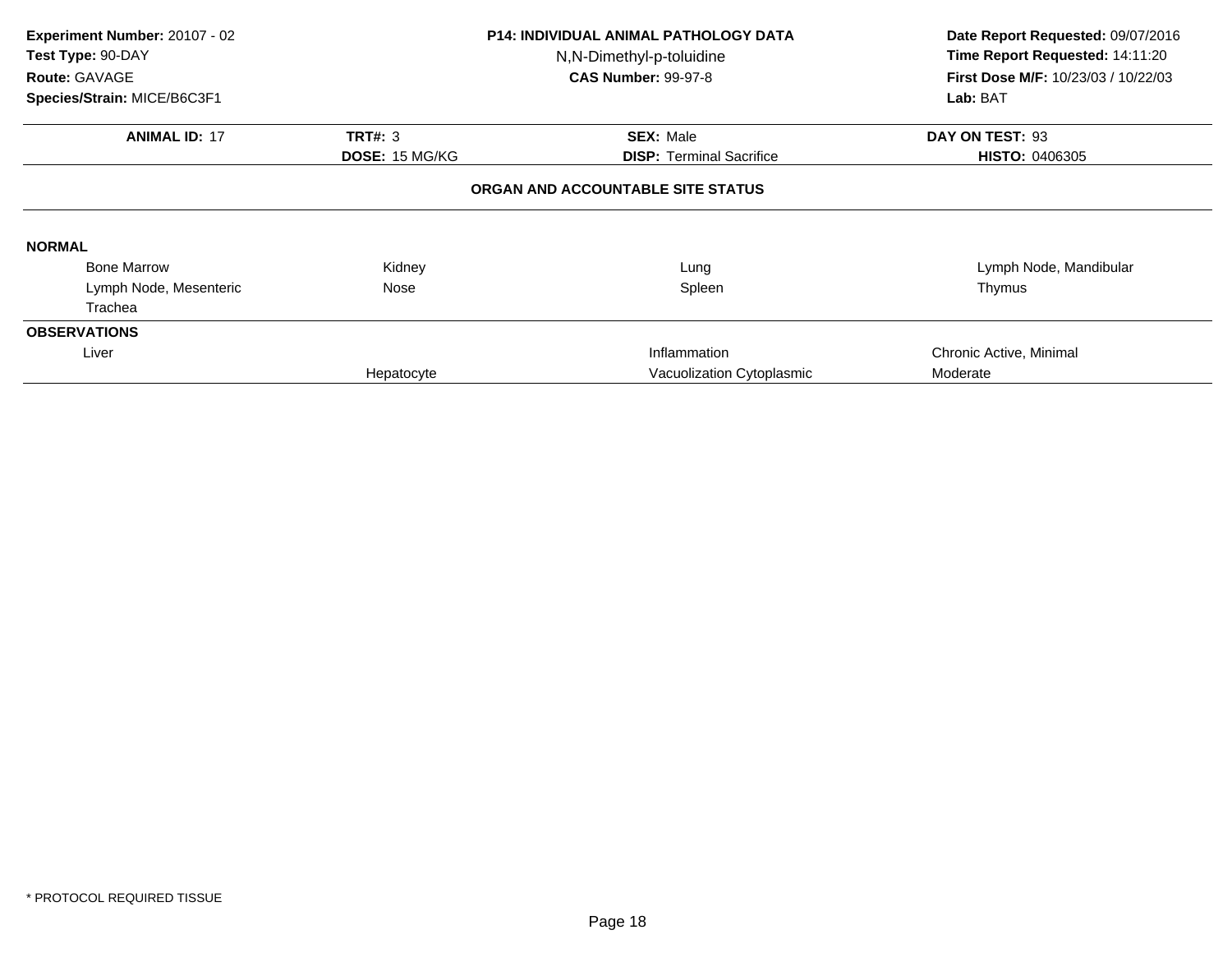| Experiment Number: 20107 - 02<br>Test Type: 90-DAY<br><b>Route: GAVAGE</b> | <b>P14: INDIVIDUAL ANIMAL PATHOLOGY DATA</b><br>N,N-Dimethyl-p-toluidine<br><b>CAS Number: 99-97-8</b> |                                   | Date Report Requested: 09/07/2016<br>Time Report Requested: 14:11:20<br><b>First Dose M/F: 10/23/03 / 10/22/03</b> |  |
|----------------------------------------------------------------------------|--------------------------------------------------------------------------------------------------------|-----------------------------------|--------------------------------------------------------------------------------------------------------------------|--|
| Species/Strain: MICE/B6C3F1                                                |                                                                                                        |                                   | Lab: BAT                                                                                                           |  |
| <b>ANIMAL ID: 18</b>                                                       | <b>TRT#: 3</b>                                                                                         | <b>SEX: Male</b>                  | DAY ON TEST: 93                                                                                                    |  |
|                                                                            | DOSE: 15 MG/KG                                                                                         | <b>DISP:</b> Terminal Sacrifice   | <b>HISTO: 0406306</b>                                                                                              |  |
|                                                                            |                                                                                                        | ORGAN AND ACCOUNTABLE SITE STATUS |                                                                                                                    |  |
| <b>NORMAL</b>                                                              |                                                                                                        |                                   |                                                                                                                    |  |
| <b>Bone Marrow</b>                                                         | Kidney                                                                                                 | Lung                              | Lymph Node, Mandibular                                                                                             |  |
| Lymph Node, Mesenteric                                                     | Nose                                                                                                   | Spleen                            | Thymus                                                                                                             |  |
| Trachea                                                                    |                                                                                                        |                                   |                                                                                                                    |  |
| <b>OBSERVATIONS</b>                                                        |                                                                                                        |                                   |                                                                                                                    |  |
| Liver                                                                      |                                                                                                        | Inflammation                      | Chronic Active, Minimal                                                                                            |  |
|                                                                            | Hepatocyte                                                                                             | Vacuolization Cytoplasmic         | Moderate                                                                                                           |  |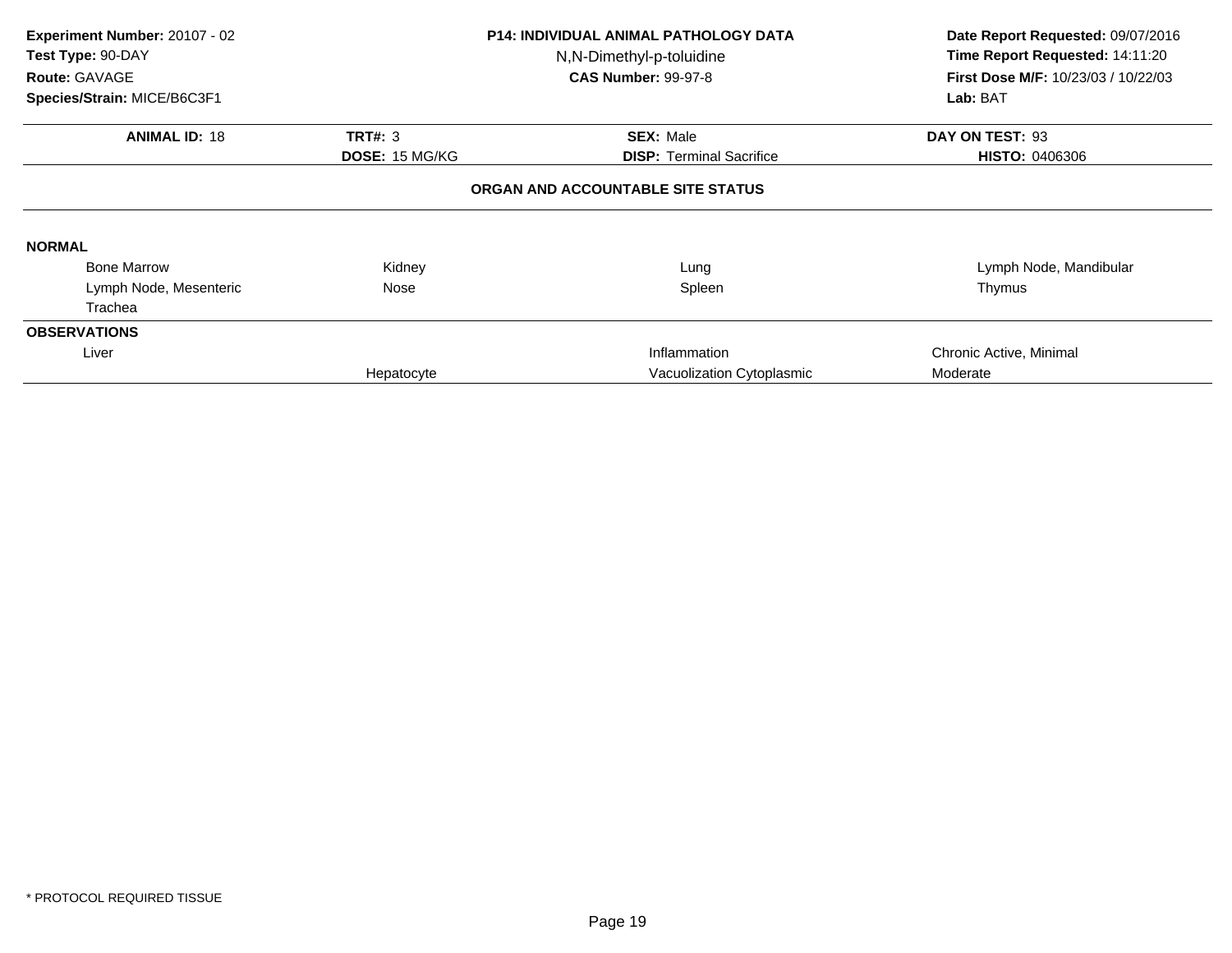| Experiment Number: 20107 - 02<br>Test Type: 90-DAY<br><b>Route: GAVAGE</b><br>Species/Strain: MICE/B6C3F1 |                                         | <b>P14: INDIVIDUAL ANIMAL PATHOLOGY DATA</b><br>N,N-Dimethyl-p-toluidine<br><b>CAS Number: 99-97-8</b> | Date Report Requested: 09/07/2016<br>Time Report Requested: 14:11:20<br><b>First Dose M/F: 10/23/03 / 10/22/03</b><br>Lab: BAT |
|-----------------------------------------------------------------------------------------------------------|-----------------------------------------|--------------------------------------------------------------------------------------------------------|--------------------------------------------------------------------------------------------------------------------------------|
| <b>ANIMAL ID: 19</b>                                                                                      | <b>TRT#: 3</b><br><b>DOSE: 15 MG/KG</b> | <b>SEX: Male</b><br><b>DISP: Terminal Sacrifice</b>                                                    | DAY ON TEST: 93<br>HISTO: 0406307                                                                                              |
|                                                                                                           |                                         | ORGAN AND ACCOUNTABLE SITE STATUS                                                                      |                                                                                                                                |
| <b>NORMAL</b>                                                                                             |                                         |                                                                                                        |                                                                                                                                |
| <b>Bone Marrow</b>                                                                                        | Kidney                                  | Lung                                                                                                   | Lymph Node, Mandibular                                                                                                         |
| Lymph Node, Mesenteric                                                                                    | Nose                                    | Spleen                                                                                                 | Thymus                                                                                                                         |
| Trachea                                                                                                   |                                         |                                                                                                        |                                                                                                                                |
| <b>OBSERVATIONS</b>                                                                                       |                                         |                                                                                                        |                                                                                                                                |
| Liver                                                                                                     |                                         | Inflammation                                                                                           | Chronic Active, Minimal                                                                                                        |
|                                                                                                           | Hepatocyte                              | Vacuolization Cytoplasmic                                                                              | Moderate                                                                                                                       |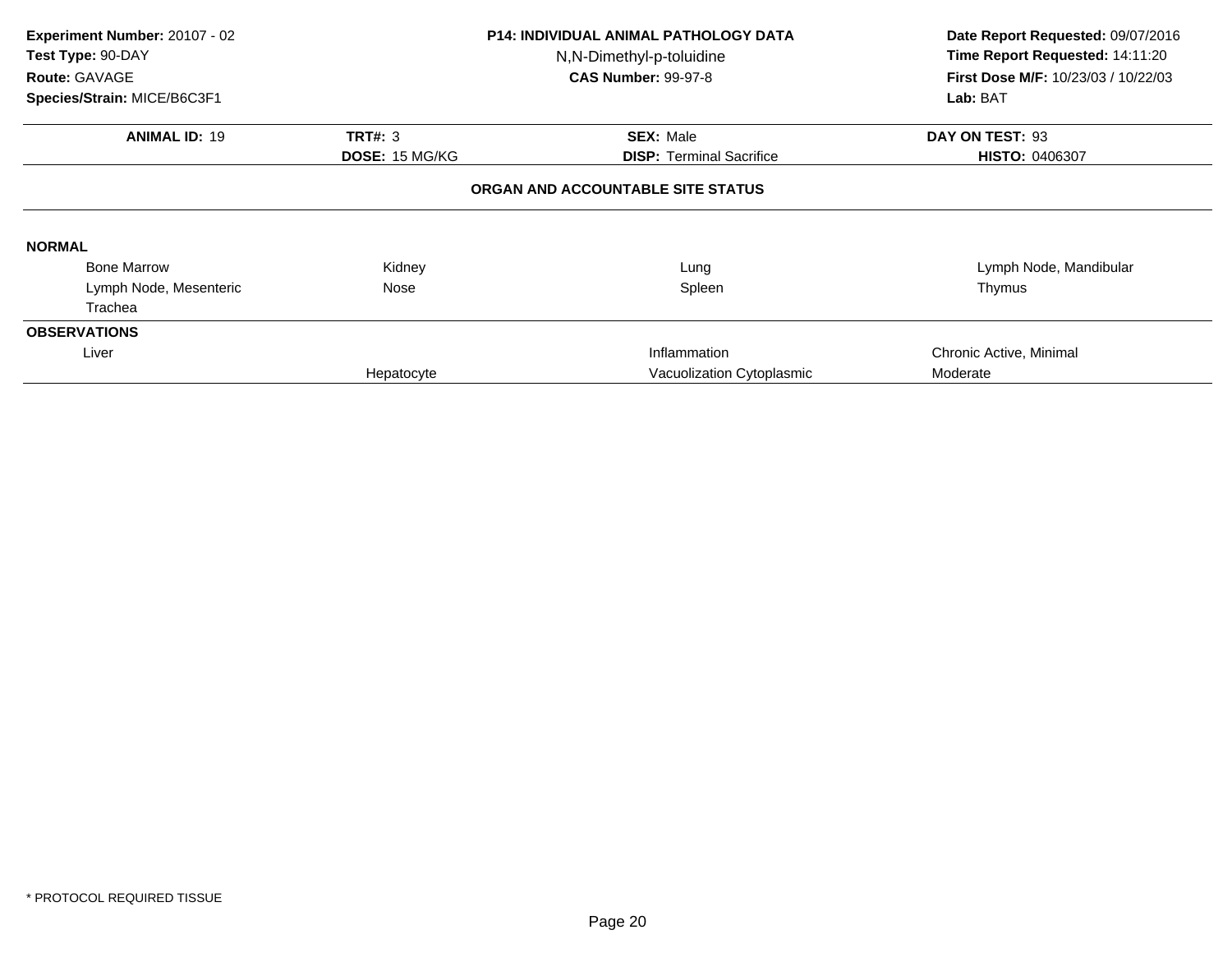| Experiment Number: 20107 - 02<br>Test Type: 90-DAY<br>Route: GAVAGE |                       | <b>P14: INDIVIDUAL ANIMAL PATHOLOGY DATA</b><br>N,N-Dimethyl-p-toluidine<br><b>CAS Number: 99-97-8</b> | Date Report Requested: 09/07/2016<br>Time Report Requested: 14:11:20<br><b>First Dose M/F: 10/23/03 / 10/22/03</b> |  |
|---------------------------------------------------------------------|-----------------------|--------------------------------------------------------------------------------------------------------|--------------------------------------------------------------------------------------------------------------------|--|
| Species/Strain: MICE/B6C3F1                                         |                       |                                                                                                        | Lab: BAT                                                                                                           |  |
| <b>ANIMAL ID: 20</b>                                                | <b>TRT#: 3</b>        | <b>SEX: Male</b>                                                                                       | DAY ON TEST: 93                                                                                                    |  |
|                                                                     | <b>DOSE: 15 MG/KG</b> | <b>DISP: Terminal Sacrifice</b>                                                                        | <b>HISTO: 0406308</b>                                                                                              |  |
|                                                                     |                       | ORGAN AND ACCOUNTABLE SITE STATUS                                                                      |                                                                                                                    |  |
| <b>NORMAL</b>                                                       |                       |                                                                                                        |                                                                                                                    |  |
| <b>Bone Marrow</b>                                                  | Kidney                | Lung                                                                                                   | Lymph Node, Mandibular                                                                                             |  |
| Lymph Node, Mesenteric                                              | Nose                  | Spleen                                                                                                 | Thymus                                                                                                             |  |
| Trachea                                                             |                       |                                                                                                        |                                                                                                                    |  |
| <b>OBSERVATIONS</b>                                                 |                       |                                                                                                        |                                                                                                                    |  |
| Liver                                                               |                       | Inflammation                                                                                           | Chronic Active, Minimal                                                                                            |  |
|                                                                     | Hepatocyte            | Vacuolization Cytoplasmic                                                                              | Moderate                                                                                                           |  |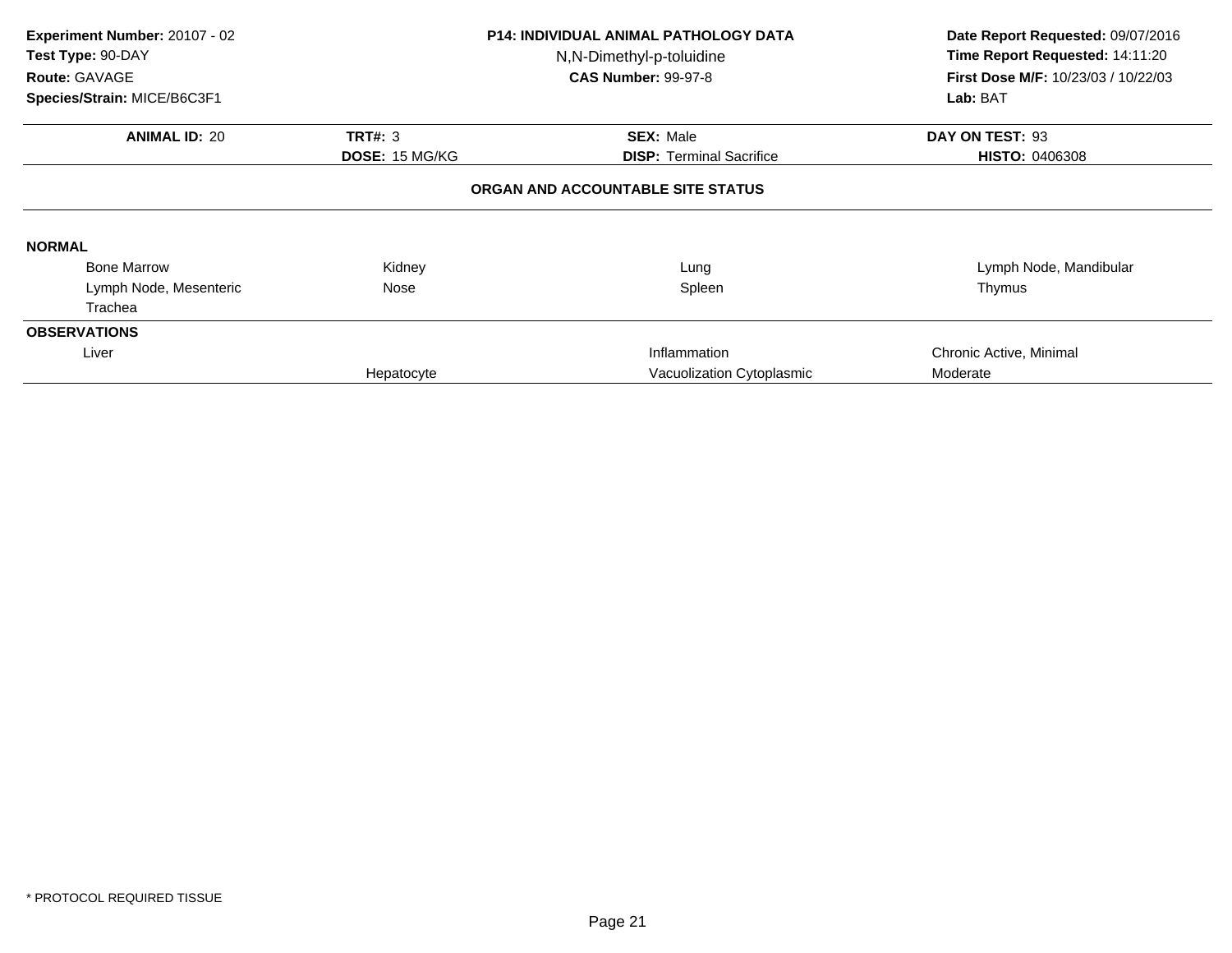| Experiment Number: 20107 - 02<br>Test Type: 90-DAY<br>Route: GAVAGE<br>Species/Strain: MICE/B6C3F1 |                                         | <b>P14: INDIVIDUAL ANIMAL PATHOLOGY DATA</b><br>N,N-Dimethyl-p-toluidine<br><b>CAS Number: 99-97-8</b> | Date Report Requested: 09/07/2016<br>Time Report Requested: 14:11:20<br>First Dose M/F: 10/23/03 / 10/22/03<br>Lab: BAT |
|----------------------------------------------------------------------------------------------------|-----------------------------------------|--------------------------------------------------------------------------------------------------------|-------------------------------------------------------------------------------------------------------------------------|
| <b>ANIMAL ID: 21</b>                                                                               | <b>TRT#: 5</b><br><b>DOSE: 30 MG/KG</b> | <b>SEX: Male</b><br><b>DISP: Terminal Sacrifice</b>                                                    | DAY ON TEST: 93<br><b>HISTO: 0406309</b>                                                                                |
|                                                                                                    |                                         | ORGAN AND ACCOUNTABLE SITE STATUS                                                                      |                                                                                                                         |
| <b>NORMAL</b>                                                                                      |                                         |                                                                                                        |                                                                                                                         |
| <b>Bone Marrow</b>                                                                                 | Kidney                                  | Lung                                                                                                   | Lymph Node, Mandibular                                                                                                  |
| Lymph Node, Mesenteric                                                                             | Nose                                    | Spleen                                                                                                 | Thymus                                                                                                                  |
| Trachea                                                                                            |                                         |                                                                                                        |                                                                                                                         |
| <b>OBSERVATIONS</b>                                                                                |                                         |                                                                                                        |                                                                                                                         |
| Liver                                                                                              |                                         | Inflammation                                                                                           | Chronic Active, Minimal                                                                                                 |
|                                                                                                    | Hepatocyte                              | Vacuolization Cytoplasmic                                                                              | Minimal                                                                                                                 |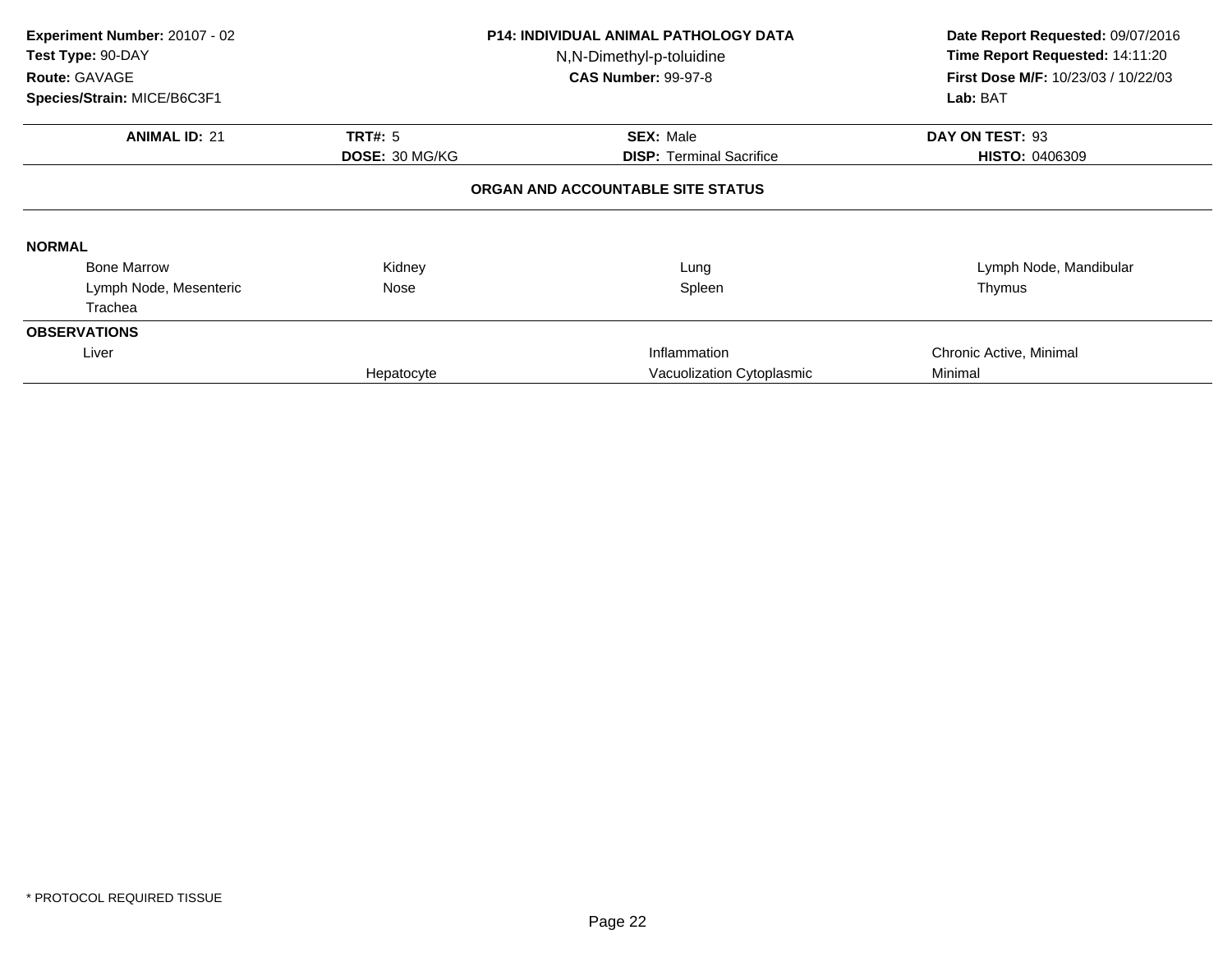| Experiment Number: 20107 - 02<br>Test Type: 90-DAY<br><b>Route: GAVAGE</b><br>Species/Strain: MICE/B6C3F1 |                       | <b>P14: INDIVIDUAL ANIMAL PATHOLOGY DATA</b><br>N,N-Dimethyl-p-toluidine<br><b>CAS Number: 99-97-8</b> | Date Report Requested: 09/07/2016<br>Time Report Requested: 14:11:20<br><b>First Dose M/F: 10/23/03 / 10/22/03</b><br>Lab: BAT |
|-----------------------------------------------------------------------------------------------------------|-----------------------|--------------------------------------------------------------------------------------------------------|--------------------------------------------------------------------------------------------------------------------------------|
| <b>ANIMAL ID: 22</b>                                                                                      | <b>TRT#: 5</b>        | <b>SEX: Male</b>                                                                                       | DAY ON TEST: 93                                                                                                                |
|                                                                                                           | <b>DOSE: 30 MG/KG</b> | <b>DISP: Terminal Sacrifice</b><br>ORGAN AND ACCOUNTABLE SITE STATUS                                   | <b>HISTO: 0406310</b>                                                                                                          |
| <b>NORMAL</b>                                                                                             |                       |                                                                                                        |                                                                                                                                |
| <b>Bone Marrow</b>                                                                                        | Kidney                | Lung                                                                                                   | Lymph Node, Mandibular                                                                                                         |
| Lymph Node, Mesenteric                                                                                    | Nose                  | Spleen                                                                                                 | Thymus                                                                                                                         |
| Trachea                                                                                                   |                       |                                                                                                        |                                                                                                                                |
| <b>OBSERVATIONS</b>                                                                                       |                       |                                                                                                        |                                                                                                                                |
| Liver                                                                                                     |                       | Inflammation                                                                                           | Chronic Active, Minimal                                                                                                        |
|                                                                                                           | Hepatocyte            | Vacuolization Cytoplasmic                                                                              | Minimal                                                                                                                        |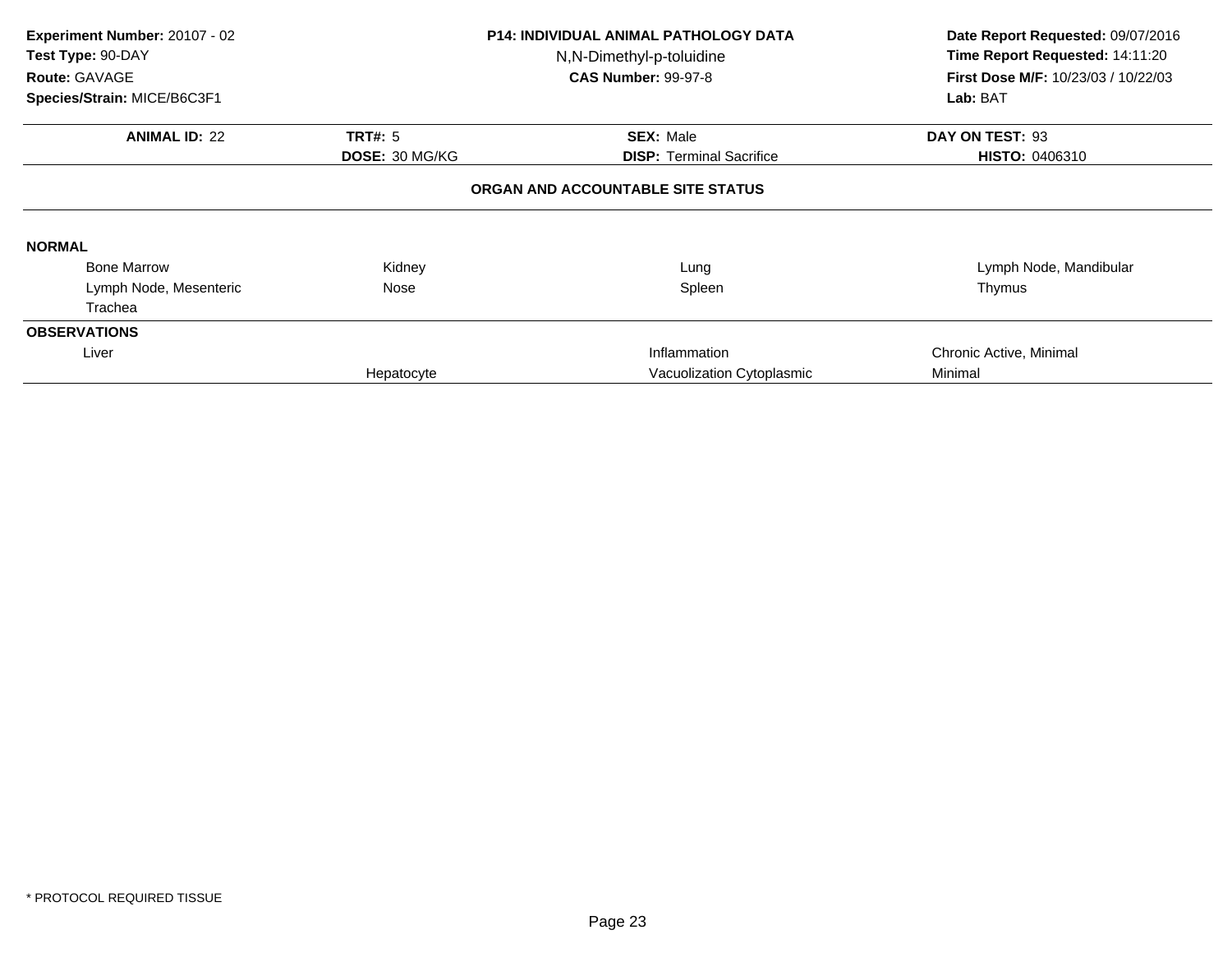| Experiment Number: 20107 - 02<br>Test Type: 90-DAY<br><b>Route: GAVAGE</b><br>Species/Strain: MICE/B6C3F1 |                                         | <b>P14: INDIVIDUAL ANIMAL PATHOLOGY DATA</b><br>N,N-Dimethyl-p-toluidine<br><b>CAS Number: 99-97-8</b> | Date Report Requested: 09/07/2016<br>Time Report Requested: 14:11:20<br>First Dose M/F: 10/23/03 / 10/22/03<br>Lab: BAT |
|-----------------------------------------------------------------------------------------------------------|-----------------------------------------|--------------------------------------------------------------------------------------------------------|-------------------------------------------------------------------------------------------------------------------------|
| <b>ANIMAL ID: 23</b>                                                                                      | <b>TRT#: 5</b><br><b>DOSE: 30 MG/KG</b> | <b>SEX: Male</b><br><b>DISP: Terminal Sacrifice</b>                                                    | DAY ON TEST: 93<br>HISTO: 0406311                                                                                       |
|                                                                                                           |                                         | ORGAN AND ACCOUNTABLE SITE STATUS                                                                      |                                                                                                                         |
| <b>NORMAL</b>                                                                                             |                                         |                                                                                                        |                                                                                                                         |
| <b>Bone Marrow</b>                                                                                        | Kidney                                  | Lung                                                                                                   | Lymph Node, Mandibular                                                                                                  |
| Lymph Node, Mesenteric                                                                                    | Nose                                    | Spleen                                                                                                 | Thymus                                                                                                                  |
| Trachea                                                                                                   |                                         |                                                                                                        |                                                                                                                         |
| <b>OBSERVATIONS</b>                                                                                       |                                         |                                                                                                        |                                                                                                                         |
| Liver                                                                                                     |                                         | Inflammation                                                                                           | Chronic Active, Minimal                                                                                                 |
|                                                                                                           | Hepatocyte                              | Vacuolization Cytoplasmic                                                                              | Moderate                                                                                                                |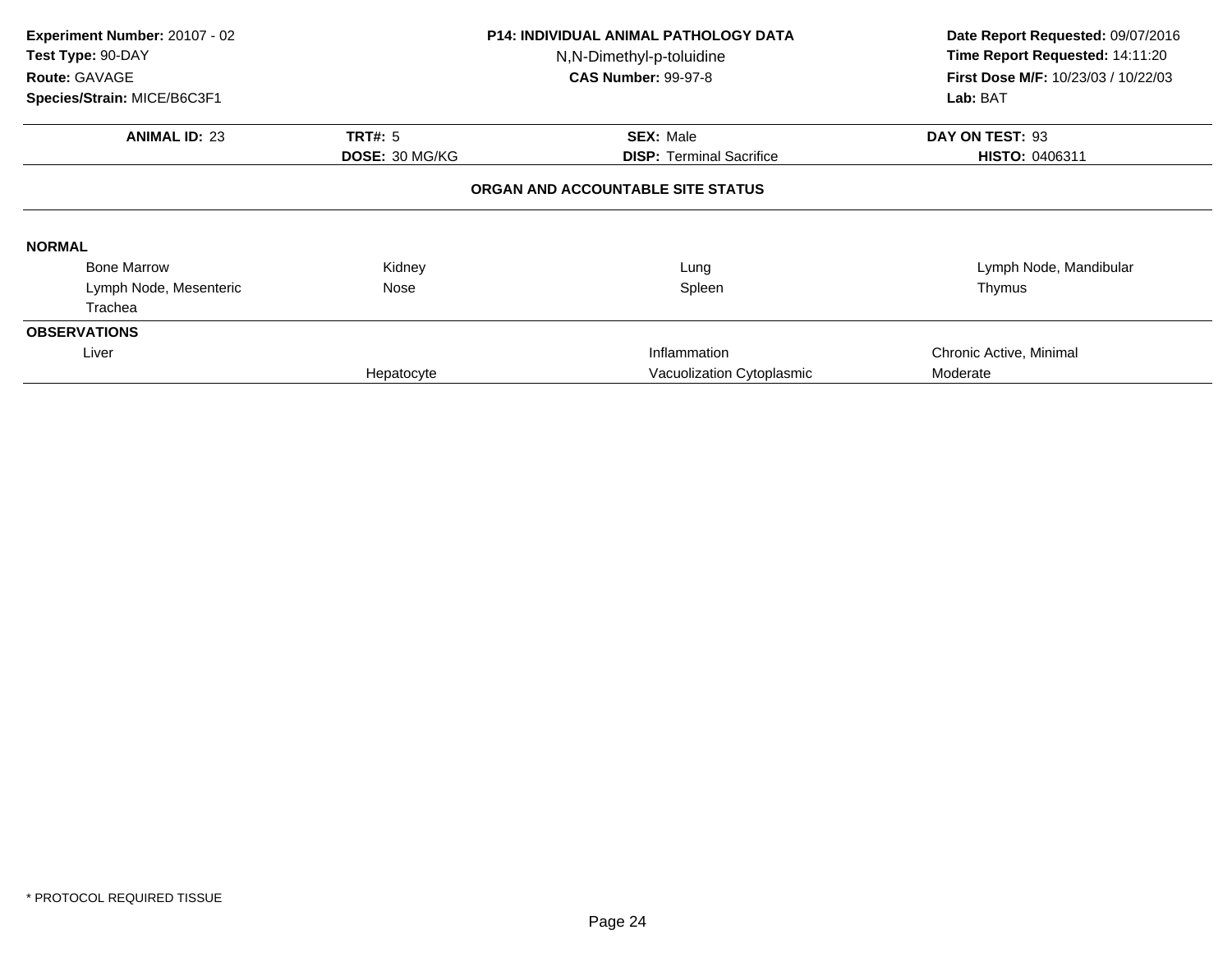| Experiment Number: 20107 - 02<br>Test Type: 90-DAY<br>Route: GAVAGE<br>Species/Strain: MICE/B6C3F1 |                                  | <b>P14: INDIVIDUAL ANIMAL PATHOLOGY DATA</b><br>N,N-Dimethyl-p-toluidine<br><b>CAS Number: 99-97-8</b> | Date Report Requested: 09/07/2016<br>Time Report Requested: 14:11:20<br>First Dose M/F: 10/23/03 / 10/22/03<br>Lab: BAT |
|----------------------------------------------------------------------------------------------------|----------------------------------|--------------------------------------------------------------------------------------------------------|-------------------------------------------------------------------------------------------------------------------------|
|                                                                                                    |                                  |                                                                                                        |                                                                                                                         |
| <b>ANIMAL ID: 24</b>                                                                               | <b>TRT#: 5</b><br>DOSE: 30 MG/KG | <b>SEX: Male</b><br><b>DISP:</b> Terminal Sacrifice                                                    | DAY ON TEST: 93<br><b>HISTO: 0406312</b>                                                                                |
|                                                                                                    |                                  | ORGAN AND ACCOUNTABLE SITE STATUS                                                                      |                                                                                                                         |
| <b>NORMAL</b>                                                                                      |                                  |                                                                                                        |                                                                                                                         |
| <b>Bone Marrow</b>                                                                                 | Kidney                           | Lung                                                                                                   | Lymph Node, Mandibular                                                                                                  |
| Lymph Node, Mesenteric                                                                             | Nose                             | Spleen                                                                                                 | Thymus                                                                                                                  |
| Trachea                                                                                            |                                  |                                                                                                        |                                                                                                                         |
| <b>OBSERVATIONS</b>                                                                                |                                  |                                                                                                        |                                                                                                                         |
| Liver                                                                                              |                                  | Hematopoietic Cell Proliferation                                                                       | Mild                                                                                                                    |
|                                                                                                    |                                  | Inflammation                                                                                           | Chronic Active, Minimal                                                                                                 |
|                                                                                                    | Hepatocyte                       | Vacuolization Cytoplasmic                                                                              | Moderate                                                                                                                |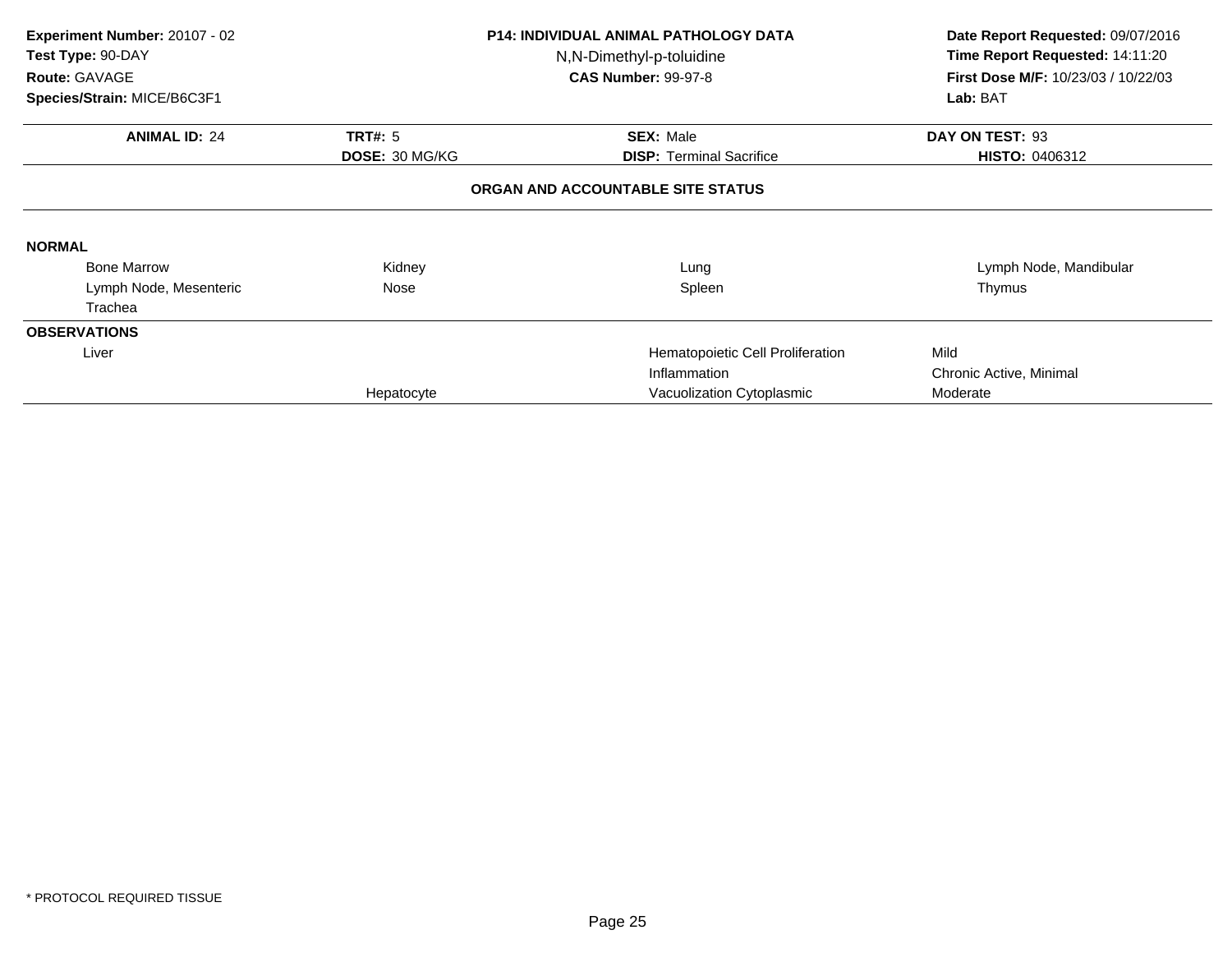| Experiment Number: 20107 - 02<br>Test Type: 90-DAY<br>Route: GAVAGE<br>Species/Strain: MICE/B6C3F1 |                | <b>P14: INDIVIDUAL ANIMAL PATHOLOGY DATA</b><br>N,N-Dimethyl-p-toluidine<br><b>CAS Number: 99-97-8</b> | Date Report Requested: 09/07/2016<br>Time Report Requested: 14:11:20<br><b>First Dose M/F: 10/23/03 / 10/22/03</b><br>Lab: BAT |
|----------------------------------------------------------------------------------------------------|----------------|--------------------------------------------------------------------------------------------------------|--------------------------------------------------------------------------------------------------------------------------------|
| <b>ANIMAL ID: 25</b>                                                                               | <b>TRT#: 5</b> | <b>SEX: Male</b>                                                                                       | DAY ON TEST: 93                                                                                                                |
|                                                                                                    | DOSE: 30 MG/KG | <b>DISP:</b> Terminal Sacrifice                                                                        | <b>HISTO: 0406313</b>                                                                                                          |
|                                                                                                    |                | ORGAN AND ACCOUNTABLE SITE STATUS                                                                      |                                                                                                                                |
| <b>NORMAL</b>                                                                                      |                |                                                                                                        |                                                                                                                                |
| <b>Bone Marrow</b>                                                                                 | Kidney         | Lung                                                                                                   | Lymph Node, Mandibular                                                                                                         |
| Lymph Node, Mesenteric                                                                             | Nose           | Spleen                                                                                                 | Thymus                                                                                                                         |
| Trachea                                                                                            |                |                                                                                                        |                                                                                                                                |
| <b>OBSERVATIONS</b>                                                                                |                |                                                                                                        |                                                                                                                                |
| Liver                                                                                              |                | Inflammation                                                                                           | Chronic Active, Mild                                                                                                           |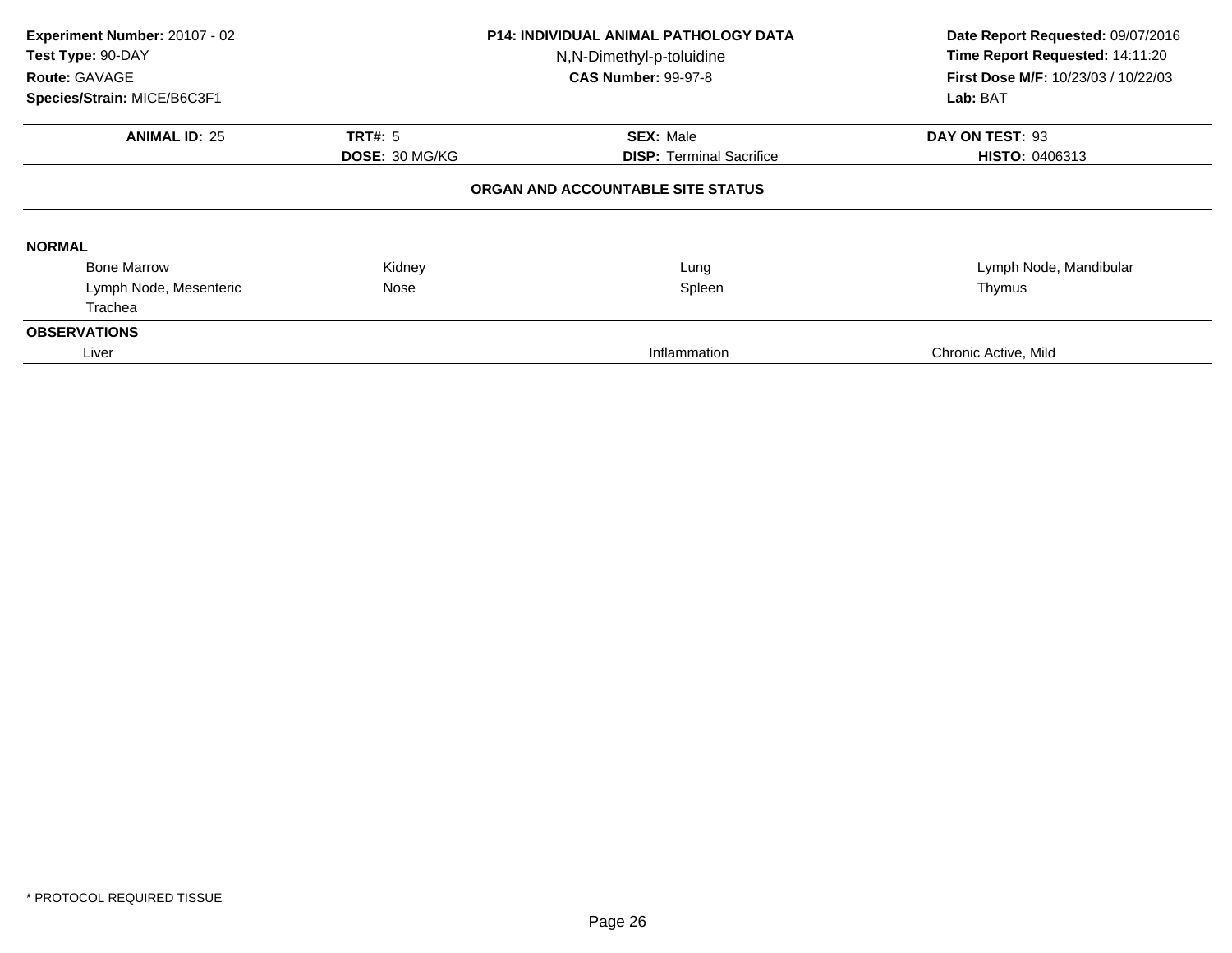| Experiment Number: 20107 - 02<br>Test Type: 90-DAY<br>Route: GAVAGE<br>Species/Strain: MICE/B6C3F1 |                       | <b>P14: INDIVIDUAL ANIMAL PATHOLOGY DATA</b><br>N,N-Dimethyl-p-toluidine<br><b>CAS Number: 99-97-8</b> | Date Report Requested: 09/07/2016<br>Time Report Requested: 14:11:20<br>First Dose M/F: 10/23/03 / 10/22/03<br>Lab: BAT |  |
|----------------------------------------------------------------------------------------------------|-----------------------|--------------------------------------------------------------------------------------------------------|-------------------------------------------------------------------------------------------------------------------------|--|
|                                                                                                    |                       |                                                                                                        |                                                                                                                         |  |
| <b>ANIMAL ID: 26</b>                                                                               | <b>TRT#: 5</b>        | <b>SEX: Male</b>                                                                                       | DAY ON TEST: 93                                                                                                         |  |
|                                                                                                    | <b>DOSE: 30 MG/KG</b> | <b>DISP: Terminal Sacrifice</b>                                                                        | <b>HISTO: 0406314</b>                                                                                                   |  |
|                                                                                                    |                       | ORGAN AND ACCOUNTABLE SITE STATUS                                                                      |                                                                                                                         |  |
| <b>NORMAL</b>                                                                                      |                       |                                                                                                        |                                                                                                                         |  |
| <b>Bone Marrow</b>                                                                                 | Kidney                | Lung                                                                                                   | Lymph Node, Mandibular                                                                                                  |  |
| Lymph Node, Mesenteric                                                                             | Nose                  | Spleen                                                                                                 | Thymus                                                                                                                  |  |
| Trachea                                                                                            |                       |                                                                                                        |                                                                                                                         |  |
| <b>OBSERVATIONS</b>                                                                                |                       |                                                                                                        |                                                                                                                         |  |
| Liver                                                                                              |                       | Inflammation                                                                                           | Chronic Active, Minimal                                                                                                 |  |
|                                                                                                    | Hepatocyte            | Vacuolization Cytoplasmic                                                                              | Moderate                                                                                                                |  |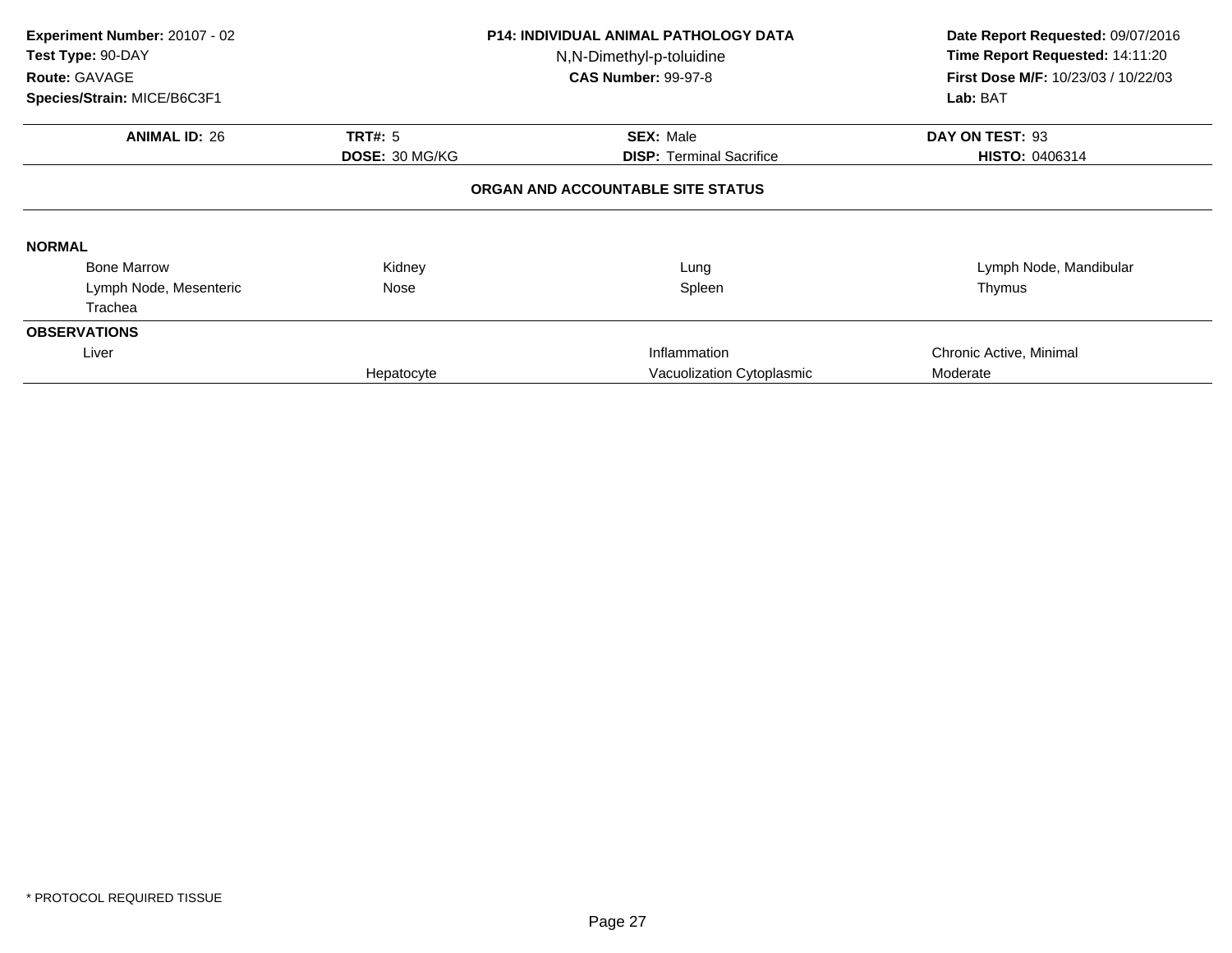| Experiment Number: 20107 - 02<br>Test Type: 90-DAY<br>Route: GAVAGE<br>Species/Strain: MICE/B6C3F1 |                                         | <b>P14: INDIVIDUAL ANIMAL PATHOLOGY DATA</b><br>N,N-Dimethyl-p-toluidine<br><b>CAS Number: 99-97-8</b> | Date Report Requested: 09/07/2016<br>Time Report Requested: 14:11:20<br><b>First Dose M/F: 10/23/03 / 10/22/03</b><br>Lab: BAT |
|----------------------------------------------------------------------------------------------------|-----------------------------------------|--------------------------------------------------------------------------------------------------------|--------------------------------------------------------------------------------------------------------------------------------|
| <b>ANIMAL ID: 27</b>                                                                               | <b>TRT#: 5</b><br><b>DOSE: 30 MG/KG</b> | <b>SEX: Male</b><br><b>DISP: Terminal Sacrifice</b>                                                    | DAY ON TEST: 93<br>HISTO: 0406315                                                                                              |
|                                                                                                    |                                         | ORGAN AND ACCOUNTABLE SITE STATUS                                                                      |                                                                                                                                |
| <b>NORMAL</b>                                                                                      |                                         |                                                                                                        |                                                                                                                                |
| <b>Bone Marrow</b>                                                                                 | Kidney                                  | Lung                                                                                                   | Lymph Node, Mandibular                                                                                                         |
| Lymph Node, Mesenteric                                                                             | Nose                                    | Spleen                                                                                                 | Thymus                                                                                                                         |
| Trachea                                                                                            |                                         |                                                                                                        |                                                                                                                                |
| <b>OBSERVATIONS</b>                                                                                |                                         |                                                                                                        |                                                                                                                                |
| Liver                                                                                              |                                         | Inflammation                                                                                           | Chronic Active, Minimal                                                                                                        |
|                                                                                                    | Hepatocyte                              | Vacuolization Cytoplasmic                                                                              | Moderate                                                                                                                       |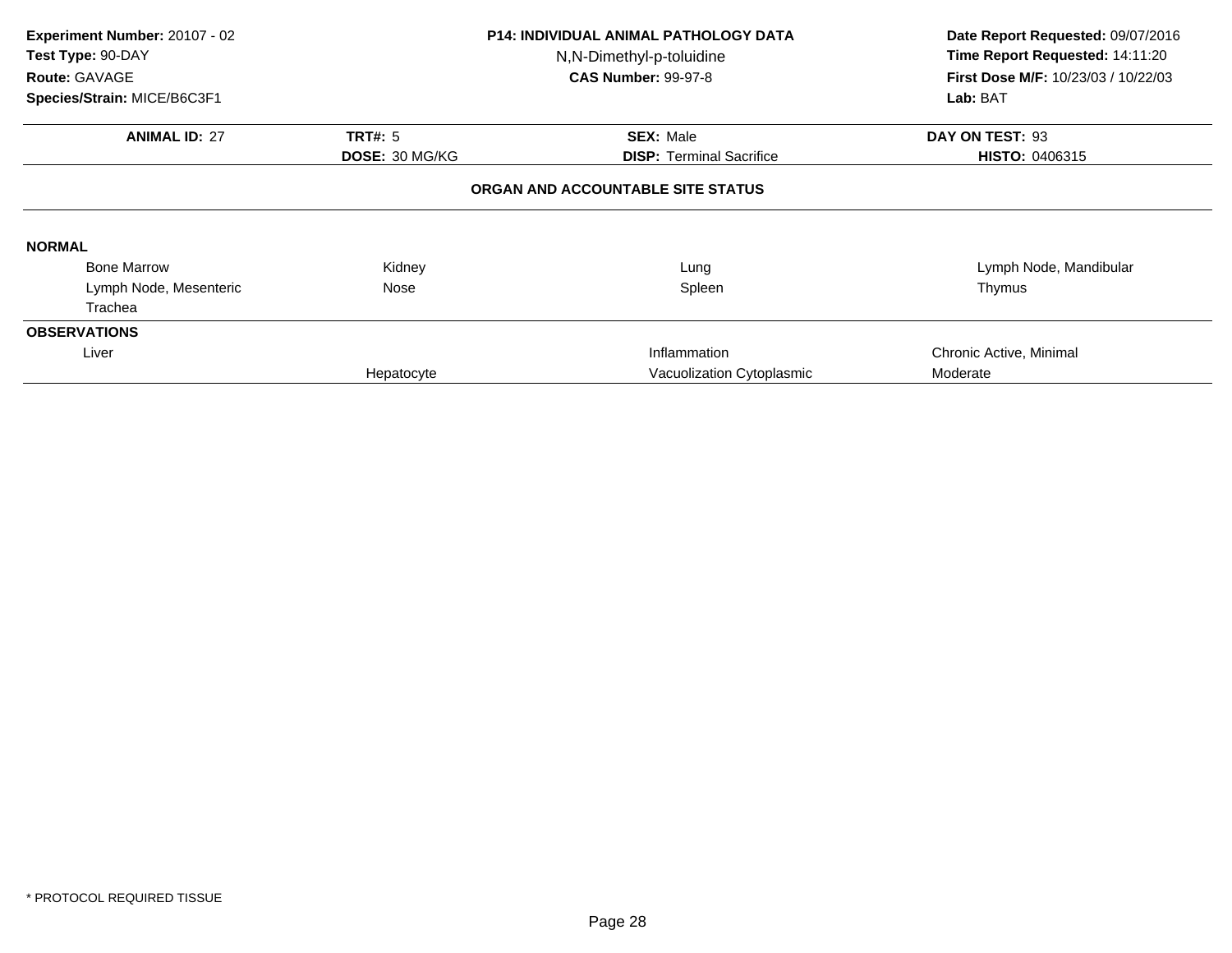| Experiment Number: 20107 - 02<br>Test Type: 90-DAY<br>Route: GAVAGE | <b>P14: INDIVIDUAL ANIMAL PATHOLOGY DATA</b><br>N,N-Dimethyl-p-toluidine<br><b>CAS Number: 99-97-8</b> |                                   | Date Report Requested: 09/07/2016<br>Time Report Requested: 14:11:20<br>First Dose M/F: 10/23/03 / 10/22/03 |  |
|---------------------------------------------------------------------|--------------------------------------------------------------------------------------------------------|-----------------------------------|-------------------------------------------------------------------------------------------------------------|--|
| Species/Strain: MICE/B6C3F1                                         |                                                                                                        |                                   | Lab: BAT                                                                                                    |  |
| <b>ANIMAL ID: 28</b>                                                | <b>TRT#: 5</b>                                                                                         | <b>SEX: Male</b>                  | DAY ON TEST: 93                                                                                             |  |
|                                                                     | <b>DOSE: 30 MG/KG</b>                                                                                  | <b>DISP:</b> Terminal Sacrifice   | <b>HISTO: 0406316</b>                                                                                       |  |
|                                                                     |                                                                                                        | ORGAN AND ACCOUNTABLE SITE STATUS |                                                                                                             |  |
| <b>NORMAL</b>                                                       |                                                                                                        |                                   |                                                                                                             |  |
| <b>Bone Marrow</b>                                                  | Kidney                                                                                                 | Lung                              | Lymph Node, Mandibular                                                                                      |  |
| Lymph Node, Mesenteric                                              | Nose                                                                                                   | Spleen                            | Thymus                                                                                                      |  |
| Trachea                                                             |                                                                                                        |                                   |                                                                                                             |  |
| <b>OBSERVATIONS</b>                                                 |                                                                                                        |                                   |                                                                                                             |  |
| Liver                                                               |                                                                                                        | Inflammation                      | Chronic Active, Mild                                                                                        |  |
|                                                                     | Hepatocyte                                                                                             | Vacuolization Cytoplasmic         | Marked                                                                                                      |  |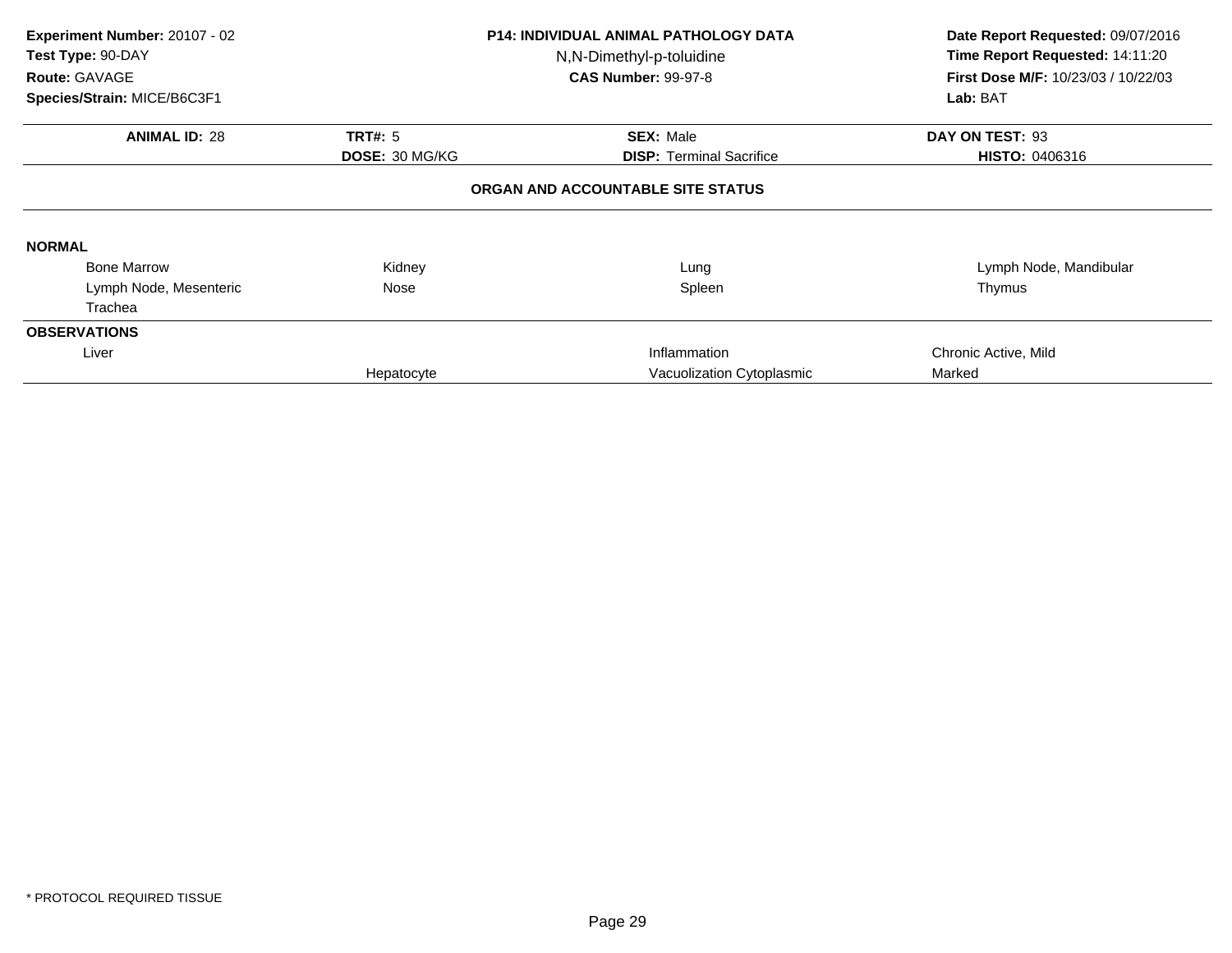| Experiment Number: 20107 - 02<br>Test Type: 90-DAY<br>Route: GAVAGE<br>Species/Strain: MICE/B6C3F1 |                                         | <b>P14: INDIVIDUAL ANIMAL PATHOLOGY DATA</b><br>N,N-Dimethyl-p-toluidine<br><b>CAS Number: 99-97-8</b> | Date Report Requested: 09/07/2016<br>Time Report Requested: 14:11:20<br><b>First Dose M/F: 10/23/03 / 10/22/03</b><br>Lab: BAT |
|----------------------------------------------------------------------------------------------------|-----------------------------------------|--------------------------------------------------------------------------------------------------------|--------------------------------------------------------------------------------------------------------------------------------|
| <b>ANIMAL ID: 29</b>                                                                               | <b>TRT#: 5</b><br><b>DOSE: 30 MG/KG</b> | <b>SEX: Male</b><br><b>DISP: Terminal Sacrifice</b>                                                    | DAY ON TEST: 93<br>HISTO: 0406317                                                                                              |
|                                                                                                    |                                         | ORGAN AND ACCOUNTABLE SITE STATUS                                                                      |                                                                                                                                |
| <b>NORMAL</b>                                                                                      |                                         |                                                                                                        |                                                                                                                                |
| <b>Bone Marrow</b>                                                                                 | Kidney                                  | Lung                                                                                                   | Lymph Node, Mandibular                                                                                                         |
| Lymph Node, Mesenteric                                                                             | Nose                                    | Spleen                                                                                                 | Thymus                                                                                                                         |
| Trachea                                                                                            |                                         |                                                                                                        |                                                                                                                                |
| <b>OBSERVATIONS</b>                                                                                |                                         |                                                                                                        |                                                                                                                                |
| Liver                                                                                              |                                         | Inflammation                                                                                           | Chronic Active, Minimal                                                                                                        |
|                                                                                                    | Hepatocyte                              | Vacuolization Cytoplasmic                                                                              | Moderate                                                                                                                       |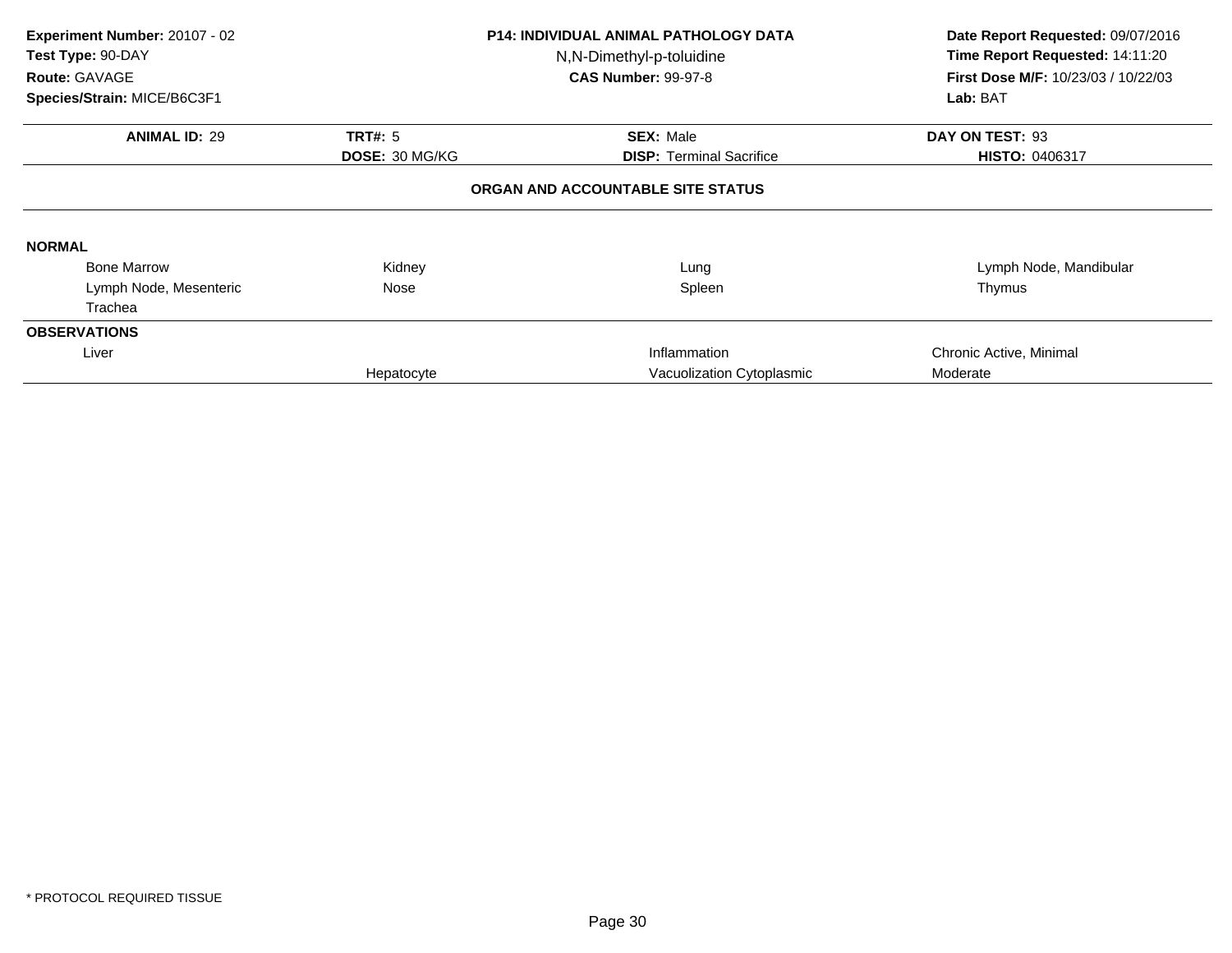| Experiment Number: 20107 - 02<br>Test Type: 90-DAY<br>Route: GAVAGE |                | <b>P14: INDIVIDUAL ANIMAL PATHOLOGY DATA</b><br>N,N-Dimethyl-p-toluidine<br><b>CAS Number: 99-97-8</b> | Date Report Requested: 09/07/2016<br>Time Report Requested: 14:11:20<br>First Dose M/F: 10/23/03 / 10/22/03 |  |
|---------------------------------------------------------------------|----------------|--------------------------------------------------------------------------------------------------------|-------------------------------------------------------------------------------------------------------------|--|
| Species/Strain: MICE/B6C3F1                                         |                |                                                                                                        | Lab: BAT                                                                                                    |  |
| <b>ANIMAL ID: 30</b>                                                | <b>TRT#: 5</b> | <b>SEX: Male</b>                                                                                       | DAY ON TEST: 93                                                                                             |  |
|                                                                     | DOSE: 30 MG/KG | <b>DISP:</b> Terminal Sacrifice                                                                        | <b>HISTO: 0406318</b>                                                                                       |  |
|                                                                     |                | ORGAN AND ACCOUNTABLE SITE STATUS                                                                      |                                                                                                             |  |
| <b>NORMAL</b>                                                       |                |                                                                                                        |                                                                                                             |  |
| <b>Bone Marrow</b>                                                  | Kidney         | Lung                                                                                                   | Lymph Node, Mandibular                                                                                      |  |
| Lymph Node, Mesenteric                                              | Nose           | Spleen                                                                                                 | Thymus                                                                                                      |  |
| Trachea                                                             |                |                                                                                                        |                                                                                                             |  |
| <b>OBSERVATIONS</b>                                                 |                |                                                                                                        |                                                                                                             |  |
| Liver                                                               |                | Inflammation                                                                                           | Chronic Active, Minimal                                                                                     |  |
|                                                                     | Hepatocyte     | Vacuolization Cytoplasmic                                                                              | Mild                                                                                                        |  |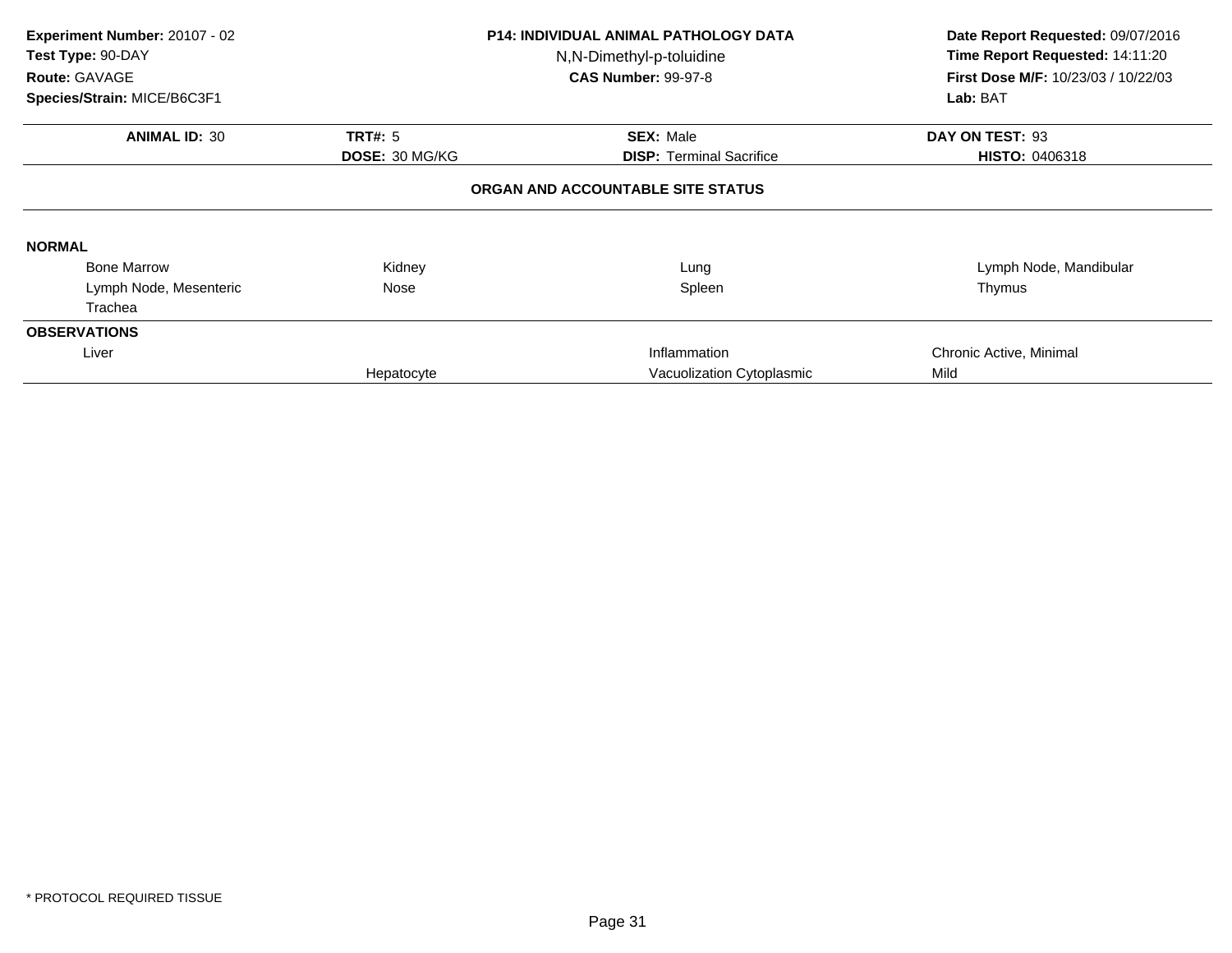| Experiment Number: 20107 - 02<br>Test Type: 90-DAY | <b>P14: INDIVIDUAL ANIMAL PATHOLOGY DATA</b><br>N,N-Dimethyl-p-toluidine |                                   | Date Report Requested: 09/07/2016<br>Time Report Requested: 14:11:20 |
|----------------------------------------------------|--------------------------------------------------------------------------|-----------------------------------|----------------------------------------------------------------------|
| Route: GAVAGE<br>Species/Strain: MICE/B6C3F1       |                                                                          | <b>CAS Number: 99-97-8</b>        | First Dose M/F: 10/23/03 / 10/22/03<br>Lab: BAT                      |
| <b>ANIMAL ID: 31</b>                               | <b>TRT#: 7</b>                                                           | <b>SEX: Male</b>                  | DAY ON TEST: 93                                                      |
|                                                    | DOSE: 60 MG/KG                                                           | <b>DISP: Terminal Sacrifice</b>   | <b>HISTO: 0406319</b>                                                |
|                                                    |                                                                          | ORGAN AND ACCOUNTABLE SITE STATUS |                                                                      |
| <b>NORMAL</b>                                      |                                                                          |                                   |                                                                      |
| <b>Bone Marrow</b>                                 | Lung                                                                     | Lymph Node, Mandibular            | Lymph Node, Mesenteric                                               |
| Nose                                               | Spleen                                                                   | Thymus                            | Trachea                                                              |
| <b>OBSERVATIONS</b>                                |                                                                          |                                   |                                                                      |
| Kidney                                             |                                                                          | Inflammation                      | Chronic Active, Minimal                                              |
| Liver                                              |                                                                          | Hematopoietic Cell Proliferation  | Mild                                                                 |
|                                                    |                                                                          | Inflammation                      | Chronic Active, Minimal                                              |
|                                                    | Hepatocyte                                                               | Vacuolization Cytoplasmic         | Moderate                                                             |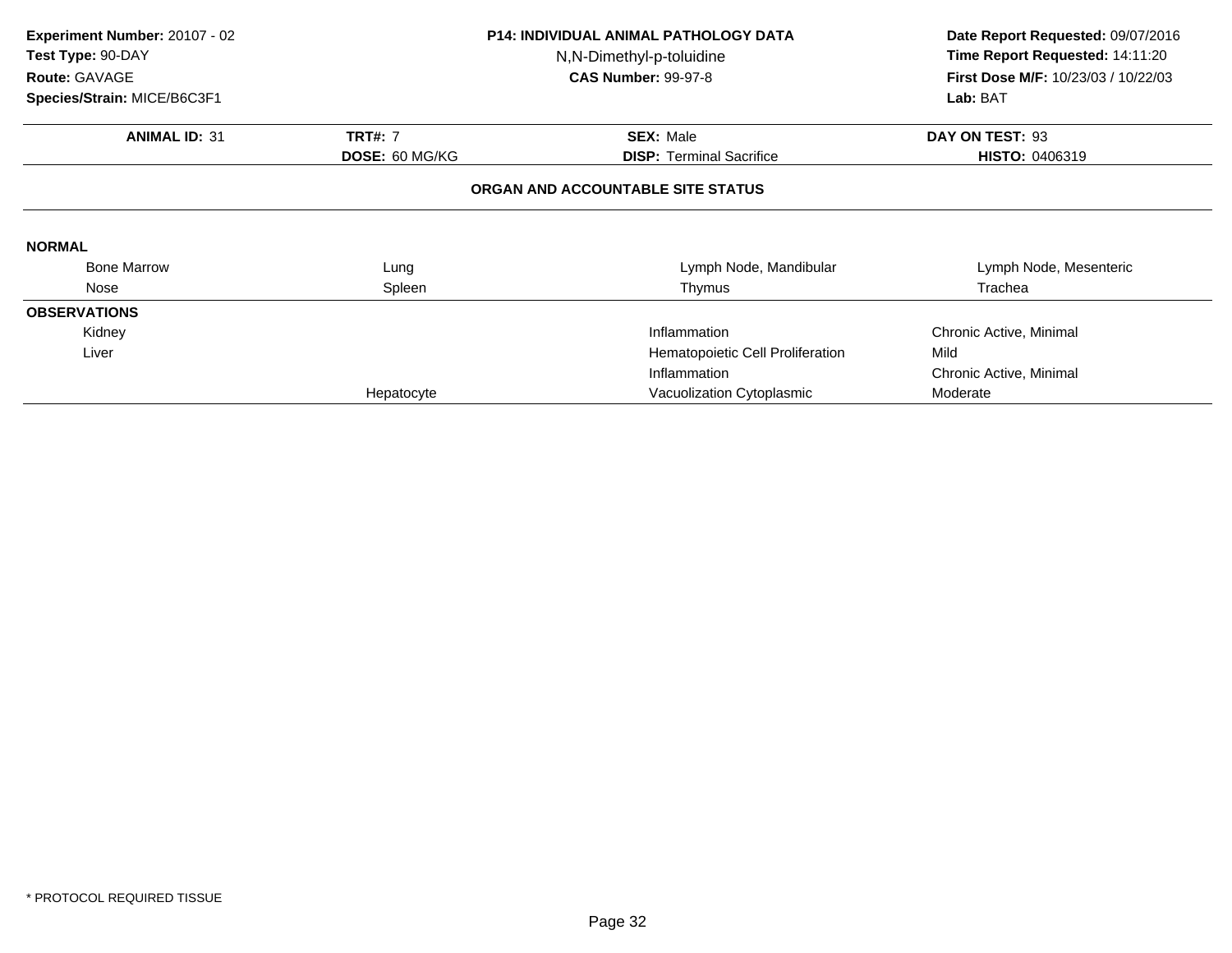| Experiment Number: 20107 - 02<br>Test Type: 90-DAY<br>Route: GAVAGE<br>Species/Strain: MICE/B6C3F1 |                       | <b>P14: INDIVIDUAL ANIMAL PATHOLOGY DATA</b><br>N,N-Dimethyl-p-toluidine<br><b>CAS Number: 99-97-8</b> | Date Report Requested: 09/07/2016<br>Time Report Requested: 14:11:20<br>First Dose M/F: 10/23/03 / 10/22/03<br>Lab: BAT |  |
|----------------------------------------------------------------------------------------------------|-----------------------|--------------------------------------------------------------------------------------------------------|-------------------------------------------------------------------------------------------------------------------------|--|
|                                                                                                    |                       |                                                                                                        |                                                                                                                         |  |
| <b>ANIMAL ID: 32</b>                                                                               | <b>TRT#: 7</b>        | <b>SEX: Male</b>                                                                                       | DAY ON TEST: 93                                                                                                         |  |
|                                                                                                    | <b>DOSE: 60 MG/KG</b> | <b>DISP:</b> Terminal Sacrifice                                                                        | <b>HISTO: 0406320</b>                                                                                                   |  |
| <b>NORMAL</b>                                                                                      |                       | ORGAN AND ACCOUNTABLE SITE STATUS                                                                      |                                                                                                                         |  |
| <b>Bone Marrow</b>                                                                                 | Kidney                | Lung                                                                                                   | Lymph Node, Mandibular                                                                                                  |  |
| Lymph Node, Mesenteric                                                                             | Nose                  | Spleen                                                                                                 | Thymus                                                                                                                  |  |
| Trachea                                                                                            |                       |                                                                                                        |                                                                                                                         |  |
| <b>OBSERVATIONS</b>                                                                                |                       |                                                                                                        |                                                                                                                         |  |
| Liver                                                                                              |                       | Inflammation                                                                                           | Chronic Active, Mild                                                                                                    |  |
|                                                                                                    | Hepatocyte            | Vacuolization Cytoplasmic                                                                              | Mild                                                                                                                    |  |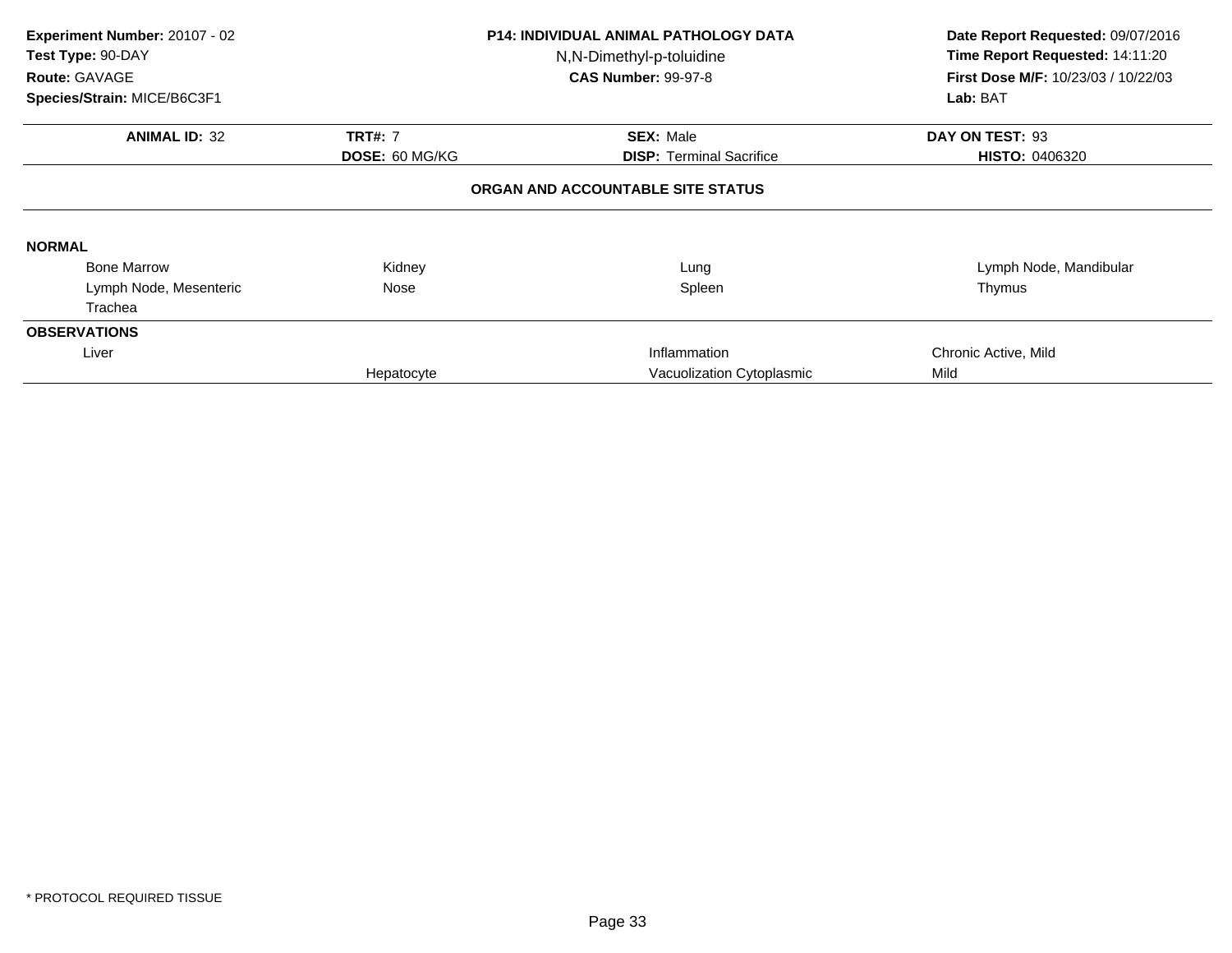| Experiment Number: 20107 - 02<br>Test Type: 90-DAY<br>Route: GAVAGE<br>Species/Strain: MICE/B6C3F1 |                | <b>P14: INDIVIDUAL ANIMAL PATHOLOGY DATA</b><br>N,N-Dimethyl-p-toluidine<br><b>CAS Number: 99-97-8</b> | Date Report Requested: 09/07/2016<br>Time Report Requested: 14:11:20<br>First Dose M/F: 10/23/03 / 10/22/03<br>Lab: BAT |
|----------------------------------------------------------------------------------------------------|----------------|--------------------------------------------------------------------------------------------------------|-------------------------------------------------------------------------------------------------------------------------|
|                                                                                                    |                |                                                                                                        |                                                                                                                         |
| <b>ANIMAL ID: 33</b>                                                                               | <b>TRT#: 7</b> | <b>SEX: Male</b>                                                                                       | DAY ON TEST: 93                                                                                                         |
|                                                                                                    | DOSE: 60 MG/KG | <b>DISP: Terminal Sacrifice</b>                                                                        | <b>HISTO: 0406321</b>                                                                                                   |
|                                                                                                    |                | ORGAN AND ACCOUNTABLE SITE STATUS                                                                      |                                                                                                                         |
| <b>NORMAL</b>                                                                                      |                |                                                                                                        |                                                                                                                         |
| <b>Bone Marrow</b>                                                                                 | Lung           | Lymph Node, Mandibular                                                                                 | Lymph Node, Mesenteric                                                                                                  |
| Nose                                                                                               | Spleen         | Thymus                                                                                                 | Trachea                                                                                                                 |
| <b>OBSERVATIONS</b>                                                                                |                |                                                                                                        |                                                                                                                         |
| Kidney                                                                                             |                | Nephropathy                                                                                            | Minimal                                                                                                                 |
| Liver                                                                                              |                | Inflammation                                                                                           | Chronic Active, Minimal                                                                                                 |
|                                                                                                    | Hepatocyte     | Vacuolization Cytoplasmic                                                                              | Mild                                                                                                                    |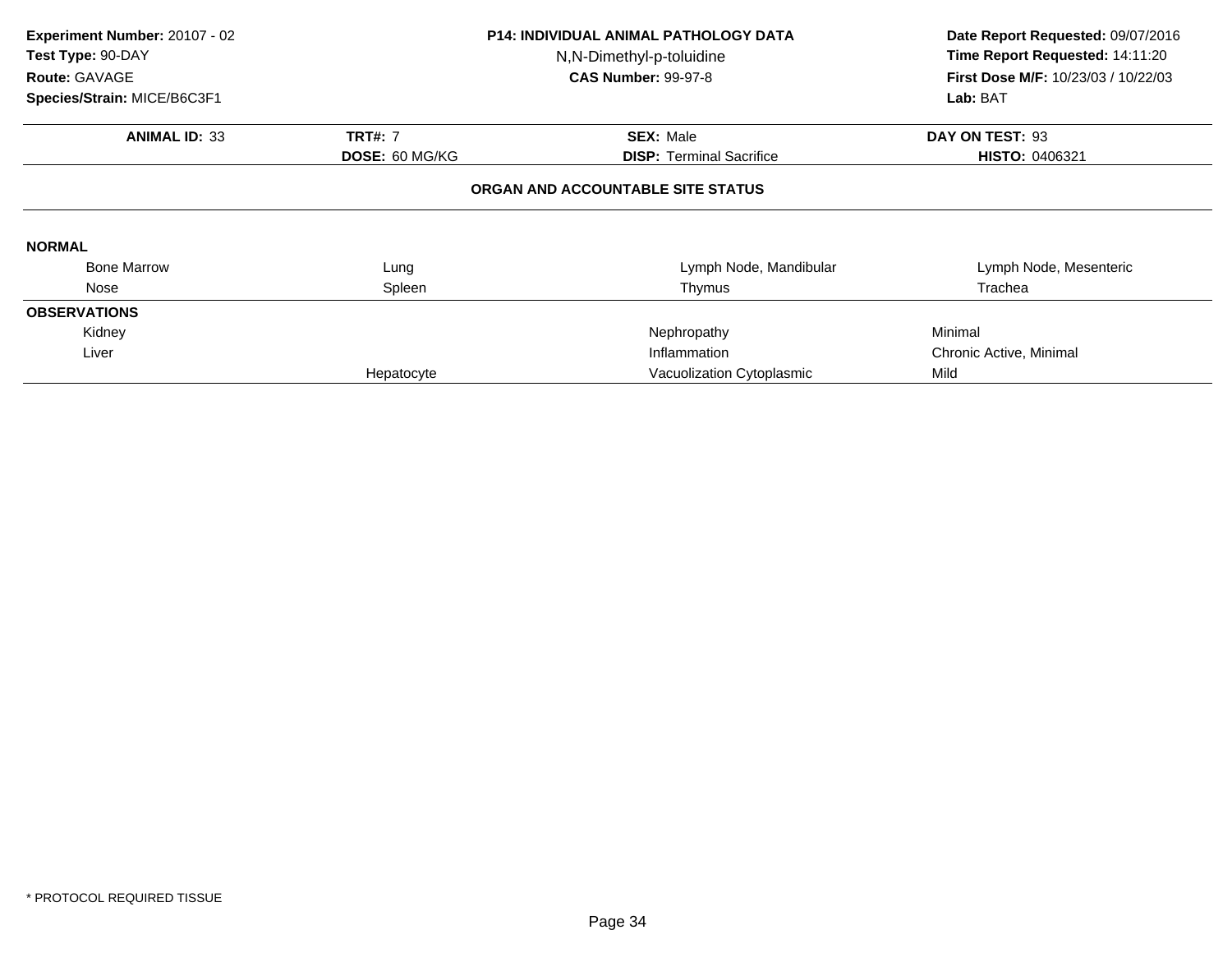| Experiment Number: 20107 - 02<br>Test Type: 90-DAY<br>Route: GAVAGE |                       | <b>P14: INDIVIDUAL ANIMAL PATHOLOGY DATA</b><br>N,N-Dimethyl-p-toluidine<br><b>CAS Number: 99-97-8</b> | Date Report Requested: 09/07/2016<br>Time Report Requested: 14:11:20<br>First Dose M/F: 10/23/03 / 10/22/03 |  |
|---------------------------------------------------------------------|-----------------------|--------------------------------------------------------------------------------------------------------|-------------------------------------------------------------------------------------------------------------|--|
| Species/Strain: MICE/B6C3F1                                         |                       |                                                                                                        | Lab: BAT                                                                                                    |  |
| <b>ANIMAL ID: 34</b>                                                | <b>TRT#: 7</b>        | <b>SEX: Male</b>                                                                                       | DAY ON TEST: 93                                                                                             |  |
|                                                                     | <b>DOSE: 60 MG/KG</b> | <b>DISP:</b> Terminal Sacrifice                                                                        | <b>HISTO: 0406322</b>                                                                                       |  |
|                                                                     |                       | ORGAN AND ACCOUNTABLE SITE STATUS                                                                      |                                                                                                             |  |
| <b>NORMAL</b>                                                       |                       |                                                                                                        |                                                                                                             |  |
| <b>Bone Marrow</b>                                                  | Kidney                | Lung                                                                                                   | Lymph Node, Mandibular                                                                                      |  |
| Lymph Node, Mesenteric                                              | Nose                  | Spleen                                                                                                 | Thymus                                                                                                      |  |
| Trachea                                                             |                       |                                                                                                        |                                                                                                             |  |
| <b>OBSERVATIONS</b>                                                 |                       |                                                                                                        |                                                                                                             |  |
| Liver                                                               |                       | Inflammation                                                                                           | Chronic Active, Minimal                                                                                     |  |
|                                                                     | Hepatocyte            | Vacuolization Cytoplasmic                                                                              | Mild                                                                                                        |  |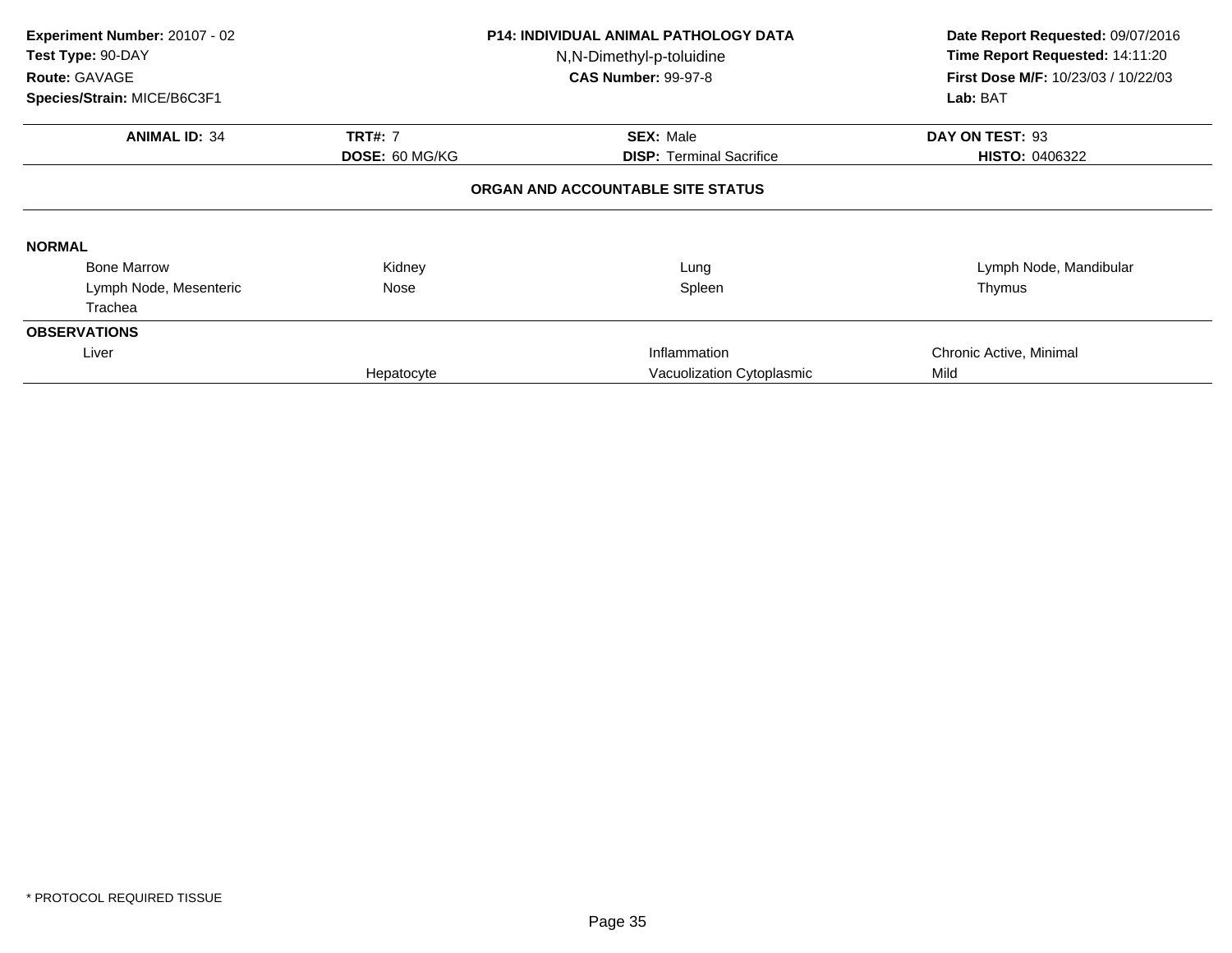| Experiment Number: 20107 - 02<br>Test Type: 90-DAY<br>Route: GAVAGE<br>Species/Strain: MICE/B6C3F1 |                                         | <b>P14: INDIVIDUAL ANIMAL PATHOLOGY DATA</b><br>N,N-Dimethyl-p-toluidine<br><b>CAS Number: 99-97-8</b> | Date Report Requested: 09/07/2016<br>Time Report Requested: 14:11:20<br>First Dose M/F: 10/23/03 / 10/22/03<br>Lab: BAT |
|----------------------------------------------------------------------------------------------------|-----------------------------------------|--------------------------------------------------------------------------------------------------------|-------------------------------------------------------------------------------------------------------------------------|
| <b>ANIMAL ID: 35</b>                                                                               | <b>TRT#: 7</b><br><b>DOSE: 60 MG/KG</b> | <b>SEX: Male</b><br><b>DISP: Terminal Sacrifice</b>                                                    | DAY ON TEST: 93<br><b>HISTO: 0406323</b>                                                                                |
|                                                                                                    |                                         | ORGAN AND ACCOUNTABLE SITE STATUS                                                                      |                                                                                                                         |
| <b>NORMAL</b>                                                                                      |                                         |                                                                                                        |                                                                                                                         |
| <b>Bone Marrow</b>                                                                                 | Kidney                                  | Lung                                                                                                   | Lymph Node, Mandibular                                                                                                  |
| Lymph Node, Mesenteric                                                                             | Nose                                    | Spleen                                                                                                 | Thymus                                                                                                                  |
| Trachea                                                                                            |                                         |                                                                                                        |                                                                                                                         |
| <b>OBSERVATIONS</b>                                                                                |                                         |                                                                                                        |                                                                                                                         |
| Liver                                                                                              |                                         | Inflammation                                                                                           | Chronic Active, Minimal                                                                                                 |
|                                                                                                    | Hepatocyte                              | Vacuolization Cytoplasmic                                                                              | Moderate                                                                                                                |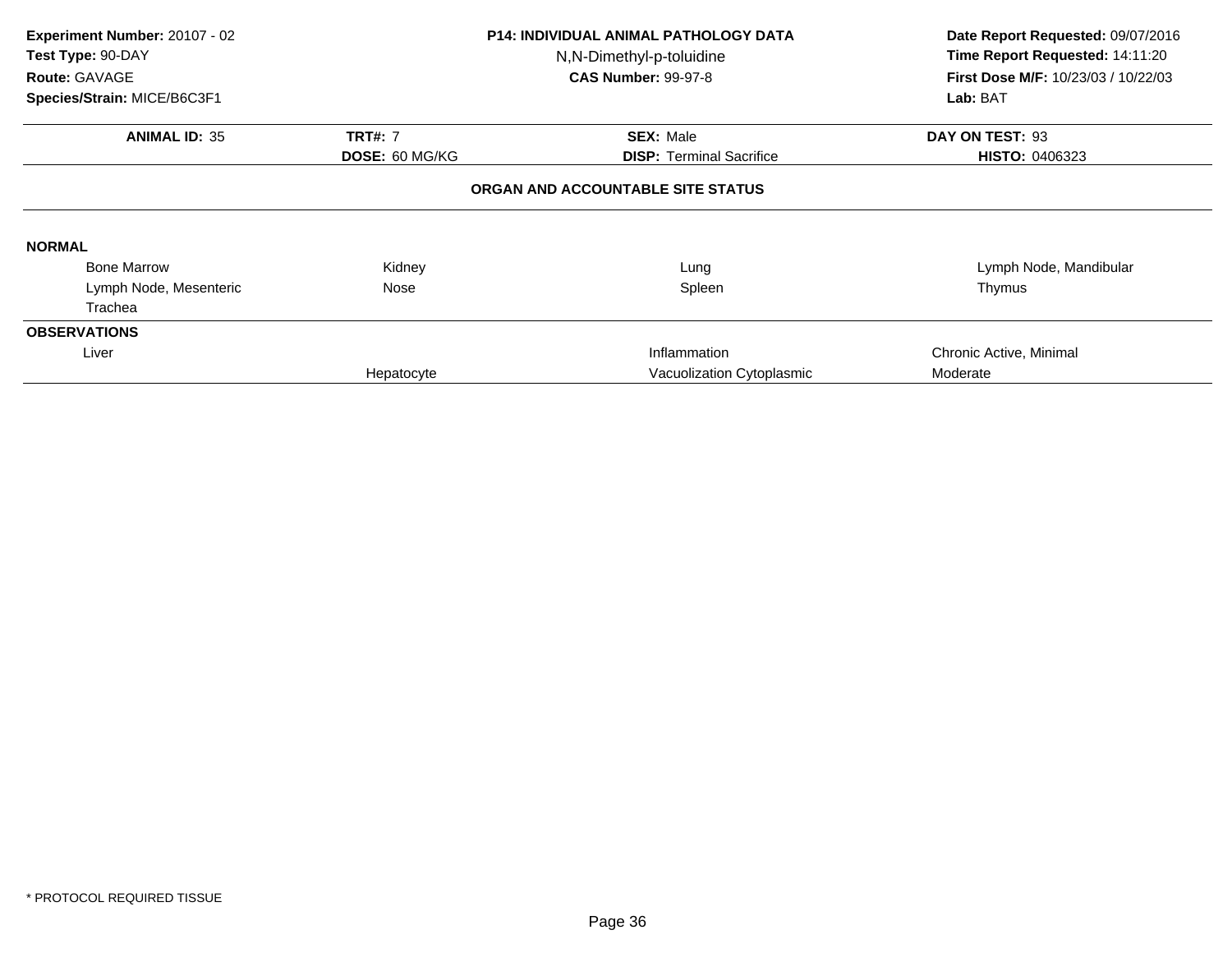| Experiment Number: 20107 - 02<br>Test Type: 90-DAY<br>Route: GAVAGE<br>Species/Strain: MICE/B6C3F1 |                                   | <b>P14: INDIVIDUAL ANIMAL PATHOLOGY DATA</b><br>N,N-Dimethyl-p-toluidine<br><b>CAS Number: 99-97-8</b> | Date Report Requested: 09/07/2016<br>Time Report Requested: 14:11:20<br>First Dose M/F: 10/23/03 / 10/22/03<br>Lab: BAT |  |  |  |
|----------------------------------------------------------------------------------------------------|-----------------------------------|--------------------------------------------------------------------------------------------------------|-------------------------------------------------------------------------------------------------------------------------|--|--|--|
| <b>ANIMAL ID: 36</b>                                                                               | <b>TRT#: 7</b><br>DOSE: 60 MG/KG  | <b>SEX: Male</b><br><b>DISP:</b> Terminal Sacrifice                                                    | DAY ON TEST: 93<br><b>HISTO: 0406324</b>                                                                                |  |  |  |
|                                                                                                    | ORGAN AND ACCOUNTABLE SITE STATUS |                                                                                                        |                                                                                                                         |  |  |  |
| <b>NORMAL</b>                                                                                      |                                   |                                                                                                        |                                                                                                                         |  |  |  |
| <b>Bone Marrow</b>                                                                                 | Kidney                            | Lymph Node, Mandibular                                                                                 | Lymph Node, Mesenteric                                                                                                  |  |  |  |
| Nose                                                                                               | Spleen                            | Thymus                                                                                                 | Trachea                                                                                                                 |  |  |  |
| <b>OBSERVATIONS</b>                                                                                |                                   |                                                                                                        |                                                                                                                         |  |  |  |
| Liver                                                                                              |                                   | Inflammation                                                                                           | Chronic Active, Minimal                                                                                                 |  |  |  |
|                                                                                                    | Hepatocyte                        | Vacuolization Cytoplasmic                                                                              | Mild                                                                                                                    |  |  |  |
| Lung                                                                                               | Bronchiole, Epithelium            | Degeneration                                                                                           | Mild                                                                                                                    |  |  |  |
|                                                                                                    | Bronchiole, Epithelium            | Regeneration                                                                                           | Mild                                                                                                                    |  |  |  |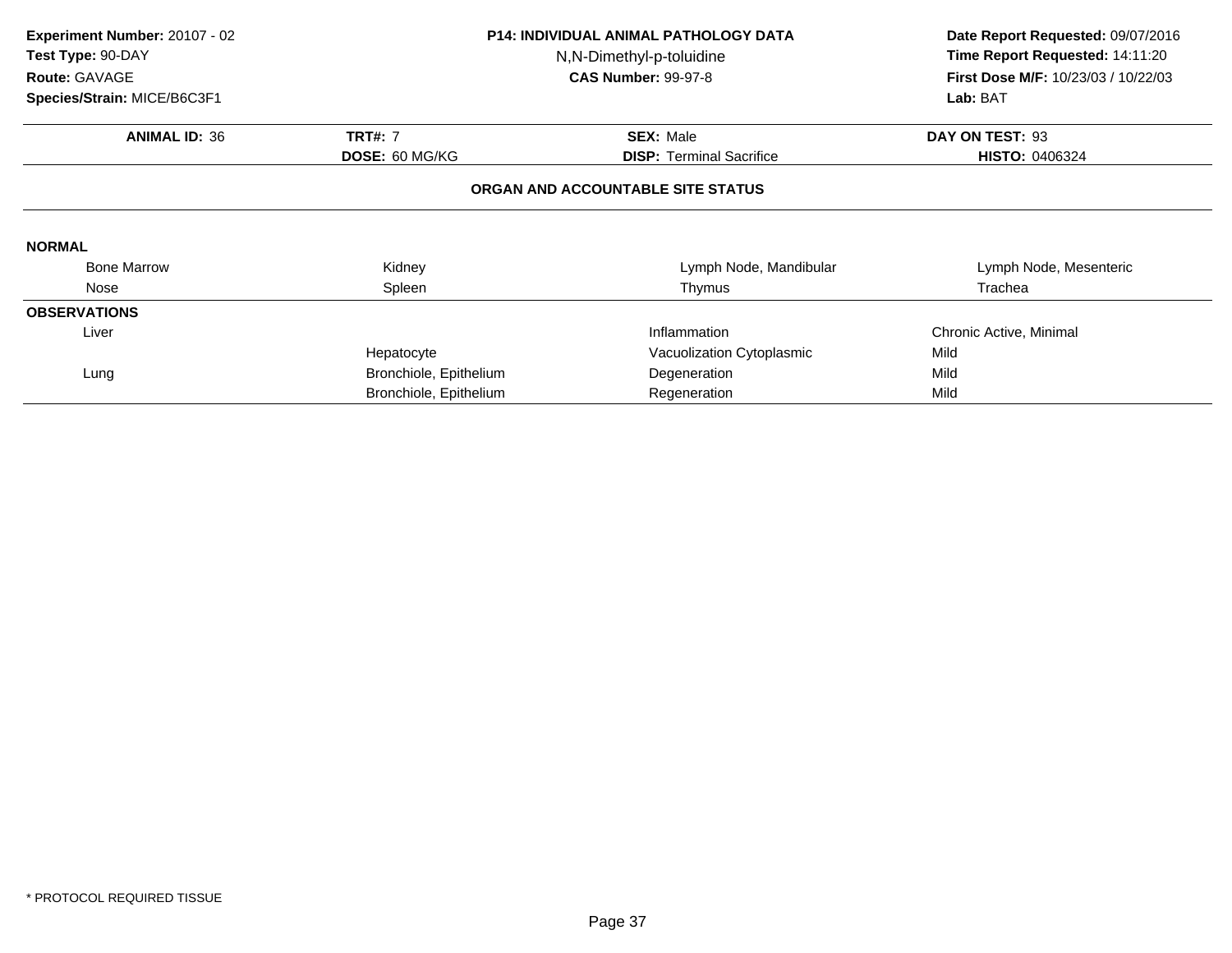| Experiment Number: 20107 - 02<br>Test Type: 90-DAY<br>Route: GAVAGE<br>Species/Strain: MICE/B6C3F1 |                                         | <b>P14: INDIVIDUAL ANIMAL PATHOLOGY DATA</b><br>N,N-Dimethyl-p-toluidine<br><b>CAS Number: 99-97-8</b> | Date Report Requested: 09/07/2016<br>Time Report Requested: 14:11:20<br>First Dose M/F: 10/23/03 / 10/22/03<br>Lab: BAT |  |  |  |
|----------------------------------------------------------------------------------------------------|-----------------------------------------|--------------------------------------------------------------------------------------------------------|-------------------------------------------------------------------------------------------------------------------------|--|--|--|
| <b>ANIMAL ID: 37</b>                                                                               | <b>TRT#: 7</b><br><b>DOSE: 60 MG/KG</b> | <b>SEX: Male</b><br><b>DISP:</b> Terminal Sacrifice                                                    | DAY ON TEST: 93<br><b>HISTO: 0406325</b>                                                                                |  |  |  |
|                                                                                                    | ORGAN AND ACCOUNTABLE SITE STATUS       |                                                                                                        |                                                                                                                         |  |  |  |
| <b>NORMAL</b>                                                                                      |                                         |                                                                                                        |                                                                                                                         |  |  |  |
| <b>Bone Marrow</b>                                                                                 | Kidney                                  | Lung                                                                                                   | Lymph Node, Mandibular                                                                                                  |  |  |  |
| Lymph Node, Mesenteric                                                                             | Nose                                    | Spleen                                                                                                 | Thymus                                                                                                                  |  |  |  |
| Trachea                                                                                            |                                         |                                                                                                        |                                                                                                                         |  |  |  |
| <b>OBSERVATIONS</b>                                                                                |                                         |                                                                                                        |                                                                                                                         |  |  |  |
| Liver                                                                                              |                                         | Inflammation                                                                                           | Chronic Active, Minimal                                                                                                 |  |  |  |
|                                                                                                    | Hepatocyte                              | Vacuolization Cytoplasmic                                                                              | Moderate                                                                                                                |  |  |  |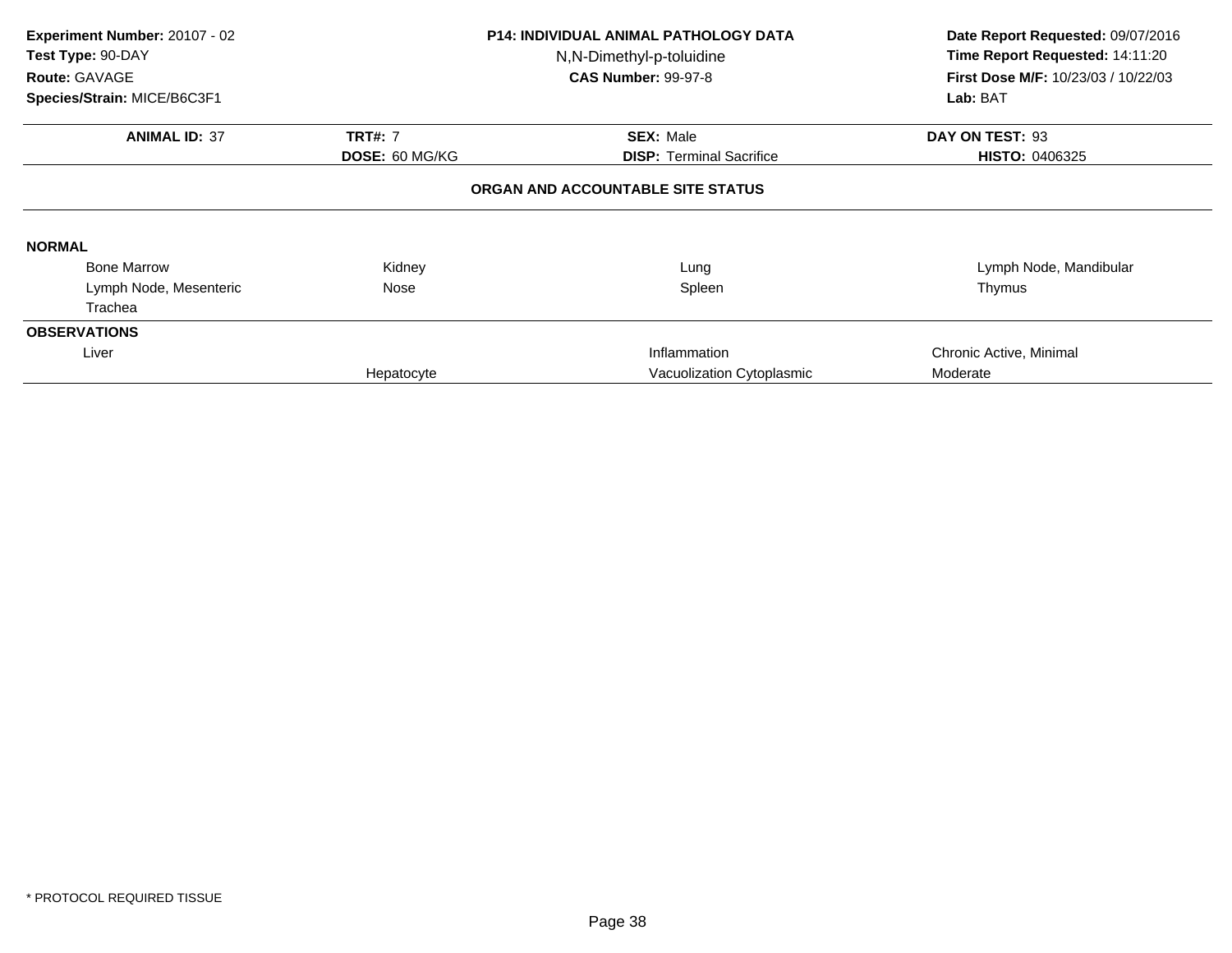| Experiment Number: 20107 - 02<br>Test Type: 90-DAY<br>Route: GAVAGE |                       | <b>P14: INDIVIDUAL ANIMAL PATHOLOGY DATA</b><br>N,N-Dimethyl-p-toluidine<br><b>CAS Number: 99-97-8</b> | Date Report Requested: 09/07/2016<br>Time Report Requested: 14:11:20<br>First Dose M/F: 10/23/03 / 10/22/03<br>Lab: BAT |  |
|---------------------------------------------------------------------|-----------------------|--------------------------------------------------------------------------------------------------------|-------------------------------------------------------------------------------------------------------------------------|--|
| Species/Strain: MICE/B6C3F1                                         |                       |                                                                                                        |                                                                                                                         |  |
| <b>ANIMAL ID: 38</b>                                                | <b>TRT#: 7</b>        | <b>SEX: Male</b>                                                                                       | DAY ON TEST: 93                                                                                                         |  |
|                                                                     | <b>DOSE: 60 MG/KG</b> | <b>DISP:</b> Terminal Sacrifice                                                                        | <b>HISTO: 0406326</b>                                                                                                   |  |
|                                                                     |                       | ORGAN AND ACCOUNTABLE SITE STATUS                                                                      |                                                                                                                         |  |
| <b>NORMAL</b>                                                       |                       |                                                                                                        |                                                                                                                         |  |
| <b>Bone Marrow</b>                                                  | Kidney                | Lung                                                                                                   | Lymph Node, Mandibular                                                                                                  |  |
| Lymph Node, Mesenteric                                              | Nose                  | Spleen                                                                                                 | Thymus                                                                                                                  |  |
| Trachea                                                             |                       |                                                                                                        |                                                                                                                         |  |
| <b>OBSERVATIONS</b>                                                 |                       |                                                                                                        |                                                                                                                         |  |
| Liver                                                               |                       | Inflammation                                                                                           | Chronic Active, Minimal                                                                                                 |  |
|                                                                     | Hepatocyte            | Vacuolization Cytoplasmic                                                                              | Mild                                                                                                                    |  |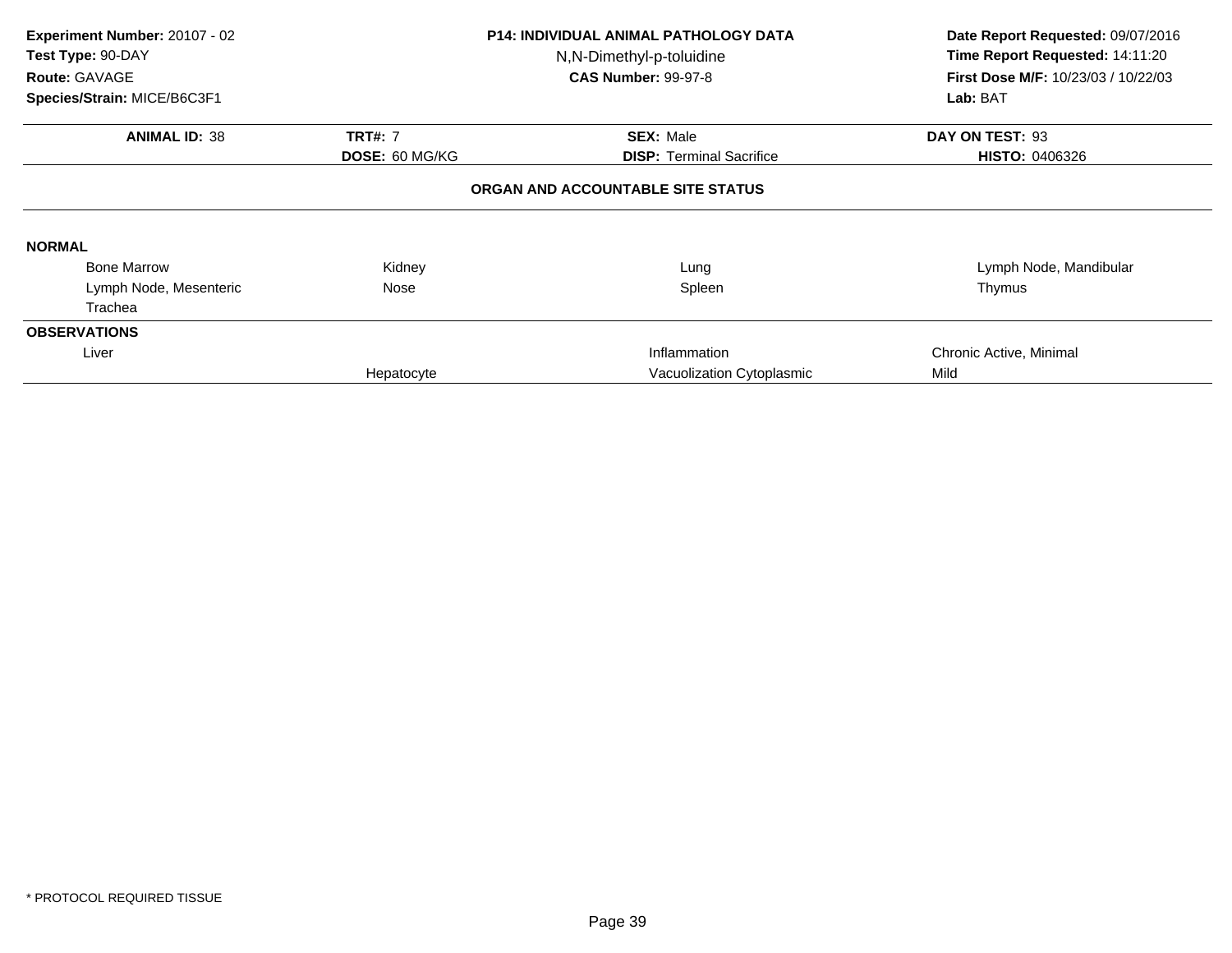| Experiment Number: 20107 - 02<br>Test Type: 90-DAY<br><b>Route: GAVAGE</b><br>Species/Strain: MICE/B6C3F1 |                                         | <b>P14: INDIVIDUAL ANIMAL PATHOLOGY DATA</b><br>N,N-Dimethyl-p-toluidine<br><b>CAS Number: 99-97-8</b> | Date Report Requested: 09/07/2016<br>Time Report Requested: 14:11:20<br><b>First Dose M/F: 10/23/03 / 10/22/03</b><br>Lab: BAT |  |  |  |  |
|-----------------------------------------------------------------------------------------------------------|-----------------------------------------|--------------------------------------------------------------------------------------------------------|--------------------------------------------------------------------------------------------------------------------------------|--|--|--|--|
| <b>ANIMAL ID: 39</b>                                                                                      | <b>TRT#: 7</b><br><b>DOSE: 60 MG/KG</b> | <b>SEX: Male</b><br><b>DISP:</b> Terminal Sacrifice                                                    | DAY ON TEST: 93<br>HISTO: 0406327                                                                                              |  |  |  |  |
|                                                                                                           | ORGAN AND ACCOUNTABLE SITE STATUS       |                                                                                                        |                                                                                                                                |  |  |  |  |
| <b>NORMAL</b>                                                                                             |                                         |                                                                                                        |                                                                                                                                |  |  |  |  |
| <b>Bone Marrow</b>                                                                                        | Kidney                                  | Lung                                                                                                   | Lymph Node, Mandibular                                                                                                         |  |  |  |  |
| Lymph Node, Mesenteric                                                                                    | Nose                                    | Spleen                                                                                                 | Thymus                                                                                                                         |  |  |  |  |
| Trachea                                                                                                   |                                         |                                                                                                        |                                                                                                                                |  |  |  |  |
| <b>OBSERVATIONS</b>                                                                                       |                                         |                                                                                                        |                                                                                                                                |  |  |  |  |
| Liver                                                                                                     |                                         | Inflammation                                                                                           | Chronic Active, Minimal                                                                                                        |  |  |  |  |
|                                                                                                           | Hepatocyte                              | Vacuolization Cytoplasmic                                                                              | Marked                                                                                                                         |  |  |  |  |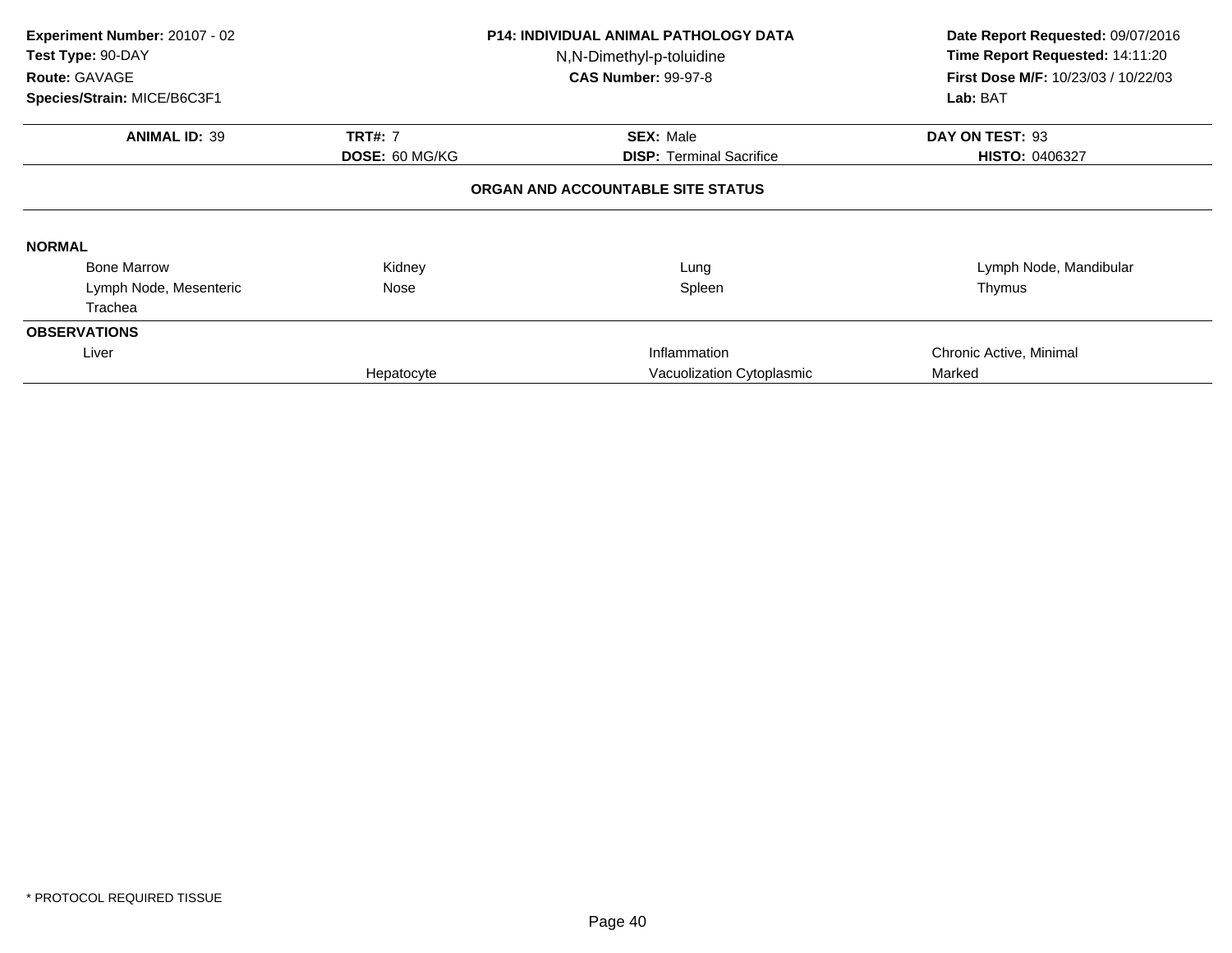| Experiment Number: 20107 - 02<br>Test Type: 90-DAY<br>Route: GAVAGE<br>Species/Strain: MICE/B6C3F1 |                                         | <b>P14: INDIVIDUAL ANIMAL PATHOLOGY DATA</b><br>N,N-Dimethyl-p-toluidine<br><b>CAS Number: 99-97-8</b> | Date Report Requested: 09/07/2016<br>Time Report Requested: 14:11:20<br>First Dose M/F: 10/23/03 / 10/22/03<br>Lab: BAT |
|----------------------------------------------------------------------------------------------------|-----------------------------------------|--------------------------------------------------------------------------------------------------------|-------------------------------------------------------------------------------------------------------------------------|
| <b>ANIMAL ID: 40</b>                                                                               | <b>TRT#: 7</b><br><b>DOSE: 60 MG/KG</b> | <b>SEX: Male</b><br><b>DISP:</b> Terminal Sacrifice                                                    | DAY ON TEST: 93<br><b>HISTO: 0406328</b>                                                                                |
|                                                                                                    |                                         | ORGAN AND ACCOUNTABLE SITE STATUS                                                                      |                                                                                                                         |
| <b>NORMAL</b>                                                                                      |                                         |                                                                                                        |                                                                                                                         |
| <b>Bone Marrow</b>                                                                                 | Kidney                                  | Lung                                                                                                   | Lymph Node, Mandibular                                                                                                  |
| Lymph Node, Mesenteric                                                                             | Nose                                    | Spleen                                                                                                 | Thymus                                                                                                                  |
| Trachea                                                                                            |                                         |                                                                                                        |                                                                                                                         |
| <b>OBSERVATIONS</b>                                                                                |                                         |                                                                                                        |                                                                                                                         |
| Liver                                                                                              |                                         | Inflammation                                                                                           | Chronic Active, Minimal                                                                                                 |
|                                                                                                    | Hepatocyte                              | Vacuolization Cytoplasmic                                                                              | Moderate                                                                                                                |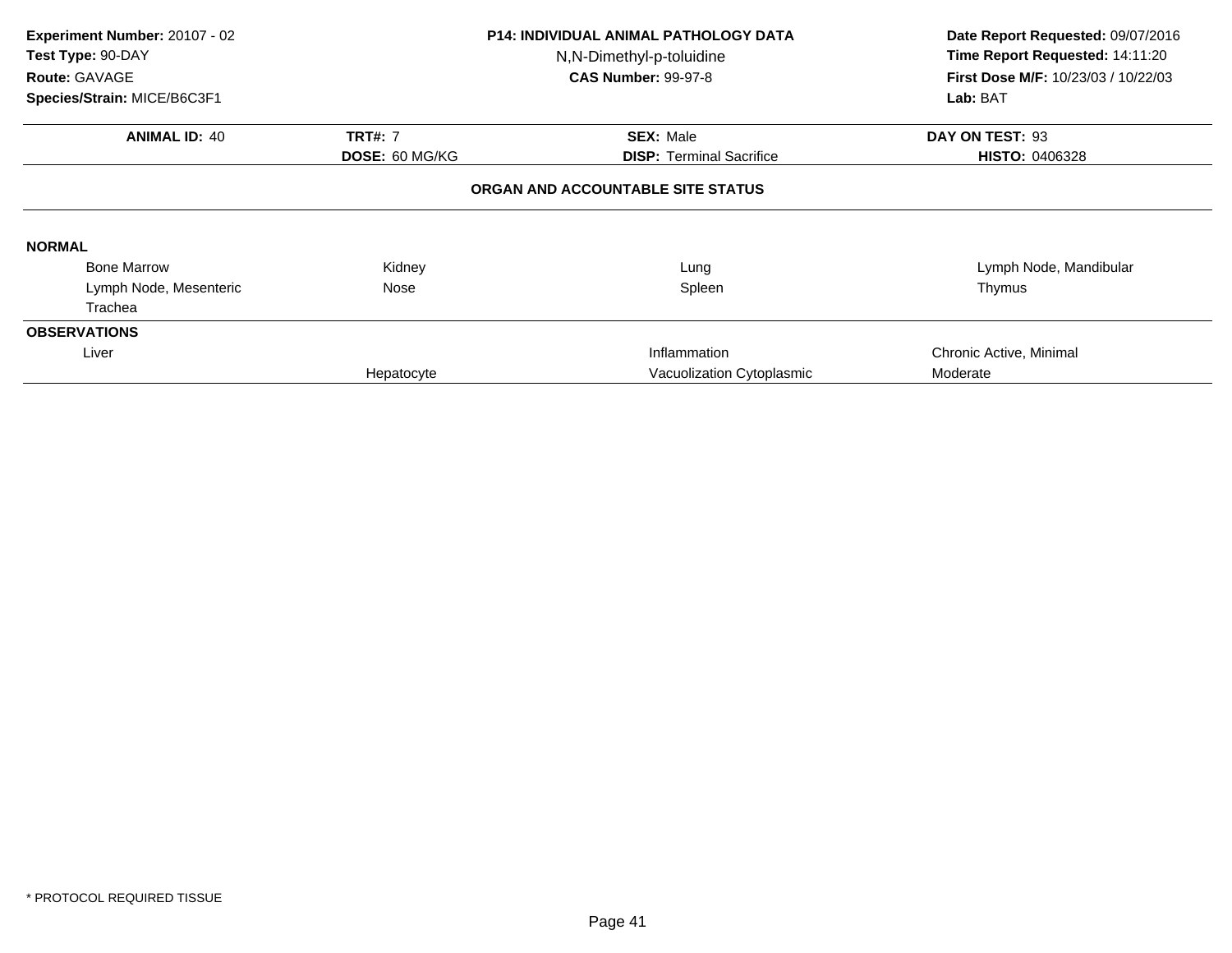| Experiment Number: 20107 - 02<br>Test Type: 90-DAY<br>Route: GAVAGE<br>Species/Strain: MICE/B6C3F1 | <b>P14: INDIVIDUAL ANIMAL PATHOLOGY DATA</b><br>N,N-Dimethyl-p-toluidine<br><b>CAS Number: 99-97-8</b><br><b>TRT#: 9</b><br><b>SEX: Male</b><br><b>DOSE: 125 MG/KG</b><br><b>DISP: Terminal Sacrifice</b> |                                   | Date Report Requested: 09/07/2016<br>Time Report Requested: 14:11:20<br>First Dose M/F: 10/23/03 / 10/22/03<br>Lab: BAT |
|----------------------------------------------------------------------------------------------------|-----------------------------------------------------------------------------------------------------------------------------------------------------------------------------------------------------------|-----------------------------------|-------------------------------------------------------------------------------------------------------------------------|
| <b>ANIMAL ID: 41</b>                                                                               |                                                                                                                                                                                                           |                                   | DAY ON TEST: 93<br>HISTO: 0406329                                                                                       |
|                                                                                                    |                                                                                                                                                                                                           | ORGAN AND ACCOUNTABLE SITE STATUS |                                                                                                                         |
| <b>NORMAL</b>                                                                                      |                                                                                                                                                                                                           |                                   |                                                                                                                         |
| * Adrenal Medulla                                                                                  | * Blood Vessel                                                                                                                                                                                            | * Bone                            | * Bone Marrow                                                                                                           |
| * Brain                                                                                            | * Epididymis                                                                                                                                                                                              | * Esophagus                       | * Eye                                                                                                                   |
| * Gallbladder                                                                                      | * Harderian Gland                                                                                                                                                                                         | * Heart                           | * Intestine Large, Cecum                                                                                                |
| * Intestine Large, Colon                                                                           | * Intestine Large, Rectum                                                                                                                                                                                 | * Intestine Small, Duodenum       | * Intestine Small, Ileum                                                                                                |
| * Intestine Small, Jejunum                                                                         | * Islets, Pancreatic                                                                                                                                                                                      | * Kidney                          | * Lymph Node, Mandibular                                                                                                |
| * Lymph Node, Mesenteric                                                                           | * Pancreas                                                                                                                                                                                                | * Parathyroid Gland               | * Pituitary Gland                                                                                                       |
| * Preputial Gland                                                                                  | * Prostate                                                                                                                                                                                                | * Salivary Glands                 | * Seminal Vesicle                                                                                                       |
| * Skin                                                                                             | * Spleen                                                                                                                                                                                                  | * Stomach, Forestomach            | * Stomach, Glandular                                                                                                    |
| * Testes                                                                                           | * Thyroid Gland                                                                                                                                                                                           | * Trachea                         | * Urinary Bladder                                                                                                       |
| <b>MISSING</b>                                                                                     |                                                                                                                                                                                                           |                                   |                                                                                                                         |
| * Mammary Gland                                                                                    |                                                                                                                                                                                                           |                                   |                                                                                                                         |
| <b>OBSERVATIONS</b>                                                                                |                                                                                                                                                                                                           |                                   |                                                                                                                         |
| * Adrenal Cortex                                                                                   | Subcapsular                                                                                                                                                                                               | Hyperplasia                       | Minimal                                                                                                                 |
| * Liver                                                                                            |                                                                                                                                                                                                           | Inflammation                      | Chronic Active, Minimal                                                                                                 |
|                                                                                                    | Hepatocyte                                                                                                                                                                                                | Vacuolization Cytoplasmic         | Mild                                                                                                                    |
| * Lung                                                                                             | Bronchiole, Epithelium                                                                                                                                                                                    | Degeneration                      | Moderate                                                                                                                |
|                                                                                                    | Peribronchiolr                                                                                                                                                                                            | Inflammation                      | Chronic Active, Moderate                                                                                                |
|                                                                                                    | Bronchiole, Epithelium                                                                                                                                                                                    | Regeneration                      | Moderate                                                                                                                |
| * Nose                                                                                             | Olfactory Epi                                                                                                                                                                                             | Degeneration                      | Moderate                                                                                                                |
|                                                                                                    | Glands                                                                                                                                                                                                    | Hyperplasia                       | Mild                                                                                                                    |
|                                                                                                    | Olfactory Epi                                                                                                                                                                                             | Metaplasia                        | Mild                                                                                                                    |
| * Thymus                                                                                           | Thymocyte                                                                                                                                                                                                 | Necrosis                          | Mild                                                                                                                    |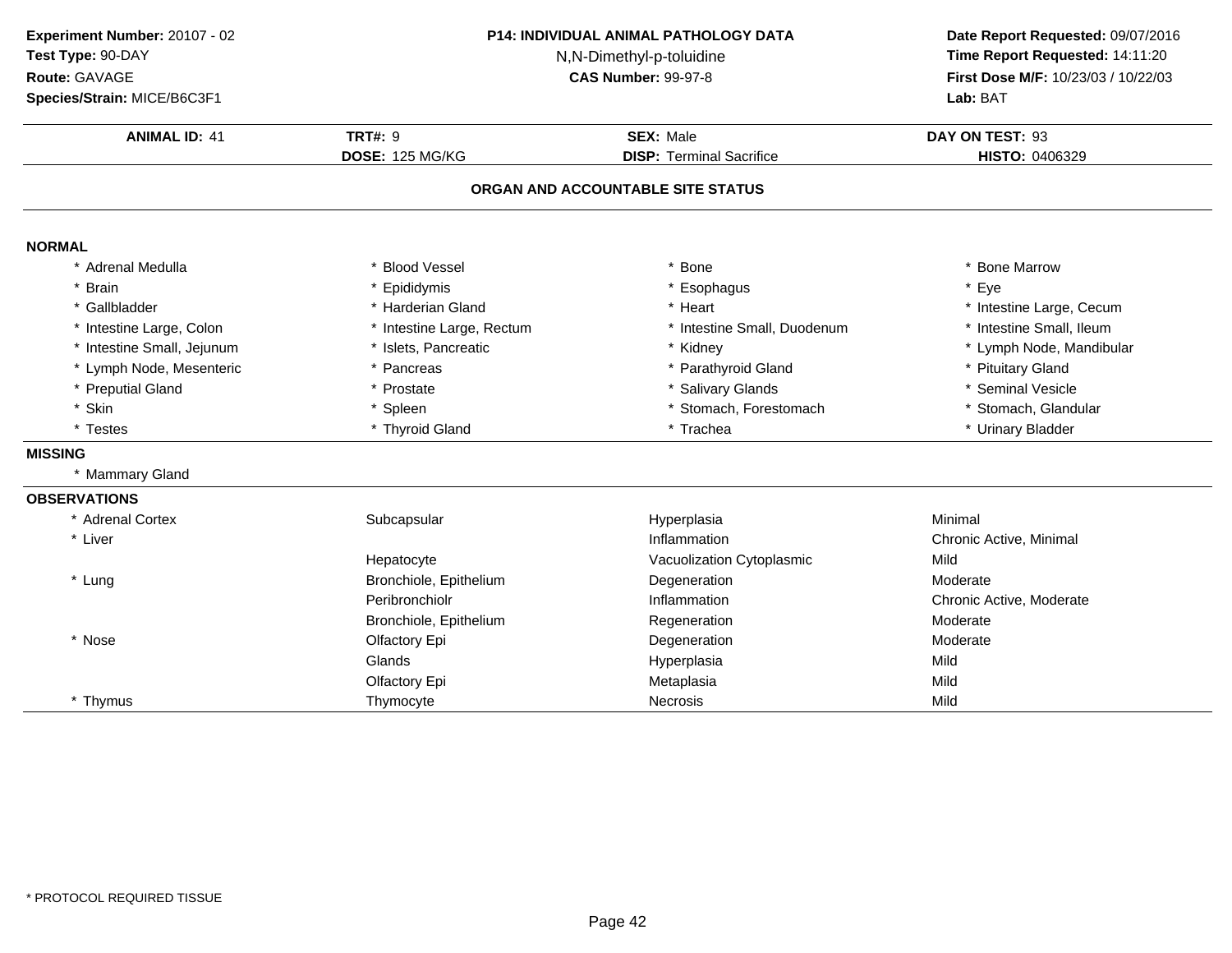| Experiment Number: 20107 - 02<br>Test Type: 90-DAY<br>Route: GAVAGE<br>Species/Strain: MICE/B6C3F1 | P14: INDIVIDUAL ANIMAL PATHOLOGY DATA<br>N,N-Dimethyl-p-toluidine<br><b>CAS Number: 99-97-8</b> |                                                     | Date Report Requested: 09/07/2016<br>Time Report Requested: 14:11:20<br>First Dose M/F: 10/23/03 / 10/22/03<br>Lab: BAT |
|----------------------------------------------------------------------------------------------------|-------------------------------------------------------------------------------------------------|-----------------------------------------------------|-------------------------------------------------------------------------------------------------------------------------|
| <b>ANIMAL ID: 42</b>                                                                               | <b>TRT#: 9</b><br>DOSE: 125 MG/KG                                                               | <b>SEX: Male</b><br><b>DISP: Terminal Sacrifice</b> | DAY ON TEST: 93<br>HISTO: 0406330                                                                                       |
|                                                                                                    |                                                                                                 | ORGAN AND ACCOUNTABLE SITE STATUS                   |                                                                                                                         |
| <b>NORMAL</b>                                                                                      |                                                                                                 |                                                     |                                                                                                                         |
| <b>Adrenal Cortex</b>                                                                              | * Adrenal Medulla                                                                               | * Blood Vessel                                      | * Bone                                                                                                                  |
| <b>Bone Marrow</b>                                                                                 | * Brain                                                                                         | * Epididymis                                        | * Eye                                                                                                                   |
| Gallbladder                                                                                        | * Harderian Gland                                                                               | * Heart                                             | * Intestine Large, Cecum                                                                                                |
| Intestine Large, Colon                                                                             | * Intestine Large, Rectum                                                                       | * Intestine Small, Duodenum                         | * Intestine Small, Ileum                                                                                                |
| Intestine Small, Jejunum                                                                           | * Islets, Pancreatic                                                                            | * Kidney                                            | * Lymph Node, Mandibular                                                                                                |
| * Lymph Node, Mesenteric                                                                           | * Pancreas                                                                                      | * Parathyroid Gland                                 | * Pituitary Gland                                                                                                       |
| * Preputial Gland                                                                                  | * Prostate                                                                                      | * Salivary Glands                                   | * Seminal Vesicle                                                                                                       |
| * Skin                                                                                             | * Spleen                                                                                        | * Stomach, Forestomach                              | * Stomach, Glandular                                                                                                    |
| * Testes                                                                                           | * Thyroid Gland                                                                                 | * Urinary Bladder                                   |                                                                                                                         |
| <b>MISSING</b>                                                                                     |                                                                                                 |                                                     |                                                                                                                         |
| * Mammary Gland                                                                                    |                                                                                                 |                                                     |                                                                                                                         |
| <b>OBSERVATIONS</b>                                                                                |                                                                                                 |                                                     |                                                                                                                         |
| * Esophagus                                                                                        | Epithelium                                                                                      | Degeneration                                        | Mild                                                                                                                    |
| * Liver                                                                                            |                                                                                                 | Inflammation                                        | Chronic Active, Minimal                                                                                                 |
|                                                                                                    | Hepatocyte                                                                                      | Vacuolization Cytoplasmic                           | Moderate                                                                                                                |
| * Lung                                                                                             | Bronchiole, Epithelium                                                                          | Degeneration                                        | Moderate                                                                                                                |
|                                                                                                    | Peribronchiolr                                                                                  | Inflammation                                        | Chronic Active, Mild                                                                                                    |
|                                                                                                    | Bronchiole, Epithelium                                                                          | Regeneration                                        | Moderate                                                                                                                |
| * Nose                                                                                             | Olfactory Epi                                                                                   | Degeneration                                        | Moderate                                                                                                                |
|                                                                                                    | Glands                                                                                          | Hyperplasia                                         | Mild                                                                                                                    |
|                                                                                                    | Olfactory Epi                                                                                   | Metaplasia                                          | Mild                                                                                                                    |
| * Testes                                                                                           |                                                                                                 |                                                     |                                                                                                                         |
|                                                                                                    | Note: Rete testis with adjacent tubuli recti - unilateral - normal, not coded.                  |                                                     |                                                                                                                         |
| * Thymus                                                                                           | Thymocyte                                                                                       | <b>Necrosis</b>                                     | Mild                                                                                                                    |
| * Trachea                                                                                          | Epithelium                                                                                      | Degeneration                                        | Minimal                                                                                                                 |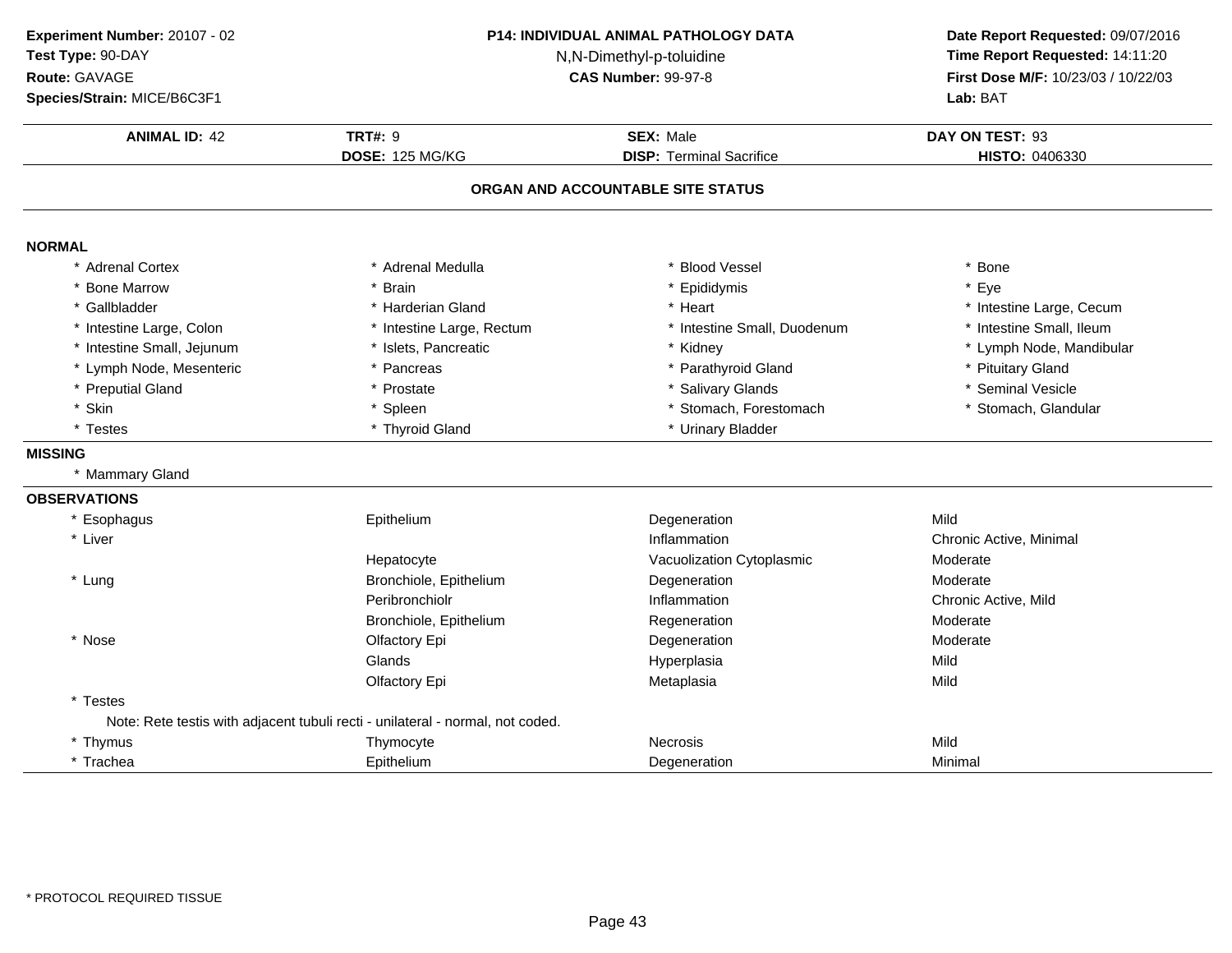**ANIMAL ID:** <sup>43</sup> **TRT#:** <sup>9</sup> **SEX:** Male **DAY ON TEST:** <sup>77</sup> **DOSE:** 125 MG/KG**DISP:** Moribund Sacrifice **HISTO:** 0406331 **ORGAN AND ACCOUNTABLE SITE STATUSNORMAL** \* Adrenal Medullaa the set of the Second Vessel that the set of the set of the set of the set of the set of the Marrow  $\ast$  Bone Marrow \* Gallbladder \* Brainn and the substitute of the substitute of the set of the set of the set of the set of the set of the set of the set of the set of the set of the set of the set of the set of the set of the set of the set of the set of the \* Harderian Gland \* Intestine Large, Cecum\* Intestine Large, Colon \* 11testine Large, Rectum<br>\* Intestine Small. Jeiunum \* \* Islets. Pancreatic \* Intestine Small, Duodenum\* Intestine Small, Ileum \* 117 \* Intestine Small, Jejunum<br>\* Lymph Node, Mandibular \* 1 \* Lymph Node, Mesenteric \* Liver \* Lymph Node, Mesenteric \* Pancreas \* Parathyroid Glandd **the contract of the Cland Contract of the Clands** the Salivary Glands **\*** Stomach, Forestomach \* Stomach, Forestomach \* Stomach, Glandular **\*** Thyroid Gland \* Thyroid Gland **All Accord 2018 \*** Urinary Bladder **MISSING** \* Mammary Gland**OBSERVATIONS** \* Adrenal Cortex Accessory Adrenal Cortical NoduleMinimal<br>Chronic Active, Mild Coagulating Glandd contract the contract of the inflammation contract the Chronic Active, Mild \* Epididymiss and the contract of the contract of the contract of the contract of the contract of the contract of the contract of the contract of the contract of the contract of the contract of the contract of the contract of the cont Chronic Active, Moderate NecrosisModerate<br>Minimal \* Heart \* Heart **Mineralization Mineralization Mineralization** n Minimal \* Kidney MineralizationMineralization Minimal<br>
Degeneration Moderate \* Lung Bronchiole, Epithelium Degeneration Moderate Peribronchiolr Inflammation Chronic Active, Mild Bronchiole, Epitheliumm Regeneration Research Moderate **Mesentery** y the contraction of the Fat the contraction of the contraction of the contraction of the contraction of the contraction of  $\Gamma$  Chronic Active, Mild Fat**Necrosis**  Markeds Marked Artery, Fat**Thrombosis**  Note: Lesions also involve mesenteric fat attached to cecum, colon, adrenal capsule, urinary bladder, and surrounding pancreas and mesenteric lymph node. $[$  Necrosis  $TGLs = 1-10$ ] \* Nosee and the Colfactory Epi and the Degeneration Colfactory Epi and the Degeneration of the Marked Respirat Epith Degeneration Mild \* Preputial Glandd chronic Active, Mild Necrosiss Marked Note: Lesions involve adjacent adipose tissue.\* Prostatee contraction contraction to the contraction of the chronic Active, Mild **Experiment Number:** 20107 - 02 **P14: INDIVIDUAL ANIMAL PATHOLOGY DATA Date Report Requested:** 09/07/2016 **Test Type:** 90-DAY N,N-Dimethyl-p-toluidine **Time Report Requested:** 14:11:20 **Route:** GAVAGE**First Dose M/F:** 10/23/03 / 10/22/03<br>**Lab:** BAT **Species/Strain:** MICE/B6C3F1**Lab:** BAT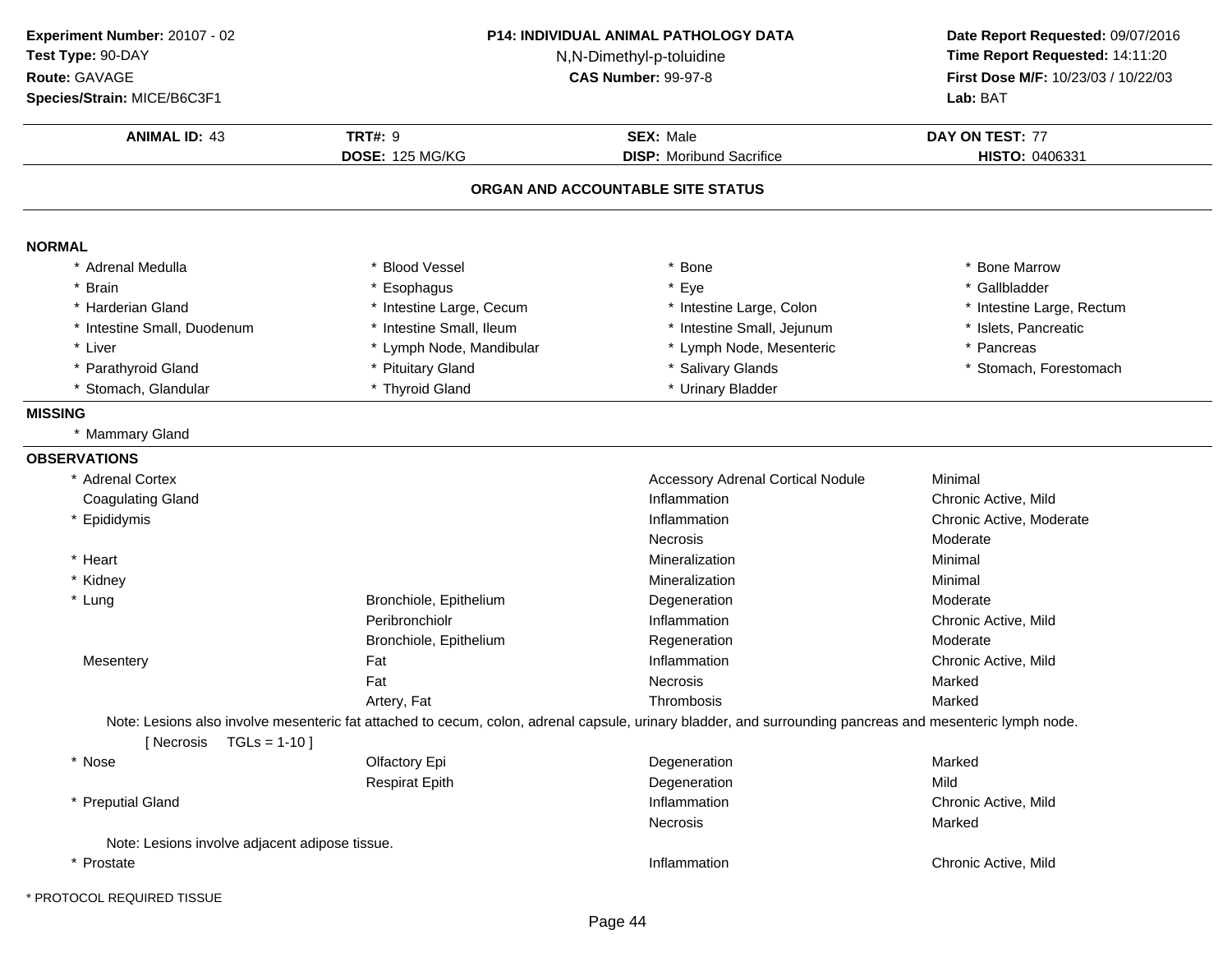| Experiment Number: 20107 - 02<br>Test Type: 90-DAY |                          | <b>P14: INDIVIDUAL ANIMAL PATHOLOGY DATA</b> | Date Report Requested: 09/07/2016<br>Time Report Requested: 14:11:20 |
|----------------------------------------------------|--------------------------|----------------------------------------------|----------------------------------------------------------------------|
|                                                    |                          | N,N-Dimethyl-p-toluidine                     |                                                                      |
| Route: GAVAGE                                      |                          | <b>CAS Number: 99-97-8</b>                   | First Dose M/F: 10/23/03 / 10/22/03                                  |
| Species/Strain: MICE/B6C3F1                        |                          |                                              | Lab: BAT                                                             |
| <b>ANIMAL ID: 43</b>                               | <b>TRT#: 9</b>           | <b>SEX: Male</b>                             | DAY ON TEST: 77                                                      |
|                                                    | <b>DOSE: 125 MG/KG</b>   | <b>DISP:</b> Moribund Sacrifice              | HISTO: 0406331                                                       |
|                                                    |                          | ORGAN AND ACCOUNTABLE SITE STATUS            |                                                                      |
|                                                    |                          | Necrosis                                     | Marked                                                               |
| Note: Lesions involve adjacent adipose tissue.     |                          |                                              |                                                                      |
| Seminal Vesicle                                    |                          | Inflammation                                 | Chronic Active, Mild                                                 |
| * Skin                                             | <b>Subcut Tiss</b>       | Inflammation                                 | Chronic Active, Mild                                                 |
|                                                    | <b>Subcut Tiss</b>       | <b>Necrosis</b>                              | Marked                                                               |
| Note: Lesions involve subcutaneous adipose tissue. |                          |                                              |                                                                      |
| * Spleen                                           |                          | Atrophy                                      | Moderate                                                             |
| * Testes                                           | <b>Germinal Epith</b>    | Degeneration                                 | Mild                                                                 |
| * Thymus                                           |                          | Atrophy                                      | Moderate                                                             |
|                                                    | Thymocyte                | <b>Necrosis</b>                              | Mild                                                                 |
| * Trachea                                          | Epithelium               | Necrosis                                     | Marked                                                               |
| PRIMARY CAUSE OF DEATH                             | - Mesentery Fat Necrosis |                                              |                                                                      |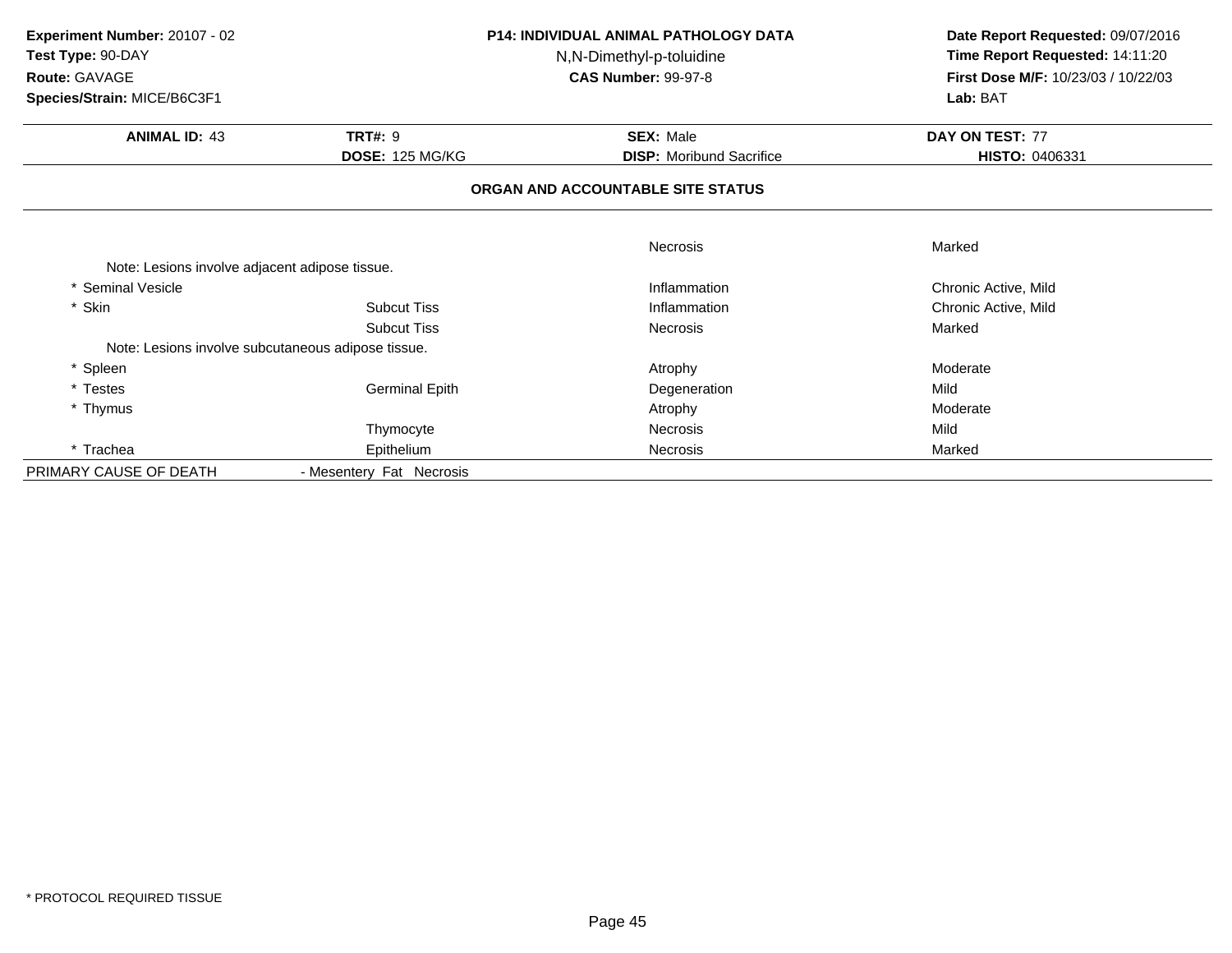| Experiment Number: 20107 - 02<br>Test Type: 90-DAY<br>Route: GAVAGE<br>Species/Strain: MICE/B6C3F1 | P14: INDIVIDUAL ANIMAL PATHOLOGY DATA<br>N,N-Dimethyl-p-toluidine<br><b>CAS Number: 99-97-8</b> |                                                     | Date Report Requested: 09/07/2016<br>Time Report Requested: 14:11:20<br>First Dose M/F: 10/23/03 / 10/22/03<br>Lab: BAT |
|----------------------------------------------------------------------------------------------------|-------------------------------------------------------------------------------------------------|-----------------------------------------------------|-------------------------------------------------------------------------------------------------------------------------|
| <b>ANIMAL ID: 44</b>                                                                               | <b>TRT#: 9</b><br><b>DOSE: 125 MG/KG</b>                                                        | <b>SEX: Male</b><br><b>DISP: Terminal Sacrifice</b> | DAY ON TEST: 93<br>HISTO: 0406332                                                                                       |
|                                                                                                    |                                                                                                 | ORGAN AND ACCOUNTABLE SITE STATUS                   |                                                                                                                         |
| <b>NORMAL</b>                                                                                      |                                                                                                 |                                                     |                                                                                                                         |
| * Adrenal Cortex                                                                                   | * Adrenal Medulla                                                                               | <b>Blood Vessel</b>                                 | * Bone                                                                                                                  |
| <b>Bone Marrow</b>                                                                                 | <b>Brain</b>                                                                                    | Epididymis                                          | * Esophagus                                                                                                             |
| Eye                                                                                                | * Gallbladder                                                                                   | * Harderian Gland                                   | * Heart                                                                                                                 |
| * Intestine Large, Cecum                                                                           | * Intestine Large, Colon                                                                        | * Intestine Large, Rectum                           | * Intestine Small, Duodenum                                                                                             |
| * Intestine Small, Ileum                                                                           | * Intestine Small, Jejunum                                                                      | * Islets, Pancreatic                                | * Kidney                                                                                                                |
| * Lymph Node, Mandibular                                                                           | * Lymph Node, Mesenteric                                                                        | * Pancreas                                          | * Parathyroid Gland                                                                                                     |
| * Pituitary Gland                                                                                  | * Preputial Gland                                                                               | * Prostate                                          | * Salivary Glands                                                                                                       |
| <b>Seminal Vesicle</b>                                                                             | * Skin                                                                                          | * Stomach, Forestomach                              | * Stomach, Glandular                                                                                                    |
| * Testes                                                                                           | * Thyroid Gland                                                                                 | * Urinary Bladder                                   |                                                                                                                         |
| <b>MISSING</b>                                                                                     |                                                                                                 |                                                     |                                                                                                                         |
| * Mammary Gland                                                                                    |                                                                                                 |                                                     |                                                                                                                         |
| <b>OBSERVATIONS</b>                                                                                |                                                                                                 |                                                     |                                                                                                                         |
| * Liver                                                                                            |                                                                                                 | Inflammation                                        | Chronic Active, Mild                                                                                                    |
|                                                                                                    | Hepatocyte                                                                                      | Vacuolization Cytoplasmic                           | Moderate                                                                                                                |
| * Lung                                                                                             | Bronchiole, Epithelium                                                                          | Degeneration                                        | Moderate                                                                                                                |
|                                                                                                    | Peribronchiolr                                                                                  | Inflammation                                        | Chronic Active, Mild                                                                                                    |
|                                                                                                    | Bronchiole, Epithelium                                                                          | Regeneration                                        | Moderate                                                                                                                |
| * Nose                                                                                             | Olfactory Epi                                                                                   | Degeneration                                        | Moderate                                                                                                                |
|                                                                                                    | Glands                                                                                          | Hyperplasia                                         | Mild                                                                                                                    |
|                                                                                                    | Olfactory Epi                                                                                   | Metaplasia                                          | Mild                                                                                                                    |
| * Parathyroid GI                                                                                   |                                                                                                 |                                                     |                                                                                                                         |
| Note: Only one present (slide 03).                                                                 |                                                                                                 |                                                     |                                                                                                                         |
| * Spleen                                                                                           |                                                                                                 | Hematopoietic Cell Proliferation                    | Mild                                                                                                                    |
| * Thymus                                                                                           | Thymocyte                                                                                       | <b>Necrosis</b>                                     | Mild                                                                                                                    |
| * Trachea                                                                                          | Epithelium                                                                                      | Degeneration                                        | Minimal                                                                                                                 |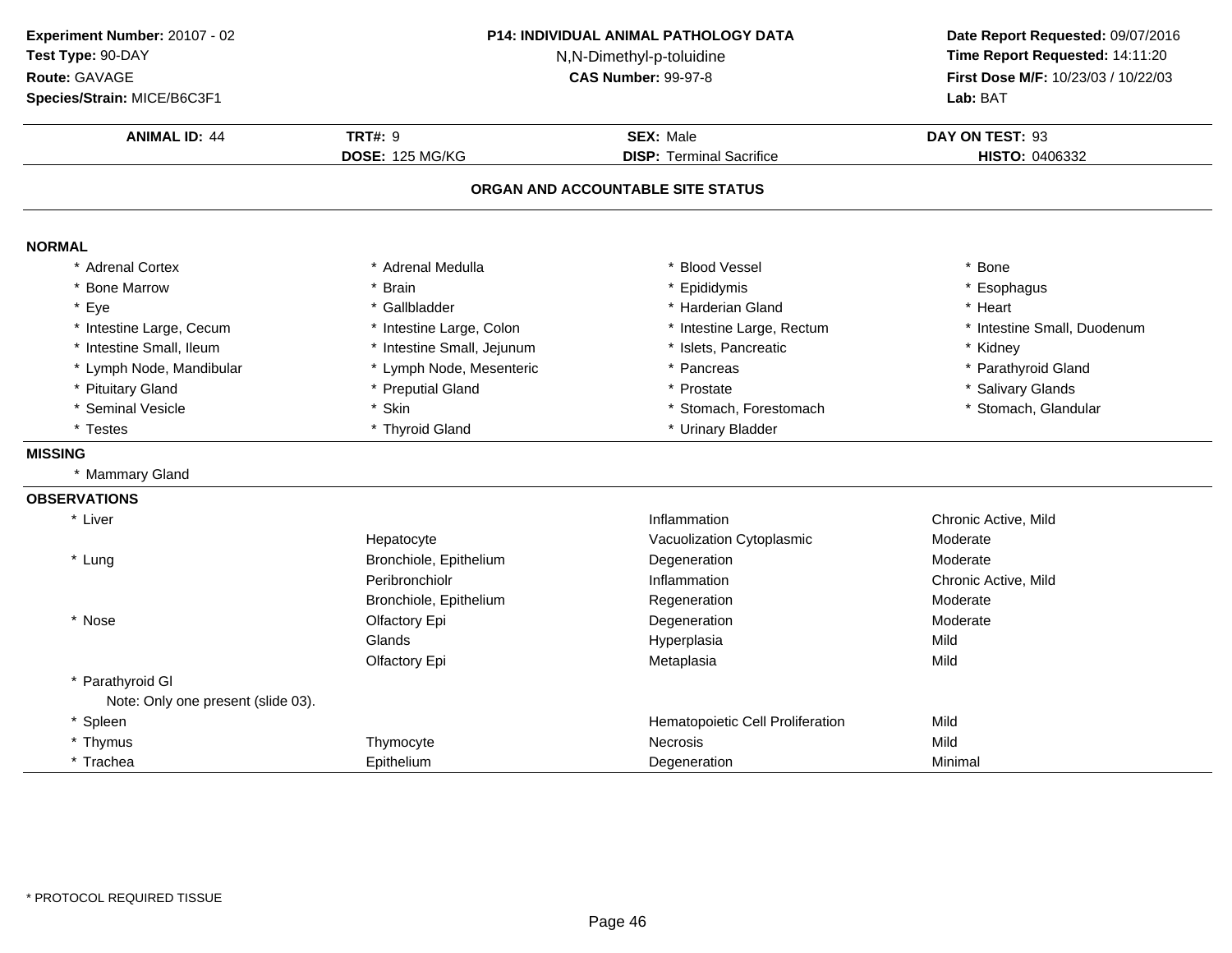| Experiment Number: 20107 - 02<br>Test Type: 90-DAY<br>Route: GAVAGE<br>Species/Strain: MICE/B6C3F1 | <b>P14: INDIVIDUAL ANIMAL PATHOLOGY DATA</b><br>N,N-Dimethyl-p-toluidine<br><b>CAS Number: 99-97-8</b><br><b>TRT#: 9</b><br><b>SEX: Male</b><br>DOSE: 125 MG/KG<br><b>DISP: Natural Death</b> |                                   | Date Report Requested: 09/07/2016<br>Time Report Requested: 14:11:20<br>First Dose M/F: 10/23/03 / 10/22/03<br>Lab: BAT |
|----------------------------------------------------------------------------------------------------|-----------------------------------------------------------------------------------------------------------------------------------------------------------------------------------------------|-----------------------------------|-------------------------------------------------------------------------------------------------------------------------|
| <b>ANIMAL ID: 45</b>                                                                               |                                                                                                                                                                                               |                                   | <b>DAY ON TEST: 8</b><br>HISTO: 0406333                                                                                 |
|                                                                                                    |                                                                                                                                                                                               | ORGAN AND ACCOUNTABLE SITE STATUS |                                                                                                                         |
| <b>NORMAL</b>                                                                                      |                                                                                                                                                                                               |                                   |                                                                                                                         |
| * Adrenal Cortex                                                                                   | * Adrenal Medulla                                                                                                                                                                             | * Blood Vessel                    | * Bone                                                                                                                  |
| * Bone Marrow                                                                                      | * Brain                                                                                                                                                                                       | * Epididymis                      | * Esophagus                                                                                                             |
| * Eye                                                                                              | * Gallbladder                                                                                                                                                                                 | * Harderian Gland                 | * Heart                                                                                                                 |
| * Intestine Large, Cecum                                                                           | * Intestine Large, Colon                                                                                                                                                                      | * Intestine Large, Rectum         | * Intestine Small, Duodenum                                                                                             |
| * Intestine Small, Ileum                                                                           | * Intestine Small, Jejunum                                                                                                                                                                    | * Islets, Pancreatic              | * Kidney                                                                                                                |
| * Liver                                                                                            | * Pancreas                                                                                                                                                                                    | * Parathyroid Gland               | * Pituitary Gland                                                                                                       |
| * Preputial Gland                                                                                  | * Prostate                                                                                                                                                                                    | * Salivary Glands                 | * Seminal Vesicle                                                                                                       |
| * Skin                                                                                             | * Stomach, Forestomach                                                                                                                                                                        | * Stomach, Glandular              | * Testes                                                                                                                |
| * Thyroid Gland                                                                                    | * Urinary Bladder                                                                                                                                                                             |                                   |                                                                                                                         |
| <b>MISSING</b>                                                                                     |                                                                                                                                                                                               |                                   |                                                                                                                         |
| * Mammary Gland                                                                                    |                                                                                                                                                                                               |                                   |                                                                                                                         |
| <b>OBSERVATIONS</b>                                                                                |                                                                                                                                                                                               |                                   |                                                                                                                         |
| * Lung                                                                                             | Bronchiole, Epithelium                                                                                                                                                                        | Degeneration                      | Marked                                                                                                                  |
|                                                                                                    | Peribronchiolr                                                                                                                                                                                | Inflammation                      | Chronic Active, Moderate                                                                                                |
|                                                                                                    | Bronchiole, Epithelium                                                                                                                                                                        | Regeneration                      | Mild                                                                                                                    |
| * Lymph Node, Mandibular                                                                           |                                                                                                                                                                                               | Atrophy                           | Mild                                                                                                                    |
| * Lymph Node, Mesenteric                                                                           |                                                                                                                                                                                               | Atrophy                           | Marked                                                                                                                  |
| * Nose                                                                                             | Olfactory Epi                                                                                                                                                                                 | Degeneration                      | Moderate                                                                                                                |
| * Spleen                                                                                           |                                                                                                                                                                                               | Atrophy                           | Moderate                                                                                                                |
| * Thymus                                                                                           |                                                                                                                                                                                               | Atrophy                           | Marked                                                                                                                  |
| * Trachea                                                                                          | Epithelium                                                                                                                                                                                    | Necrosis                          | Marked                                                                                                                  |
| PRIMARY CAUSE OF DEATH                                                                             | - UNCERTAIN                                                                                                                                                                                   |                                   |                                                                                                                         |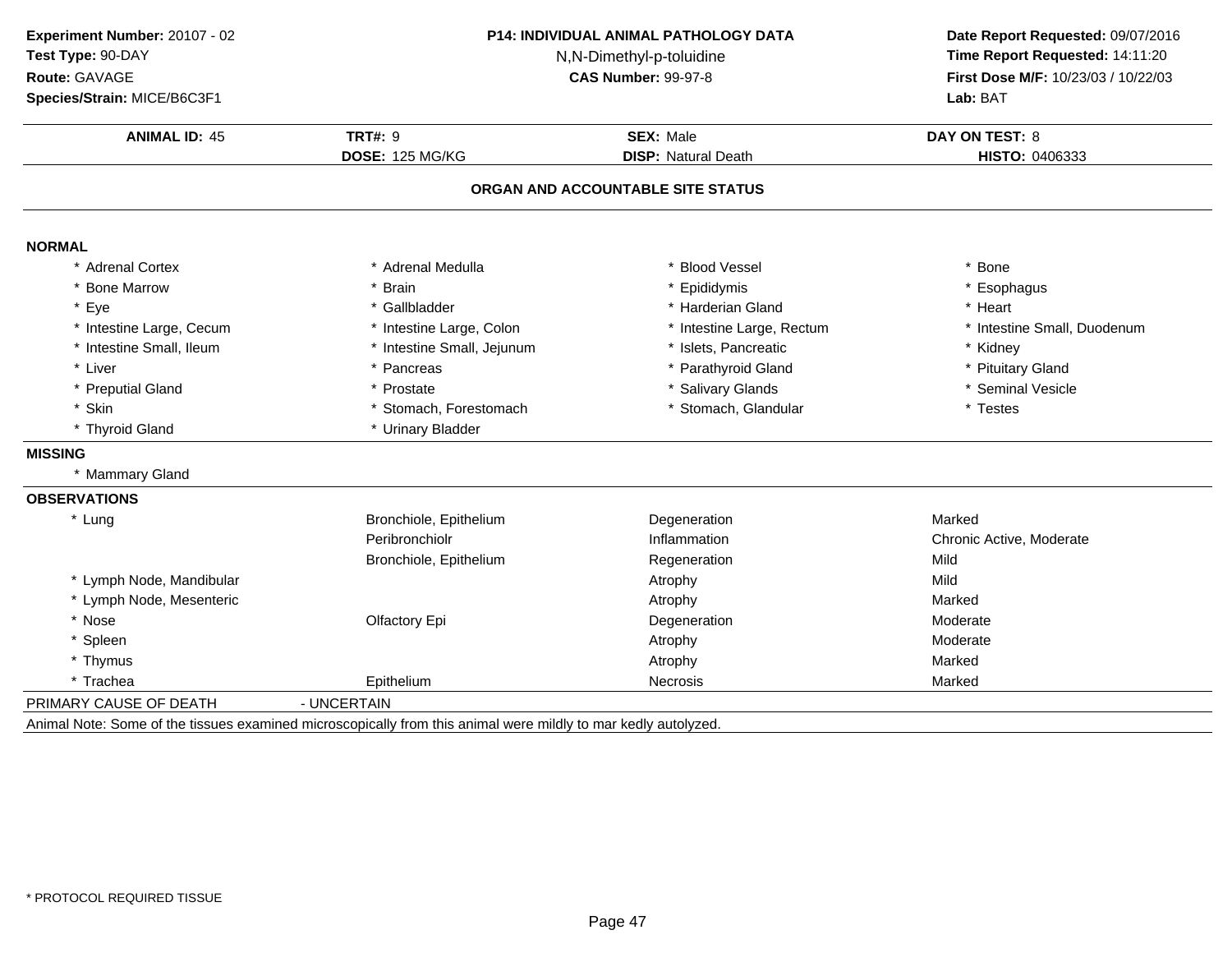| Experiment Number: 20107 - 02<br>Test Type: 90-DAY<br>Route: GAVAGE<br>Species/Strain: MICE/B6C3F1 | P14: INDIVIDUAL ANIMAL PATHOLOGY DATA<br>N,N-Dimethyl-p-toluidine<br><b>CAS Number: 99-97-8</b><br><b>TRT#: 9</b><br><b>SEX: Male</b><br><b>DOSE: 125 MG/KG</b><br><b>DISP: Terminal Sacrifice</b> |                                   | Date Report Requested: 09/07/2016<br>Time Report Requested: 14:11:20<br>First Dose M/F: 10/23/03 / 10/22/03<br>Lab: BAT |  |
|----------------------------------------------------------------------------------------------------|----------------------------------------------------------------------------------------------------------------------------------------------------------------------------------------------------|-----------------------------------|-------------------------------------------------------------------------------------------------------------------------|--|
| <b>ANIMAL ID: 46</b>                                                                               |                                                                                                                                                                                                    |                                   | DAY ON TEST: 93<br>HISTO: 0406334                                                                                       |  |
|                                                                                                    |                                                                                                                                                                                                    | ORGAN AND ACCOUNTABLE SITE STATUS |                                                                                                                         |  |
| <b>NORMAL</b>                                                                                      |                                                                                                                                                                                                    |                                   |                                                                                                                         |  |
| * Adrenal Cortex                                                                                   | * Adrenal Medulla                                                                                                                                                                                  | * Blood Vessel                    | * Bone                                                                                                                  |  |
| * Bone Marrow                                                                                      | * Brain                                                                                                                                                                                            | * Epididymis                      | * Esophagus                                                                                                             |  |
| * Eye                                                                                              | * Gallbladder                                                                                                                                                                                      | * Harderian Gland                 | * Heart                                                                                                                 |  |
| * Intestine Large, Cecum                                                                           | * Intestine Large, Colon                                                                                                                                                                           | * Intestine Large, Rectum         | * Intestine Small, Duodenum                                                                                             |  |
| * Intestine Small, Ileum                                                                           | * Intestine Small, Jejunum                                                                                                                                                                         | * Islets, Pancreatic              | * Lymph Node, Mandibular                                                                                                |  |
| * Lymph Node, Mesenteric                                                                           | * Pancreas                                                                                                                                                                                         | * Pituitary Gland                 | * Preputial Gland                                                                                                       |  |
| * Prostate                                                                                         | * Salivary Glands                                                                                                                                                                                  | * Seminal Vesicle                 | * Skin                                                                                                                  |  |
| * Spleen                                                                                           | * Stomach, Forestomach                                                                                                                                                                             | * Stomach, Glandular              | * Testes                                                                                                                |  |
| * Thyroid Gland                                                                                    | * Trachea                                                                                                                                                                                          | * Urinary Bladder                 |                                                                                                                         |  |
| <b>MISSING</b>                                                                                     |                                                                                                                                                                                                    |                                   |                                                                                                                         |  |
| * Mammary Gland                                                                                    | * Parathyroid Gland                                                                                                                                                                                |                                   |                                                                                                                         |  |
| <b>OBSERVATIONS</b>                                                                                |                                                                                                                                                                                                    |                                   |                                                                                                                         |  |
| * Kidney                                                                                           |                                                                                                                                                                                                    | Nephropathy                       | Minimal                                                                                                                 |  |
| * Liver                                                                                            |                                                                                                                                                                                                    | Inflammation                      | Chronic Active, Minimal                                                                                                 |  |
|                                                                                                    | Hepatocyte                                                                                                                                                                                         | Vacuolization Cytoplasmic         | Moderate                                                                                                                |  |
| * Lung                                                                                             | Bronchiole, Epithelium                                                                                                                                                                             | Degeneration                      | Moderate                                                                                                                |  |
|                                                                                                    | Peribronchiolr                                                                                                                                                                                     | Inflammation                      | Chronic Active, Minimal                                                                                                 |  |
|                                                                                                    | Bronchiole, Epithelium                                                                                                                                                                             | Regeneration                      | Moderate                                                                                                                |  |
| * Nose                                                                                             | Olfactory Epi                                                                                                                                                                                      | Degeneration                      | Moderate                                                                                                                |  |
|                                                                                                    | Glands                                                                                                                                                                                             | Hyperplasia                       | Mild                                                                                                                    |  |
|                                                                                                    | Olfactory Epi                                                                                                                                                                                      | Metaplasia                        | Moderate                                                                                                                |  |
| * Testes                                                                                           |                                                                                                                                                                                                    |                                   |                                                                                                                         |  |
|                                                                                                    | Note: Rete testis with adjacent tubuli recti - unilateral - normal, not coded.                                                                                                                     |                                   |                                                                                                                         |  |
| * Thymus                                                                                           | Thymocyte                                                                                                                                                                                          | Necrosis                          | Mild                                                                                                                    |  |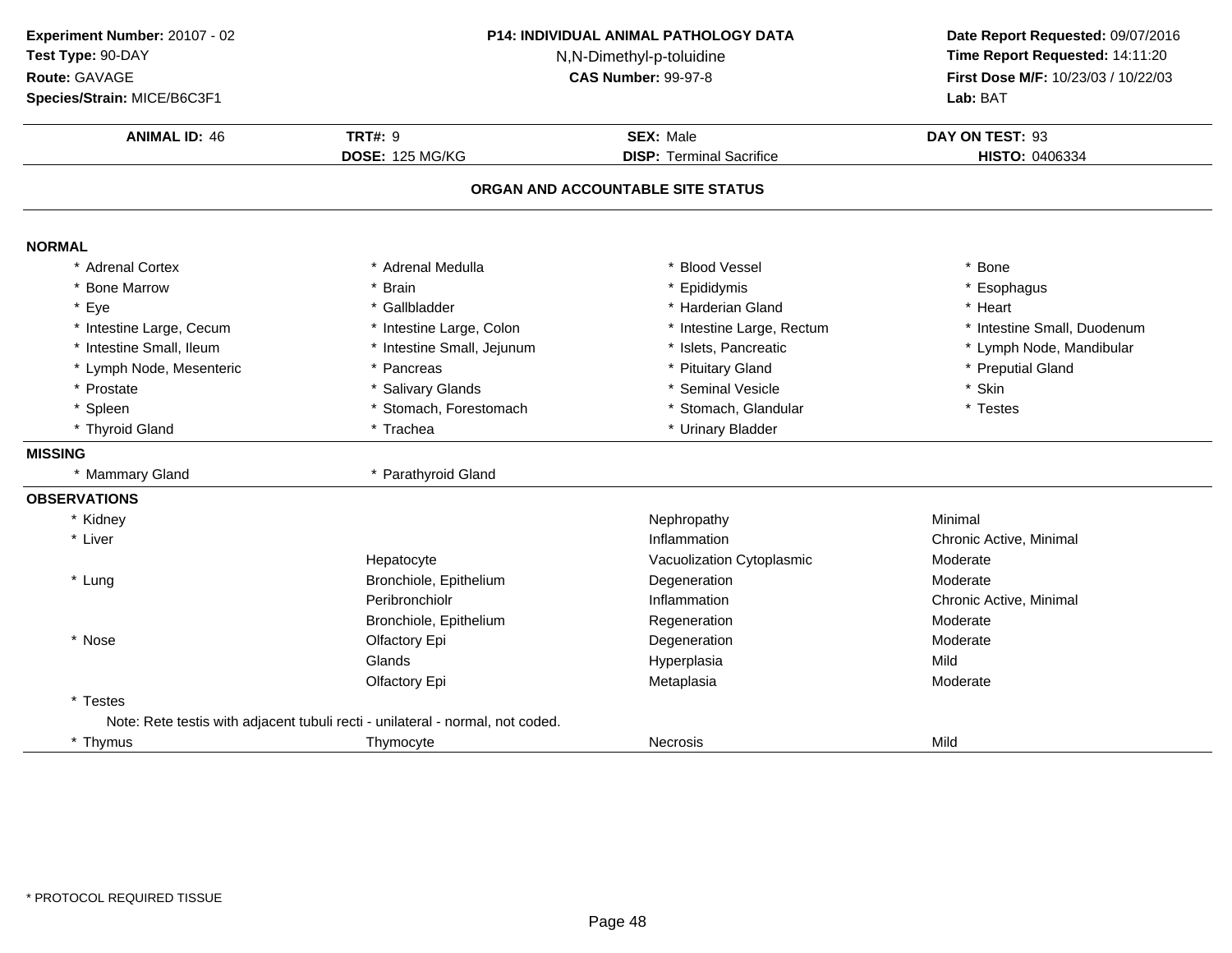| Experiment Number: 20107 - 02<br>Test Type: 90-DAY<br>Route: GAVAGE<br>Species/Strain: MICE/B6C3F1 | P14: INDIVIDUAL ANIMAL PATHOLOGY DATA<br>N,N-Dimethyl-p-toluidine<br><b>CAS Number: 99-97-8</b> |                                                     | Date Report Requested: 09/07/2016<br>Time Report Requested: 14:11:20<br>First Dose M/F: 10/23/03 / 10/22/03<br>Lab: BAT |
|----------------------------------------------------------------------------------------------------|-------------------------------------------------------------------------------------------------|-----------------------------------------------------|-------------------------------------------------------------------------------------------------------------------------|
| <b>ANIMAL ID: 47</b>                                                                               | <b>TRT#: 9</b><br><b>DOSE: 125 MG/KG</b>                                                        | <b>SEX: Male</b><br><b>DISP: Terminal Sacrifice</b> | DAY ON TEST: 93<br>HISTO: 0406335                                                                                       |
|                                                                                                    |                                                                                                 | ORGAN AND ACCOUNTABLE SITE STATUS                   |                                                                                                                         |
| <b>NORMAL</b>                                                                                      |                                                                                                 |                                                     |                                                                                                                         |
| Adrenal Medulla                                                                                    | * Blood Vessel                                                                                  | * Bone                                              | * Bone Marrow                                                                                                           |
| <b>Brain</b>                                                                                       | * Epididymis                                                                                    | * Esophagus                                         | * Eye                                                                                                                   |
| Gallbladder                                                                                        | * Harderian Gland                                                                               | * Heart                                             | * Intestine Large, Cecum                                                                                                |
| * Intestine Large, Colon                                                                           | * Intestine Large, Rectum                                                                       | * Intestine Small, Duodenum                         | * Intestine Small, Ileum                                                                                                |
| * Intestine Small, Jejunum                                                                         | * Islets, Pancreatic                                                                            | * Kidney                                            | * Lymph Node, Mandibular                                                                                                |
| * Lymph Node, Mesenteric                                                                           | * Pancreas                                                                                      | * Pituitary Gland                                   | * Preputial Gland                                                                                                       |
| * Prostate                                                                                         | * Salivary Glands                                                                               | * Seminal Vesicle                                   | * Skin                                                                                                                  |
| * Spleen                                                                                           | * Stomach, Forestomach                                                                          | * Stomach, Glandular                                | * Testes                                                                                                                |
| * Thyroid Gland                                                                                    | * Trachea                                                                                       | * Urinary Bladder                                   |                                                                                                                         |
| <b>MISSING</b>                                                                                     |                                                                                                 |                                                     |                                                                                                                         |
| * Mammary Gland                                                                                    | * Parathyroid Gland                                                                             |                                                     |                                                                                                                         |
| <b>OBSERVATIONS</b>                                                                                |                                                                                                 |                                                     |                                                                                                                         |
| * Adrenal Cortex                                                                                   | Subcapsular                                                                                     | Hyperplasia                                         | Minimal                                                                                                                 |
| * Liver                                                                                            |                                                                                                 | Inflammation                                        | Chronic Active, Minimal                                                                                                 |
|                                                                                                    | Hepatocyte                                                                                      | Vacuolization Cytoplasmic                           | Moderate                                                                                                                |
| * Lung                                                                                             | Bronchiole, Epithelium                                                                          | Degeneration                                        | Moderate                                                                                                                |
|                                                                                                    | Alveolus                                                                                        | <b>Infiltration Cellular</b>                        | Histiocyte, Mild                                                                                                        |
|                                                                                                    | Peribronchiolr                                                                                  | Inflammation                                        | Chronic Active, Minimal                                                                                                 |
|                                                                                                    | Bronchiole, Epithelium                                                                          | Regeneration                                        | Moderate                                                                                                                |
| * Nose                                                                                             | Olfactory Epi                                                                                   | Degeneration                                        | Mild                                                                                                                    |
|                                                                                                    | Glands                                                                                          | Hyperplasia                                         | Mild                                                                                                                    |
| * Testes                                                                                           |                                                                                                 |                                                     |                                                                                                                         |
|                                                                                                    | Note: Rete testis with adjacent tubuli recti - unilateral - normal, not coded,                  |                                                     |                                                                                                                         |
| * Thymus                                                                                           | Thymocyte                                                                                       | Necrosis                                            | Mild                                                                                                                    |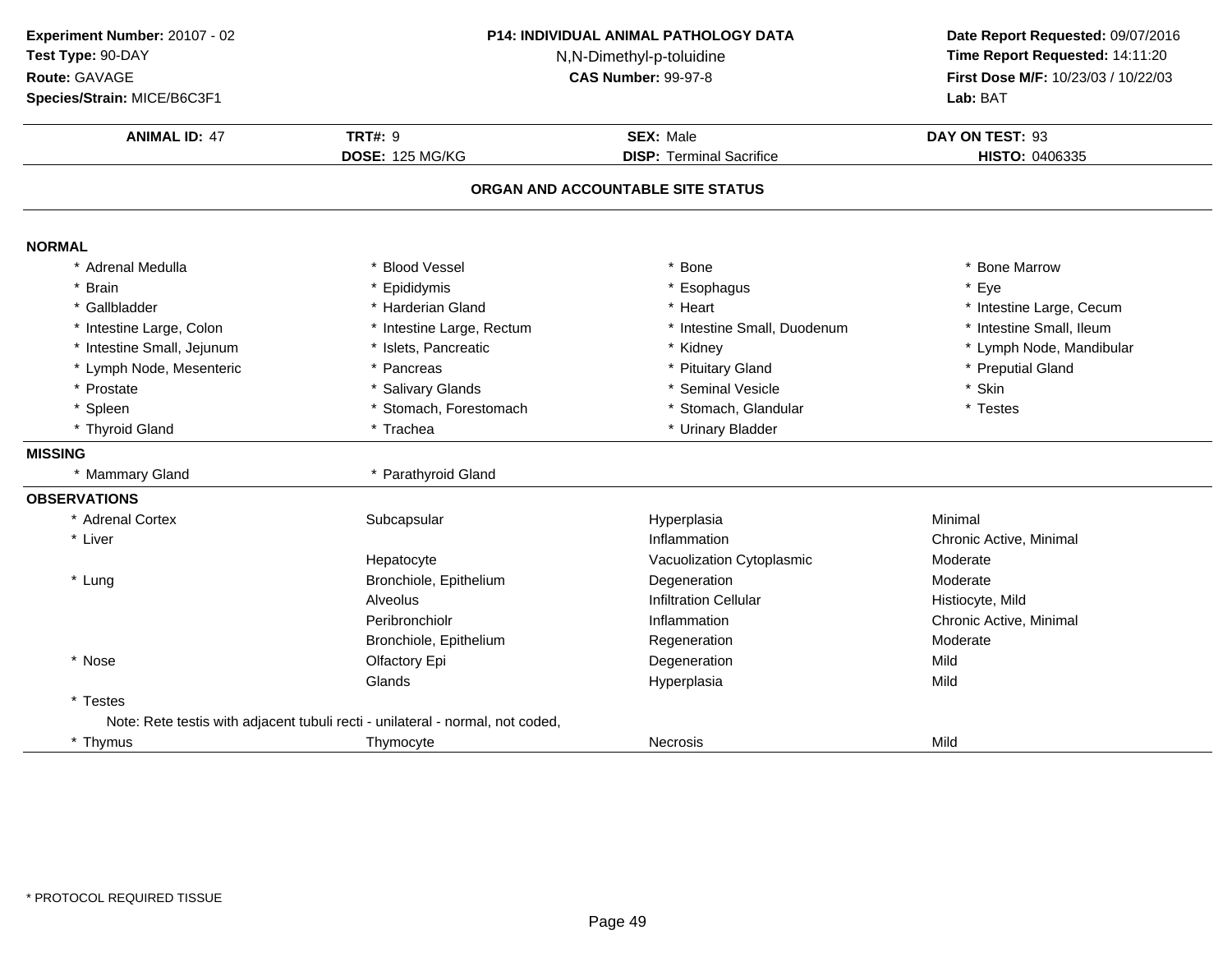**ANIMAL ID:** <sup>48</sup>**TRT#:** 9 **SEX:** Male **DAY ON TEST:** 93 **DOSE:** 125 MG/KG**DISP:** Terminal Sacrifice **HISTO:** 0406336 **ORGAN AND ACCOUNTABLE SITE STATUSNORMAL** \* Adrenal Cortex \* Adrenal Medullaa the set of the set of the set of the set of the set of the set of the set of the set of the set of the set o<br>Set of the set of the set of the set of the set of the set of the set of the set of the set of the set of the s \* Bone Marrow \* Brain \* Epididymis \* Esophagus \* Eyee the second of the set of the set of the set of the set of the set of the set of the set of the set of the set of the set of the set of the set of the set of the set of the set of the set of the set of the set of the set \* Intestine Large, Cecumm and the state of the state of the state of the state of the state of the state of the state of the state of the state of the state of the state of the state of the state of the state of the state of the state of the stat \* Intestine Small, Ileum \* Intestine Small, Jejunum \* Islets, Pancreatic \* Lymph Node, Mandibular \* Lymph Node, Mesenteric\* Pancreas \* Parathyroid Gland<br>
\* Prostate \* Prostate \* Salivary Glands \* Pituitary Gland \* Preputial Gland \* Prostate \* Salivary Glands \* Seminal Vesicle \* Skinn that is the set of the Spleen term in the store of the store of the store of the store of the store of the store of the store of the store of the store of the store of the store of the store of the store of the store of \* Testes \* Thyroid Gland\* Trachea \* \* Urinary Bladder **MISSING** \* Mammary Gland**OBSERVATIONS**\* Kidneyy the contract of the contract of the Mephropathy the Minimal Minimal Sepan $\sim$  Minimal Minimal Sepan $\sim$ \* Liver \* Liver **Inflammation Inflammation** Inflammation<br>
Vacuolization Cvtoplasmic<br>
Vacuolization Cvtoplasmic<br>
Vacuolization Cvtoplasmic HepatocyteVacuolization Cytoplasmic<br>
Degeneration Minimal \* Lung Bronchiole, Epitheliumm Degeneration **Minimal** Bronchiole, Epithelium Regeneration Minimal \* Nosee and the Olfactory Epi and the Degeneration Controller and Moderate Glands Hyperplasiaa Mild Olfactory Epi Metaplasiaa Mild \* Testes Note: Rete testis with adjacent tubuli recti - unilateral - normal, not coded.\* Thymus Thymocyte Necrosis Mild **Experiment Number:** 20107 - 02 **P14: INDIVIDUAL ANIMAL PATHOLOGY DATA Date Report Requested:** 09/07/2016 **Test Type:** 90-DAY N,N-Dimethyl-p-toluidine **Time Report Requested:** 14:11:20 **Route:** GAVAGE**First Dose M/F:** 10/23/03 / 10/22/03<br>**Lab:** BAT **Species/Strain:** MICE/B6C3F1**Lab:** BAT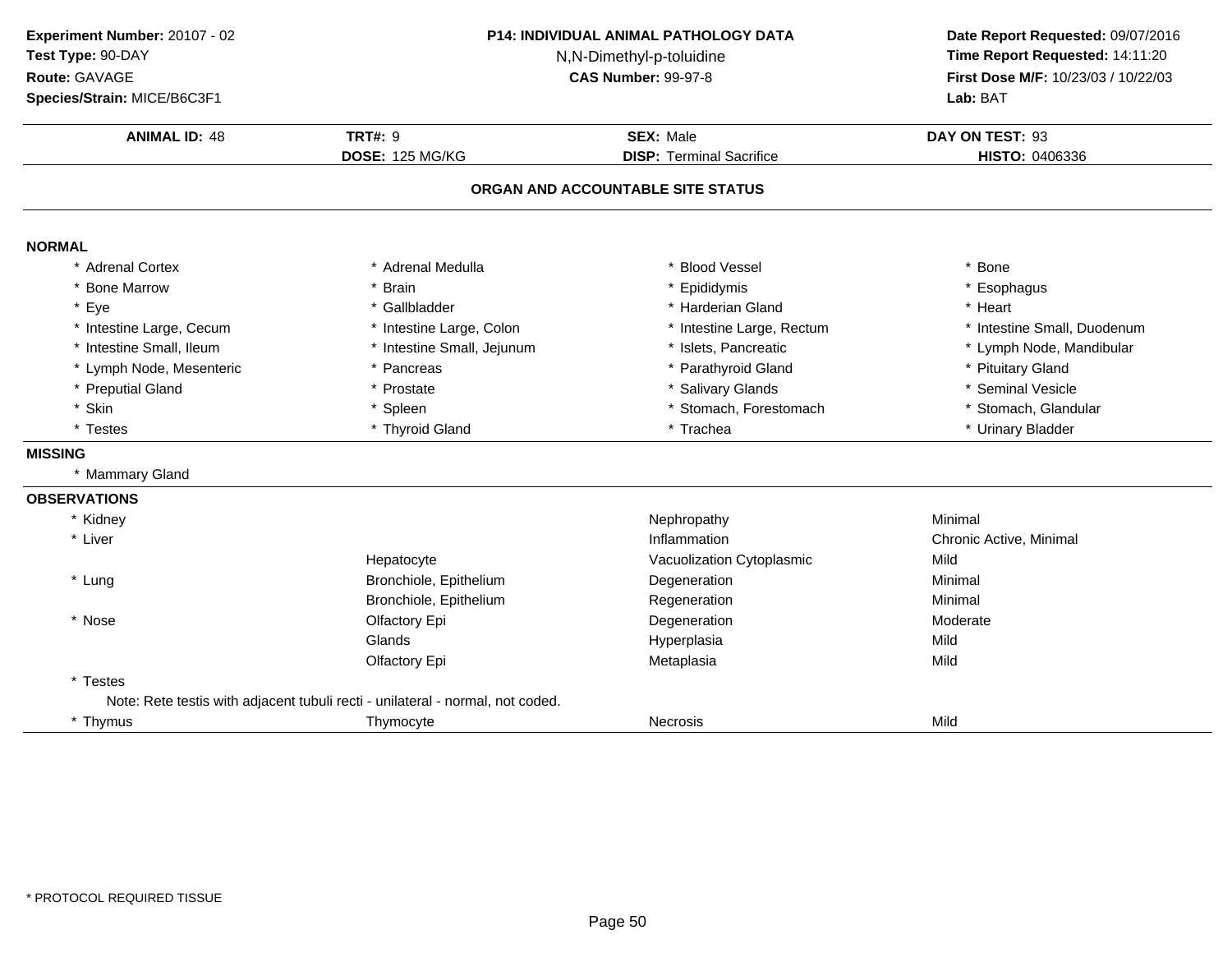**ANIMAL ID:** <sup>49</sup> **TRT#:** <sup>9</sup> **SEX:** Male **DAY ON TEST:** <sup>9</sup> **DOSE:** 125 MG/KG**DISP:** Natural Death **HISTO:** 0406337 **ORGAN AND ACCOUNTABLE SITE STATUSNORMAL** \* Adrenal Cortex \* Adrenal Medullaa the set of the set of the set of the set of the set of the set of the set of the set of the set of the set o<br>Set of the set of the set of the set of the set of the set of the set of the set of the set of the set of the s \* Bone Marrow \* Brain \* Epididymis \* Esophagus \* Eyee the second of the set of the set of the set of the set of the set of the set of the set of the set of the set of the set of the set of the set of the set of the set of the set of the set of the set of the set of the set \* Intestine Large, Cecumm and the state of the state of the state of the state of the state of the state of the state of the state of the state of the state of the state of the state of the state of the state of the state of the state of the stat \* Intestine Small, Ileum\* Intestine Small, Jejunum \* Islets, Pancreatic \* Kidney<br>\* Lymph Node. Mesenteric \* Pancreas \* Parathy \* Liver \* Lymph Node, Mesenteric \* Parathyroid Gland \* Pituitary Glandd **business of the Contract Contract Automobile 19 and 19 and 19 and 19 and 19 and 19 and 19 and 19 and 19 and 19 and 19 and 19 and 19 and 19 and 19 and 19 and 19 and 19 and 19 and 19 and 19 and 19 and 19 and 19 and 19 and** \* Seminal Vesiclee the solution of the Skin term of the stomach, Forestomach term of the stomach, Glandular term of the Stomach, Glandular term of the Stomach, Glandular term of the Stomach, Glandular term of the Stomach, Glandular term of \* Testes \* Thyroid Gland \* Urinary Bladder **MISSING** \* Mammary Gland**OBSERVATIONS**\* EyeNote: No optic nerve found in block or wet tissue.\* Lung Bronchiole, Epitheliumm Degeneration **Marked** Peribronchiolr Inflammation Chronic Active, Marked Bronchus, EpitheliumRegeneration Moderation<br>Atrophy Mild \* Lymph Node, Mandibular Atrophy and the control of the control of the control of the control of the control of  $\mathcal{A}$ trophy y Mild Chronic Active, Minimal \* Nosee and the state of the inflammation control of the chronic Active, Minimal entries are the chronic Active, Minimal \* Spleenn and the contract of the contract of the contract of the contract of the contract of the Marked of the Marked  $[$  Atrophy  $TGLs = 1-4]$ \* Testes Note: Rete testis with adjacent tubuli recti - unilateral - normal, not coded.\* Thymuss and the contract of the contract of the contract of the contract of the contract of the Moderate \* Trachea Epithelium Hyperplasia Marked PRIMARY CAUSE OF DEATH - UNCERTAIN Animal Note: Some of the tissues examined microscopically from this animal were mildly to mar kedly autolyzed.**Experiment Number:** 20107 - 02 **P14: INDIVIDUAL ANIMAL PATHOLOGY DATA Date Report Requested:** 09/07/2016 **Test Type:** 90-DAY N,N-Dimethyl-p-toluidine **Time Report Requested:** 14:11:20 **Route:** GAVAGE**First Dose M/F:** 10/23/03 / 10/22/03<br>**Lab:** BAT **Species/Strain:** MICE/B6C3F1**Lab:** BAT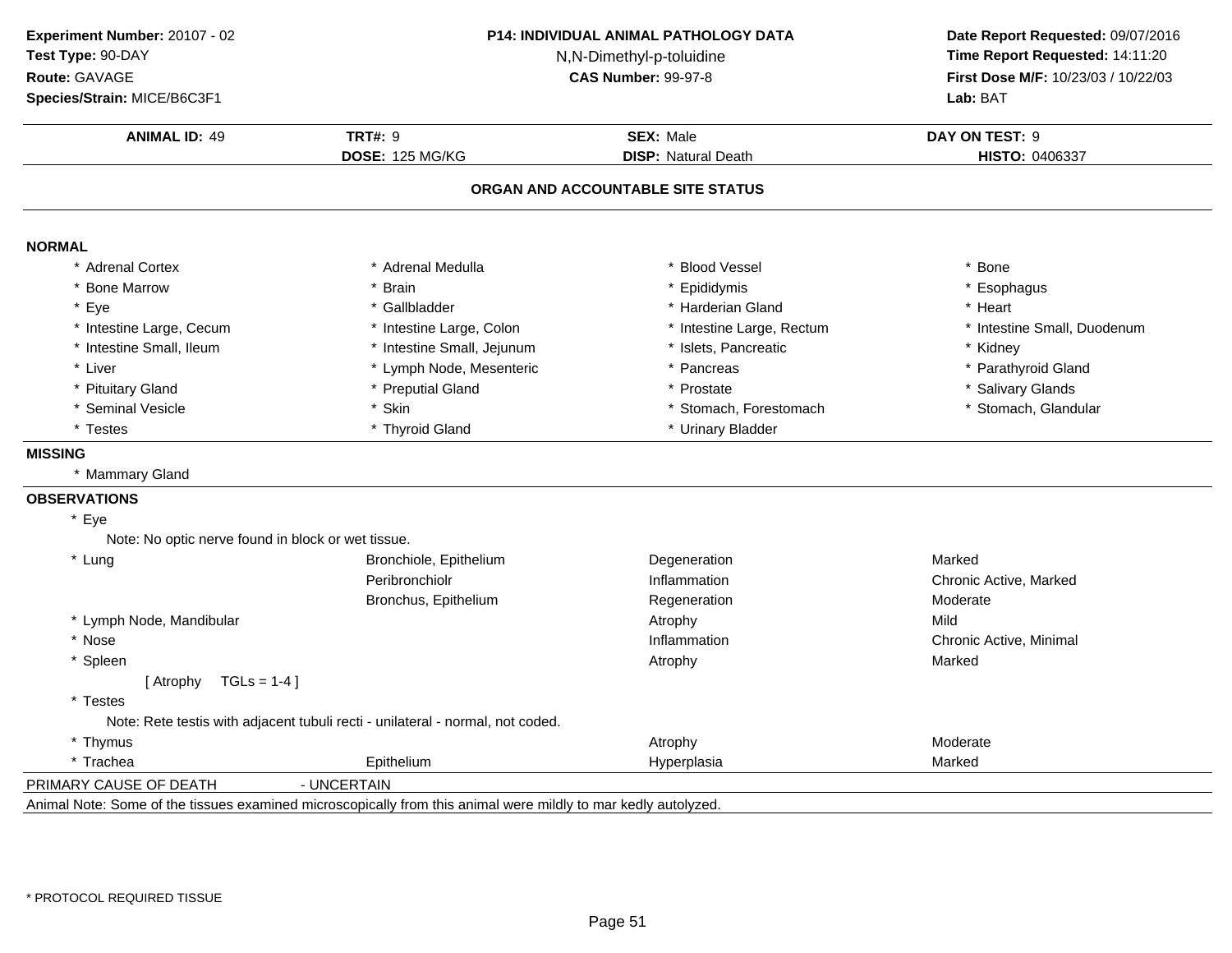| Experiment Number: 20107 - 02<br>Test Type: 90-DAY<br>Route: GAVAGE<br>Species/Strain: MICE/B6C3F1 | P14: INDIVIDUAL ANIMAL PATHOLOGY DATA<br>N,N-Dimethyl-p-toluidine<br><b>CAS Number: 99-97-8</b> |                                   | Date Report Requested: 09/07/2016<br>Time Report Requested: 14:11:20<br>First Dose M/F: 10/23/03 / 10/22/03<br>Lab: BAT |
|----------------------------------------------------------------------------------------------------|-------------------------------------------------------------------------------------------------|-----------------------------------|-------------------------------------------------------------------------------------------------------------------------|
| <b>ANIMAL ID: 50</b>                                                                               | <b>TRT#: 9</b>                                                                                  | <b>SEX: Male</b>                  | DAY ON TEST: 93                                                                                                         |
|                                                                                                    | <b>DOSE: 125 MG/KG</b>                                                                          | <b>DISP: Terminal Sacrifice</b>   | HISTO: 0406338                                                                                                          |
|                                                                                                    |                                                                                                 | ORGAN AND ACCOUNTABLE SITE STATUS |                                                                                                                         |
| <b>NORMAL</b>                                                                                      |                                                                                                 |                                   |                                                                                                                         |
| * Adrenal Cortex                                                                                   | * Adrenal Medulla                                                                               | <b>Blood Vessel</b>               | * Bone                                                                                                                  |
| * Bone Marrow                                                                                      | * Brain                                                                                         | * Epididymis                      | * Esophagus                                                                                                             |
| * Eye                                                                                              | * Gallbladder                                                                                   | * Harderian Gland                 | * Heart                                                                                                                 |
| * Intestine Large, Cecum                                                                           | * Intestine Large, Colon                                                                        | * Intestine Large, Rectum         | * Intestine Small, Duodenum                                                                                             |
| * Intestine Small, Ileum                                                                           | * Intestine Small, Jejunum                                                                      | * Islets, Pancreatic              | * Kidney                                                                                                                |
| * Lymph Node, Mandibular                                                                           | * Pancreas                                                                                      | * Pituitary Gland                 | * Preputial Gland                                                                                                       |
| * Prostate                                                                                         | * Salivary Glands                                                                               | * Seminal Vesicle                 | * Skin                                                                                                                  |
| * Spleen                                                                                           | * Stomach, Forestomach                                                                          | * Stomach, Glandular              | * Testes                                                                                                                |
| * Thyroid Gland                                                                                    | * Trachea                                                                                       | * Urinary Bladder                 |                                                                                                                         |
| <b>MISSING</b>                                                                                     |                                                                                                 |                                   |                                                                                                                         |
| * Mammary Gland                                                                                    | * Parathyroid Gland                                                                             |                                   |                                                                                                                         |
| <b>OBSERVATIONS</b>                                                                                |                                                                                                 |                                   |                                                                                                                         |
| * Liver                                                                                            |                                                                                                 | Inflammation                      | Chronic Active, Mild                                                                                                    |
|                                                                                                    | Hepatocyte                                                                                      | Vacuolization Cytoplasmic         | Mild                                                                                                                    |
| * Lung                                                                                             | Bronchiole, Epithelium                                                                          | Degeneration                      | Minimal                                                                                                                 |
|                                                                                                    | Alveolus                                                                                        | <b>Infiltration Cellular</b>      | Histiocyte, Mild                                                                                                        |
|                                                                                                    | Peribronchiolr                                                                                  | Inflammation                      | Chronic Active, Mild                                                                                                    |
|                                                                                                    | Bronchiole, Epithelium                                                                          | Regeneration                      | Moderate                                                                                                                |
| * Lymph Node, Mesenteric                                                                           |                                                                                                 | Atrophy                           | Mild                                                                                                                    |
| * Nose                                                                                             | Olfactory Epi                                                                                   | Degeneration                      | Mild                                                                                                                    |
|                                                                                                    | Glands                                                                                          | Hyperplasia                       | Mild                                                                                                                    |
|                                                                                                    | Olfactory Epi                                                                                   | Metaplasia                        | Moderate                                                                                                                |
| * Thymus                                                                                           | Thymocyte                                                                                       | <b>Necrosis</b>                   | Mild                                                                                                                    |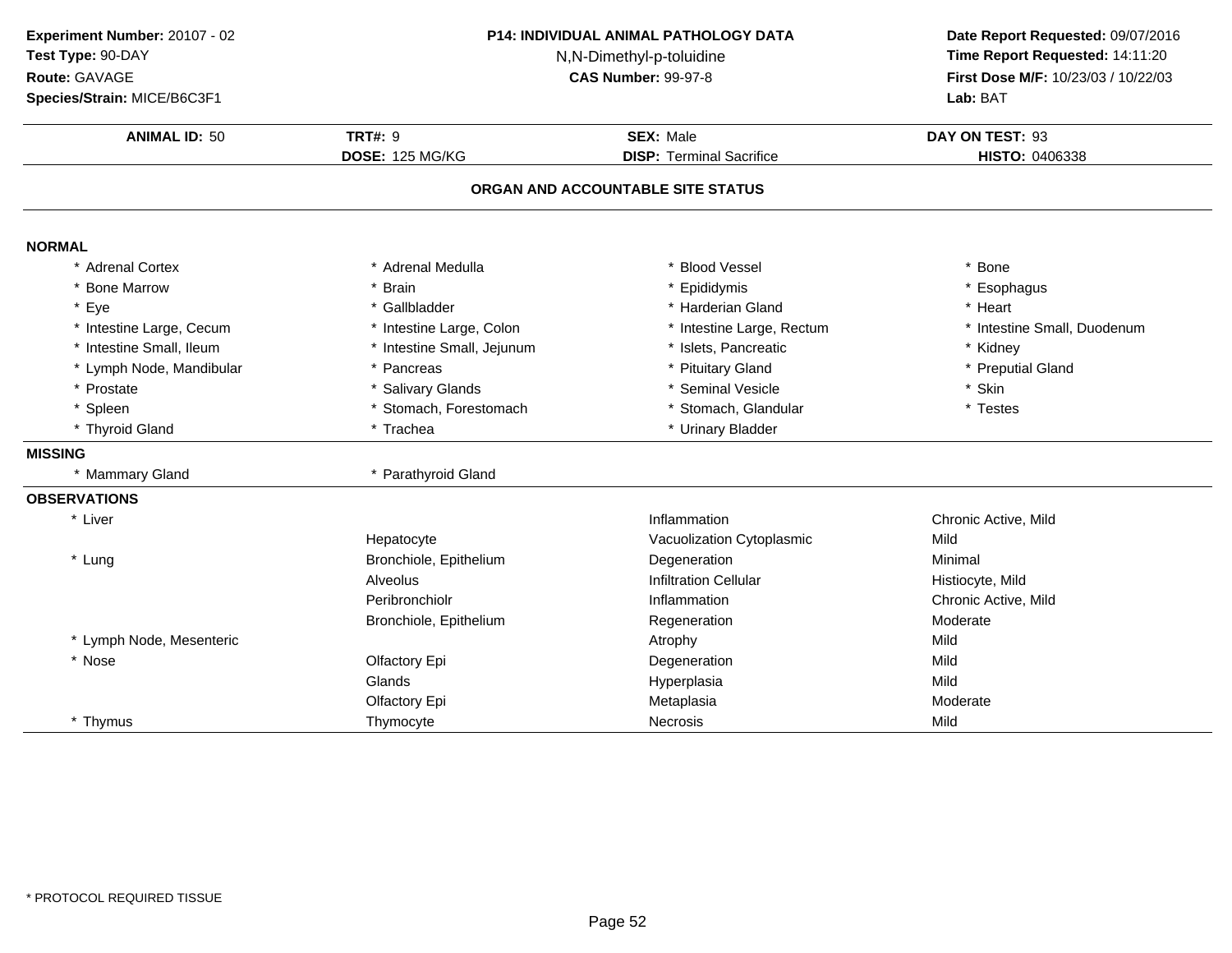| Experiment Number: 20107 - 02                      | P14: INDIVIDUAL ANIMAL PATHOLOGY DATA<br>N,N-Dimethyl-p-toluidine |                                   | Date Report Requested: 09/07/2016<br>Time Report Requested: 14:11:20 |
|----------------------------------------------------|-------------------------------------------------------------------|-----------------------------------|----------------------------------------------------------------------|
| Test Type: 90-DAY                                  |                                                                   |                                   |                                                                      |
| Route: GAVAGE                                      |                                                                   | <b>CAS Number: 99-97-8</b>        | First Dose M/F: 10/23/03 / 10/22/03                                  |
| Species/Strain: MICE/B6C3F1                        |                                                                   |                                   | Lab: BAT                                                             |
| <b>ANIMAL ID: 51</b>                               | <b>TRT#: 11</b>                                                   | <b>SEX: Male</b>                  | <b>DAY ON TEST: 3</b>                                                |
|                                                    | DOSE: 250 MG/KG                                                   | <b>DISP: Natural Death</b>        | HISTO: 0406339                                                       |
|                                                    |                                                                   | ORGAN AND ACCOUNTABLE SITE STATUS |                                                                      |
| <b>NORMAL</b>                                      |                                                                   |                                   |                                                                      |
| * Blood Vessel                                     | * Bone                                                            | * Bone Marrow                     | * Brain                                                              |
| * Epididymis                                       | * Esophagus                                                       | * Eye                             | * Gallbladder                                                        |
| * Harderian Gland                                  | * Heart                                                           | * Intestine Large, Cecum          | * Intestine Large, Colon                                             |
| * Intestine Large, Rectum                          | * Intestine Small, Duodenum                                       | * Intestine Small, Ileum          | * Intestine Small, Jejunum                                           |
| * Islets, Pancreatic                               | * Kidney                                                          | * Lung                            | * Pancreas                                                           |
| * Parathyroid Gland                                | * Preputial Gland                                                 | * Prostate                        | * Salivary Glands                                                    |
| * Seminal Vesicle                                  | * Skin                                                            | * Stomach, Forestomach            | * Stomach, Glandular                                                 |
| * Testes                                           | * Thyroid Gland                                                   | * Urinary Bladder                 |                                                                      |
| <b>MISSING</b>                                     |                                                                   |                                   |                                                                      |
| * Adrenal Cortex                                   | * Adrenal Medulla                                                 | * Mammary Gland                   | * Pituitary Gland                                                    |
| <b>OBSERVATIONS</b>                                |                                                                   |                                   |                                                                      |
| Eye                                                |                                                                   |                                   |                                                                      |
| Note: No optic nerve found in block or wet tissue. |                                                                   |                                   |                                                                      |
| * Liver                                            | Hepatocyte                                                        | Fatty Change                      | Mild                                                                 |
| Lymph Node                                         | Inguinal                                                          | Necrosis                          | Lymphoid, Mild                                                       |
| * Lymph Node, Mandibular                           |                                                                   | <b>Necrosis</b>                   | Lymphoid, Mild                                                       |
| * Lymph Node, Mesenteric                           |                                                                   | <b>Necrosis</b>                   | Lymphoid, Mild                                                       |
| * Nose                                             | <b>Respirat Epith</b>                                             | Degeneration                      | Mild                                                                 |
|                                                    |                                                                   | Inflammation                      | Chronic Active, Mild                                                 |
| * Spleen                                           |                                                                   | Atrophy                           | Moderate                                                             |
|                                                    | Lymph Follic                                                      | <b>Necrosis</b>                   | Mild                                                                 |
| * Thymus                                           | Thymocyte                                                         | Necrosis                          | Marked                                                               |
| * Trachea                                          | Epithelium                                                        | <b>Necrosis</b>                   | Marked                                                               |
| PRIMARY CAUSE OF DEATH                             | - UNCERTAIN                                                       |                                   |                                                                      |

Animal Note: Rete testis with adjacent tubuli recti - unilateral - normal, not coded.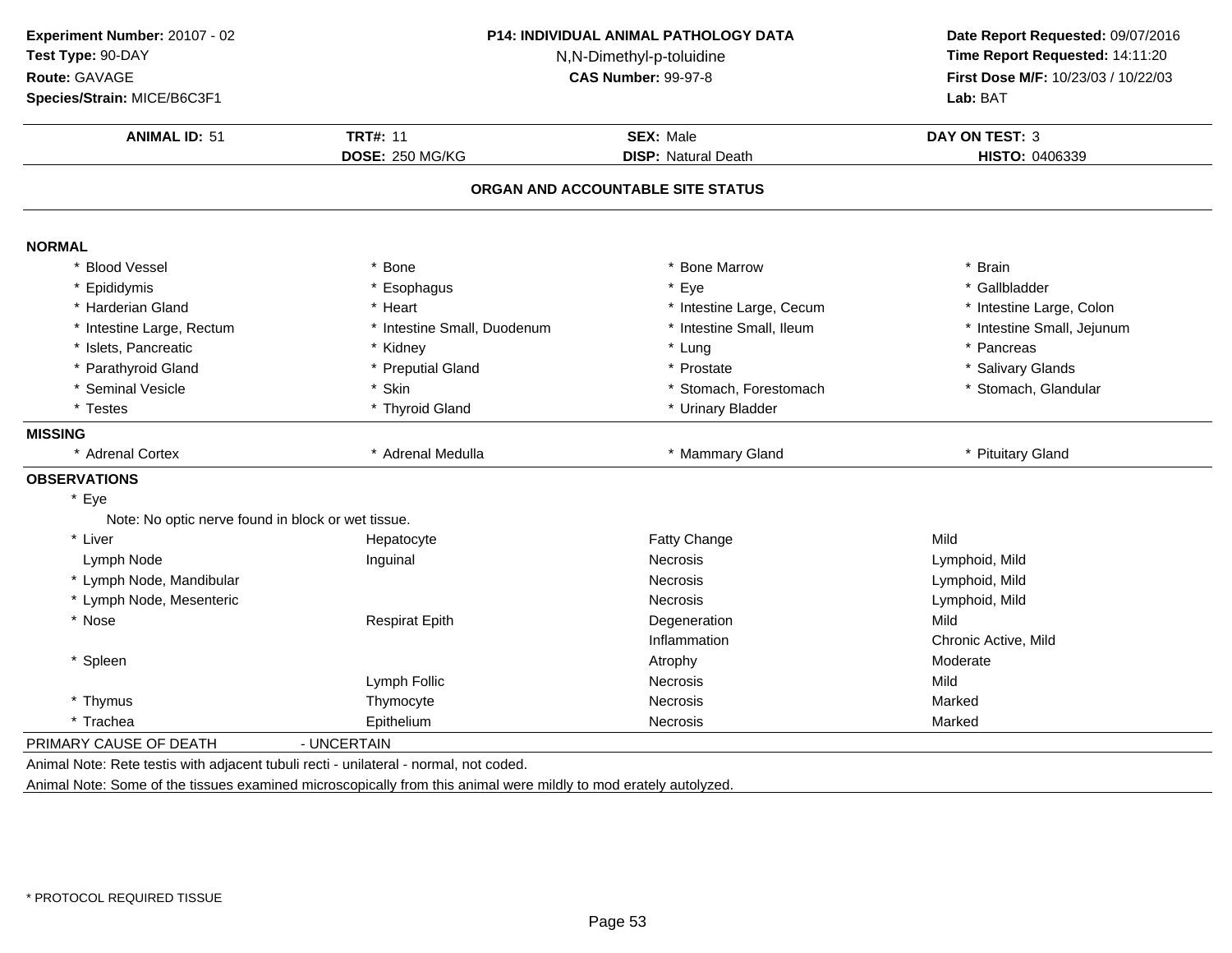| Experiment Number: 20107 - 02      |                           | P14: INDIVIDUAL ANIMAL PATHOLOGY DATA    | Date Report Requested: 09/07/2016   |  |
|------------------------------------|---------------------------|------------------------------------------|-------------------------------------|--|
| Test Type: 90-DAY                  | N,N-Dimethyl-p-toluidine  |                                          | Time Report Requested: 14:11:20     |  |
| Route: GAVAGE                      |                           | <b>CAS Number: 99-97-8</b>               | First Dose M/F: 10/23/03 / 10/22/03 |  |
| Species/Strain: MICE/B6C3F1        |                           |                                          | Lab: BAT                            |  |
| <b>ANIMAL ID: 52</b>               | <b>TRT#: 11</b>           | <b>SEX: Male</b>                         | <b>DAY ON TEST: 3</b>               |  |
|                                    | DOSE: 250 MG/KG           | <b>DISP: Natural Death</b>               | HISTO: 0406340                      |  |
|                                    |                           | ORGAN AND ACCOUNTABLE SITE STATUS        |                                     |  |
| <b>NORMAL</b>                      |                           |                                          |                                     |  |
| * Adrenal Medulla                  | * Blood Vessel            | * Bone                                   | * Bone Marrow                       |  |
| * Brain                            | * Epididymis              | * Esophagus                              | * Eye                               |  |
| * Gallbladder                      | * Harderian Gland         | * Heart                                  | * Intestine Large, Cecum            |  |
| * Intestine Large, Colon           | * Intestine Large, Rectum | * Intestine Small, Duodenum              | * Intestine Small, Ileum            |  |
| * Intestine Small, Jejunum         | * Islets, Pancreatic      | * Kidney                                 | * Pancreas                          |  |
| * Parathyroid Gland                | * Pituitary Gland         | * Preputial Gland                        | * Prostate                          |  |
| * Salivary Glands                  | * Seminal Vesicle         | * Skin                                   | * Stomach, Forestomach              |  |
| * Stomach, Glandular               | * Testes                  | * Thyroid Gland                          | * Urinary Bladder                   |  |
| <b>MISSING</b>                     |                           |                                          |                                     |  |
| * Mammary Gland                    |                           |                                          |                                     |  |
| <b>OBSERVATIONS</b>                |                           |                                          |                                     |  |
| * Adrenal Cortex                   |                           | <b>Accessory Adrenal Cortical Nodule</b> | Mild                                |  |
| * Liver                            | Hepatocyte                | Fatty Change                             | Mild                                |  |
| * Lung                             | Bronchiole, Epithelium    | Degeneration                             | Moderate                            |  |
|                                    | Peribronchiolr            | Inflammation                             | Chronic Active, Minimal             |  |
| * Lymph Node, Mandibular           |                           | <b>Necrosis</b>                          | Lymphoid, Mild                      |  |
| * Lymph Node, Mesenteric           |                           | <b>Necrosis</b>                          | Lymphoid, Mild                      |  |
| * Nose                             |                           | Inflammation                             | Chronic Active, Mild                |  |
| * Parathyroid GI                   |                           |                                          |                                     |  |
| Note: Only one present (slide 03). |                           |                                          |                                     |  |
| * Spleen                           |                           | Atrophy                                  | Moderate                            |  |
|                                    | Lymph Follic              | Necrosis                                 | Mild                                |  |
| * Thymus                           | Thymocyte                 | <b>Necrosis</b>                          | Marked                              |  |
| * Trachea                          | Epithelium                | Necrosis                                 | Marked                              |  |
| PRIMARY CAUSE OF DEATH             | - UNCERTAIN               |                                          |                                     |  |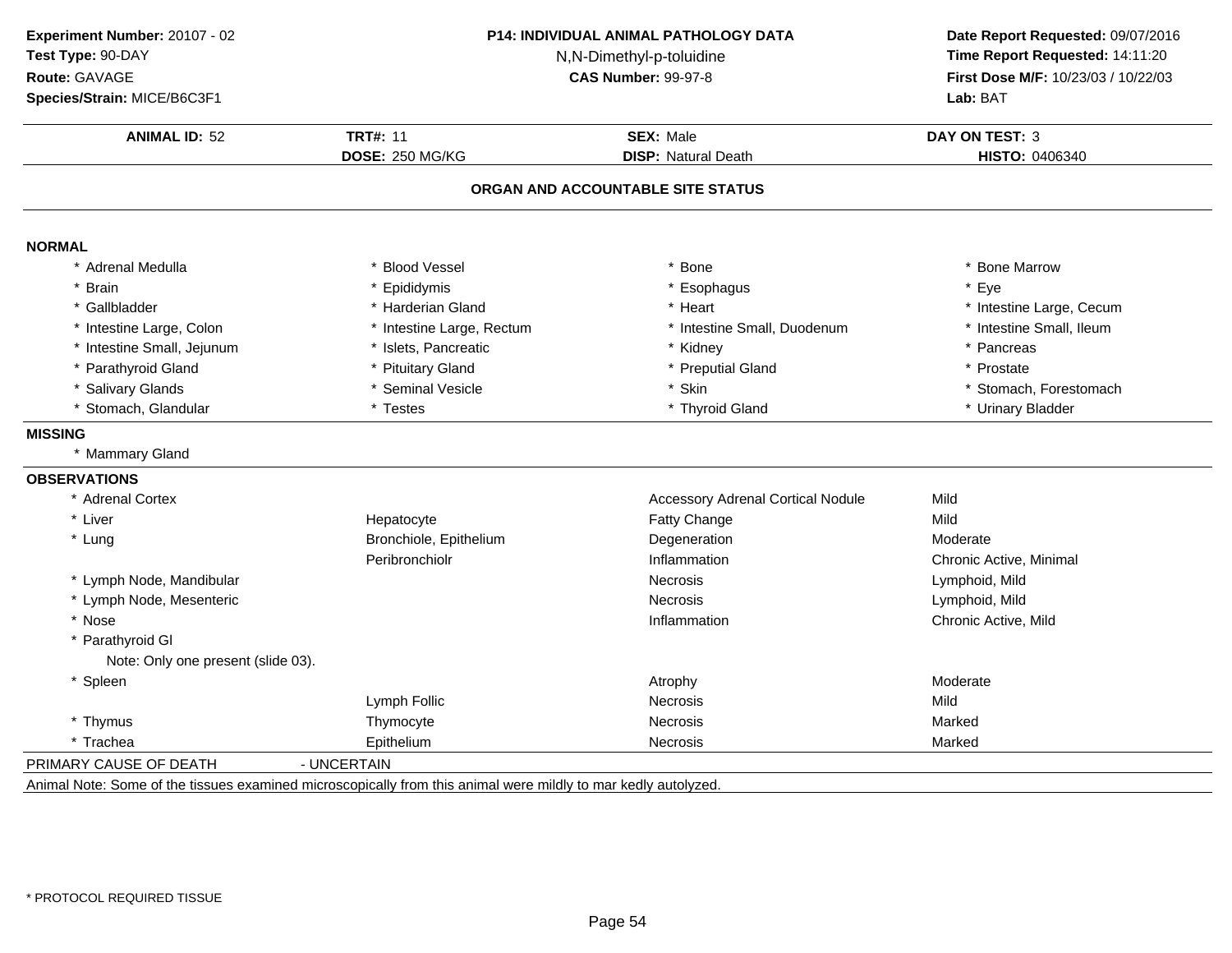| Experiment Number: 20107 - 02 | P14: INDIVIDUAL ANIMAL PATHOLOGY DATA<br>N,N-Dimethyl-p-toluidine |                                   | Date Report Requested: 09/07/2016   |  |
|-------------------------------|-------------------------------------------------------------------|-----------------------------------|-------------------------------------|--|
| Test Type: 90-DAY             |                                                                   |                                   | Time Report Requested: 14:11:20     |  |
| Route: GAVAGE                 |                                                                   | <b>CAS Number: 99-97-8</b>        | First Dose M/F: 10/23/03 / 10/22/03 |  |
| Species/Strain: MICE/B6C3F1   |                                                                   |                                   | Lab: BAT                            |  |
| <b>ANIMAL ID: 53</b>          | <b>TRT#: 11</b>                                                   | <b>SEX: Male</b>                  | DAY ON TEST: 9                      |  |
|                               | <b>DOSE: 250 MG/KG</b>                                            | <b>DISP: Natural Death</b>        | HISTO: 0406341                      |  |
|                               |                                                                   | ORGAN AND ACCOUNTABLE SITE STATUS |                                     |  |
| <b>NORMAL</b>                 |                                                                   |                                   |                                     |  |
| * Adrenal Cortex              | * Adrenal Medulla                                                 | * Blood Vessel                    | * Bone                              |  |
| <b>Bone Marrow</b>            | * Brain                                                           | * Epididymis                      | * Esophagus                         |  |
| Eye                           | * Gallbladder                                                     | * Harderian Gland                 | * Intestine Large, Cecum            |  |
| * Intestine Large, Colon      | * Intestine Large, Rectum                                         | * Intestine Small, Duodenum       | * Intestine Small, Ileum            |  |
| * Intestine Small, Jejunum    | * Islets, Pancreatic                                              | * Kidney                          | * Pancreas                          |  |
| * Parathyroid Gland           | * Pituitary Gland                                                 | * Preputial Gland                 | * Prostate                          |  |
| * Salivary Glands             | * Seminal Vesicle                                                 | * Skin                            | * Stomach, Forestomach              |  |
| * Stomach, Glandular          | * Testes                                                          | * Thyroid Gland                   | * Urinary Bladder                   |  |
| <b>MISSING</b>                |                                                                   |                                   |                                     |  |
| * Lymph Node, Mesenteric      | * Mammary Gland                                                   |                                   |                                     |  |
| <b>OBSERVATIONS</b>           |                                                                   |                                   |                                     |  |
| * Heart                       |                                                                   | Mineralization                    | Minimal                             |  |
| * Liver                       | Hepatocyte                                                        | <b>Necrosis</b>                   | Mild                                |  |
| * Lung                        | Bronchiole, Epithelium                                            | Degeneration                      | Marked                              |  |
|                               | Peribronchiolr                                                    | Inflammation                      | Chronic Active, Mild                |  |
|                               | Bronchiole, Epithelium                                            | Regeneration                      | Marked                              |  |
| * Lymph Node, Mandibular      |                                                                   | Atrophy                           | Mild                                |  |
| * Nose                        | Olfactory Epi                                                     | Degeneration                      | Mild                                |  |
|                               |                                                                   | Inflammation                      | Chronic Active, Moderate            |  |
| * Spleen                      |                                                                   | Atrophy                           | Marked                              |  |
| $TGLs = 1-4$<br>[ Atrophy     |                                                                   |                                   |                                     |  |
| * Thymus                      |                                                                   | Atrophy                           | Marked                              |  |
| * Trachea                     |                                                                   | Inflammation                      | Chronic, Mild                       |  |
| PRIMARY CAUSE OF DEATH        | - UNCERTAIN                                                       |                                   |                                     |  |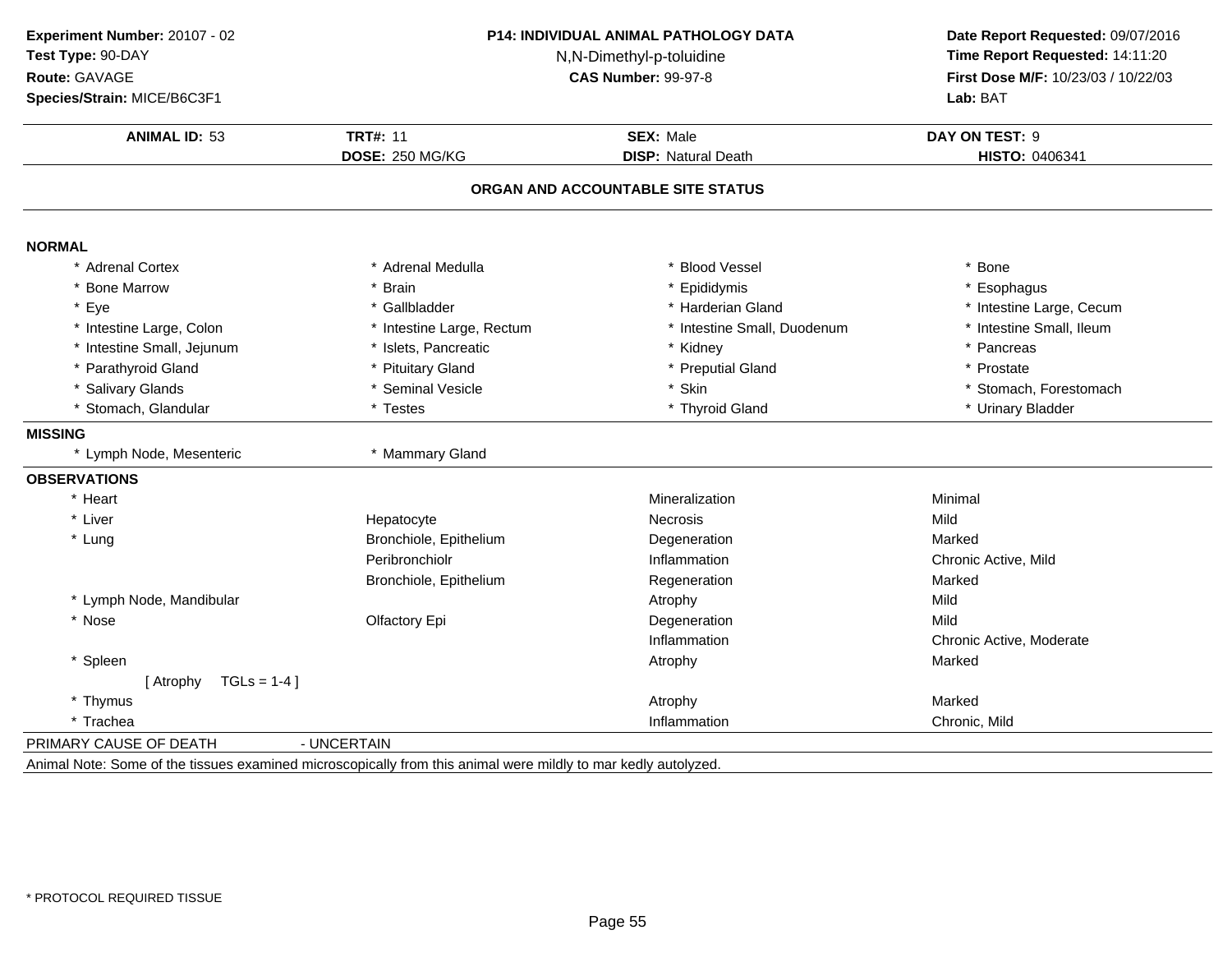| Experiment Number: 20107 - 02<br>Test Type: 90-DAY | <b>P14: INDIVIDUAL ANIMAL PATHOLOGY DATA</b><br>N,N-Dimethyl-p-toluidine<br><b>CAS Number: 99-97-8</b> |                                                | Date Report Requested: 09/07/2016<br>Time Report Requested: 14:11:20 |  |
|----------------------------------------------------|--------------------------------------------------------------------------------------------------------|------------------------------------------------|----------------------------------------------------------------------|--|
| Route: GAVAGE                                      |                                                                                                        |                                                | First Dose M/F: 10/23/03 / 10/22/03                                  |  |
| Species/Strain: MICE/B6C3F1                        |                                                                                                        |                                                | Lab: BAT                                                             |  |
|                                                    |                                                                                                        |                                                |                                                                      |  |
| <b>ANIMAL ID: 54</b>                               | <b>TRT#: 11</b><br><b>DOSE: 250 MG/KG</b>                                                              | <b>SEX: Male</b><br><b>DISP: Natural Death</b> | <b>DAY ON TEST: 3</b>                                                |  |
|                                                    |                                                                                                        |                                                | HISTO: 0406342                                                       |  |
|                                                    |                                                                                                        | ORGAN AND ACCOUNTABLE SITE STATUS              |                                                                      |  |
| <b>NORMAL</b>                                      |                                                                                                        |                                                |                                                                      |  |
| * Adrenal Cortex                                   | * Adrenal Medulla                                                                                      | <b>Blood Vessel</b>                            | * Bone                                                               |  |
| * Bone Marrow                                      | * Brain                                                                                                | * Epididymis                                   | * Esophagus                                                          |  |
| * Eye                                              | * Gallbladder                                                                                          | * Harderian Gland                              | * Heart                                                              |  |
| * Intestine Large, Cecum                           | * Intestine Large, Colon                                                                               | * Intestine Large, Rectum                      | * Intestine Small, Duodenum                                          |  |
| * Intestine Small, Ileum                           | * Intestine Small, Jejunum                                                                             | * Islets, Pancreatic                           | * Kidney                                                             |  |
| * Pancreas                                         | * Pituitary Gland                                                                                      | * Preputial Gland                              | * Prostate                                                           |  |
| * Salivary Glands                                  | * Seminal Vesicle                                                                                      | * Skin                                         | * Stomach, Forestomach                                               |  |
| * Stomach, Glandular                               | * Testes                                                                                               | * Thyroid Gland                                | * Urinary Bladder                                                    |  |
| <b>MISSING</b>                                     |                                                                                                        |                                                |                                                                      |  |
| * Mammary Gland                                    | * Parathyroid Gland                                                                                    |                                                |                                                                      |  |
| <b>OBSERVATIONS</b>                                |                                                                                                        |                                                |                                                                      |  |
| * Adren Medulla                                    |                                                                                                        |                                                |                                                                      |  |
| Note: Only one present (slide 06).                 |                                                                                                        |                                                |                                                                      |  |
| * Liver                                            | Hepatocyte                                                                                             | Fatty Change                                   | Mild                                                                 |  |
| * Lung                                             | Bronchiole, Epithelium                                                                                 | Degeneration                                   | Mild                                                                 |  |
| * Lymph Node, Mandibular                           |                                                                                                        | <b>Necrosis</b>                                | Lymphoid, Mild                                                       |  |
| * Lymph Node, Mesenteric                           |                                                                                                        | <b>Necrosis</b>                                | Lymphoid, Mild                                                       |  |
| * Nose                                             |                                                                                                        | Inflammation                                   | Chronic Active, Mild                                                 |  |
| * Spleen                                           |                                                                                                        | Atrophy                                        | Mild                                                                 |  |
|                                                    | Lymph Follic                                                                                           | Necrosis                                       | Mild                                                                 |  |
| * Thymus                                           | Thymocyte                                                                                              | <b>Necrosis</b>                                | Marked                                                               |  |
| * Trachea                                          | Epithelium                                                                                             | Necrosis                                       | Marked                                                               |  |
| PRIMARY CAUSE OF DEATH                             | - UNCERTAIN                                                                                            |                                                |                                                                      |  |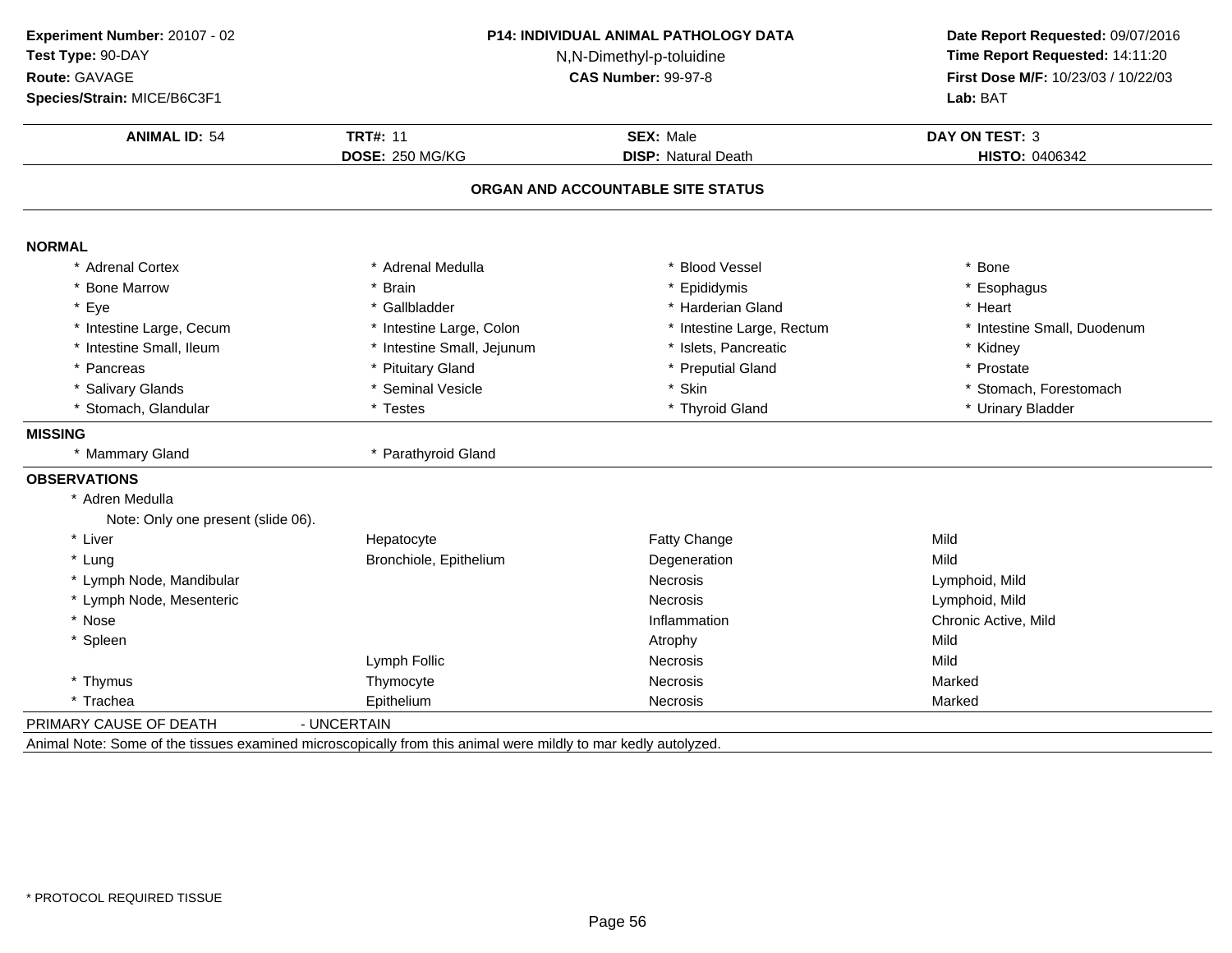| Experiment Number: 20107 - 02      | P14: INDIVIDUAL ANIMAL PATHOLOGY DATA<br>N,N-Dimethyl-p-toluidine |                                   | Date Report Requested: 09/07/2016   |  |
|------------------------------------|-------------------------------------------------------------------|-----------------------------------|-------------------------------------|--|
| Test Type: 90-DAY                  |                                                                   |                                   | Time Report Requested: 14:11:20     |  |
| Route: GAVAGE                      |                                                                   | <b>CAS Number: 99-97-8</b>        | First Dose M/F: 10/23/03 / 10/22/03 |  |
| Species/Strain: MICE/B6C3F1        |                                                                   |                                   | Lab: BAT                            |  |
| <b>ANIMAL ID: 55</b>               | <b>TRT#: 11</b>                                                   | <b>SEX: Male</b>                  | <b>DAY ON TEST: 3</b>               |  |
|                                    | <b>DOSE: 250 MG/KG</b>                                            | <b>DISP: Natural Death</b>        | HISTO: 0406343                      |  |
|                                    |                                                                   | ORGAN AND ACCOUNTABLE SITE STATUS |                                     |  |
| <b>NORMAL</b>                      |                                                                   |                                   |                                     |  |
| <b>Adrenal Cortex</b>              | * Adrenal Medulla                                                 | * Blood Vessel                    | * Bone                              |  |
| <b>Bone Marrow</b>                 | * Brain                                                           | * Epididymis                      | * Esophagus                         |  |
| Eye                                | * Gallbladder                                                     | * Harderian Gland                 | * Heart                             |  |
| * Intestine Large, Cecum           | * Intestine Large, Colon                                          | * Intestine Large, Rectum         | * Intestine Small, Duodenum         |  |
| * Intestine Small, Ileum           | * Intestine Small, Jejunum                                        | * Islets, Pancreatic              | * Kidney                            |  |
| Pancreas                           | * Parathyroid Gland                                               | * Pituitary Gland                 | * Preputial Gland                   |  |
| Prostate                           | * Salivary Glands                                                 | * Seminal Vesicle                 | * Skin                              |  |
| * Stomach, Forestomach             | * Stomach, Glandular                                              | * Testes                          | * Thyroid Gland                     |  |
| * Urinary Bladder                  |                                                                   |                                   |                                     |  |
| <b>MISSING</b>                     |                                                                   |                                   |                                     |  |
| * Mammary Gland                    |                                                                   |                                   |                                     |  |
| <b>OBSERVATIONS</b>                |                                                                   |                                   |                                     |  |
| * Liver                            | Hepatocyte                                                        | Fatty Change                      | Mild                                |  |
|                                    | Hepatocyte                                                        | Necrosis                          | Mild                                |  |
|                                    |                                                                   | <b>Tension Lipidosis</b>          | Mild                                |  |
| * Lung                             | Bronchiole, Epithelium                                            | Degeneration                      | Mild                                |  |
| * Lymph Node, Mandibular           |                                                                   | <b>Necrosis</b>                   | Lymphoid, Mild                      |  |
| * Lymph Node, Mesenteric           |                                                                   | <b>Necrosis</b>                   | Lymphoid, Mild                      |  |
| * Nose                             |                                                                   | Inflammation                      | Chronic Active, Mild                |  |
| * Parathyroid GI                   |                                                                   |                                   |                                     |  |
| Note: Only one present (slide 03). |                                                                   |                                   |                                     |  |
| * Spleen                           | Lymph Follic                                                      | <b>Necrosis</b>                   | Mild                                |  |
| * Thymus                           | Thymocyte                                                         | <b>Necrosis</b>                   | Marked                              |  |
| * Trachea                          | Epithelium                                                        | <b>Necrosis</b>                   | Marked                              |  |
| PRIMARY CAUSE OF DEATH             | - UNCERTAIN                                                       |                                   |                                     |  |
|                                    |                                                                   |                                   |                                     |  |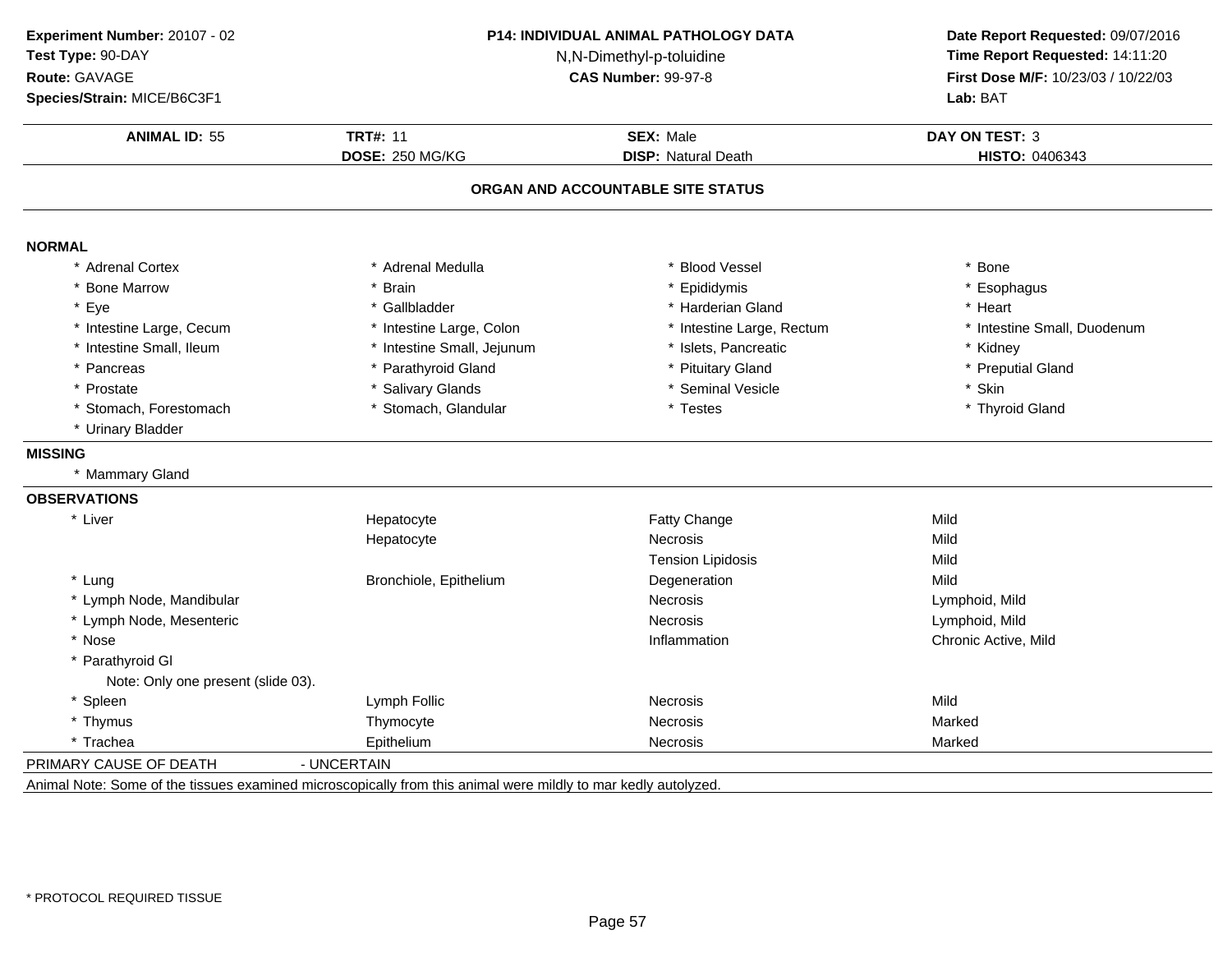| Experiment Number: 20107 - 02 |                                                                                | P14: INDIVIDUAL ANIMAL PATHOLOGY DATA | Date Report Requested: 09/07/2016<br>Time Report Requested: 14:11:20 |
|-------------------------------|--------------------------------------------------------------------------------|---------------------------------------|----------------------------------------------------------------------|
| Test Type: 90-DAY             |                                                                                | N,N-Dimethyl-p-toluidine              |                                                                      |
| Route: GAVAGE                 |                                                                                | <b>CAS Number: 99-97-8</b>            | First Dose M/F: 10/23/03 / 10/22/03                                  |
| Species/Strain: MICE/B6C3F1   |                                                                                |                                       | Lab: BAT                                                             |
| <b>ANIMAL ID: 56</b>          | <b>TRT#: 11</b>                                                                | <b>SEX: Male</b>                      | <b>DAY ON TEST: 3</b>                                                |
|                               | <b>DOSE: 250 MG/KG</b>                                                         | <b>DISP: Natural Death</b>            | HISTO: 0406344                                                       |
|                               |                                                                                | ORGAN AND ACCOUNTABLE SITE STATUS     |                                                                      |
| <b>NORMAL</b>                 |                                                                                |                                       |                                                                      |
| * Adrenal Cortex              | * Adrenal Medulla                                                              | <b>Blood Vessel</b>                   | * Bone                                                               |
| <b>Bone Marrow</b>            | * Brain                                                                        | Epididymis                            | * Esophagus                                                          |
| Eye                           | * Gallbladder                                                                  | * Harderian Gland                     | * Heart                                                              |
| * Intestine Large, Cecum      | * Intestine Large, Colon                                                       | * Intestine Large, Rectum             | * Intestine Small, Duodenum                                          |
| * Intestine Small, Ileum      | * Intestine Small, Jejunum                                                     | * Islets, Pancreatic                  | * Kidney                                                             |
| * Pancreas                    | * Parathyroid Gland                                                            | * Pituitary Gland                     | * Preputial Gland                                                    |
| * Prostate                    | * Salivary Glands                                                              | * Seminal Vesicle                     | * Skin                                                               |
| * Stomach, Forestomach        | * Stomach, Glandular                                                           | * Testes                              | * Thyroid Gland                                                      |
| * Urinary Bladder             |                                                                                |                                       |                                                                      |
| <b>MISSING</b>                |                                                                                |                                       |                                                                      |
| * Mammary Gland               |                                                                                |                                       |                                                                      |
| <b>OBSERVATIONS</b>           |                                                                                |                                       |                                                                      |
| * Liver                       | Hepatocyte                                                                     | <b>Fatty Change</b>                   | Mild                                                                 |
| * Lung                        | Peribronchiolr                                                                 | Inflammation                          | Chronic Active, Minimal                                              |
| * Lymph Node, Mandibular      |                                                                                | <b>Necrosis</b>                       | Lymphoid, Mild                                                       |
| * Lymph Node, Mesenteric      |                                                                                | <b>Necrosis</b>                       | Lymphoid, Minimal                                                    |
| * Nose                        |                                                                                | Inflammation                          | Chronic Active, Mild                                                 |
| * Spleen                      |                                                                                | Atrophy                               | Moderate                                                             |
|                               | Lymph Follic                                                                   | Necrosis                              | Mild                                                                 |
| * Testes                      |                                                                                |                                       |                                                                      |
|                               | Note: Rete testis with adjacent tubuli recti - unilateral - normal, not coded. |                                       |                                                                      |
| * Thymus                      | Thymocyte                                                                      | <b>Necrosis</b>                       | Marked                                                               |
| * Trachea                     | Epithelium                                                                     | <b>Necrosis</b>                       | Marked                                                               |
| PRIMARY CAUSE OF DEATH        | - UNCERTAIN                                                                    |                                       |                                                                      |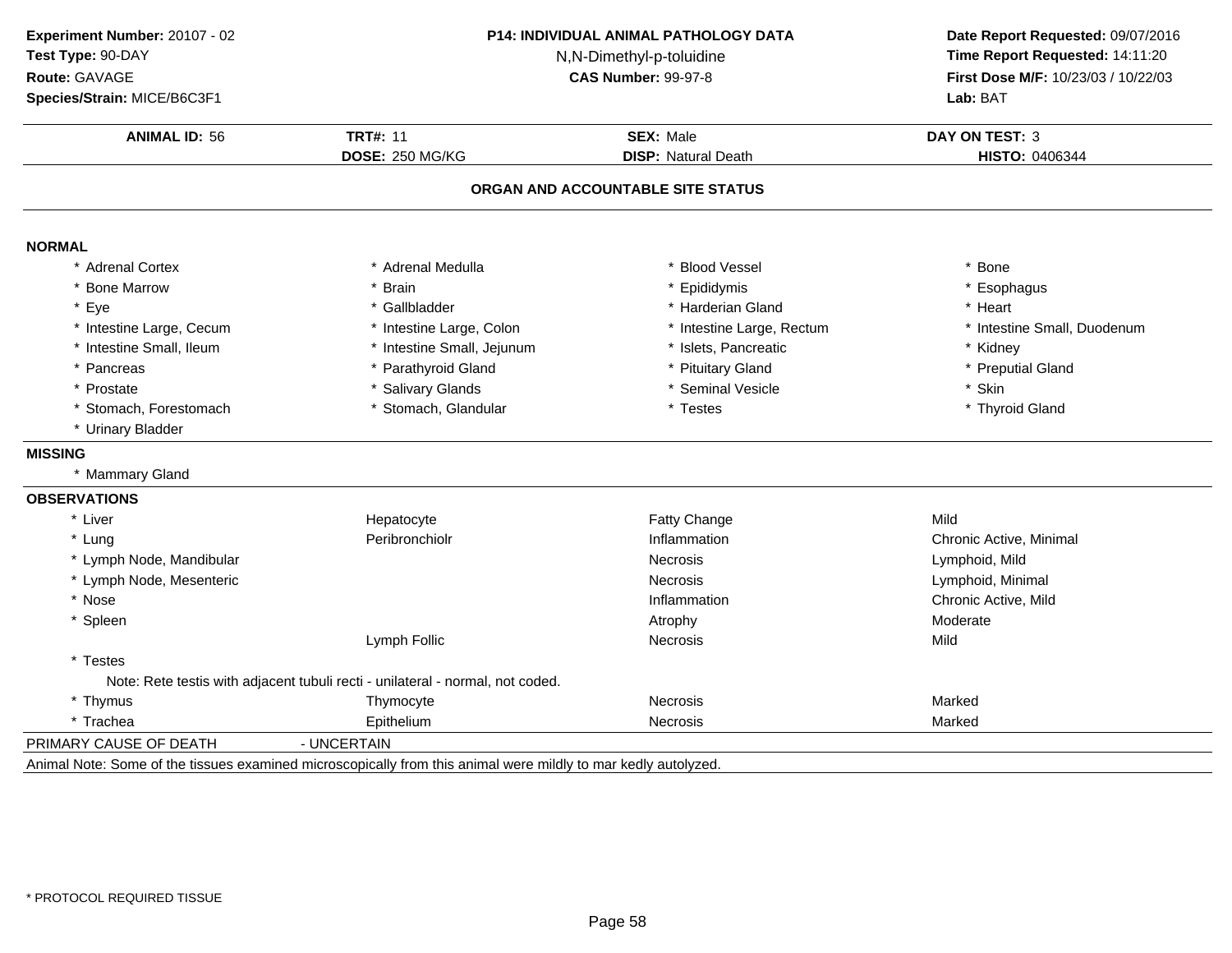| Experiment Number: 20107 - 02 |                                                                                                                | <b>P14: INDIVIDUAL ANIMAL PATHOLOGY DATA</b>   | Date Report Requested: 09/07/2016                                      |  |
|-------------------------------|----------------------------------------------------------------------------------------------------------------|------------------------------------------------|------------------------------------------------------------------------|--|
| Test Type: 90-DAY             | N,N-Dimethyl-p-toluidine<br><b>CAS Number: 99-97-8</b>                                                         |                                                | Time Report Requested: 14:11:20<br>First Dose M/F: 10/23/03 / 10/22/03 |  |
| Route: GAVAGE                 |                                                                                                                |                                                |                                                                        |  |
| Species/Strain: MICE/B6C3F1   |                                                                                                                |                                                | Lab: BAT                                                               |  |
| <b>ANIMAL ID: 57</b>          | <b>TRT#: 11</b><br><b>DOSE: 250 MG/KG</b>                                                                      | <b>SEX: Male</b><br><b>DISP: Natural Death</b> | <b>DAY ON TEST: 5</b><br>HISTO: 0406345                                |  |
|                               |                                                                                                                |                                                |                                                                        |  |
|                               |                                                                                                                | ORGAN AND ACCOUNTABLE SITE STATUS              |                                                                        |  |
| <b>NORMAL</b>                 |                                                                                                                |                                                |                                                                        |  |
| * Adrenal Cortex              | * Adrenal Medulla                                                                                              | * Blood Vessel                                 | * Bone                                                                 |  |
| * Bone Marrow                 | <b>Brain</b>                                                                                                   | * Epididymis                                   | * Esophagus                                                            |  |
| * Eye                         | * Gallbladder                                                                                                  | * Harderian Gland                              | * Heart                                                                |  |
| * Intestine Large, Cecum      | * Intestine Large, Colon                                                                                       | * Intestine Large, Rectum                      | * Intestine Small, Duodenum                                            |  |
| * Intestine Small, Ileum      | * Intestine Small, Jejunum                                                                                     | * Islets, Pancreatic                           | * Kidney                                                               |  |
| * Pancreas                    | * Parathyroid Gland                                                                                            | * Pituitary Gland                              | * Preputial Gland                                                      |  |
| * Prostate                    | <b>Salivary Glands</b>                                                                                         | * Seminal Vesicle                              | * Skin                                                                 |  |
| * Stomach, Forestomach        | * Stomach, Glandular                                                                                           | * Testes                                       | * Thyroid Gland                                                        |  |
| * Urinary Bladder             |                                                                                                                |                                                |                                                                        |  |
| <b>MISSING</b>                |                                                                                                                |                                                |                                                                        |  |
| * Mammary Gland               |                                                                                                                |                                                |                                                                        |  |
| <b>OBSERVATIONS</b>           |                                                                                                                |                                                |                                                                        |  |
| * Liver                       | Hepatocyte                                                                                                     | Fatty Change                                   | Moderate                                                               |  |
|                               | Hepatocyte                                                                                                     | <b>Necrosis</b>                                | Mild                                                                   |  |
| [Fatty Change                 | $TGLs = 1-3+4+5$                                                                                               |                                                |                                                                        |  |
| * Lung                        | Bronchiole, Epithelium                                                                                         | Degeneration                                   | Mild                                                                   |  |
|                               | Peribronchiolr                                                                                                 | Inflammation                                   | Chronic Active, Mild                                                   |  |
| * Lymph Node, Mandibular      |                                                                                                                | Atrophy                                        | Mild                                                                   |  |
| * Lymph Node, Mesenteric      |                                                                                                                | Atrophy                                        | Mild                                                                   |  |
| * Nose                        | Olfactory Epi                                                                                                  | <b>Necrosis</b>                                | Marked                                                                 |  |
|                               | <b>Respirat Epith</b>                                                                                          | Necrosis                                       | Marked                                                                 |  |
| * Spleen                      |                                                                                                                | Atrophy                                        | Moderate                                                               |  |
| [Atrophy $TGLs = 2-4$ ]       |                                                                                                                |                                                |                                                                        |  |
| * Testes                      |                                                                                                                |                                                |                                                                        |  |
|                               | Note: Rete testis with adjacent tubuli recti - unilateral - normal, not coded.                                 |                                                |                                                                        |  |
| * Thymus                      |                                                                                                                | Atrophy                                        | Moderate                                                               |  |
| * Trachea                     | Epithelium                                                                                                     | Necrosis                                       | Marked                                                                 |  |
| PRIMARY CAUSE OF DEATH        | - UNCERTAIN                                                                                                    |                                                |                                                                        |  |
|                               | Animal Note: Some of the tissues examined microscopically from this animal were mildly to mar kedly autolyzed. |                                                |                                                                        |  |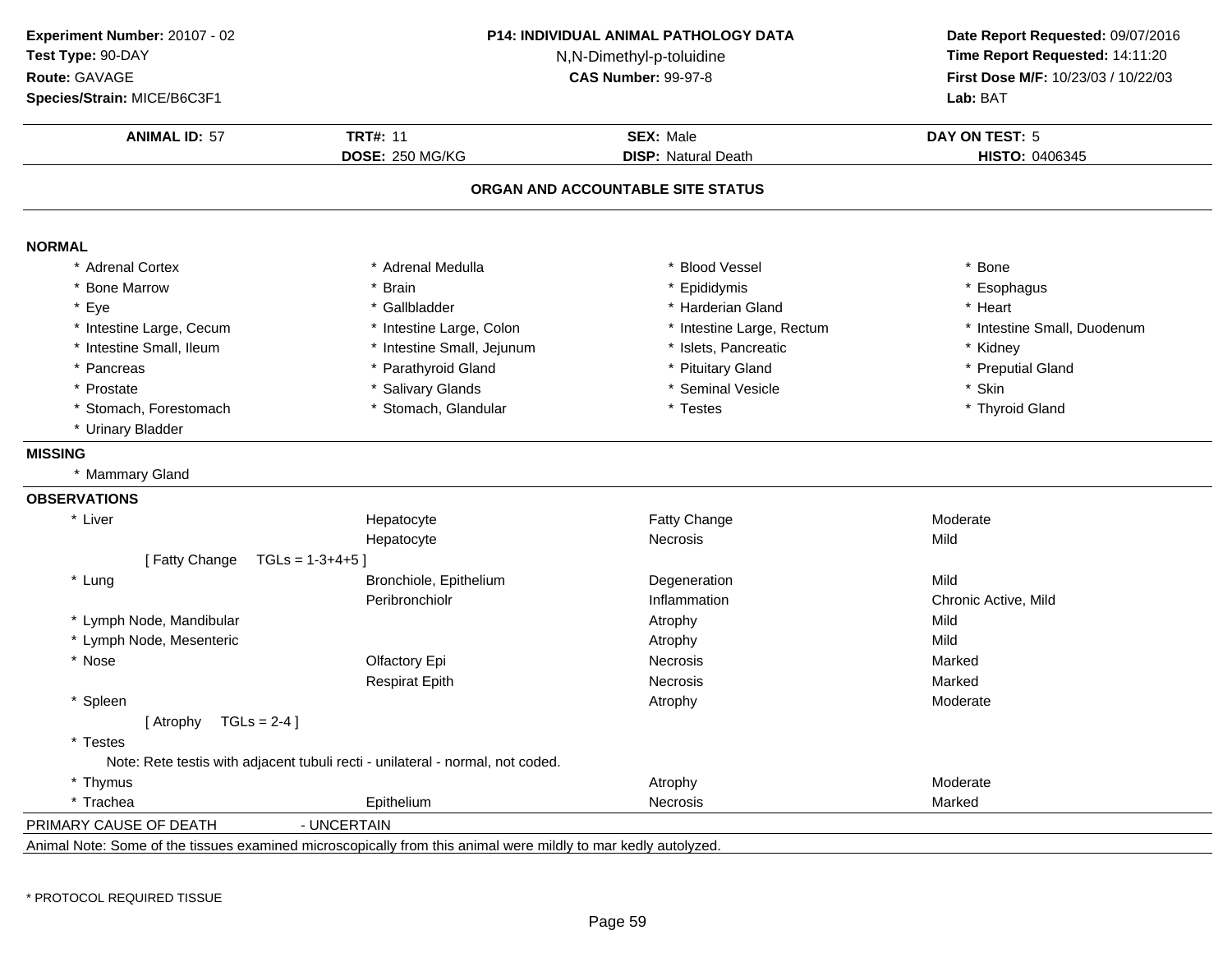| Experiment Number: 20107 - 02      | P14: INDIVIDUAL ANIMAL PATHOLOGY DATA                                                                          |                                   | Date Report Requested: 09/07/2016<br>Time Report Requested: 14:11:20 |
|------------------------------------|----------------------------------------------------------------------------------------------------------------|-----------------------------------|----------------------------------------------------------------------|
| Test Type: 90-DAY                  | N,N-Dimethyl-p-toluidine                                                                                       |                                   |                                                                      |
| Route: GAVAGE                      | <b>CAS Number: 99-97-8</b>                                                                                     |                                   | First Dose M/F: 10/23/03 / 10/22/03                                  |
| Species/Strain: MICE/B6C3F1        |                                                                                                                |                                   | Lab: BAT                                                             |
| <b>ANIMAL ID: 58</b>               | <b>TRT#: 11</b>                                                                                                | <b>SEX: Male</b>                  | <b>DAY ON TEST: 3</b>                                                |
|                                    | <b>DOSE: 250 MG/KG</b>                                                                                         | <b>DISP: Natural Death</b>        | HISTO: 0406346                                                       |
|                                    |                                                                                                                | ORGAN AND ACCOUNTABLE SITE STATUS |                                                                      |
|                                    |                                                                                                                |                                   |                                                                      |
| <b>NORMAL</b><br>* Adrenal Cortex  | * Adrenal Medulla                                                                                              | <b>Blood Vessel</b>               | * Bone                                                               |
| * Bone Marrow                      |                                                                                                                |                                   | * Esophagus                                                          |
| * Eye                              | * Brain<br>* Gallbladder                                                                                       | Epididymis<br>* Harderian Gland   | * Heart                                                              |
| * Intestine Large, Cecum           | * Intestine Large, Colon                                                                                       | * Intestine Large, Rectum         | * Intestine Small, Duodenum                                          |
| * Intestine Small, Ileum           | * Intestine Small, Jejunum                                                                                     | * Islets, Pancreatic              | * Kidney                                                             |
| * Pancreas                         | * Parathyroid Gland                                                                                            | * Pituitary Gland                 | * Preputial Gland                                                    |
| * Prostate                         | * Salivary Glands                                                                                              | * Seminal Vesicle                 | * Skin                                                               |
| * Stomach, Forestomach             | * Stomach, Glandular                                                                                           | * Testes                          | * Thyroid Gland                                                      |
| * Urinary Bladder                  |                                                                                                                |                                   |                                                                      |
|                                    |                                                                                                                |                                   |                                                                      |
| <b>MISSING</b>                     |                                                                                                                |                                   |                                                                      |
| * Lymph Node, Mandibular           | * Mammary Gland                                                                                                |                                   |                                                                      |
| <b>OBSERVATIONS</b>                |                                                                                                                |                                   |                                                                      |
| * Liver                            | Hepatocyte                                                                                                     | Fatty Change                      | Mild                                                                 |
| * Lung                             | Bronchiole, Epithelium                                                                                         | Degeneration                      | Moderate                                                             |
|                                    | Peribronchiolr                                                                                                 | Inflammation                      | Chronic Active, Mild                                                 |
| Lymph Node                         | <b>Bronchial</b>                                                                                               | Atrophy                           | Mild                                                                 |
| * Lymph Node, Mesenteric           |                                                                                                                | Atrophy                           | Mild                                                                 |
| * Nose                             |                                                                                                                | Inflammation                      | Chronic Active, Mild                                                 |
| * Parathyroid GI                   |                                                                                                                |                                   |                                                                      |
| Note: Only one present (slide 03). |                                                                                                                |                                   |                                                                      |
| * Spleen                           |                                                                                                                | Atrophy                           | Moderate                                                             |
|                                    | Lymph Follic                                                                                                   | <b>Necrosis</b>                   | Moderate                                                             |
| * Testes                           |                                                                                                                |                                   |                                                                      |
|                                    | Note: Rete testis with adjacent tubuli recti - unilateral - normal, not coded.                                 |                                   |                                                                      |
| * Thymus                           | Thymocyte                                                                                                      | <b>Necrosis</b>                   | Marked                                                               |
| * Trachea                          | Epithelium                                                                                                     | <b>Necrosis</b>                   | Marked                                                               |
| PRIMARY CAUSE OF DEATH             | - UNCERTAIN                                                                                                    |                                   |                                                                      |
|                                    | Animal Note: Some of the tissues examined microscopically from this animal were mildly to mar kedly autolyzed. |                                   |                                                                      |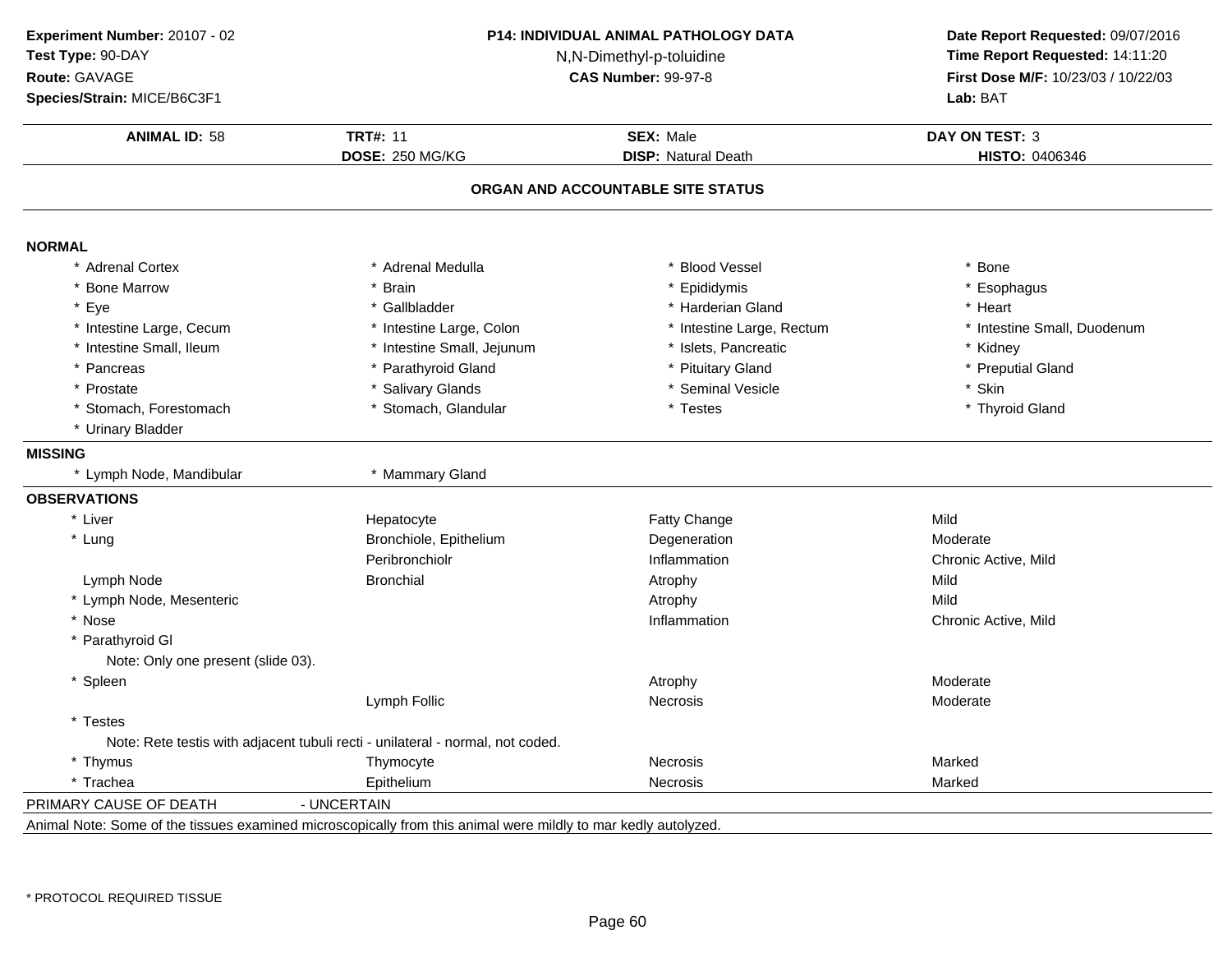| Experiment Number: 20107 - 02<br>Test Type: 90-DAY<br>Route: GAVAGE<br>Species/Strain: MICE/B6C3F1 | P14: INDIVIDUAL ANIMAL PATHOLOGY DATA<br>N,N-Dimethyl-p-toluidine<br><b>CAS Number: 99-97-8</b> |                                                     | Date Report Requested: 09/07/2016<br>Time Report Requested: 14:11:20<br>First Dose M/F: 10/23/03 / 10/22/03<br>Lab: BAT |
|----------------------------------------------------------------------------------------------------|-------------------------------------------------------------------------------------------------|-----------------------------------------------------|-------------------------------------------------------------------------------------------------------------------------|
| <b>ANIMAL ID: 59</b>                                                                               | <b>TRT#: 11</b><br><b>DOSE: 250 MG/KG</b>                                                       | <b>SEX: Male</b><br><b>DISP: Terminal Sacrifice</b> | DAY ON TEST: 93<br>HISTO: 0406347                                                                                       |
|                                                                                                    |                                                                                                 | ORGAN AND ACCOUNTABLE SITE STATUS                   |                                                                                                                         |
| <b>NORMAL</b>                                                                                      |                                                                                                 |                                                     |                                                                                                                         |
| * Adrenal Cortex                                                                                   | * Adrenal Medulla                                                                               | <b>Blood Vessel</b>                                 | * Bone                                                                                                                  |
| * Bone Marrow                                                                                      | * Brain                                                                                         | * Epididymis                                        | * Esophagus                                                                                                             |
| * Eye                                                                                              | * Gallbladder                                                                                   | * Harderian Gland                                   | * Heart                                                                                                                 |
| * Intestine Large, Cecum                                                                           | * Intestine Large, Colon                                                                        | * Intestine Large, Rectum                           | * Intestine Small, Duodenum                                                                                             |
| * Intestine Small, Ileum                                                                           | * Intestine Small, Jejunum                                                                      | * Islets, Pancreatic                                | * Lymph Node, Mandibular                                                                                                |
| * Lymph Node, Mesenteric                                                                           | * Pancreas                                                                                      | * Parathyroid Gland                                 | * Pituitary Gland                                                                                                       |
| * Preputial Gland                                                                                  | * Prostate                                                                                      | * Salivary Glands                                   | * Seminal Vesicle                                                                                                       |
| * Skin                                                                                             | * Spleen                                                                                        | * Stomach, Forestomach                              | * Stomach, Glandular                                                                                                    |
| * Testes                                                                                           | * Thymus                                                                                        | * Thyroid Gland                                     | * Trachea                                                                                                               |
| * Urinary Bladder                                                                                  |                                                                                                 |                                                     |                                                                                                                         |
| <b>MISSING</b>                                                                                     |                                                                                                 |                                                     |                                                                                                                         |
| * Mammary Gland                                                                                    |                                                                                                 |                                                     |                                                                                                                         |
| <b>OBSERVATIONS</b>                                                                                |                                                                                                 |                                                     |                                                                                                                         |
| * Kidney                                                                                           |                                                                                                 | Inflammation                                        | Chronic Active, Mild                                                                                                    |
| * Liver                                                                                            |                                                                                                 | Inflammation                                        | Chronic Active, Minimal                                                                                                 |
|                                                                                                    | Hepatocyte                                                                                      | Vacuolization Cytoplasmic                           | Moderate                                                                                                                |
| * Lung                                                                                             | Bronchiole, Epithelium                                                                          | Degeneration                                        | Marked                                                                                                                  |
|                                                                                                    | Bronchiole, Epithelium                                                                          | Regeneration                                        | Marked                                                                                                                  |
| * Nose                                                                                             | Olfactory Epi                                                                                   | Degeneration                                        | Mild                                                                                                                    |
|                                                                                                    |                                                                                                 | Foreign Body                                        |                                                                                                                         |
|                                                                                                    | Glands                                                                                          | Hyperplasia                                         | Mild                                                                                                                    |
|                                                                                                    | Olfactory Epi                                                                                   | Metaplasia                                          | Marked                                                                                                                  |
| * Testes                                                                                           |                                                                                                 |                                                     |                                                                                                                         |

Note: Rete testis with adjacent tubuli recti - unilateral - normal, not coded.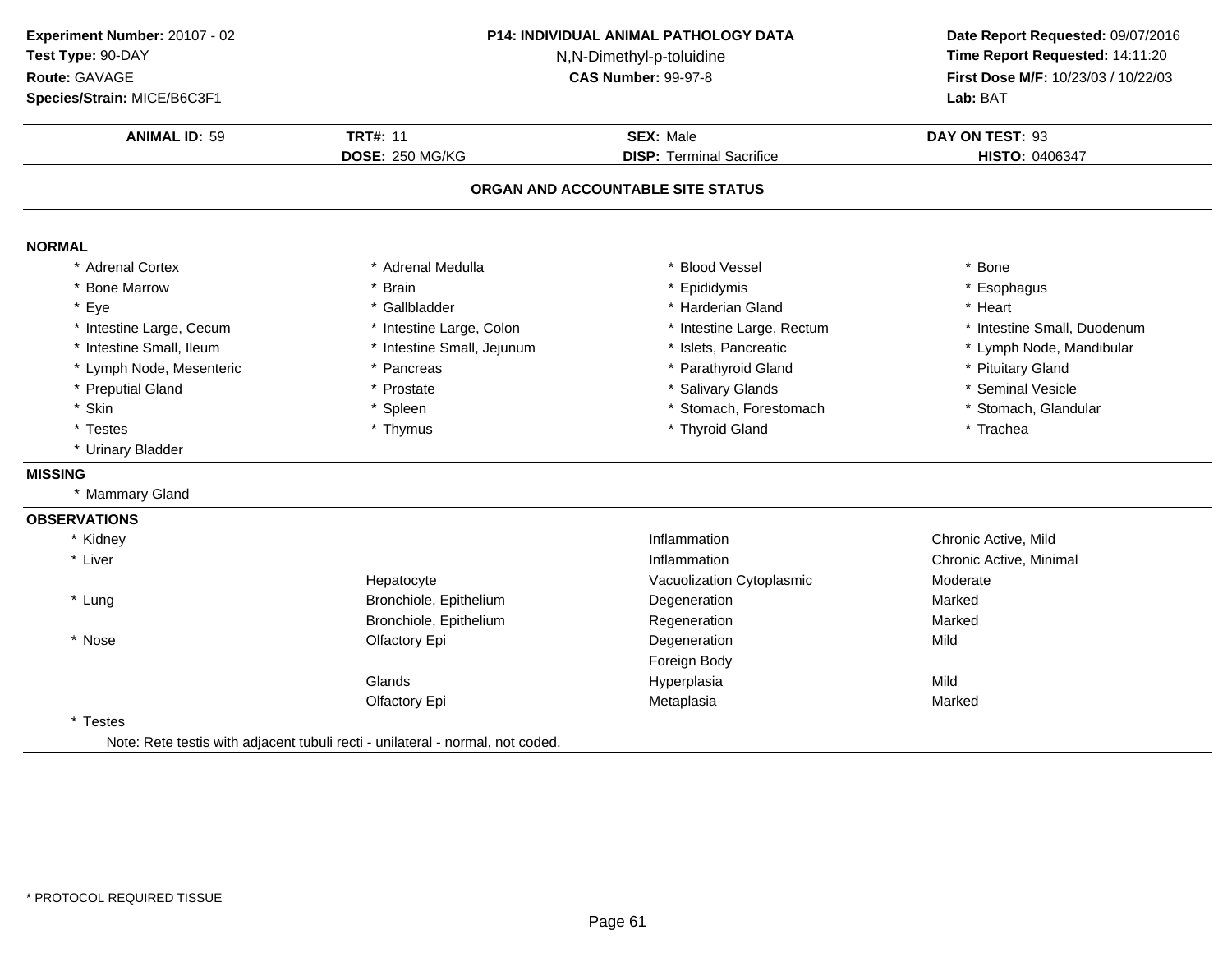| Experiment Number: 20107 - 02     |                                                                                                                 | <b>P14: INDIVIDUAL ANIMAL PATHOLOGY DATA</b> | Date Report Requested: 09/07/2016<br>Time Report Requested: 14:11:20 |
|-----------------------------------|-----------------------------------------------------------------------------------------------------------------|----------------------------------------------|----------------------------------------------------------------------|
| Test Type: 90-DAY                 |                                                                                                                 | N,N-Dimethyl-p-toluidine                     |                                                                      |
| Route: GAVAGE                     |                                                                                                                 | <b>CAS Number: 99-97-8</b>                   |                                                                      |
| Species/Strain: MICE/B6C3F1       |                                                                                                                 |                                              | First Dose M/F: 10/23/03 / 10/22/03<br>Lab: BAT                      |
| <b>ANIMAL ID: 60</b>              | <b>TRT#: 11</b>                                                                                                 | <b>SEX: Male</b>                             | <b>DAY ON TEST: 5</b>                                                |
|                                   | DOSE: 250 MG/KG                                                                                                 | <b>DISP: Natural Death</b>                   | HISTO: 0406348                                                       |
|                                   |                                                                                                                 | ORGAN AND ACCOUNTABLE SITE STATUS            |                                                                      |
|                                   |                                                                                                                 |                                              |                                                                      |
| <b>NORMAL</b><br>* Adrenal Cortex | * Adrenal Medulla                                                                                               | <b>Blood Vessel</b>                          | * Bone                                                               |
| * Bone Marrow                     | * Brain                                                                                                         | Epididymis                                   | * Esophagus                                                          |
| * Eye                             | * Gallbladder                                                                                                   | * Harderian Gland                            | * Intestine Large, Cecum                                             |
| * Intestine Large, Colon          | * Intestine Large, Rectum                                                                                       | * Intestine Small, Duodenum                  | * Intestine Small, Ileum                                             |
| * Intestine Small, Jejunum        | * Islets, Pancreatic                                                                                            | * Lymph Node, Mandibular                     | * Lymph Node, Mesenteric                                             |
| * Pancreas                        | * Parathyroid Gland                                                                                             | * Pituitary Gland                            | * Preputial Gland                                                    |
| * Prostate                        | * Salivary Glands                                                                                               | * Seminal Vesicle                            | * Skin                                                               |
| * Stomach, Forestomach            | * Stomach, Glandular                                                                                            | * Testes                                     | * Thyroid Gland                                                      |
| * Urinary Bladder                 |                                                                                                                 |                                              |                                                                      |
| <b>MISSING</b>                    |                                                                                                                 |                                              |                                                                      |
| * Mammary Gland                   |                                                                                                                 |                                              |                                                                      |
| <b>OBSERVATIONS</b>               |                                                                                                                 |                                              |                                                                      |
| * Heart                           |                                                                                                                 | Mineralization                               | Minimal                                                              |
| * Kidney                          |                                                                                                                 | Mineralization                               | Minimal                                                              |
| * Liver                           | Hepatocyte                                                                                                      | Fatty Change                                 | Moderate                                                             |
|                                   | Hepatocyte                                                                                                      | <b>Necrosis</b>                              | Mild                                                                 |
| [Fatty Change                     | $TGLS = 2-3+4+5$ ]                                                                                              |                                              |                                                                      |
| * Lung                            | Bronchiole, Epithelium                                                                                          | Degeneration                                 | Marked                                                               |
|                                   | Peribronchiolr                                                                                                  | Inflammation                                 | Chronic Active, Mild                                                 |
|                                   | Bronchiole, Epithelium                                                                                          | Regeneration                                 | Mild                                                                 |
| * Nose                            |                                                                                                                 | Inflammation                                 | Chronic Active, Moderate                                             |
| * Spleen                          |                                                                                                                 | Atrophy                                      | Moderate                                                             |
| $TGLs = 1-4$ ]<br>[ Atrophy       |                                                                                                                 |                                              |                                                                      |
| * Thymus                          |                                                                                                                 | Atrophy                                      | Moderate                                                             |
|                                   | Thymocyte                                                                                                       | Necrosis                                     | Mild                                                                 |
| * Trachea                         | Epithelium                                                                                                      | <b>Necrosis</b>                              | Marked                                                               |
| PRIMARY CAUSE OF DEATH            | - UNCERTAIN                                                                                                     |                                              |                                                                      |
|                                   | Animal Note: Some of the tissues examined histologically from this animal were mildly to mode rately autolyzed. |                                              |                                                                      |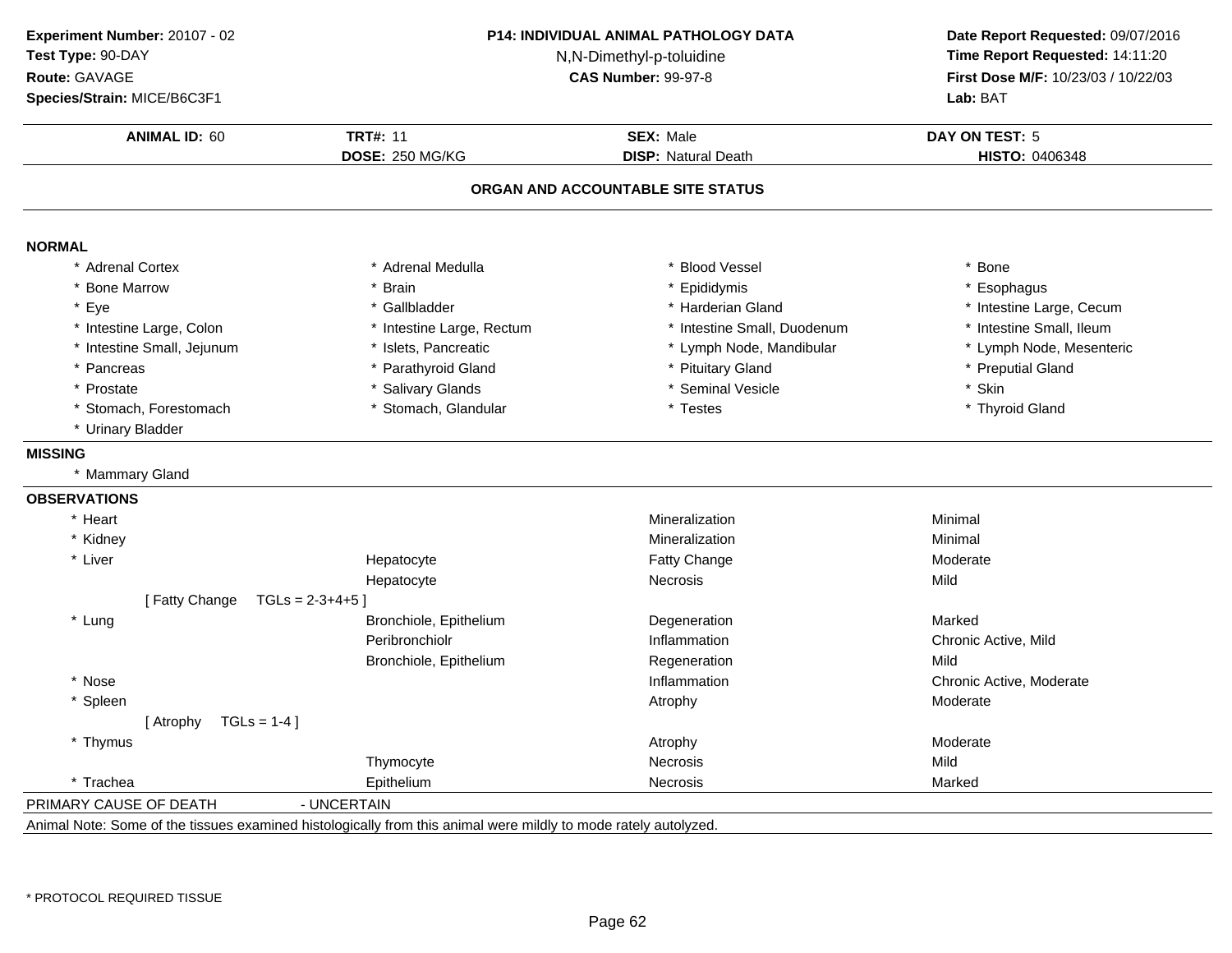| Experiment Number: 20107 - 02<br>Test Type: 90-DAY<br>Route: GAVAGE<br>Species/Strain: MICE/B6C3F1<br><b>ANIMAL ID: 61</b> | <b>P14: INDIVIDUAL ANIMAL PATHOLOGY DATA</b><br>N,N-Dimethyl-p-toluidine<br><b>CAS Number: 99-97-8</b><br>TRT#: $2$<br><b>SEX: Female</b> |                                   | Date Report Requested: 09/07/2016<br>Time Report Requested: 14:11:20<br>First Dose M/F: 10/23/03 / 10/22/03<br>Lab: BAT<br>DAY ON TEST: 93 |
|----------------------------------------------------------------------------------------------------------------------------|-------------------------------------------------------------------------------------------------------------------------------------------|-----------------------------------|--------------------------------------------------------------------------------------------------------------------------------------------|
|                                                                                                                            | DOSE: 0 MG/KG                                                                                                                             | <b>DISP: Terminal Sacrifice</b>   | <b>HISTO: 0406349</b>                                                                                                                      |
|                                                                                                                            |                                                                                                                                           | ORGAN AND ACCOUNTABLE SITE STATUS |                                                                                                                                            |
| <b>NORMAL</b>                                                                                                              |                                                                                                                                           |                                   |                                                                                                                                            |
| Adrenal Medulla                                                                                                            | <b>Blood Vessel</b>                                                                                                                       | Bone                              | * Bone Marrow                                                                                                                              |
| <b>Brain</b>                                                                                                               | * Clitoral Gland                                                                                                                          | * Esophagus                       | * Eye                                                                                                                                      |
| * Gallbladder                                                                                                              | * Harderian Gland                                                                                                                         | * Heart                           | * Intestine Large, Cecum                                                                                                                   |
| * Intestine Large, Colon                                                                                                   | * Intestine Large, Rectum                                                                                                                 | * Intestine Small, Duodenum       | * Intestine Small, Ileum                                                                                                                   |
| * Intestine Small, Jejunum                                                                                                 | * Islets, Pancreatic                                                                                                                      | * Kidney                          | * Lung                                                                                                                                     |
| * Lymph Node, Mandibular                                                                                                   | * Lymph Node, Mesenteric                                                                                                                  | * Mammary Gland                   | * Nose                                                                                                                                     |
| * Ovary                                                                                                                    | * Pancreas                                                                                                                                | * Parathyroid Gland               | * Pituitary Gland                                                                                                                          |
| * Salivary Glands                                                                                                          | * Skin                                                                                                                                    | * Spleen                          | * Stomach, Forestomach                                                                                                                     |
| * Stomach, Glandular                                                                                                       | * Thymus                                                                                                                                  | * Thyroid Gland                   | * Trachea                                                                                                                                  |
| * Urinary Bladder                                                                                                          | * Uterus                                                                                                                                  |                                   |                                                                                                                                            |
| <b>OBSERVATIONS</b>                                                                                                        |                                                                                                                                           |                                   |                                                                                                                                            |
| * Adrenal Cortex                                                                                                           | Subcapsular                                                                                                                               | Hyperplasia                       | Minimal                                                                                                                                    |
| * Liver                                                                                                                    |                                                                                                                                           | Inflammation                      | Chronic Active, Minimal                                                                                                                    |
|                                                                                                                            | Hepatocyte                                                                                                                                | Vacuolization Cytoplasmic         | Minimal                                                                                                                                    |
| * Parathyroid GI                                                                                                           |                                                                                                                                           |                                   |                                                                                                                                            |
| Note: Only one present (slide 03).                                                                                         |                                                                                                                                           |                                   |                                                                                                                                            |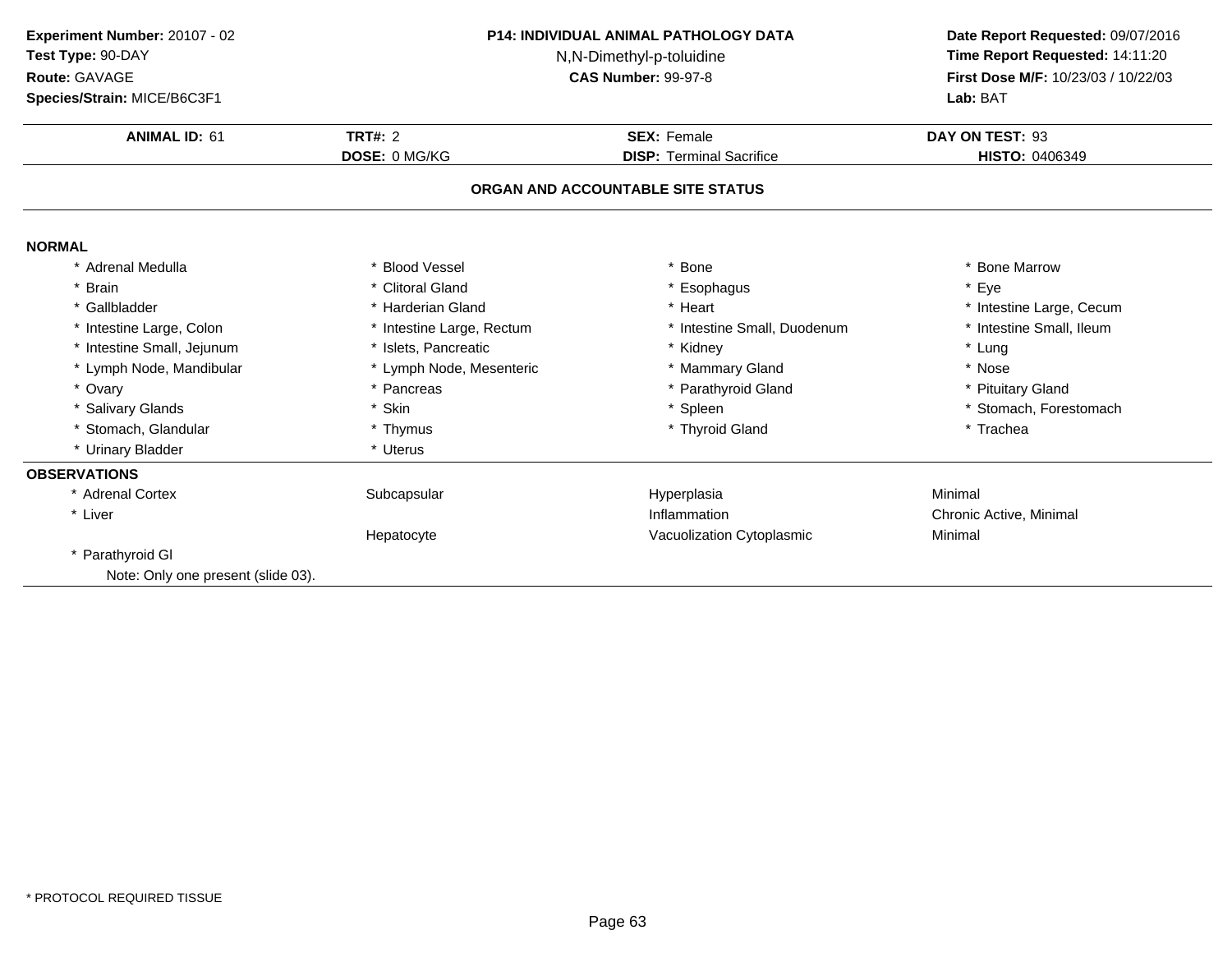| Experiment Number: 20107 - 02<br>Test Type: 90-DAY<br>Route: GAVAGE<br>Species/Strain: MICE/B6C3F1 | <b>P14: INDIVIDUAL ANIMAL PATHOLOGY DATA</b><br>N,N-Dimethyl-p-toluidine<br><b>CAS Number: 99-97-8</b> |                                   | Date Report Requested: 09/07/2016<br>Time Report Requested: 14:11:20<br>First Dose M/F: 10/23/03 / 10/22/03<br>Lab: BAT |  |
|----------------------------------------------------------------------------------------------------|--------------------------------------------------------------------------------------------------------|-----------------------------------|-------------------------------------------------------------------------------------------------------------------------|--|
| <b>ANIMAL ID: 62</b>                                                                               | <b>TRT#: 2</b>                                                                                         | <b>SEX: Female</b>                | DAY ON TEST: 93                                                                                                         |  |
|                                                                                                    | DOSE: 0 MG/KG                                                                                          | <b>DISP: Terminal Sacrifice</b>   | HISTO: 0406350                                                                                                          |  |
|                                                                                                    |                                                                                                        | ORGAN AND ACCOUNTABLE SITE STATUS |                                                                                                                         |  |
| <b>NORMAL</b>                                                                                      |                                                                                                        |                                   |                                                                                                                         |  |
| Adrenal Medulla                                                                                    | <b>Blood Vessel</b>                                                                                    | <b>Bone</b>                       | * Bone Marrow                                                                                                           |  |
| * Brain                                                                                            | * Clitoral Gland                                                                                       | Esophagus                         | * Eye                                                                                                                   |  |
| * Gallbladder                                                                                      | * Harderian Gland                                                                                      | * Heart                           | * Intestine Large, Cecum                                                                                                |  |
| * Intestine Large, Colon                                                                           | * Intestine Large, Rectum                                                                              | * Intestine Small, Duodenum       | * Intestine Small, Ileum                                                                                                |  |
| Intestine Small, Jejunum                                                                           | * Islets, Pancreatic                                                                                   | * Kidney                          | * Lung                                                                                                                  |  |
| * Lymph Node, Mandibular                                                                           | * Lymph Node, Mesenteric                                                                               | * Mammary Gland                   | * Nose                                                                                                                  |  |
| * Ovary                                                                                            | * Pancreas                                                                                             | * Parathyroid Gland               | * Pituitary Gland                                                                                                       |  |
| * Salivary Glands                                                                                  | * Skin                                                                                                 | * Spleen                          | * Stomach, Forestomach                                                                                                  |  |
| Stomach, Glandular                                                                                 | * Thymus                                                                                               | * Thyroid Gland                   | * Trachea                                                                                                               |  |
| * Urinary Bladder                                                                                  | * Uterus                                                                                               |                                   |                                                                                                                         |  |
| <b>OBSERVATIONS</b>                                                                                |                                                                                                        |                                   |                                                                                                                         |  |
| * Adrenal Cortex                                                                                   | Subcapsular                                                                                            | Hyperplasia                       | Mild                                                                                                                    |  |
| * Liver                                                                                            |                                                                                                        | Inflammation                      | Chronic Active, Minimal                                                                                                 |  |
|                                                                                                    | Hepatocyte                                                                                             | <b>Necrosis</b>                   | Minimal                                                                                                                 |  |
|                                                                                                    | Hepatocyte                                                                                             | Vacuolization Cytoplasmic         | Minimal                                                                                                                 |  |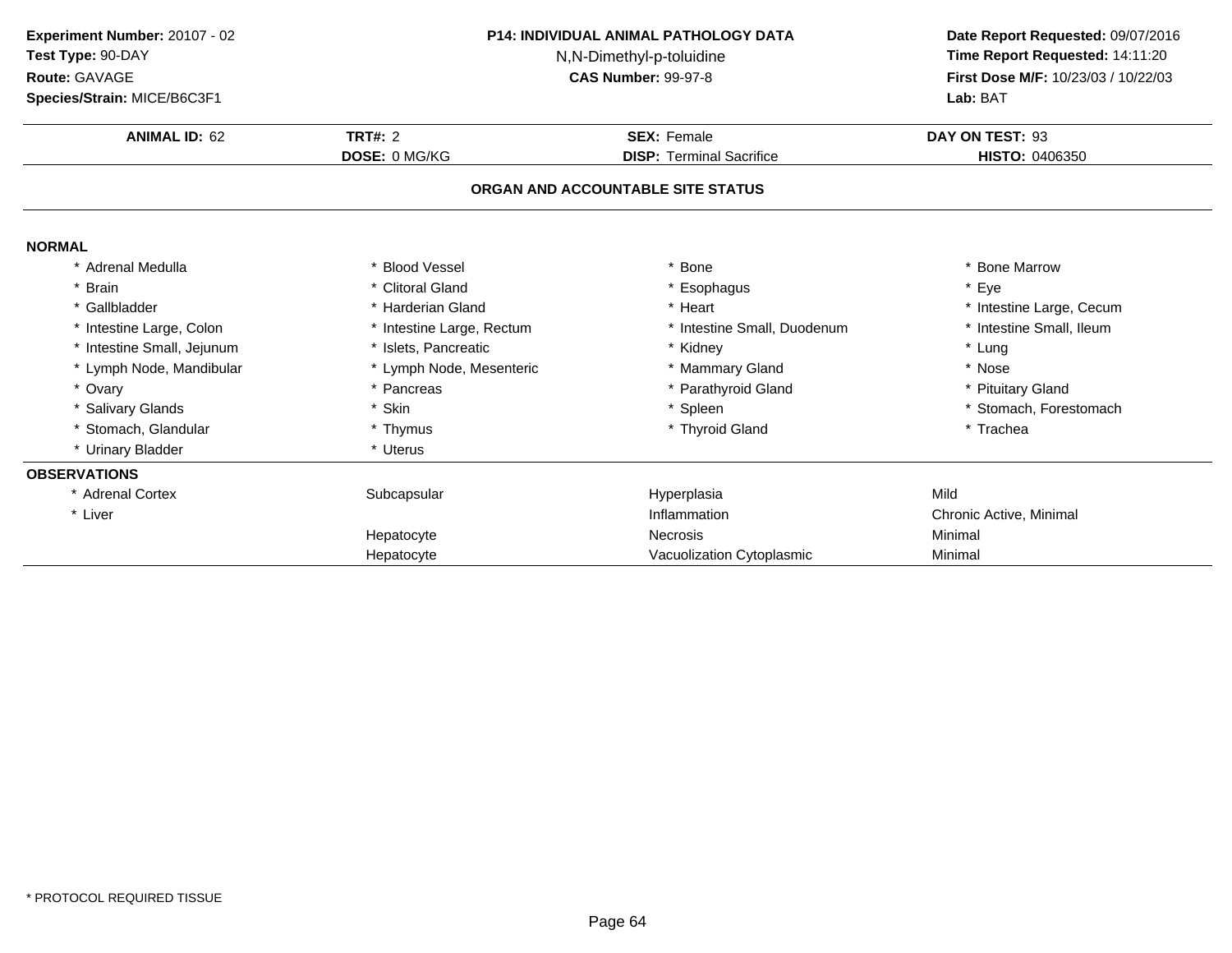| Experiment Number: 20107 - 02<br>Test Type: 90-DAY<br>Route: GAVAGE<br>Species/Strain: MICE/B6C3F1 | <b>P14: INDIVIDUAL ANIMAL PATHOLOGY DATA</b><br>N,N-Dimethyl-p-toluidine<br><b>CAS Number: 99-97-8</b> |                                   | Date Report Requested: 09/07/2016<br>Time Report Requested: 14:11:20<br>First Dose M/F: 10/23/03 / 10/22/03<br>Lab: BAT |
|----------------------------------------------------------------------------------------------------|--------------------------------------------------------------------------------------------------------|-----------------------------------|-------------------------------------------------------------------------------------------------------------------------|
| <b>ANIMAL ID: 63</b>                                                                               | <b>TRT#: 2</b>                                                                                         | <b>SEX: Female</b>                | DAY ON TEST: 93                                                                                                         |
|                                                                                                    | DOSE: 0 MG/KG                                                                                          | <b>DISP: Terminal Sacrifice</b>   | HISTO: 0406351                                                                                                          |
|                                                                                                    |                                                                                                        | ORGAN AND ACCOUNTABLE SITE STATUS |                                                                                                                         |
| <b>NORMAL</b>                                                                                      |                                                                                                        |                                   |                                                                                                                         |
| Adrenal Medulla                                                                                    | <b>Blood Vessel</b>                                                                                    | <b>Bone</b>                       | * Bone Marrow                                                                                                           |
| * Brain                                                                                            | * Clitoral Gland                                                                                       | Esophagus                         | * Eye                                                                                                                   |
| * Gallbladder                                                                                      | * Harderian Gland                                                                                      | * Heart                           | * Intestine Large, Cecum                                                                                                |
| * Intestine Large, Colon                                                                           | * Intestine Large, Rectum                                                                              | * Intestine Small, Duodenum       | * Intestine Small, Ileum                                                                                                |
| Intestine Small, Jejunum                                                                           | * Islets, Pancreatic                                                                                   | * Kidney                          | * Lung                                                                                                                  |
| * Lymph Node, Mandibular                                                                           | * Lymph Node, Mesenteric                                                                               | * Mammary Gland                   | * Nose                                                                                                                  |
| * Ovary                                                                                            | * Pancreas                                                                                             | * Parathyroid Gland               | * Pituitary Gland                                                                                                       |
| * Salivary Glands                                                                                  | * Skin                                                                                                 | * Spleen                          | * Stomach, Forestomach                                                                                                  |
| Stomach, Glandular                                                                                 | * Thymus                                                                                               | * Thyroid Gland                   | * Trachea                                                                                                               |
| * Urinary Bladder                                                                                  | * Uterus                                                                                               |                                   |                                                                                                                         |
| <b>OBSERVATIONS</b>                                                                                |                                                                                                        |                                   |                                                                                                                         |
| * Adrenal Cortex                                                                                   | Subcapsular                                                                                            | Hyperplasia                       | Mild                                                                                                                    |
| * Liver                                                                                            |                                                                                                        | Inflammation                      | Chronic Active, Minimal                                                                                                 |
|                                                                                                    | Hepatocyte                                                                                             | <b>Necrosis</b>                   | Minimal                                                                                                                 |
|                                                                                                    | Hepatocyte                                                                                             | Vacuolization Cytoplasmic         | Minimal                                                                                                                 |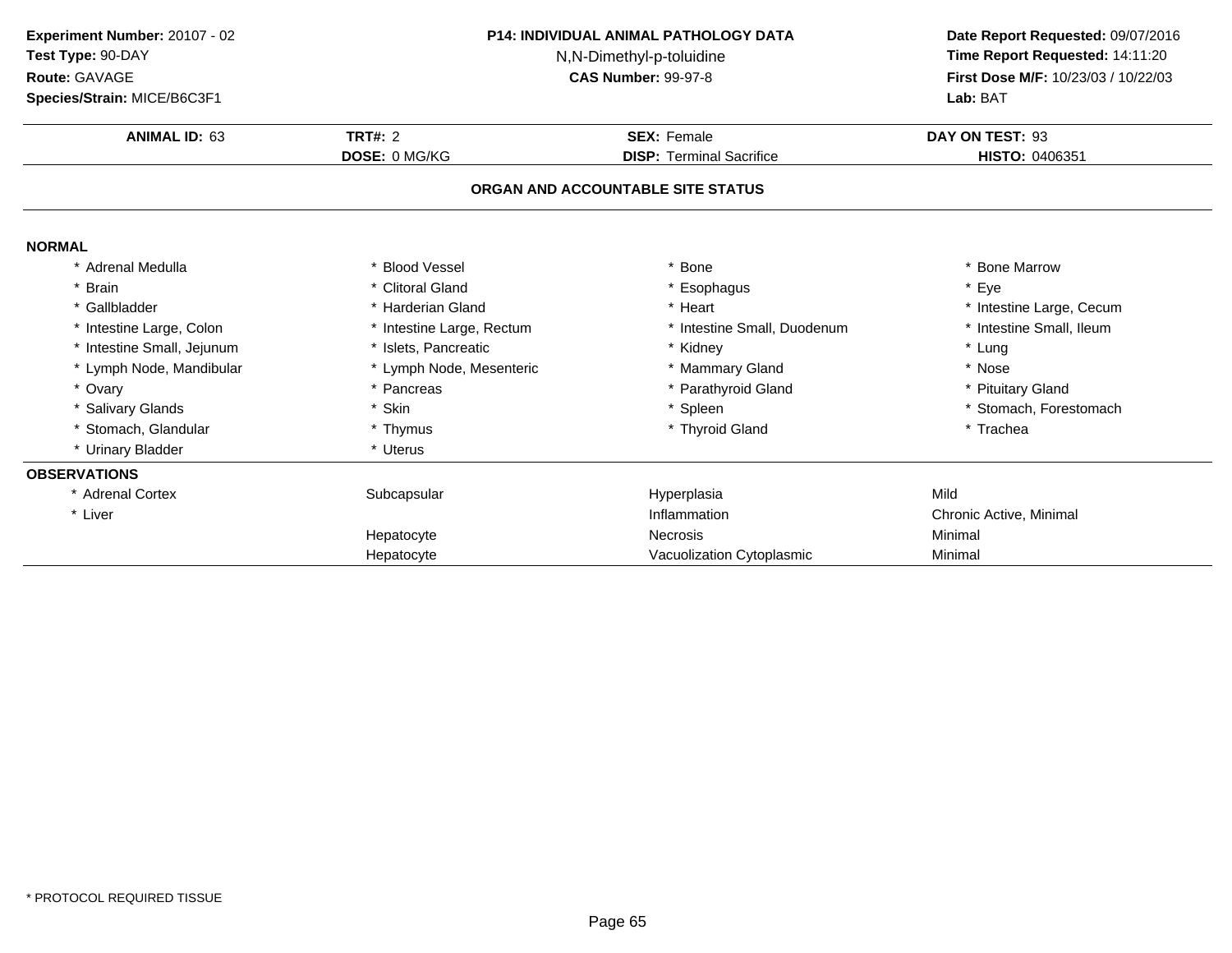| Experiment Number: 20107 - 02<br>Test Type: 90-DAY<br>Route: GAVAGE<br>Species/Strain: MICE/B6C3F1 | <b>P14: INDIVIDUAL ANIMAL PATHOLOGY DATA</b><br>N,N-Dimethyl-p-toluidine<br><b>CAS Number: 99-97-8</b><br>TRT#: $2$<br><b>SEX: Female</b> |                                   | Date Report Requested: 09/07/2016<br>Time Report Requested: 14:11:20<br>First Dose M/F: 10/23/03 / 10/22/03<br>Lab: BAT |  |
|----------------------------------------------------------------------------------------------------|-------------------------------------------------------------------------------------------------------------------------------------------|-----------------------------------|-------------------------------------------------------------------------------------------------------------------------|--|
| <b>ANIMAL ID: 64</b>                                                                               |                                                                                                                                           |                                   | DAY ON TEST: 93                                                                                                         |  |
|                                                                                                    | DOSE: 0 MG/KG                                                                                                                             | <b>DISP: Terminal Sacrifice</b>   | HISTO: 0406352                                                                                                          |  |
|                                                                                                    |                                                                                                                                           | ORGAN AND ACCOUNTABLE SITE STATUS |                                                                                                                         |  |
| <b>NORMAL</b>                                                                                      |                                                                                                                                           |                                   |                                                                                                                         |  |
| * Adrenal Medulla                                                                                  | * Blood Vessel                                                                                                                            | * Bone                            | <b>Bone Marrow</b>                                                                                                      |  |
| * Brain                                                                                            | * Clitoral Gland                                                                                                                          | * Esophagus                       | Eye                                                                                                                     |  |
| * Gallbladder                                                                                      | * Harderian Gland                                                                                                                         | * Heart                           | * Intestine Large, Cecum                                                                                                |  |
| * Intestine Large, Colon                                                                           | * Intestine Large, Rectum                                                                                                                 | * Intestine Small, Duodenum       | * Intestine Small, Ileum                                                                                                |  |
| * Intestine Small, Jejunum                                                                         | * Islets, Pancreatic                                                                                                                      | * Lung                            | * Lymph Node, Mandibular                                                                                                |  |
| * Lymph Node, Mesenteric                                                                           | * Mammary Gland                                                                                                                           | * Nose                            | * Ovary                                                                                                                 |  |
| * Pancreas                                                                                         | * Parathyroid Gland                                                                                                                       | * Pituitary Gland                 | * Salivary Glands                                                                                                       |  |
| * Skin                                                                                             | * Spleen                                                                                                                                  | * Stomach, Forestomach            | * Stomach, Glandular                                                                                                    |  |
| * Thymus                                                                                           | * Thyroid Gland                                                                                                                           | * Trachea                         | * Urinary Bladder                                                                                                       |  |
| * Uterus                                                                                           |                                                                                                                                           |                                   |                                                                                                                         |  |
| <b>OBSERVATIONS</b>                                                                                |                                                                                                                                           |                                   |                                                                                                                         |  |
| * Adrenal Cortex                                                                                   | Subcapsular                                                                                                                               | Hyperplasia                       | Minimal                                                                                                                 |  |
| * Kidney                                                                                           |                                                                                                                                           | Inflammation                      | Chronic Active, Minimal                                                                                                 |  |
| * Liver                                                                                            |                                                                                                                                           | Inflammation                      | Chronic Active, Minimal                                                                                                 |  |
|                                                                                                    | Hepatocyte                                                                                                                                | Vacuolization Cytoplasmic         | Minimal                                                                                                                 |  |
| Parathyroid GI                                                                                     |                                                                                                                                           |                                   |                                                                                                                         |  |
| Note: Only one present (slide 03).                                                                 |                                                                                                                                           |                                   |                                                                                                                         |  |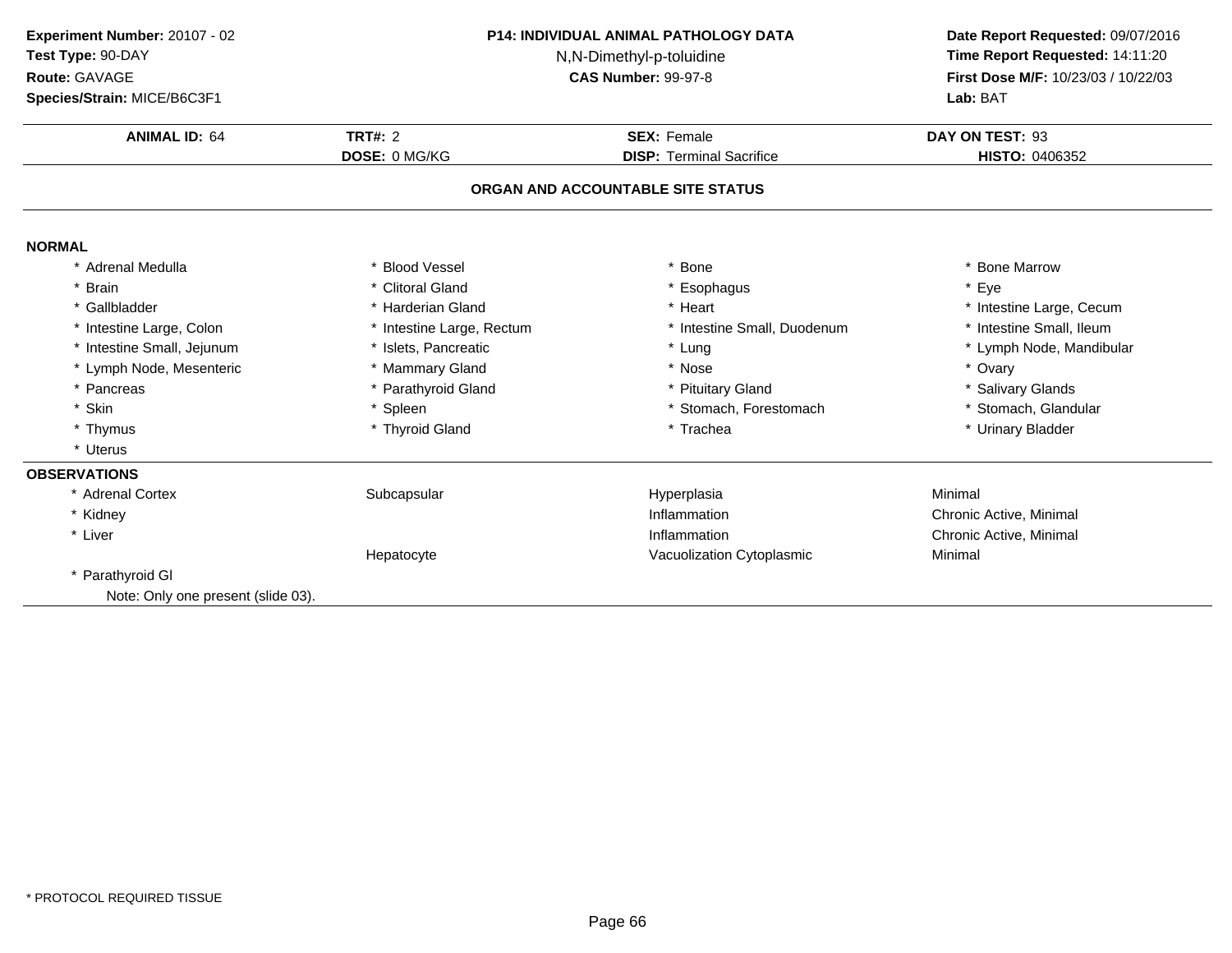| Experiment Number: 20107 - 02<br>Test Type: 90-DAY<br>Route: GAVAGE | <b>P14: INDIVIDUAL ANIMAL PATHOLOGY DATA</b><br>N,N-Dimethyl-p-toluidine<br><b>CAS Number: 99-97-8</b> |                                   | Date Report Requested: 09/07/2016<br>Time Report Requested: 14:11:20<br>First Dose M/F: 10/23/03 / 10/22/03 |  |
|---------------------------------------------------------------------|--------------------------------------------------------------------------------------------------------|-----------------------------------|-------------------------------------------------------------------------------------------------------------|--|
| Species/Strain: MICE/B6C3F1                                         |                                                                                                        |                                   | Lab: BAT                                                                                                    |  |
| <b>ANIMAL ID: 65</b>                                                | <b>TRT#: 2</b>                                                                                         | <b>SEX: Female</b>                | DAY ON TEST: 93                                                                                             |  |
|                                                                     | <b>DOSE: 0 MG/KG</b>                                                                                   | <b>DISP: Terminal Sacrifice</b>   | HISTO: 0406353                                                                                              |  |
|                                                                     |                                                                                                        | ORGAN AND ACCOUNTABLE SITE STATUS |                                                                                                             |  |
| <b>NORMAL</b>                                                       |                                                                                                        |                                   |                                                                                                             |  |
| * Adrenal Medulla                                                   | <b>Blood Vessel</b>                                                                                    | * Bone                            | * Bone Marrow                                                                                               |  |
| * Brain                                                             | * Clitoral Gland                                                                                       | * Esophagus                       | * Eye                                                                                                       |  |
| * Gallbladder                                                       | Harderian Gland                                                                                        | * Heart                           | * Intestine Large, Cecum                                                                                    |  |
| * Intestine Large, Colon                                            | * Intestine Large, Rectum                                                                              | * Intestine Small, Duodenum       | * Intestine Small, Ileum                                                                                    |  |
| * Intestine Small, Jejunum                                          | * Islets, Pancreatic                                                                                   | * Kidney                          | * Lung                                                                                                      |  |
| * Lymph Node, Mandibular                                            | * Lymph Node, Mesenteric                                                                               | * Mammary Gland                   | * Nose                                                                                                      |  |
| * Ovary                                                             | * Pancreas                                                                                             | * Parathyroid Gland               | * Pituitary Gland                                                                                           |  |
| * Salivary Glands                                                   | * Skin                                                                                                 | * Spleen                          | * Stomach, Forestomach                                                                                      |  |
| Stomach, Glandular                                                  | * Thyroid Gland                                                                                        | * Trachea                         | * Urinary Bladder                                                                                           |  |
| * Uterus                                                            |                                                                                                        |                                   |                                                                                                             |  |
| <b>OBSERVATIONS</b>                                                 |                                                                                                        |                                   |                                                                                                             |  |
| * Adrenal Cortex                                                    | Subcapsular                                                                                            | Hyperplasia                       | Minimal                                                                                                     |  |
| * Liver                                                             |                                                                                                        | Inflammation                      | Chronic Active, Minimal                                                                                     |  |
|                                                                     | Hepatocyte                                                                                             | Vacuolization Cytoplasmic         | Minimal                                                                                                     |  |
| * Thymus                                                            |                                                                                                        | Inflammation                      | Chronic Active, Minimal                                                                                     |  |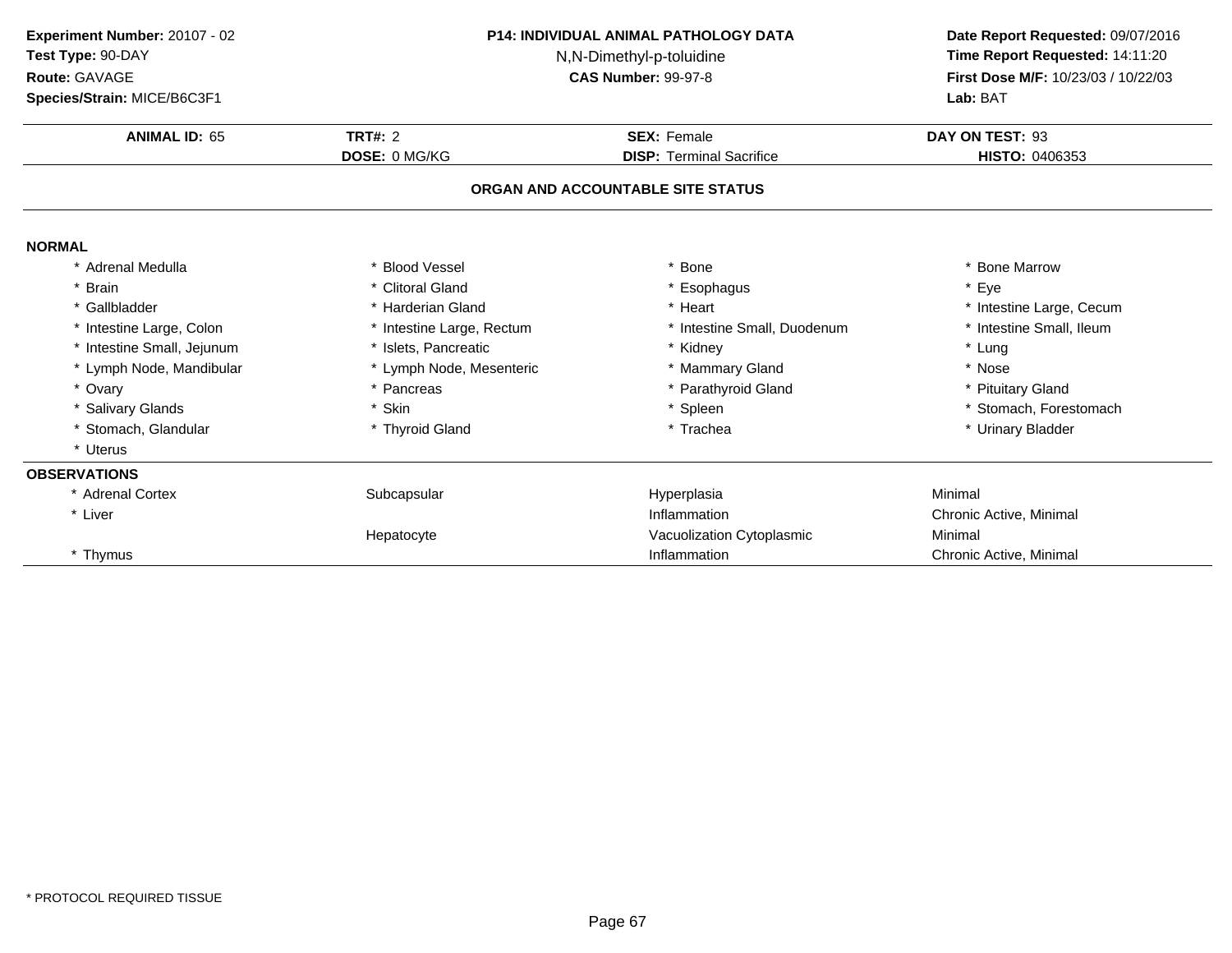| Experiment Number: 20107 - 02<br>Test Type: 90-DAY<br>Route: GAVAGE<br>Species/Strain: MICE/B6C3F1 | <b>P14: INDIVIDUAL ANIMAL PATHOLOGY DATA</b><br>N,N-Dimethyl-p-toluidine<br><b>CAS Number: 99-97-8</b> |                                          | Date Report Requested: 09/07/2016<br>Time Report Requested: 14:11:20<br>First Dose M/F: 10/23/03 / 10/22/03<br>Lab: BAT |  |
|----------------------------------------------------------------------------------------------------|--------------------------------------------------------------------------------------------------------|------------------------------------------|-------------------------------------------------------------------------------------------------------------------------|--|
| <b>ANIMAL ID: 66</b>                                                                               | <b>TRT#: 2</b>                                                                                         | <b>SEX: Female</b>                       | DAY ON TEST: 93                                                                                                         |  |
|                                                                                                    | DOSE: 0 MG/KG                                                                                          | <b>DISP: Terminal Sacrifice</b>          | HISTO: 0406354                                                                                                          |  |
|                                                                                                    |                                                                                                        | ORGAN AND ACCOUNTABLE SITE STATUS        |                                                                                                                         |  |
| <b>NORMAL</b>                                                                                      |                                                                                                        |                                          |                                                                                                                         |  |
| * Adrenal Medulla                                                                                  | * Blood Vessel                                                                                         | <b>Bone</b>                              | * Bone Marrow                                                                                                           |  |
| * Brain                                                                                            | * Clitoral Gland                                                                                       | Esophagus                                | * Eye                                                                                                                   |  |
| * Gallbladder                                                                                      | * Heart                                                                                                | * Intestine Large, Cecum                 | * Intestine Large, Colon                                                                                                |  |
| * Intestine Large, Rectum                                                                          | * Intestine Small, Duodenum                                                                            | * Intestine Small, Ileum                 | * Intestine Small, Jejunum                                                                                              |  |
| * Islets, Pancreatic                                                                               | * Kidney                                                                                               | * Lung                                   | * Lymph Node, Mandibular                                                                                                |  |
| * Lymph Node, Mesenteric                                                                           | * Mammary Gland                                                                                        | * Pancreas                               | * Parathyroid Gland                                                                                                     |  |
| * Pituitary Gland                                                                                  | * Salivary Glands                                                                                      | * Skin                                   | * Spleen                                                                                                                |  |
| * Stomach, Forestomach                                                                             | * Stomach, Glandular                                                                                   | * Thymus                                 | * Thyroid Gland                                                                                                         |  |
| * Trachea                                                                                          | * Urinary Bladder                                                                                      | * Uterus                                 |                                                                                                                         |  |
| <b>MISSING</b>                                                                                     |                                                                                                        |                                          |                                                                                                                         |  |
| * Harderian Gland                                                                                  |                                                                                                        |                                          |                                                                                                                         |  |
| <b>OBSERVATIONS</b>                                                                                |                                                                                                        |                                          |                                                                                                                         |  |
| * Adrenal Cortex                                                                                   |                                                                                                        | <b>Accessory Adrenal Cortical Nodule</b> |                                                                                                                         |  |
|                                                                                                    | Subcapsular                                                                                            | Hyperplasia                              | Mild                                                                                                                    |  |
| * Harderian Gl                                                                                     |                                                                                                        |                                          |                                                                                                                         |  |
| Note: Harderian glands missing at trim.                                                            |                                                                                                        |                                          |                                                                                                                         |  |
| * Liver                                                                                            |                                                                                                        | Inflammation                             | Chronic Active, Minimal                                                                                                 |  |
|                                                                                                    | Hepatocyte                                                                                             | Vacuolization Cytoplasmic                | Minimal                                                                                                                 |  |
| * Nose                                                                                             | Glands                                                                                                 | <b>Dilatation</b>                        | Mild                                                                                                                    |  |
| * Ovary                                                                                            |                                                                                                        | Cyst                                     |                                                                                                                         |  |
| * Parathyroid GI                                                                                   |                                                                                                        |                                          |                                                                                                                         |  |
| Note: Only one present (slide 03).                                                                 |                                                                                                        |                                          |                                                                                                                         |  |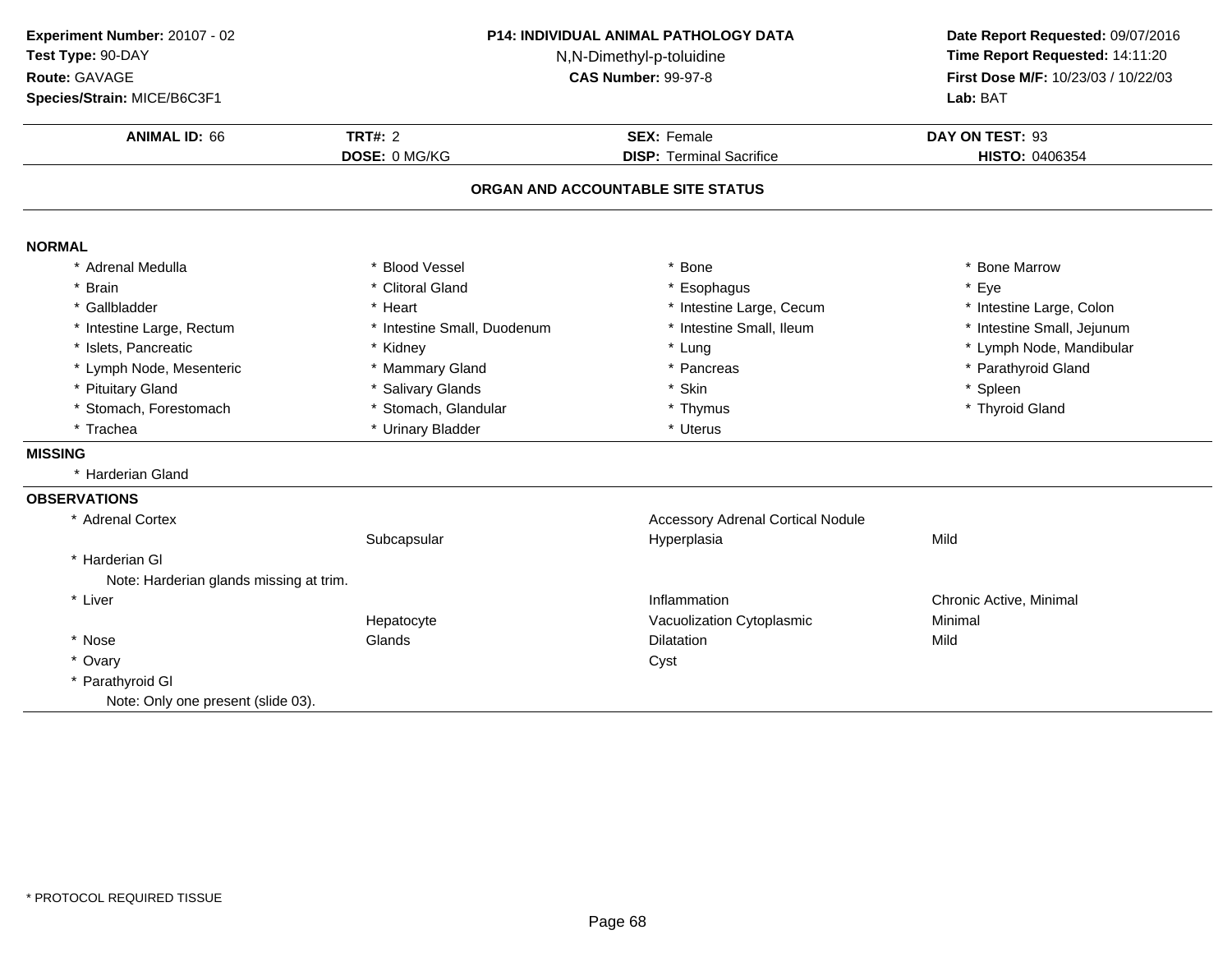| Experiment Number: 20107 - 02<br>Test Type: 90-DAY<br>Route: GAVAGE<br>Species/Strain: MICE/B6C3F1 |                           | <b>P14: INDIVIDUAL ANIMAL PATHOLOGY DATA</b><br>N,N-Dimethyl-p-toluidine<br><b>CAS Number: 99-97-8</b> |                          |
|----------------------------------------------------------------------------------------------------|---------------------------|--------------------------------------------------------------------------------------------------------|--------------------------|
| <b>ANIMAL ID: 67</b>                                                                               | TRT#: $2$                 | <b>SEX: Female</b>                                                                                     | DAY ON TEST: 93          |
|                                                                                                    | DOSE: 0 MG/KG             | <b>DISP: Terminal Sacrifice</b>                                                                        | HISTO: 0406355           |
|                                                                                                    |                           | ORGAN AND ACCOUNTABLE SITE STATUS                                                                      |                          |
| <b>NORMAL</b>                                                                                      |                           |                                                                                                        |                          |
| * Adrenal Medulla                                                                                  | <b>Blood Vessel</b>       | * Bone                                                                                                 | * Bone Marrow            |
| <b>Brain</b>                                                                                       | * Clitoral Gland          | * Esophagus                                                                                            | * Eye                    |
| * Gallbladder                                                                                      | * Harderian Gland         | * Heart                                                                                                | * Intestine Large, Cecum |
| * Intestine Large, Colon                                                                           | * Intestine Large, Rectum | * Intestine Small, Duodenum                                                                            | * Intestine Small, Ileum |
| * Intestine Small, Jejunum                                                                         | * Islets, Pancreatic      | * Kidney                                                                                               | * Lung                   |
| * Lymph Node, Mandibular                                                                           | * Lymph Node, Mesenteric  | * Mammary Gland                                                                                        | * Ovary                  |
| * Pancreas                                                                                         | * Parathyroid Gland       | * Pituitary Gland                                                                                      | * Salivary Glands        |
| * Skin                                                                                             | * Spleen                  | * Stomach, Forestomach                                                                                 | * Stomach, Glandular     |
| * Thymus                                                                                           | * Thyroid Gland           | * Trachea                                                                                              | * Urinary Bladder        |
| * Uterus                                                                                           |                           |                                                                                                        |                          |
| <b>OBSERVATIONS</b>                                                                                |                           |                                                                                                        |                          |
| * Adrenal Cortex                                                                                   | Subcapsular               | Hyperplasia                                                                                            | Minimal                  |
| * Liver                                                                                            |                           | Inflammation                                                                                           | Chronic Active, Minimal  |
|                                                                                                    | Hepatocyte                | Vacuolization Cytoplasmic                                                                              | Minimal                  |
| * Nose                                                                                             | Glands                    | <b>Dilatation</b>                                                                                      | Mild                     |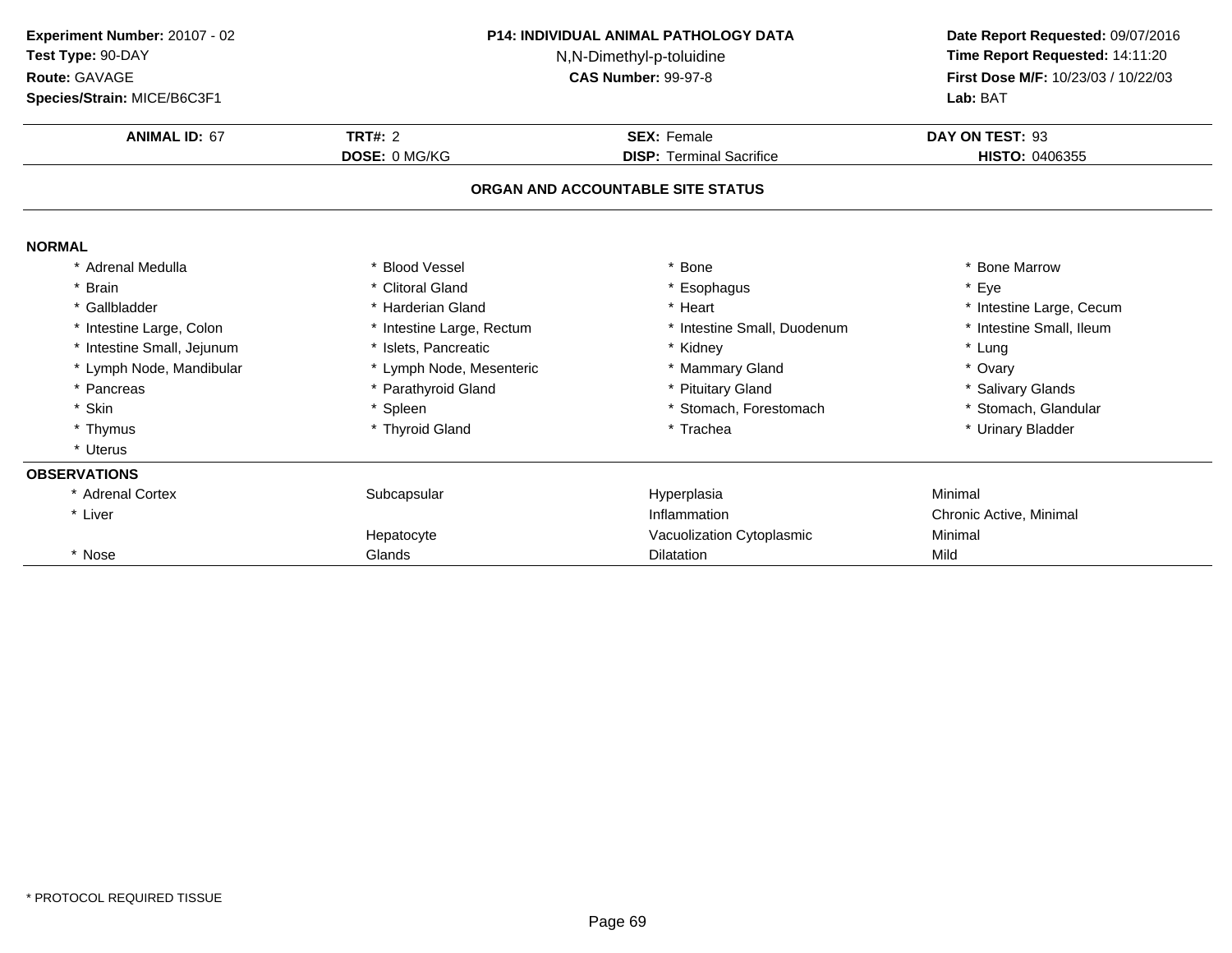| Experiment Number: 20107 - 02<br>Test Type: 90-DAY<br>Route: GAVAGE<br>Species/Strain: MICE/B6C3F1 | <b>P14: INDIVIDUAL ANIMAL PATHOLOGY DATA</b><br>N,N-Dimethyl-p-toluidine<br><b>CAS Number: 99-97-8</b> |                                   | Date Report Requested: 09/07/2016<br>Time Report Requested: 14:11:20<br>First Dose M/F: 10/23/03 / 10/22/03<br>Lab: BAT |  |
|----------------------------------------------------------------------------------------------------|--------------------------------------------------------------------------------------------------------|-----------------------------------|-------------------------------------------------------------------------------------------------------------------------|--|
| <b>ANIMAL ID: 68</b>                                                                               | TRT#: $2$                                                                                              | <b>SEX: Female</b>                | DAY ON TEST: 93                                                                                                         |  |
|                                                                                                    | DOSE: 0 MG/KG                                                                                          | <b>DISP: Terminal Sacrifice</b>   | HISTO: 0406356                                                                                                          |  |
|                                                                                                    |                                                                                                        | ORGAN AND ACCOUNTABLE SITE STATUS |                                                                                                                         |  |
| <b>NORMAL</b>                                                                                      |                                                                                                        |                                   |                                                                                                                         |  |
| * Adrenal Medulla                                                                                  | * Blood Vessel                                                                                         | <b>Bone</b>                       | * Bone Marrow                                                                                                           |  |
| <b>Brain</b>                                                                                       | * Clitoral Gland                                                                                       | Esophagus                         | * Eye                                                                                                                   |  |
| * Gallbladder                                                                                      | * Harderian Gland                                                                                      | * Heart                           | * Intestine Large, Cecum                                                                                                |  |
| * Intestine Large, Colon                                                                           | * Intestine Large, Rectum                                                                              | * Intestine Small, Duodenum       | * Intestine Small, Ileum                                                                                                |  |
| * Intestine Small, Jejunum                                                                         | * Islets, Pancreatic                                                                                   | * Lung                            | * Lymph Node, Mandibular                                                                                                |  |
| * Lymph Node, Mesenteric                                                                           | * Mammary Gland                                                                                        | * Nose                            | * Ovary                                                                                                                 |  |
| * Pancreas                                                                                         | * Pituitary Gland                                                                                      | * Salivary Glands                 | * Skin                                                                                                                  |  |
| * Spleen                                                                                           | * Stomach, Forestomach                                                                                 | Stomach, Glandular                | * Thymus                                                                                                                |  |
| * Thyroid Gland                                                                                    | * Trachea                                                                                              | * Urinary Bladder                 | * Uterus                                                                                                                |  |
| <b>MISSING</b>                                                                                     |                                                                                                        |                                   |                                                                                                                         |  |
| * Parathyroid Gland                                                                                |                                                                                                        |                                   |                                                                                                                         |  |
| <b>OBSERVATIONS</b>                                                                                |                                                                                                        |                                   |                                                                                                                         |  |
| * Adrenal Cortex                                                                                   | Subcapsular                                                                                            | Hyperplasia                       | Mild                                                                                                                    |  |
| * Kidney                                                                                           |                                                                                                        | Inflammation                      | Chronic Active, Minimal                                                                                                 |  |
| * Liver                                                                                            |                                                                                                        | Inflammation                      | Chronic Active, Minimal                                                                                                 |  |
|                                                                                                    | Hepatocyte                                                                                             | Vacuolization Cytoplasmic         | Minimal                                                                                                                 |  |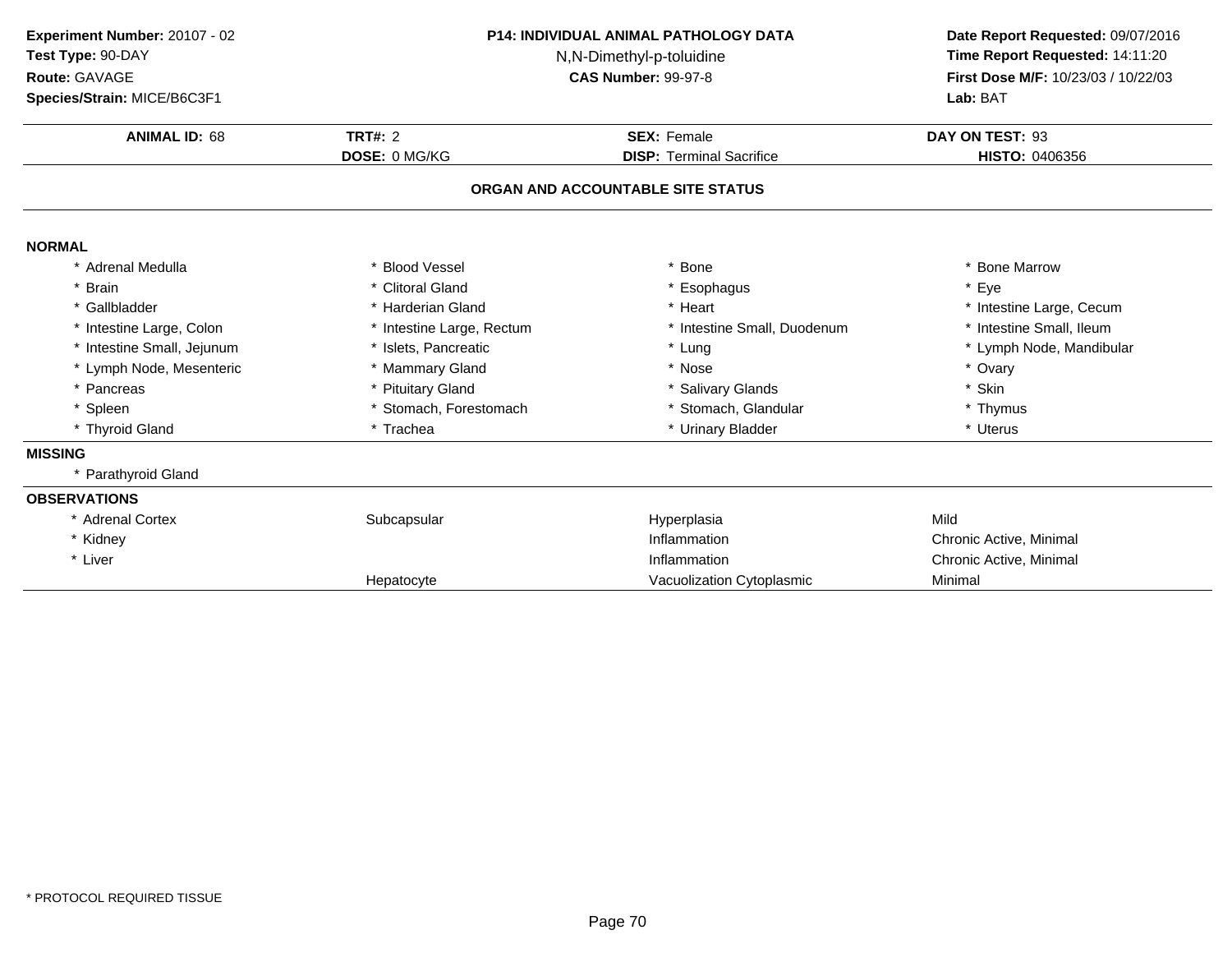| Experiment Number: 20107 - 02<br>Test Type: 90-DAY<br>Route: GAVAGE<br>Species/Strain: MICE/B6C3F1 | <b>P14: INDIVIDUAL ANIMAL PATHOLOGY DATA</b><br>N,N-Dimethyl-p-toluidine<br><b>CAS Number: 99-97-8</b> |                                   | Date Report Requested: 09/07/2016<br>Time Report Requested: 14:11:20<br>First Dose M/F: 10/23/03 / 10/22/03<br>Lab: BAT |  |
|----------------------------------------------------------------------------------------------------|--------------------------------------------------------------------------------------------------------|-----------------------------------|-------------------------------------------------------------------------------------------------------------------------|--|
| <b>ANIMAL ID: 69</b>                                                                               | <b>TRT#: 2</b>                                                                                         | <b>SEX: Female</b>                | DAY ON TEST: 93                                                                                                         |  |
|                                                                                                    | <b>DOSE: 0 MG/KG</b>                                                                                   | <b>DISP: Terminal Sacrifice</b>   | HISTO: 0406357                                                                                                          |  |
|                                                                                                    |                                                                                                        | ORGAN AND ACCOUNTABLE SITE STATUS |                                                                                                                         |  |
| <b>NORMAL</b>                                                                                      |                                                                                                        |                                   |                                                                                                                         |  |
| Adrenal Medulla                                                                                    | <b>Blood Vessel</b>                                                                                    | <b>Bone</b>                       | * Bone Marrow                                                                                                           |  |
| * Brain                                                                                            | * Clitoral Gland                                                                                       | Esophagus                         | * Eye                                                                                                                   |  |
| * Gallbladder                                                                                      | * Harderian Gland                                                                                      | * Heart                           | * Intestine Large, Cecum                                                                                                |  |
| * Intestine Large, Colon                                                                           | * Intestine Large, Rectum                                                                              | * Intestine Small, Duodenum       | * Intestine Small, Ileum                                                                                                |  |
| Intestine Small, Jejunum                                                                           | * Islets, Pancreatic                                                                                   | * Kidney                          | * Lung                                                                                                                  |  |
| * Lymph Node, Mandibular                                                                           | * Lymph Node, Mesenteric                                                                               | * Mammary Gland                   | * Nose                                                                                                                  |  |
| * Ovary                                                                                            | * Pancreas                                                                                             | * Parathyroid Gland               | * Pituitary Gland                                                                                                       |  |
| * Salivary Glands                                                                                  | * Skin                                                                                                 | * Spleen                          | * Stomach, Forestomach                                                                                                  |  |
| Stomach, Glandular                                                                                 | * Thymus                                                                                               | * Thyroid Gland                   | * Trachea                                                                                                               |  |
| * Urinary Bladder                                                                                  | * Uterus                                                                                               |                                   |                                                                                                                         |  |
| <b>OBSERVATIONS</b>                                                                                |                                                                                                        |                                   |                                                                                                                         |  |
| * Adrenal Cortex                                                                                   | Subcapsular                                                                                            | Hyperplasia                       | Minimal                                                                                                                 |  |
| * Liver                                                                                            |                                                                                                        | Inflammation                      | Chronic Active, Minimal                                                                                                 |  |
|                                                                                                    | Hepatocyte                                                                                             | Vacuolization Cytoplasmic         | Minimal                                                                                                                 |  |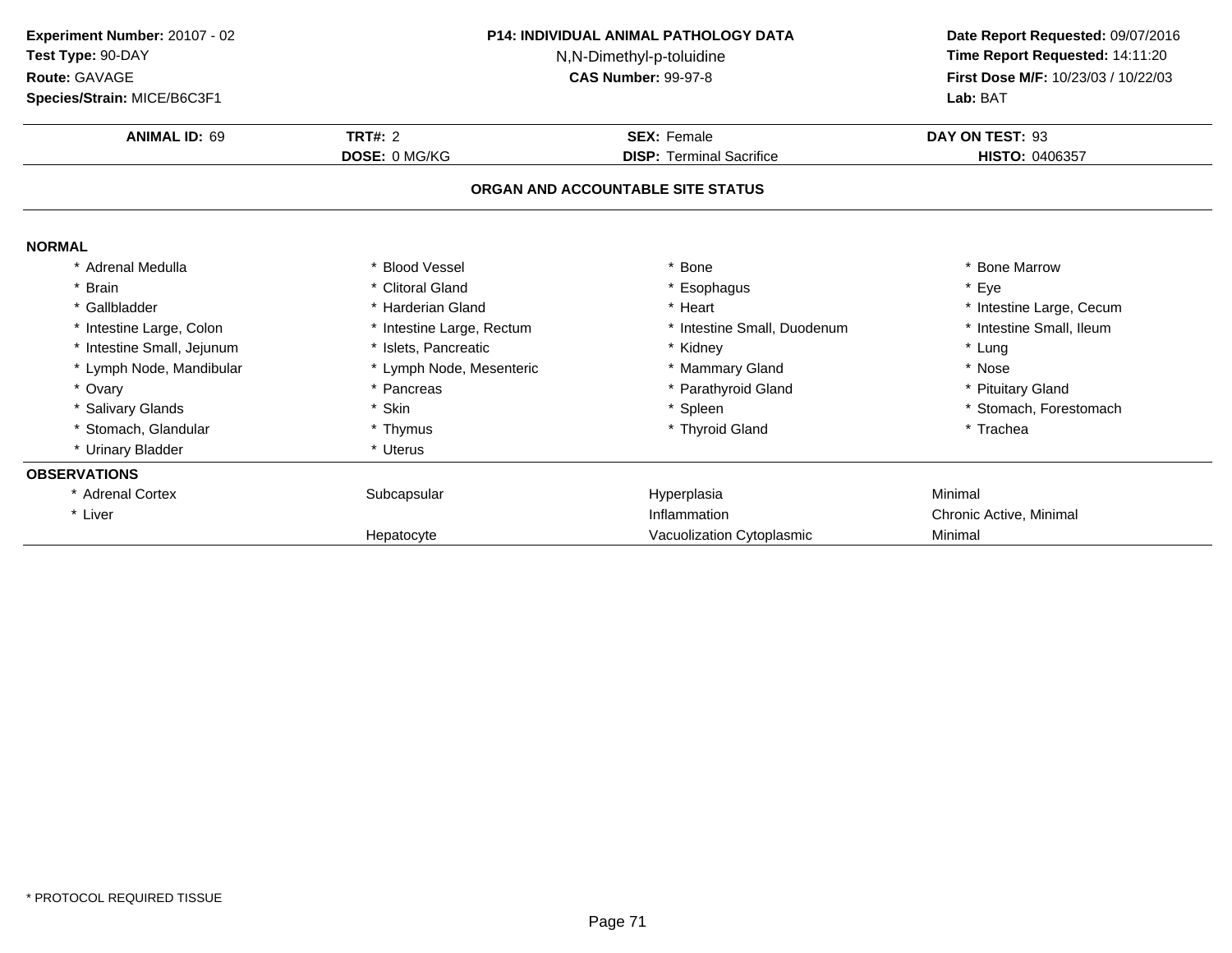| Experiment Number: 20107 - 02<br>Test Type: 90-DAY<br>Route: GAVAGE<br>Species/Strain: MICE/B6C3F1 | <b>P14: INDIVIDUAL ANIMAL PATHOLOGY DATA</b><br>N,N-Dimethyl-p-toluidine<br><b>CAS Number: 99-97-8</b> |                                   | Date Report Requested: 09/07/2016<br>Time Report Requested: 14:11:20<br>First Dose M/F: 10/23/03 / 10/22/03<br>Lab: BAT |
|----------------------------------------------------------------------------------------------------|--------------------------------------------------------------------------------------------------------|-----------------------------------|-------------------------------------------------------------------------------------------------------------------------|
| <b>ANIMAL ID: 70</b>                                                                               | <b>TRT#: 2</b>                                                                                         | <b>SEX: Female</b>                | DAY ON TEST: 93                                                                                                         |
|                                                                                                    | DOSE: 0 MG/KG                                                                                          | <b>DISP: Terminal Sacrifice</b>   | HISTO: 0406358                                                                                                          |
|                                                                                                    |                                                                                                        | ORGAN AND ACCOUNTABLE SITE STATUS |                                                                                                                         |
| <b>NORMAL</b>                                                                                      |                                                                                                        |                                   |                                                                                                                         |
| Adrenal Medulla                                                                                    | <b>Blood Vessel</b>                                                                                    | * Bone                            | * Bone Marrow                                                                                                           |
| * Brain                                                                                            | * Clitoral Gland                                                                                       | Esophagus                         | * Eye                                                                                                                   |
| * Gallbladder                                                                                      | * Harderian Gland                                                                                      | * Heart                           | * Intestine Large, Cecum                                                                                                |
| * Intestine Large, Colon                                                                           | * Intestine Large, Rectum                                                                              | * Intestine Small, Duodenum       | * Intestine Small, Ileum                                                                                                |
| * Intestine Small, Jejunum                                                                         | * Islets, Pancreatic                                                                                   | * Kidney                          | * Lung                                                                                                                  |
| * Lymph Node, Mandibular                                                                           | * Lymph Node, Mesenteric                                                                               | * Mammary Gland                   | * Nose                                                                                                                  |
| * Ovary                                                                                            | * Pancreas                                                                                             | * Parathyroid Gland               | * Pituitary Gland                                                                                                       |
| * Salivary Glands                                                                                  | * Skin                                                                                                 | * Spleen                          | * Stomach, Forestomach                                                                                                  |
| Stomach, Glandular                                                                                 | * Thymus                                                                                               | * Thyroid Gland                   | * Trachea                                                                                                               |
| * Urinary Bladder                                                                                  | * Uterus                                                                                               |                                   |                                                                                                                         |
| <b>OBSERVATIONS</b>                                                                                |                                                                                                        |                                   |                                                                                                                         |
| * Adrenal Cortex                                                                                   | Subcapsular                                                                                            | Hyperplasia                       | Minimal                                                                                                                 |
| * Liver                                                                                            |                                                                                                        | Inflammation                      | Chronic Active, Mild                                                                                                    |
|                                                                                                    | Hepatocyte                                                                                             | <b>Necrosis</b>                   | Mild                                                                                                                    |
|                                                                                                    | Hepatocyte                                                                                             | Vacuolization Cytoplasmic         | Minimal                                                                                                                 |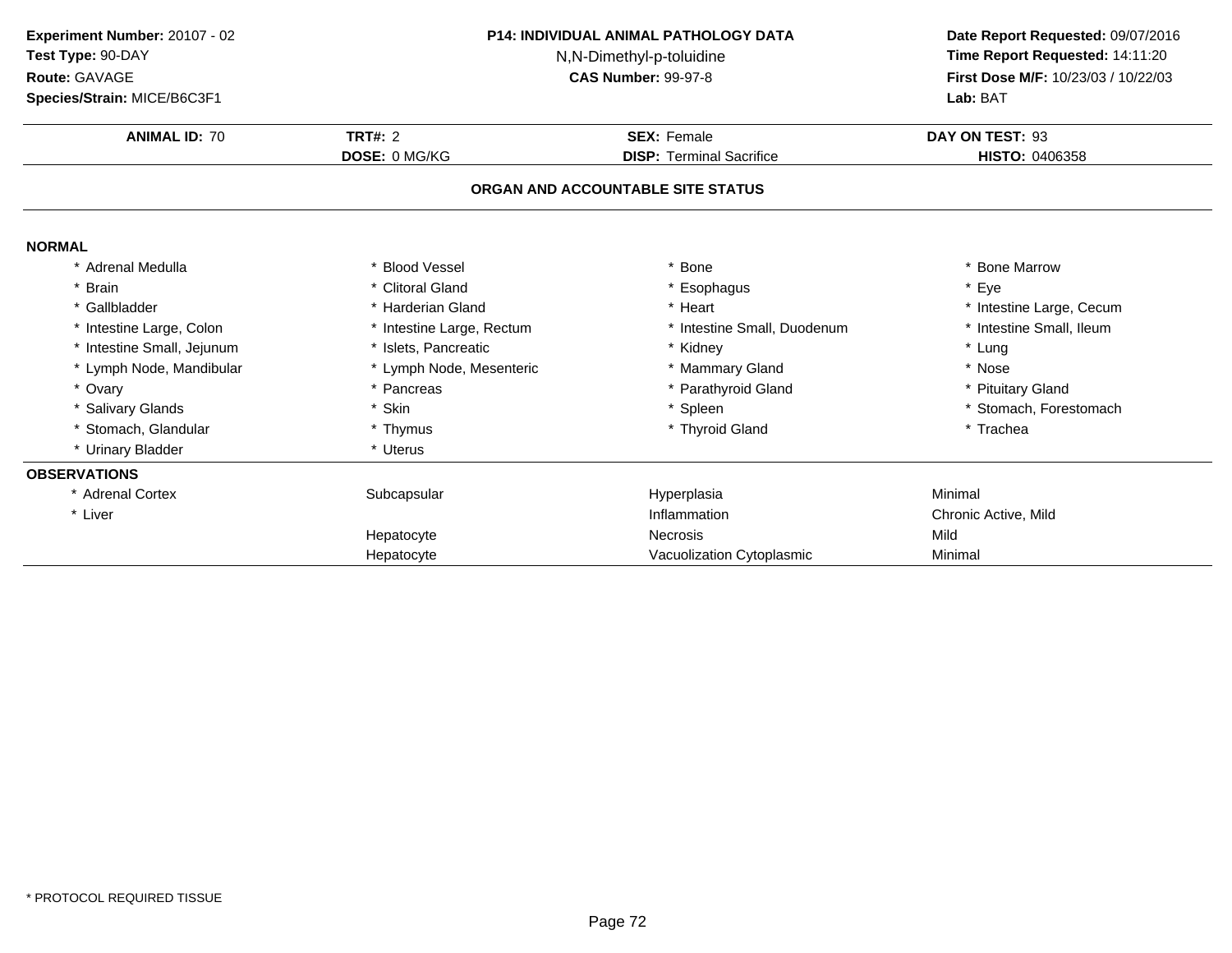| Experiment Number: 20107 - 02<br>Test Type: 90-DAY<br>Route: GAVAGE<br>Species/Strain: MICE/B6C3F1 |                | P14: INDIVIDUAL ANIMAL PATHOLOGY DATA<br>N,N-Dimethyl-p-toluidine<br><b>CAS Number: 99-97-8</b> | Date Report Requested: 09/07/2016<br>Time Report Requested: 14:11:20<br>First Dose M/F: 10/23/03 / 10/22/03<br>Lab: BAT |
|----------------------------------------------------------------------------------------------------|----------------|-------------------------------------------------------------------------------------------------|-------------------------------------------------------------------------------------------------------------------------|
| <b>ANIMAL ID: 71</b>                                                                               | <b>TRT#: 4</b> | <b>SEX: Female</b>                                                                              | DAY ON TEST: 93                                                                                                         |
|                                                                                                    | DOSE: 15 MG/KG | <b>DISP:</b> Terminal Sacrifice                                                                 | <b>HISTO: 0406359</b>                                                                                                   |
|                                                                                                    |                | ORGAN AND ACCOUNTABLE SITE STATUS                                                               |                                                                                                                         |
| <b>NORMAL</b>                                                                                      |                |                                                                                                 |                                                                                                                         |
| <b>Bone Marrow</b>                                                                                 | Kidney         | Lung                                                                                            | Lymph Node, Mandibular                                                                                                  |
| Lymph Node, Mesenteric                                                                             | Nose           | Spleen                                                                                          | Thymus                                                                                                                  |
| Trachea                                                                                            |                |                                                                                                 |                                                                                                                         |
| <b>OBSERVATIONS</b>                                                                                |                |                                                                                                 |                                                                                                                         |
| Liver                                                                                              |                | Inflammation                                                                                    | Chronic Active, Minimal                                                                                                 |
|                                                                                                    | Hepatocyte     | Necrosis                                                                                        | Minimal                                                                                                                 |
|                                                                                                    | Hepatocyte     | Vacuolization Cytoplasmic                                                                       | Moderate                                                                                                                |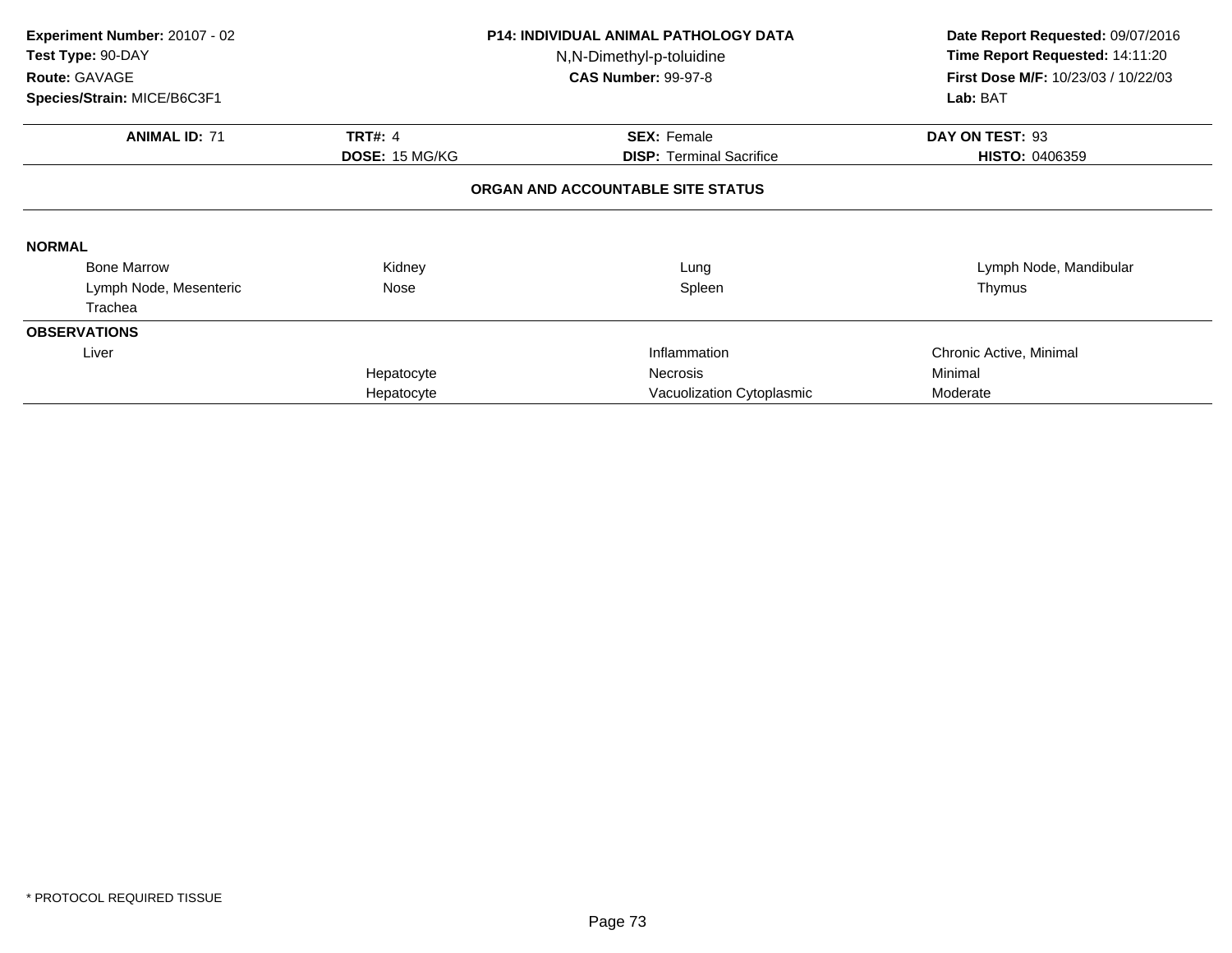| Experiment Number: 20107 - 02<br>Test Type: 90-DAY<br>Route: GAVAGE<br>Species/Strain: MICE/B6C3F1 |                       | <b>P14: INDIVIDUAL ANIMAL PATHOLOGY DATA</b><br>N,N-Dimethyl-p-toluidine<br><b>CAS Number: 99-97-8</b> | Date Report Requested: 09/07/2016<br>Time Report Requested: 14:11:20<br>First Dose M/F: 10/23/03 / 10/22/03<br>Lab: BAT |
|----------------------------------------------------------------------------------------------------|-----------------------|--------------------------------------------------------------------------------------------------------|-------------------------------------------------------------------------------------------------------------------------|
|                                                                                                    |                       |                                                                                                        |                                                                                                                         |
| <b>ANIMAL ID: 72</b>                                                                               | <b>TRT#: 4</b>        | <b>SEX: Female</b>                                                                                     | DAY ON TEST: 93                                                                                                         |
|                                                                                                    | <b>DOSE: 15 MG/KG</b> | <b>DISP: Terminal Sacrifice</b>                                                                        | <b>HISTO: 0406360</b>                                                                                                   |
|                                                                                                    |                       | ORGAN AND ACCOUNTABLE SITE STATUS                                                                      |                                                                                                                         |
| <b>NORMAL</b>                                                                                      |                       |                                                                                                        |                                                                                                                         |
| <b>Bone Marrow</b>                                                                                 | Kidney                | Lung                                                                                                   | Lymph Node, Mandibular                                                                                                  |
| Lymph Node, Mesenteric                                                                             | Nose                  | Spleen                                                                                                 | Thymus                                                                                                                  |
| Trachea                                                                                            |                       |                                                                                                        |                                                                                                                         |
| <b>OBSERVATIONS</b>                                                                                |                       |                                                                                                        |                                                                                                                         |
| Liver                                                                                              |                       | Inflammation                                                                                           | Chronic Active, Minimal                                                                                                 |
|                                                                                                    | Hepatocyte            | Vacuolization Cytoplasmic                                                                              | Mild                                                                                                                    |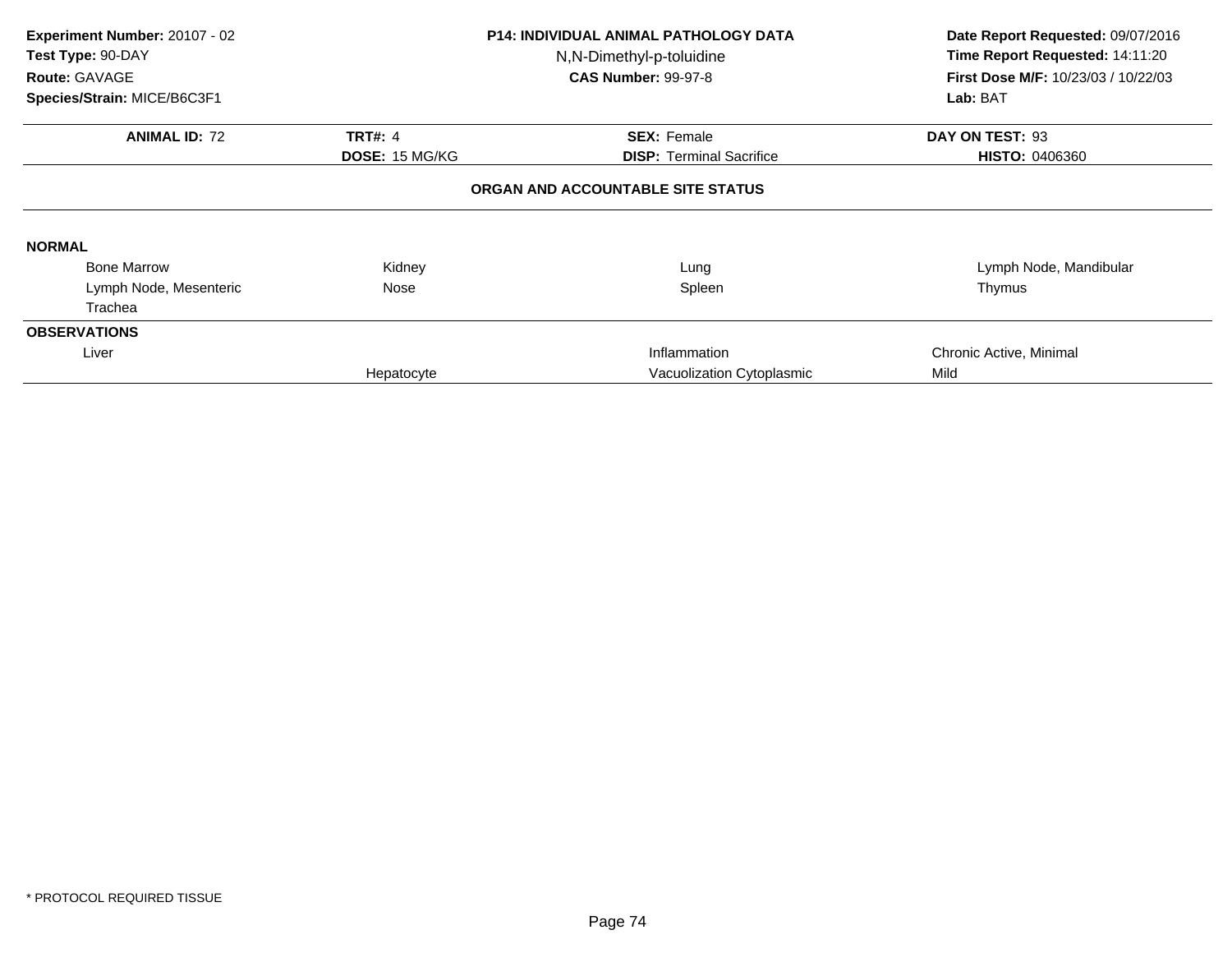| Experiment Number: 20107 - 02<br>Test Type: 90-DAY<br>Route: GAVAGE<br>Species/Strain: MICE/B6C3F1 |                                         | <b>P14: INDIVIDUAL ANIMAL PATHOLOGY DATA</b><br>N,N-Dimethyl-p-toluidine<br><b>CAS Number: 99-97-8</b> | Date Report Requested: 09/07/2016<br>Time Report Requested: 14:11:20<br><b>First Dose M/F: 10/23/03 / 10/22/03</b><br>Lab: BAT |
|----------------------------------------------------------------------------------------------------|-----------------------------------------|--------------------------------------------------------------------------------------------------------|--------------------------------------------------------------------------------------------------------------------------------|
| <b>ANIMAL ID: 73</b>                                                                               | <b>TRT#: 4</b><br><b>DOSE: 15 MG/KG</b> | <b>SEX: Female</b><br><b>DISP: Terminal Sacrifice</b>                                                  | DAY ON TEST: 93<br>HISTO: 0406361                                                                                              |
|                                                                                                    |                                         | ORGAN AND ACCOUNTABLE SITE STATUS                                                                      |                                                                                                                                |
| <b>NORMAL</b>                                                                                      |                                         |                                                                                                        |                                                                                                                                |
| <b>Bone Marrow</b>                                                                                 | Kidney                                  | Lung                                                                                                   | Lymph Node, Mandibular                                                                                                         |
| Lymph Node, Mesenteric                                                                             | Nose                                    | Spleen                                                                                                 | Thymus                                                                                                                         |
| Trachea                                                                                            |                                         |                                                                                                        |                                                                                                                                |
| <b>OBSERVATIONS</b>                                                                                |                                         |                                                                                                        |                                                                                                                                |
| Liver                                                                                              |                                         | Inflammation                                                                                           | Chronic Active, Minimal                                                                                                        |
|                                                                                                    | Hepatocyte                              | Vacuolization Cytoplasmic                                                                              | Mild                                                                                                                           |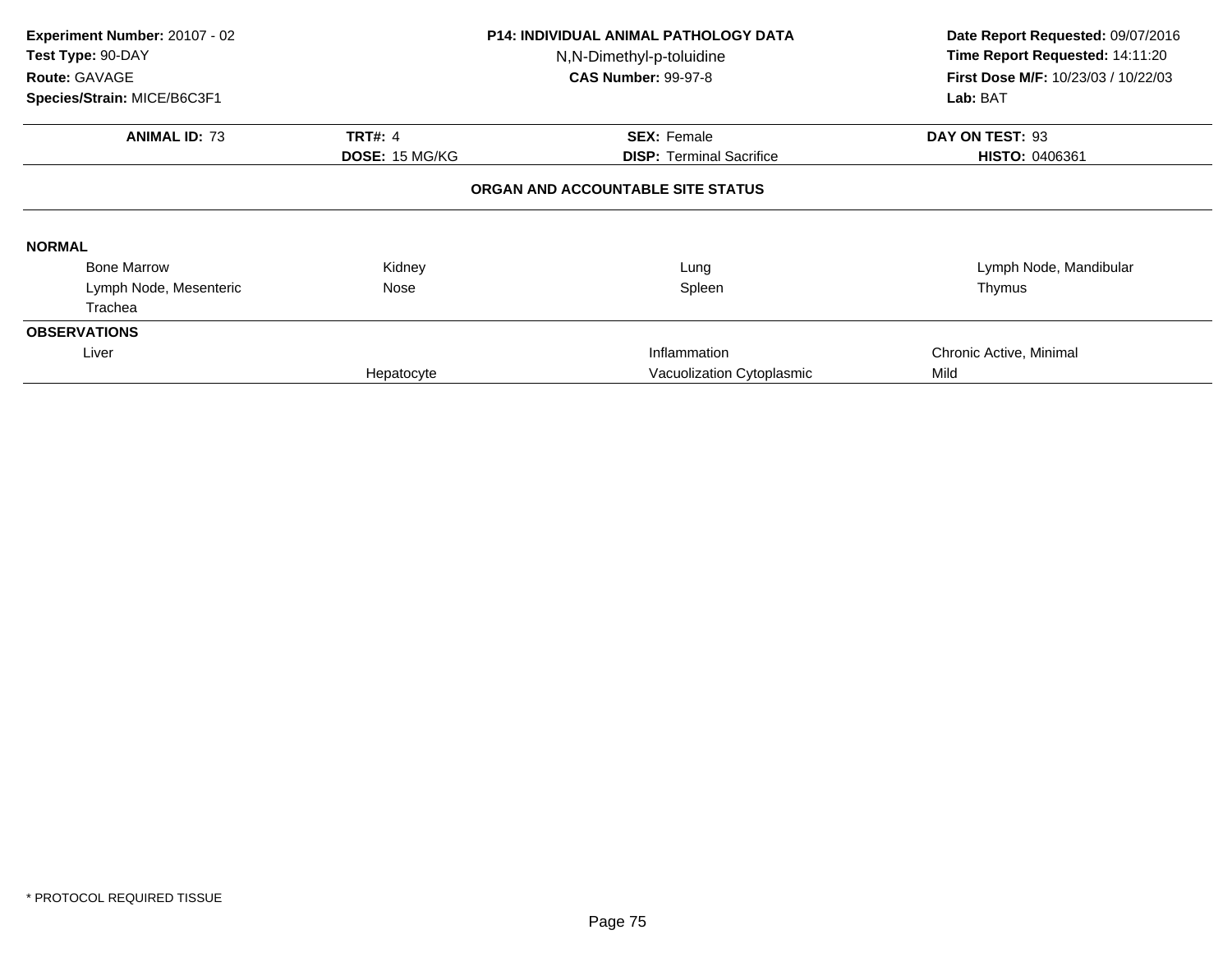| Experiment Number: 20107 - 02<br><b>P14: INDIVIDUAL ANIMAL PATHOLOGY DATA</b><br>Test Type: 90-DAY<br>N,N-Dimethyl-p-toluidine<br>Route: GAVAGE<br><b>CAS Number: 99-97-8</b> |                | Date Report Requested: 09/07/2016<br>Time Report Requested: 14:11:20<br>First Dose M/F: 10/23/03 / 10/22/03 |                         |
|-------------------------------------------------------------------------------------------------------------------------------------------------------------------------------|----------------|-------------------------------------------------------------------------------------------------------------|-------------------------|
| Species/Strain: MICE/B6C3F1                                                                                                                                                   |                |                                                                                                             | Lab: BAT                |
| <b>ANIMAL ID: 74</b>                                                                                                                                                          | <b>TRT#: 4</b> | <b>SEX: Female</b>                                                                                          | DAY ON TEST: 93         |
|                                                                                                                                                                               | DOSE: 15 MG/KG | <b>DISP:</b> Terminal Sacrifice                                                                             | <b>HISTO: 0406362</b>   |
|                                                                                                                                                                               |                | ORGAN AND ACCOUNTABLE SITE STATUS                                                                           |                         |
| <b>NORMAL</b>                                                                                                                                                                 |                |                                                                                                             |                         |
| <b>Bone Marrow</b>                                                                                                                                                            | Kidney         | Lung                                                                                                        | Lymph Node, Mandibular  |
| Lymph Node, Mesenteric                                                                                                                                                        | Nose           | Spleen                                                                                                      | Thymus                  |
| Trachea                                                                                                                                                                       |                |                                                                                                             |                         |
| <b>OBSERVATIONS</b>                                                                                                                                                           |                |                                                                                                             |                         |
| Liver                                                                                                                                                                         |                | Inflammation                                                                                                | Chronic Active, Minimal |
|                                                                                                                                                                               | Hepatocyte     | Vacuolization Cytoplasmic                                                                                   | Mild                    |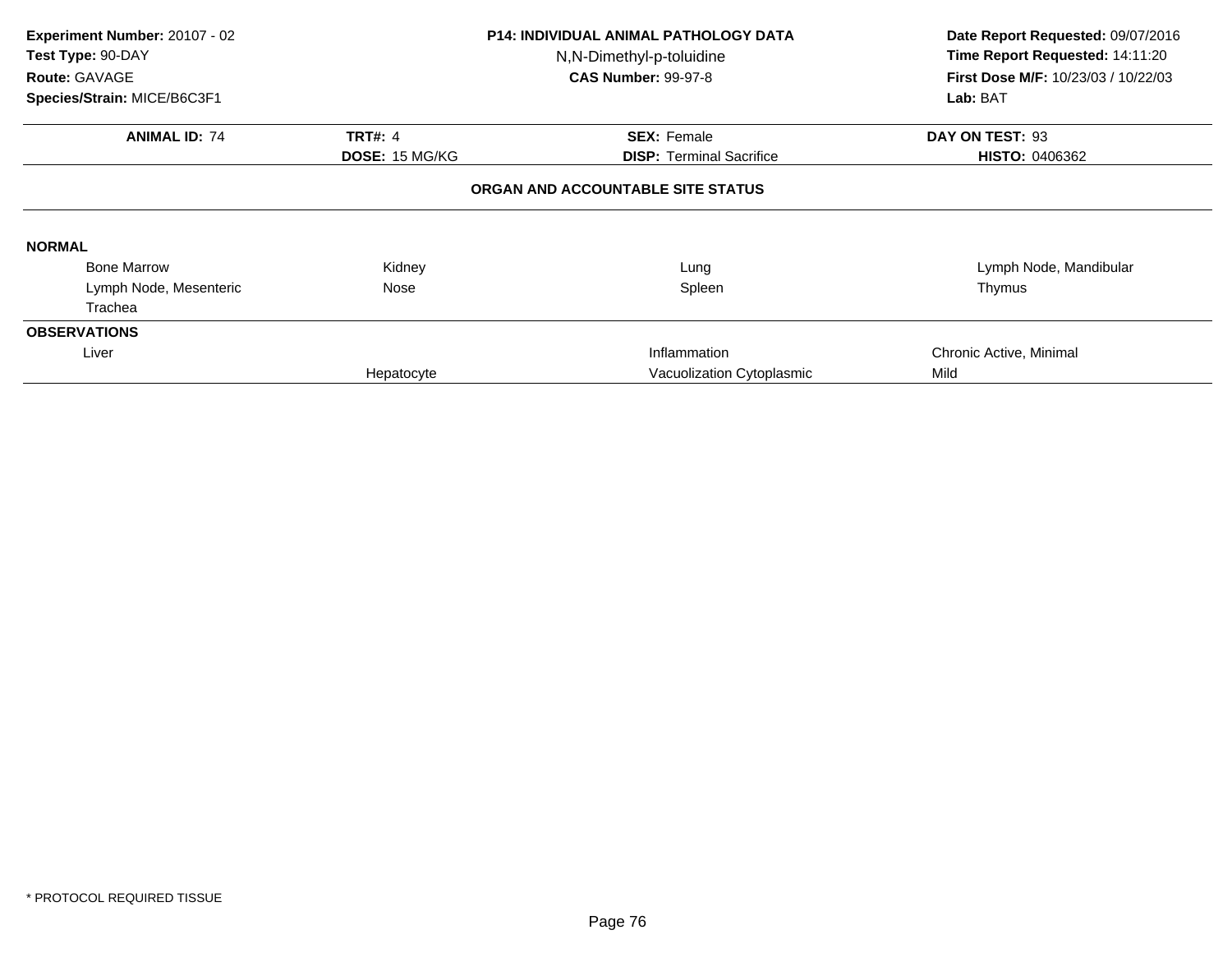| Experiment Number: 20107 - 02<br>Test Type: 90-DAY<br>Route: GAVAGE<br>Species/Strain: MICE/B6C3F1 |                       | <b>P14: INDIVIDUAL ANIMAL PATHOLOGY DATA</b><br>N,N-Dimethyl-p-toluidine<br><b>CAS Number: 99-97-8</b> | Date Report Requested: 09/07/2016<br>Time Report Requested: 14:11:20<br>First Dose M/F: 10/23/03 / 10/22/03<br>Lab: BAT |
|----------------------------------------------------------------------------------------------------|-----------------------|--------------------------------------------------------------------------------------------------------|-------------------------------------------------------------------------------------------------------------------------|
| <b>ANIMAL ID: 75</b>                                                                               | <b>TRT#: 4</b>        | <b>SEX: Female</b>                                                                                     | DAY ON TEST: 93                                                                                                         |
|                                                                                                    | <b>DOSE: 15 MG/KG</b> | <b>DISP: Terminal Sacrifice</b>                                                                        | <b>HISTO: 0406363</b>                                                                                                   |
|                                                                                                    |                       | ORGAN AND ACCOUNTABLE SITE STATUS                                                                      |                                                                                                                         |
| <b>NORMAL</b>                                                                                      |                       |                                                                                                        |                                                                                                                         |
| <b>Bone Marrow</b>                                                                                 | Kidney                | Lymph Node, Mandibular                                                                                 | Lymph Node, Mesenteric                                                                                                  |
| Nose                                                                                               | Spleen                | Thymus                                                                                                 | Trachea                                                                                                                 |
| <b>OBSERVATIONS</b>                                                                                |                       |                                                                                                        |                                                                                                                         |
| Liver                                                                                              |                       | Inflammation                                                                                           | Chronic Active, Minimal                                                                                                 |
|                                                                                                    | Hepatocyte            | Vacuolization Cytoplasmic                                                                              | Mild                                                                                                                    |
| Lung                                                                                               | Peribronchiolr        | Inflammation                                                                                           | Chronic Active, Mild                                                                                                    |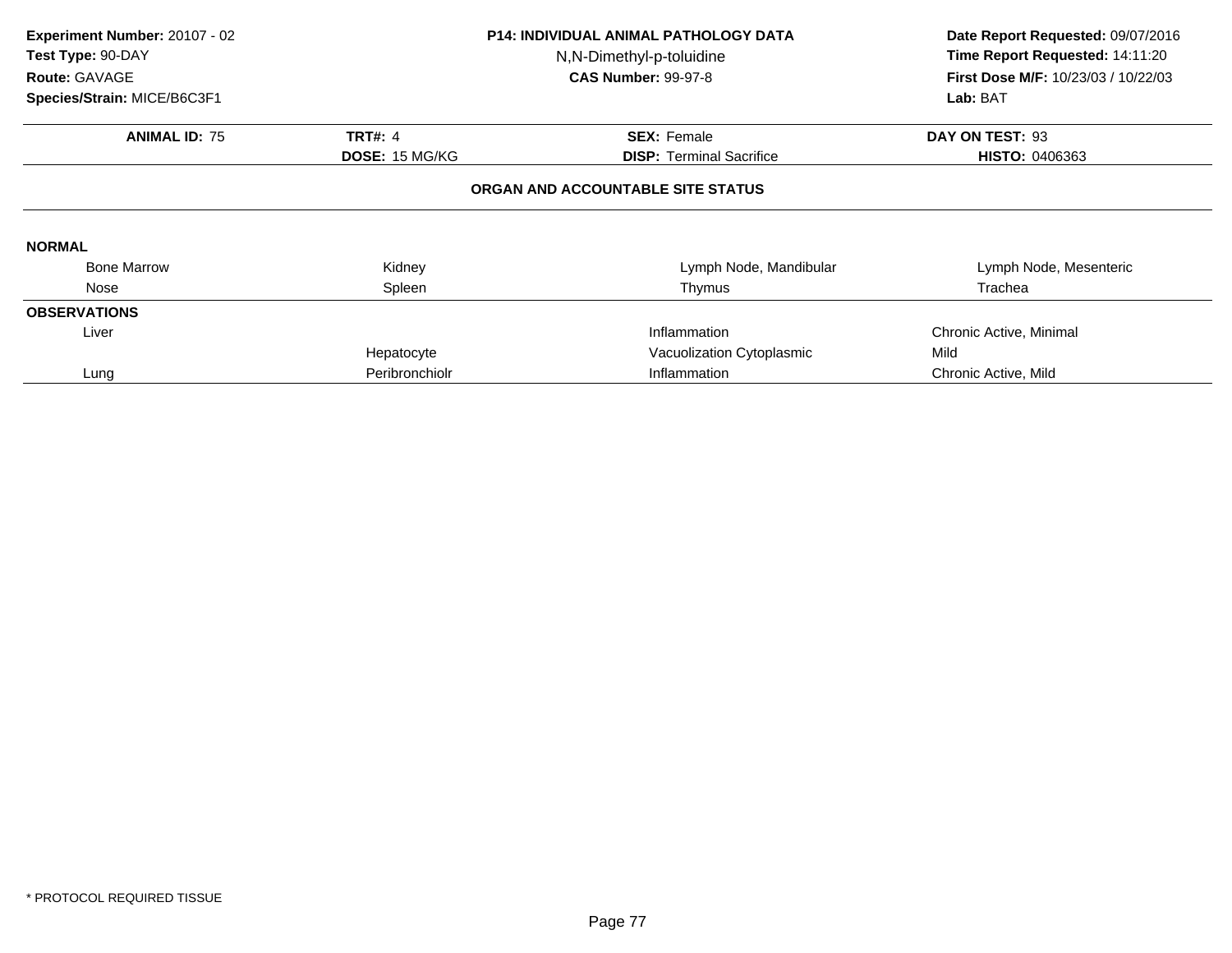| Experiment Number: 20107 - 02<br>Test Type: 90-DAY<br>Route: GAVAGE<br>Species/Strain: MICE/B6C3F1 |                                         | <b>P14: INDIVIDUAL ANIMAL PATHOLOGY DATA</b><br>N,N-Dimethyl-p-toluidine<br><b>CAS Number: 99-97-8</b> | Date Report Requested: 09/07/2016<br>Time Report Requested: 14:11:20<br><b>First Dose M/F: 10/23/03 / 10/22/03</b><br>Lab: BAT |
|----------------------------------------------------------------------------------------------------|-----------------------------------------|--------------------------------------------------------------------------------------------------------|--------------------------------------------------------------------------------------------------------------------------------|
| <b>ANIMAL ID: 76</b>                                                                               | <b>TRT#: 4</b><br><b>DOSE: 15 MG/KG</b> | <b>SEX: Female</b><br><b>DISP: Terminal Sacrifice</b>                                                  | DAY ON TEST: 93<br><b>HISTO: 0406364</b>                                                                                       |
|                                                                                                    |                                         | ORGAN AND ACCOUNTABLE SITE STATUS                                                                      |                                                                                                                                |
| <b>NORMAL</b>                                                                                      |                                         |                                                                                                        |                                                                                                                                |
| <b>Bone Marrow</b>                                                                                 | Kidney                                  | Lung                                                                                                   | Lymph Node, Mandibular                                                                                                         |
| Lymph Node, Mesenteric                                                                             | Nose                                    | Spleen                                                                                                 | Thymus                                                                                                                         |
| Trachea                                                                                            |                                         |                                                                                                        |                                                                                                                                |
| <b>OBSERVATIONS</b>                                                                                |                                         |                                                                                                        |                                                                                                                                |
| Liver                                                                                              |                                         | Inflammation                                                                                           | Chronic Active, Minimal                                                                                                        |
|                                                                                                    | Hepatocyte                              | Vacuolization Cytoplasmic                                                                              | Minimal                                                                                                                        |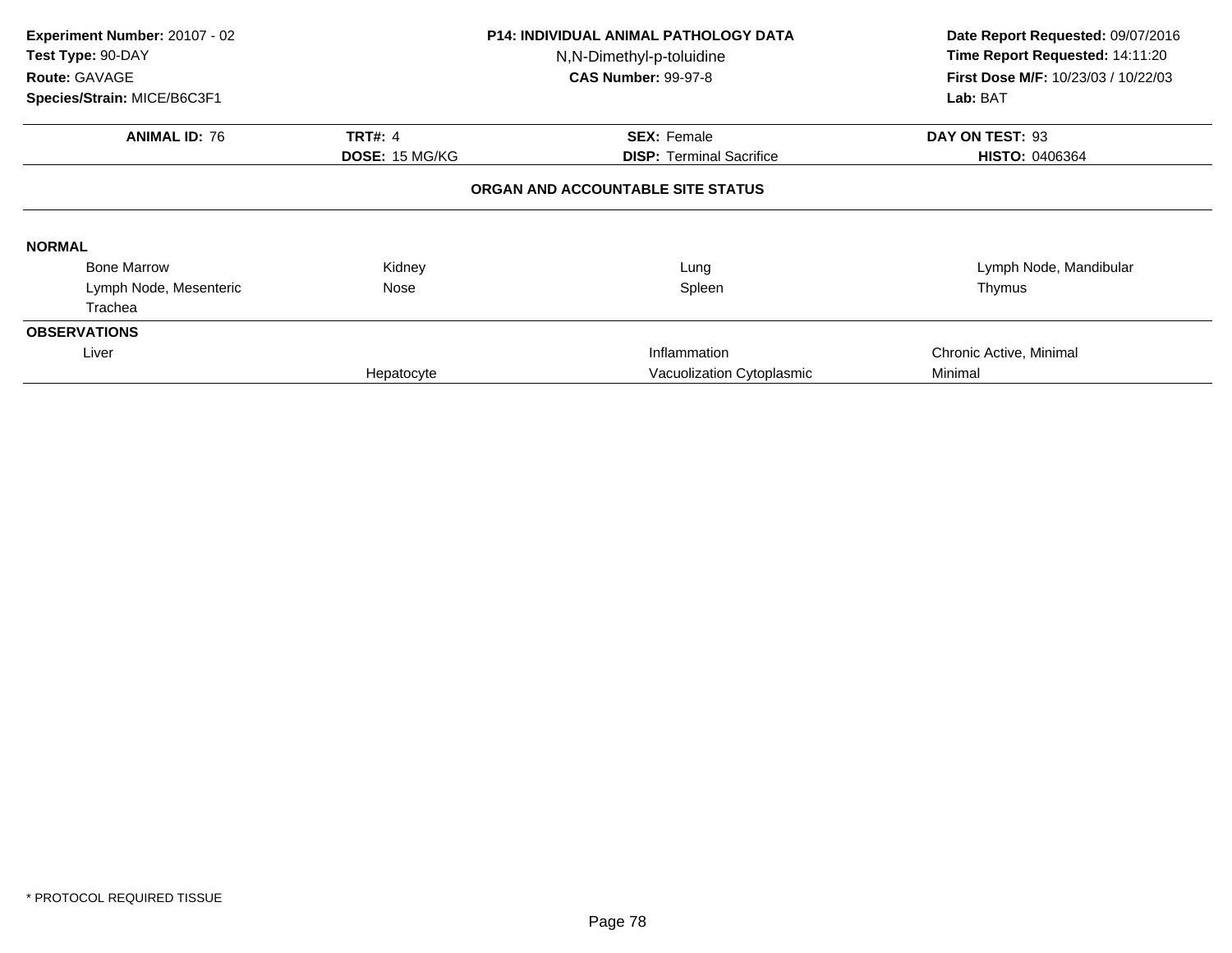| Experiment Number: 20107 - 02<br>Test Type: 90-DAY<br>Route: GAVAGE<br>Species/Strain: MICE/B6C3F1 |                       | <b>P14: INDIVIDUAL ANIMAL PATHOLOGY DATA</b><br>N,N-Dimethyl-p-toluidine<br><b>CAS Number: 99-97-8</b> | Date Report Requested: 09/07/2016<br>Time Report Requested: 14:11:20<br>First Dose M/F: 10/23/03 / 10/22/03<br>Lab: BAT |
|----------------------------------------------------------------------------------------------------|-----------------------|--------------------------------------------------------------------------------------------------------|-------------------------------------------------------------------------------------------------------------------------|
|                                                                                                    |                       |                                                                                                        |                                                                                                                         |
| <b>ANIMAL ID: 77</b>                                                                               | <b>TRT#: 4</b>        | <b>SEX: Female</b>                                                                                     | DAY ON TEST: 93                                                                                                         |
|                                                                                                    | <b>DOSE: 15 MG/KG</b> | <b>DISP: Terminal Sacrifice</b>                                                                        | <b>HISTO: 0406365</b>                                                                                                   |
| <b>NORMAL</b>                                                                                      |                       | ORGAN AND ACCOUNTABLE SITE STATUS                                                                      |                                                                                                                         |
| <b>Bone Marrow</b>                                                                                 | Kidney                | Lung                                                                                                   | Lymph Node, Mandibular                                                                                                  |
| Lymph Node, Mesenteric                                                                             | Nose                  | Spleen                                                                                                 | Thymus                                                                                                                  |
| Trachea                                                                                            |                       |                                                                                                        |                                                                                                                         |
| <b>OBSERVATIONS</b>                                                                                |                       |                                                                                                        |                                                                                                                         |
| Liver                                                                                              |                       | Inflammation                                                                                           | Chronic Active, Minimal                                                                                                 |
|                                                                                                    | Hepatocyte            | Vacuolization Cytoplasmic                                                                              | Minimal                                                                                                                 |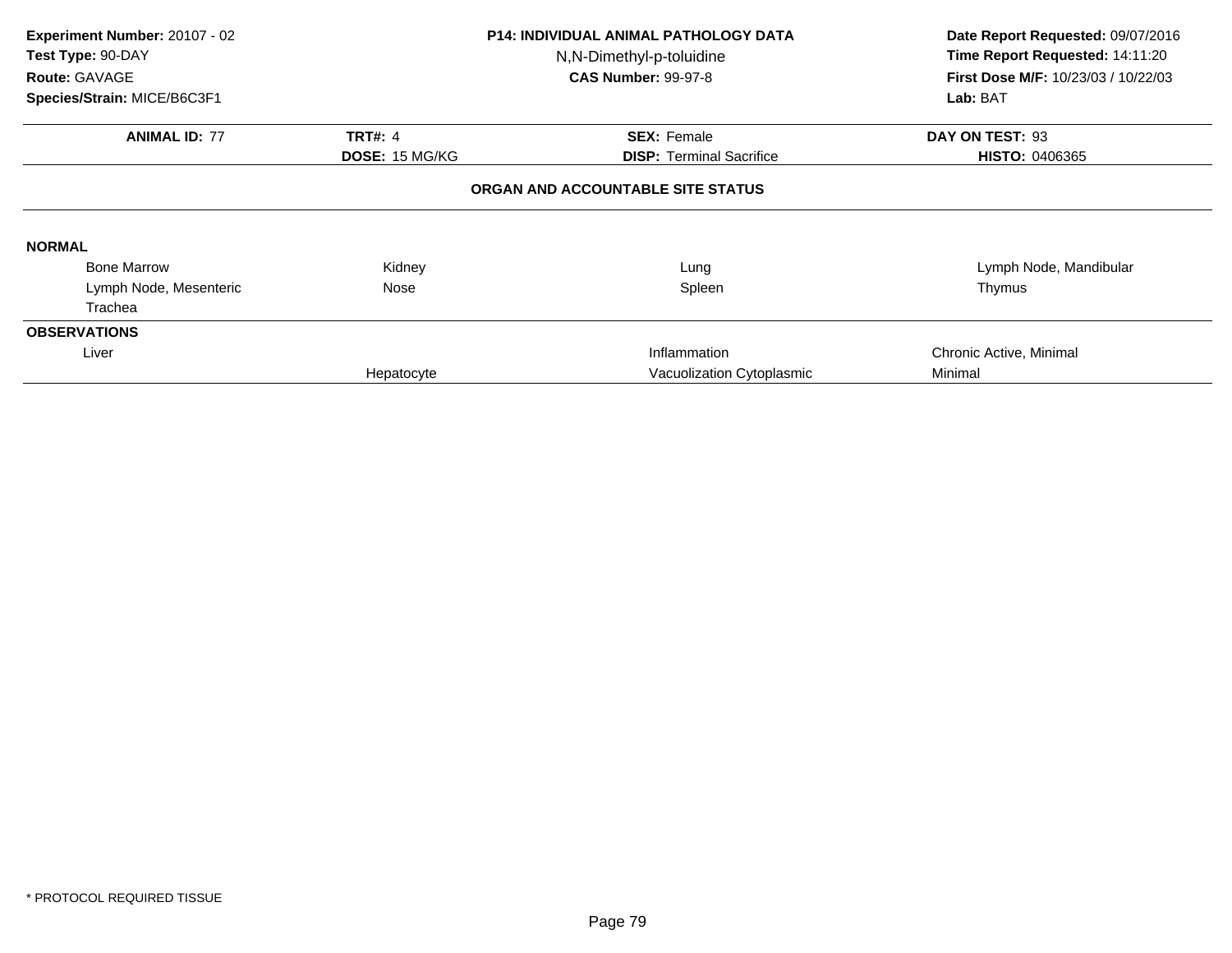| Experiment Number: 20107 - 02<br>Test Type: 90-DAY<br>Route: GAVAGE |                       | <b>P14: INDIVIDUAL ANIMAL PATHOLOGY DATA</b><br>N,N-Dimethyl-p-toluidine<br><b>CAS Number: 99-97-8</b> | Date Report Requested: 09/07/2016<br>Time Report Requested: 14:11:20<br><b>First Dose M/F: 10/23/03 / 10/22/03</b> |
|---------------------------------------------------------------------|-----------------------|--------------------------------------------------------------------------------------------------------|--------------------------------------------------------------------------------------------------------------------|
| Species/Strain: MICE/B6C3F1                                         |                       |                                                                                                        | Lab: BAT                                                                                                           |
| <b>ANIMAL ID: 78</b>                                                | <b>TRT#: 4</b>        | <b>SEX: Female</b>                                                                                     | DAY ON TEST: 93                                                                                                    |
|                                                                     | <b>DOSE: 15 MG/KG</b> | <b>DISP: Terminal Sacrifice</b>                                                                        | <b>HISTO: 0406366</b>                                                                                              |
|                                                                     |                       | ORGAN AND ACCOUNTABLE SITE STATUS                                                                      |                                                                                                                    |
| <b>NORMAL</b>                                                       |                       |                                                                                                        |                                                                                                                    |
| <b>Bone Marrow</b>                                                  | Kidney                | Lung                                                                                                   | Lymph Node, Mandibular                                                                                             |
| Lymph Node, Mesenteric                                              | Nose                  | Spleen                                                                                                 | Thymus                                                                                                             |
| Trachea                                                             |                       |                                                                                                        |                                                                                                                    |
| <b>OBSERVATIONS</b>                                                 |                       |                                                                                                        |                                                                                                                    |
| Liver                                                               |                       | Inflammation                                                                                           | Chronic Active, Minimal                                                                                            |
|                                                                     | Hepatocyte            | Vacuolization Cytoplasmic                                                                              | Moderate                                                                                                           |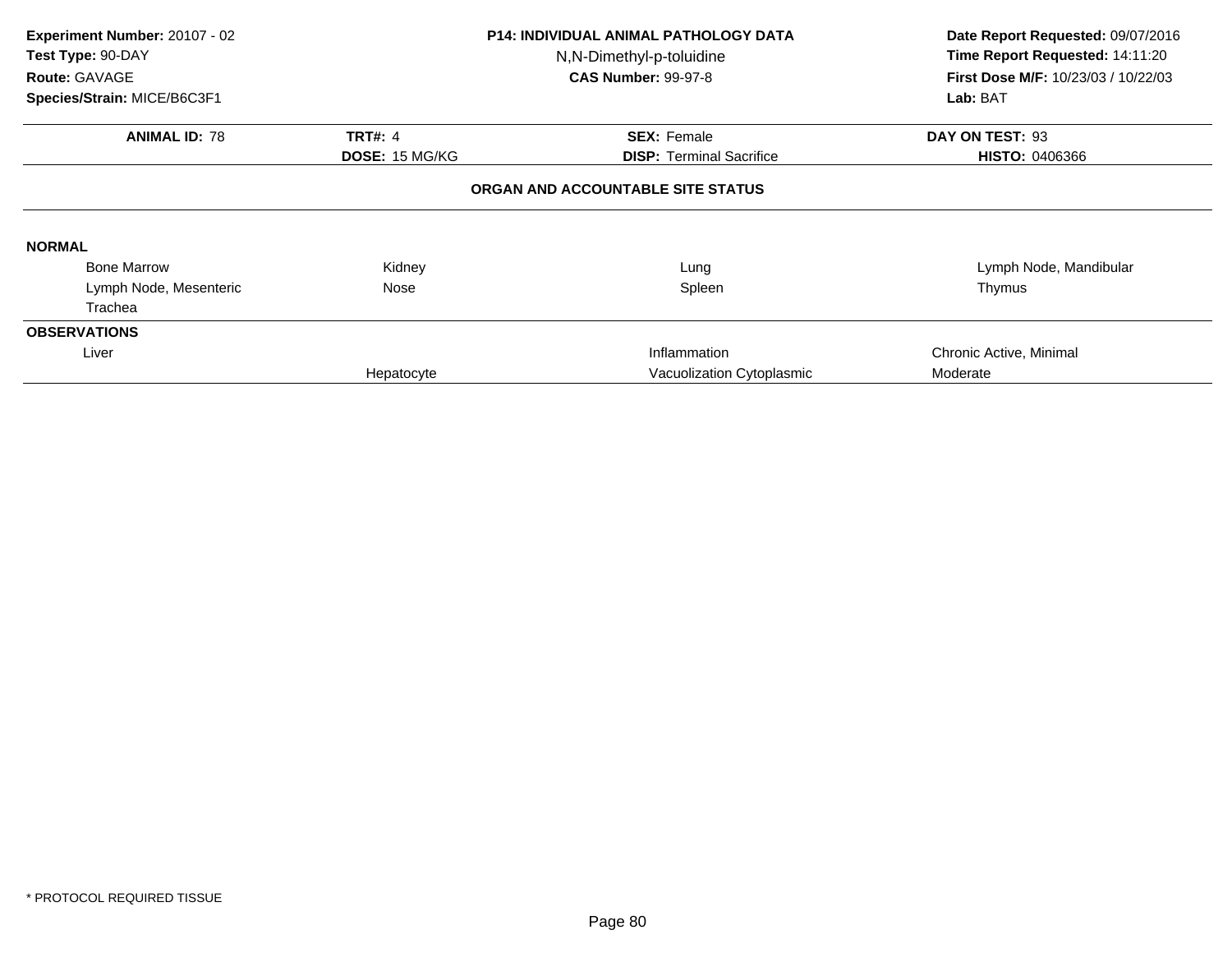| Experiment Number: 20107 - 02<br>Test Type: 90-DAY<br>Route: GAVAGE<br>Species/Strain: MICE/B6C3F1 |                       | <b>P14: INDIVIDUAL ANIMAL PATHOLOGY DATA</b><br>N,N-Dimethyl-p-toluidine<br><b>CAS Number: 99-97-8</b> | Date Report Requested: 09/07/2016<br>Time Report Requested: 14:11:20<br>First Dose M/F: 10/23/03 / 10/22/03<br>Lab: BAT |
|----------------------------------------------------------------------------------------------------|-----------------------|--------------------------------------------------------------------------------------------------------|-------------------------------------------------------------------------------------------------------------------------|
|                                                                                                    |                       |                                                                                                        |                                                                                                                         |
| <b>ANIMAL ID: 79</b>                                                                               | <b>TRT#: 4</b>        | <b>SEX: Female</b>                                                                                     | DAY ON TEST: 93                                                                                                         |
|                                                                                                    | <b>DOSE: 15 MG/KG</b> | <b>DISP: Terminal Sacrifice</b>                                                                        | <b>HISTO: 0406367</b>                                                                                                   |
| <b>NORMAL</b>                                                                                      |                       | ORGAN AND ACCOUNTABLE SITE STATUS                                                                      |                                                                                                                         |
| <b>Bone Marrow</b>                                                                                 | Kidney                | Lung                                                                                                   | Lymph Node, Mandibular                                                                                                  |
| Lymph Node, Mesenteric                                                                             | Nose                  | Spleen                                                                                                 | Thymus                                                                                                                  |
| Trachea                                                                                            |                       |                                                                                                        |                                                                                                                         |
| <b>OBSERVATIONS</b>                                                                                |                       |                                                                                                        |                                                                                                                         |
| Liver                                                                                              |                       | Inflammation                                                                                           | Chronic Active, Minimal                                                                                                 |
|                                                                                                    | Hepatocyte            | Vacuolization Cytoplasmic                                                                              | Moderate                                                                                                                |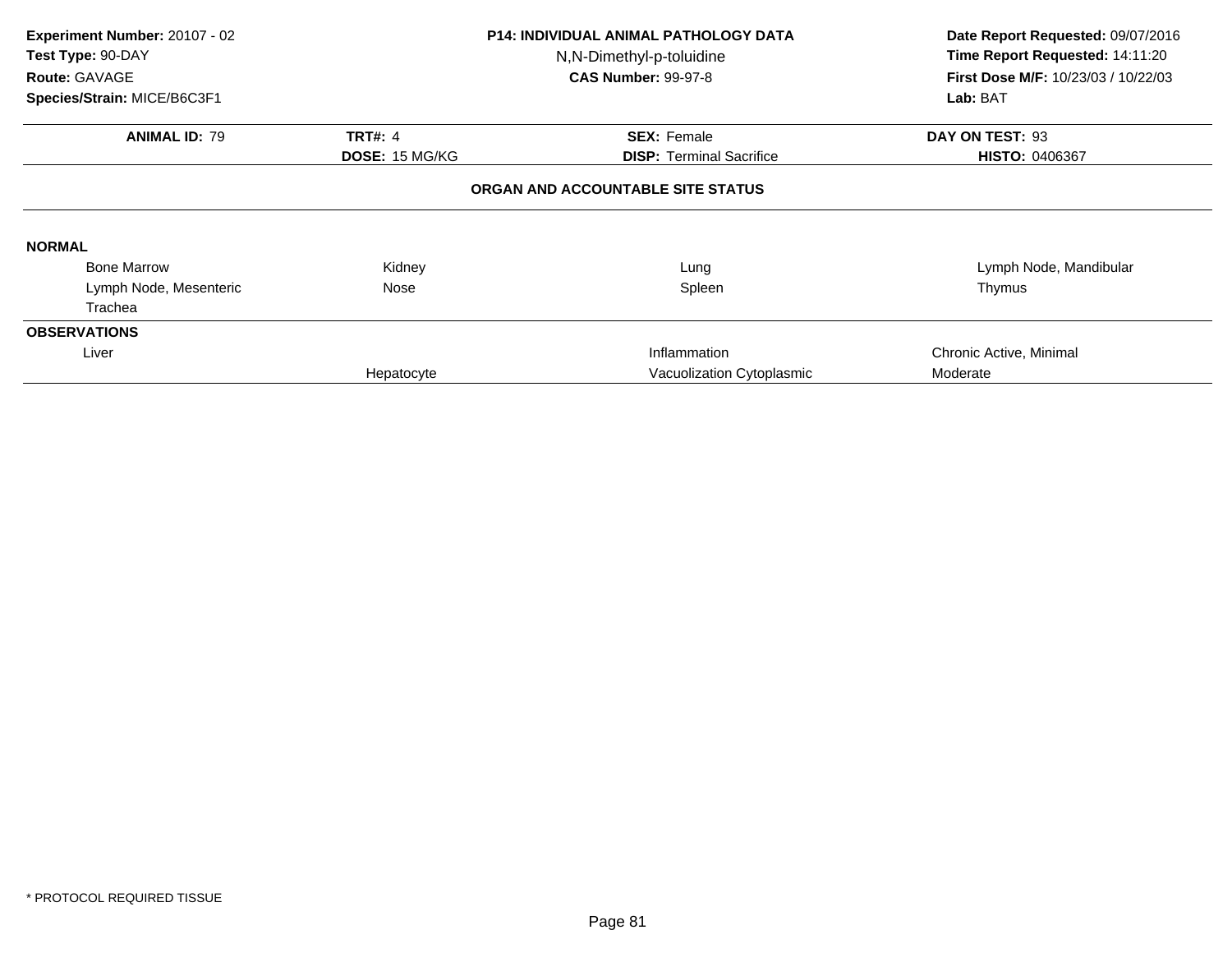| Experiment Number: 20107 - 02<br>Test Type: 90-DAY<br>Route: GAVAGE<br>Species/Strain: MICE/B6C3F1 |                       | <b>P14: INDIVIDUAL ANIMAL PATHOLOGY DATA</b><br>N,N-Dimethyl-p-toluidine<br><b>CAS Number: 99-97-8</b> | Date Report Requested: 09/07/2016<br>Time Report Requested: 14:11:20<br>First Dose M/F: 10/23/03 / 10/22/03<br>Lab: BAT |
|----------------------------------------------------------------------------------------------------|-----------------------|--------------------------------------------------------------------------------------------------------|-------------------------------------------------------------------------------------------------------------------------|
| <b>ANIMAL ID: 80</b>                                                                               | <b>TRT#: 4</b>        | <b>SEX: Female</b>                                                                                     | DAY ON TEST: 93                                                                                                         |
|                                                                                                    | <b>DOSE: 15 MG/KG</b> | <b>DISP: Terminal Sacrifice</b><br>ORGAN AND ACCOUNTABLE SITE STATUS                                   | <b>HISTO: 0406368</b>                                                                                                   |
|                                                                                                    |                       |                                                                                                        |                                                                                                                         |
| <b>NORMAL</b>                                                                                      |                       |                                                                                                        |                                                                                                                         |
| <b>Bone Marrow</b>                                                                                 | Kidney                | Lung                                                                                                   | Lymph Node, Mandibular                                                                                                  |
| Lymph Node, Mesenteric                                                                             | Nose                  | Spleen                                                                                                 | Thymus                                                                                                                  |
| Trachea                                                                                            |                       |                                                                                                        |                                                                                                                         |
| <b>OBSERVATIONS</b>                                                                                |                       |                                                                                                        |                                                                                                                         |
| Liver                                                                                              |                       | Inflammation                                                                                           | Chronic Active, Minimal                                                                                                 |
|                                                                                                    | Hepatocyte            | Vacuolization Cytoplasmic                                                                              | Moderate                                                                                                                |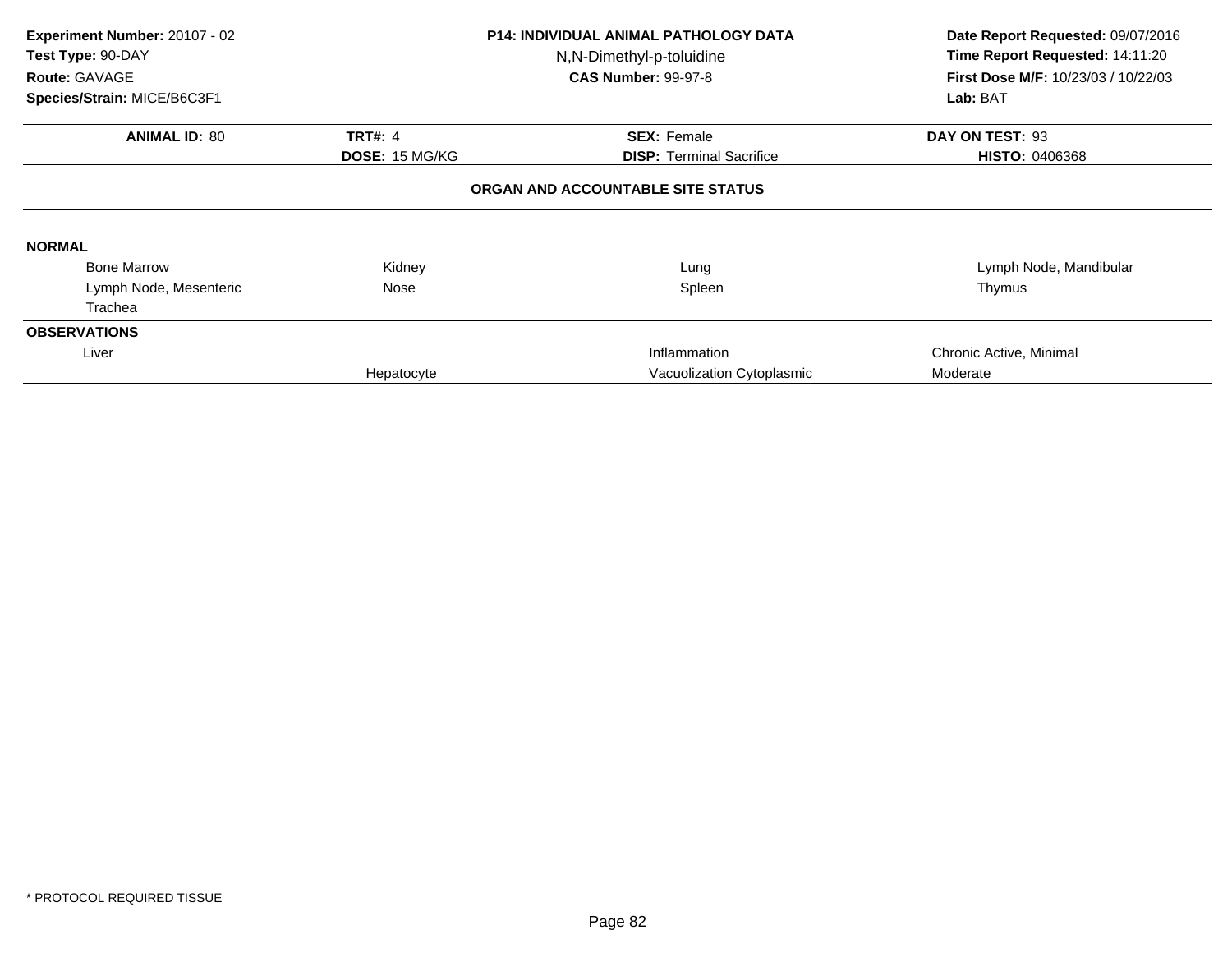| Experiment Number: 20107 - 02<br>Test Type: 90-DAY<br>Route: GAVAGE |                | <b>P14: INDIVIDUAL ANIMAL PATHOLOGY DATA</b><br>N,N-Dimethyl-p-toluidine<br><b>CAS Number: 99-97-8</b> | Date Report Requested: 09/07/2016<br>Time Report Requested: 14:11:20<br><b>First Dose M/F: 10/23/03 / 10/22/03</b> |
|---------------------------------------------------------------------|----------------|--------------------------------------------------------------------------------------------------------|--------------------------------------------------------------------------------------------------------------------|
| Species/Strain: MICE/B6C3F1                                         |                |                                                                                                        | Lab: BAT                                                                                                           |
| <b>ANIMAL ID: 81</b>                                                | <b>TRT#: 6</b> | <b>SEX: Female</b>                                                                                     | DAY ON TEST: 93                                                                                                    |
|                                                                     | DOSE: 30 MG/KG | <b>DISP:</b> Terminal Sacrifice                                                                        | <b>HISTO: 0406369</b>                                                                                              |
|                                                                     |                | ORGAN AND ACCOUNTABLE SITE STATUS                                                                      |                                                                                                                    |
| <b>NORMAL</b>                                                       |                |                                                                                                        |                                                                                                                    |
| <b>Bone Marrow</b>                                                  | Kidney         | Lung                                                                                                   | Lymph Node, Mandibular                                                                                             |
| Lymph Node, Mesenteric                                              | Nose           | Spleen                                                                                                 | Trachea                                                                                                            |
| <b>OBSERVATIONS</b>                                                 |                |                                                                                                        |                                                                                                                    |
| Liver                                                               |                | Inflammation                                                                                           | Chronic Active, Minimal                                                                                            |
|                                                                     | Hepatocyte     | Vacuolization Cytoplasmic                                                                              | Moderate                                                                                                           |
| Thymus                                                              | Thymocyte      | <b>Necrosis</b>                                                                                        | Minimal                                                                                                            |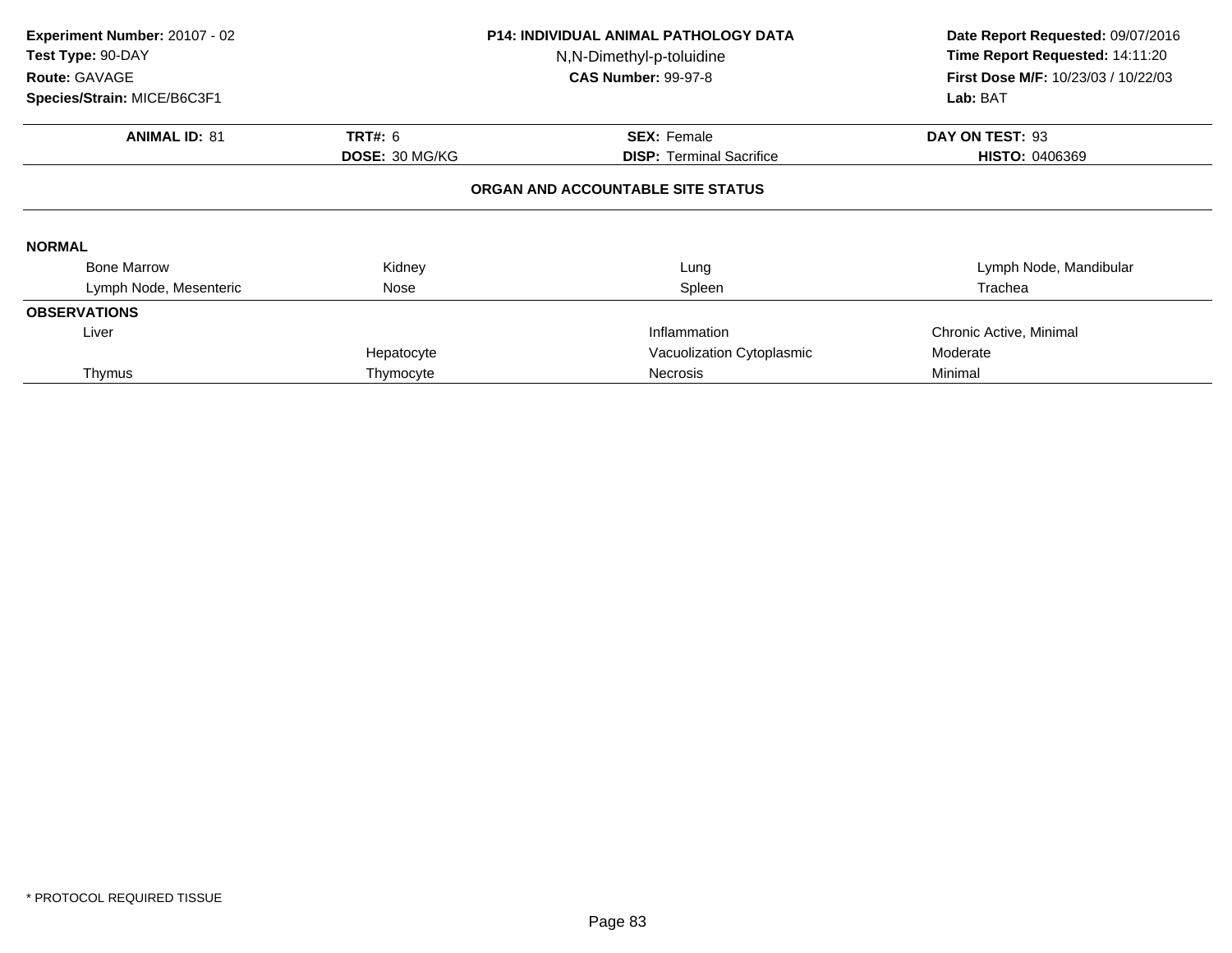| Experiment Number: 20107 - 02<br>Test Type: 90-DAY<br>Route: GAVAGE<br>Species/Strain: MICE/B6C3F1 |                                         | <b>P14: INDIVIDUAL ANIMAL PATHOLOGY DATA</b><br>N,N-Dimethyl-p-toluidine<br><b>CAS Number: 99-97-8</b> | Date Report Requested: 09/07/2016<br>Time Report Requested: 14:11:20<br>First Dose M/F: 10/23/03 / 10/22/03<br>Lab: BAT |
|----------------------------------------------------------------------------------------------------|-----------------------------------------|--------------------------------------------------------------------------------------------------------|-------------------------------------------------------------------------------------------------------------------------|
|                                                                                                    |                                         |                                                                                                        |                                                                                                                         |
| <b>ANIMAL ID: 82</b>                                                                               | <b>TRT#: 6</b><br><b>DOSE: 30 MG/KG</b> | <b>SEX: Female</b><br><b>DISP: Terminal Sacrifice</b>                                                  | DAY ON TEST: 93<br><b>HISTO: 0406370</b>                                                                                |
|                                                                                                    |                                         | ORGAN AND ACCOUNTABLE SITE STATUS                                                                      |                                                                                                                         |
| <b>NORMAL</b>                                                                                      |                                         |                                                                                                        |                                                                                                                         |
| <b>Bone Marrow</b>                                                                                 | Kidney                                  | Lung                                                                                                   | Lymph Node, Mandibular                                                                                                  |
| Lymph Node, Mesenteric                                                                             | Nose                                    | Spleen                                                                                                 | Thymus                                                                                                                  |
| Trachea                                                                                            |                                         |                                                                                                        |                                                                                                                         |
| <b>OBSERVATIONS</b>                                                                                |                                         |                                                                                                        |                                                                                                                         |
| Liver                                                                                              |                                         | Inflammation                                                                                           | Chronic Active, Minimal                                                                                                 |
|                                                                                                    | Hepatocyte                              | Vacuolization Cytoplasmic                                                                              | Moderate                                                                                                                |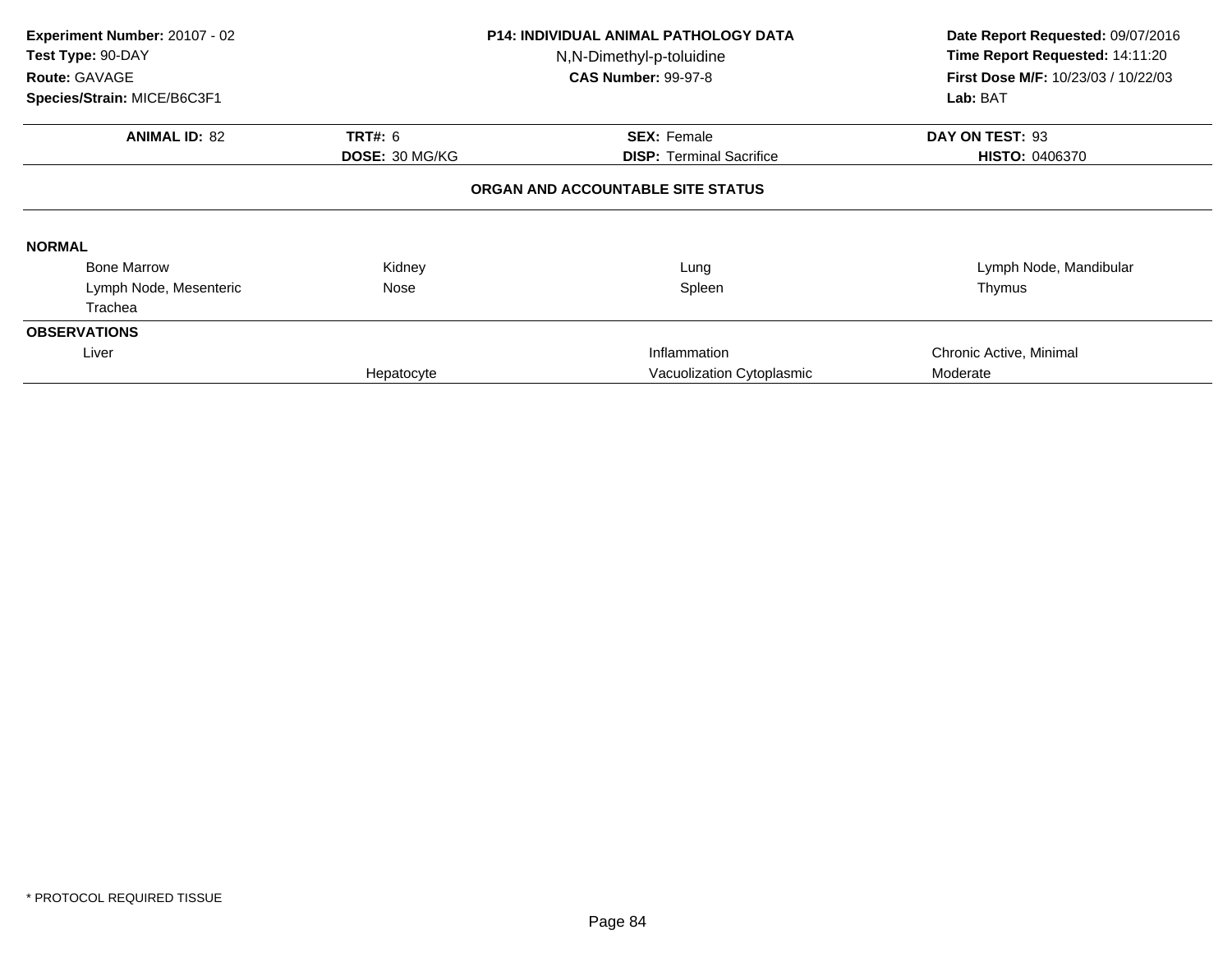| Experiment Number: 20107 - 02<br>Test Type: 90-DAY<br>Route: GAVAGE<br>Species/Strain: MICE/B6C3F1 |                       | <b>P14: INDIVIDUAL ANIMAL PATHOLOGY DATA</b><br>N,N-Dimethyl-p-toluidine<br><b>CAS Number: 99-97-8</b> | Date Report Requested: 09/07/2016<br>Time Report Requested: 14:11:20<br>First Dose M/F: 10/23/03 / 10/22/03<br>Lab: BAT |
|----------------------------------------------------------------------------------------------------|-----------------------|--------------------------------------------------------------------------------------------------------|-------------------------------------------------------------------------------------------------------------------------|
|                                                                                                    |                       |                                                                                                        |                                                                                                                         |
| <b>ANIMAL ID: 83</b>                                                                               | <b>TRT#: 6</b>        | <b>SEX: Female</b>                                                                                     | DAY ON TEST: 93                                                                                                         |
|                                                                                                    | <b>DOSE: 30 MG/KG</b> | <b>DISP: Terminal Sacrifice</b>                                                                        | <b>HISTO: 0406371</b>                                                                                                   |
|                                                                                                    |                       | ORGAN AND ACCOUNTABLE SITE STATUS                                                                      |                                                                                                                         |
| <b>NORMAL</b>                                                                                      |                       |                                                                                                        |                                                                                                                         |
| <b>Bone Marrow</b>                                                                                 | Kidney                | Lung                                                                                                   | Lymph Node, Mandibular                                                                                                  |
| Lymph Node, Mesenteric                                                                             | Nose                  | Spleen                                                                                                 | Thymus                                                                                                                  |
| Trachea                                                                                            |                       |                                                                                                        |                                                                                                                         |
| <b>OBSERVATIONS</b>                                                                                |                       |                                                                                                        |                                                                                                                         |
| Liver                                                                                              |                       | Inflammation                                                                                           | Chronic Active, Minimal                                                                                                 |
|                                                                                                    | Hepatocyte            | Vacuolization Cytoplasmic                                                                              | Moderate                                                                                                                |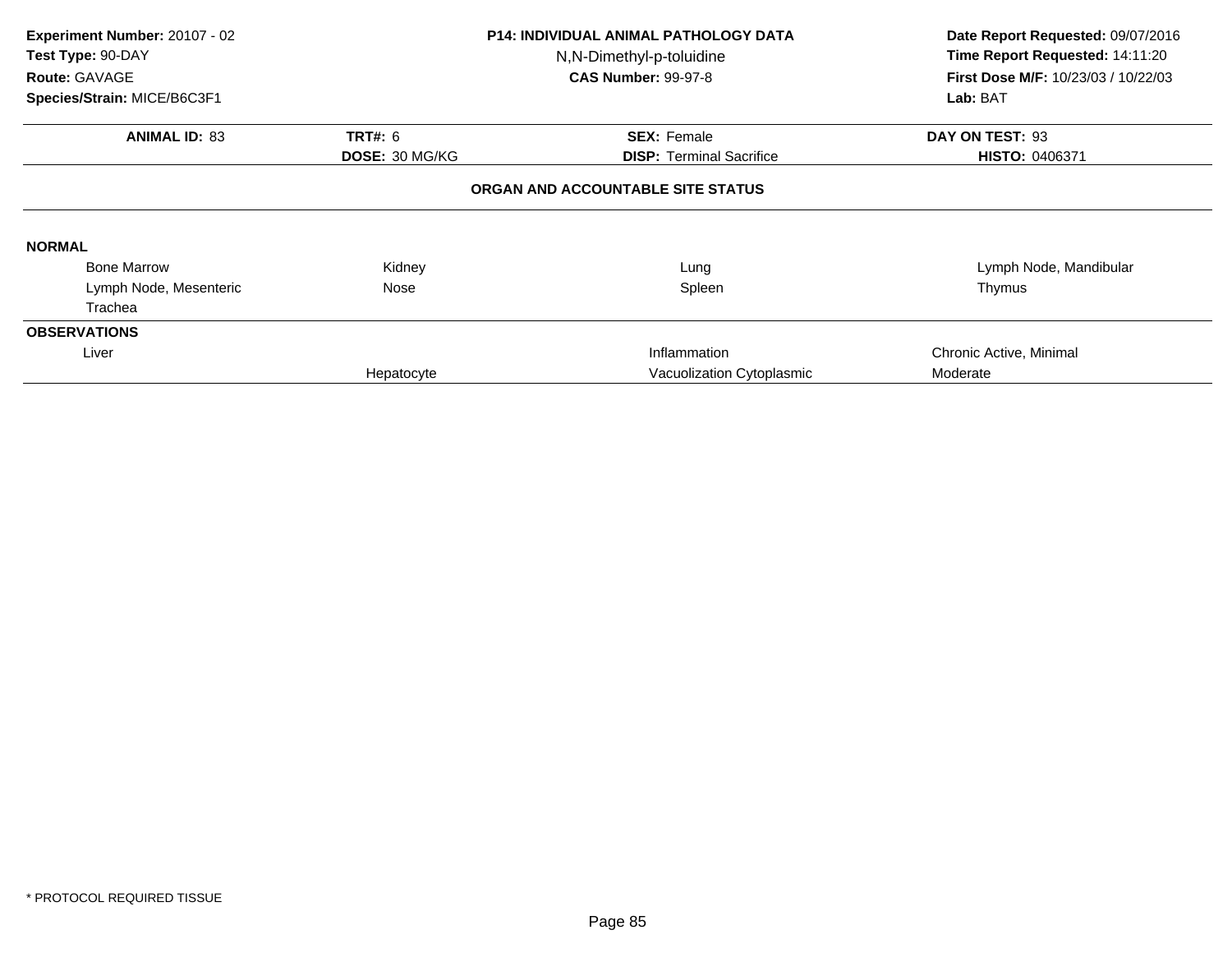| Experiment Number: 20107 - 02<br>Test Type: 90-DAY<br>Route: GAVAGE |                        | <b>P14: INDIVIDUAL ANIMAL PATHOLOGY DATA</b><br>N,N-Dimethyl-p-toluidine<br><b>CAS Number: 99-97-8</b> | Date Report Requested: 09/07/2016<br>Time Report Requested: 14:11:20<br>First Dose M/F: 10/23/03 / 10/22/03<br>Lab: BAT |
|---------------------------------------------------------------------|------------------------|--------------------------------------------------------------------------------------------------------|-------------------------------------------------------------------------------------------------------------------------|
| Species/Strain: MICE/B6C3F1                                         |                        |                                                                                                        |                                                                                                                         |
| <b>ANIMAL ID: 84</b>                                                | <b>TRT#: 6</b>         | <b>SEX: Female</b>                                                                                     | DAY ON TEST: 93                                                                                                         |
|                                                                     | DOSE: 30 MG/KG         | <b>DISP:</b> Terminal Sacrifice                                                                        | <b>HISTO: 0406372</b>                                                                                                   |
|                                                                     |                        | ORGAN AND ACCOUNTABLE SITE STATUS                                                                      |                                                                                                                         |
| <b>NORMAL</b>                                                       |                        |                                                                                                        |                                                                                                                         |
| <b>Bone Marrow</b>                                                  | Kidney                 | Lymph Node, Mandibular                                                                                 | Lymph Node, Mesenteric                                                                                                  |
| Nose                                                                | Spleen                 | Thymus                                                                                                 | Trachea                                                                                                                 |
| <b>OBSERVATIONS</b>                                                 |                        |                                                                                                        |                                                                                                                         |
| Liver                                                               |                        | Inflammation                                                                                           | Chronic Active, Minimal                                                                                                 |
|                                                                     | Hepatocyte             | Vacuolization Cytoplasmic                                                                              | Mild                                                                                                                    |
| Lung                                                                | Peribronchiolr         | Inflammation                                                                                           | Chronic Active, Mild                                                                                                    |
|                                                                     | Bronchiole, Epithelium | Regeneration                                                                                           | Mild                                                                                                                    |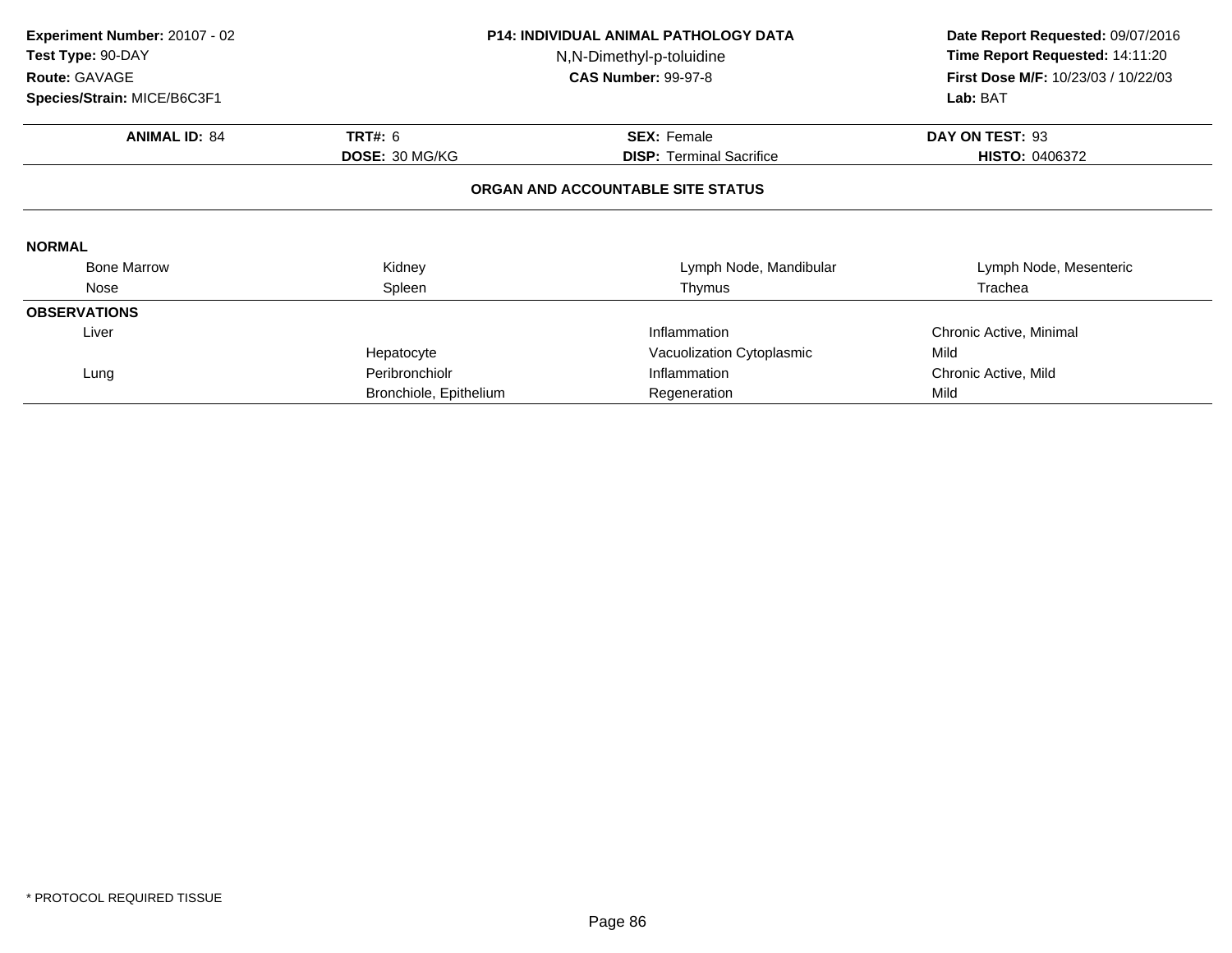| Experiment Number: 20107 - 02<br>Test Type: 90-DAY<br>Route: GAVAGE<br>Species/Strain: MICE/B6C3F1 |                                         | <b>P14: INDIVIDUAL ANIMAL PATHOLOGY DATA</b><br>N,N-Dimethyl-p-toluidine<br><b>CAS Number: 99-97-8</b> | Date Report Requested: 09/07/2016<br>Time Report Requested: 14:11:20<br>First Dose M/F: 10/23/03 / 10/22/03<br>Lab: BAT |
|----------------------------------------------------------------------------------------------------|-----------------------------------------|--------------------------------------------------------------------------------------------------------|-------------------------------------------------------------------------------------------------------------------------|
| <b>ANIMAL ID: 85</b>                                                                               | <b>TRT#: 6</b><br><b>DOSE: 30 MG/KG</b> | <b>SEX: Female</b><br><b>DISP: Terminal Sacrifice</b>                                                  | DAY ON TEST: 93<br><b>HISTO: 0406373</b>                                                                                |
|                                                                                                    |                                         | ORGAN AND ACCOUNTABLE SITE STATUS                                                                      |                                                                                                                         |
| <b>NORMAL</b>                                                                                      |                                         |                                                                                                        |                                                                                                                         |
| <b>Bone Marrow</b>                                                                                 | Kidney                                  | Lung                                                                                                   | Lymph Node, Mandibular                                                                                                  |
| Lymph Node, Mesenteric                                                                             | Nose                                    | Spleen                                                                                                 | Thymus                                                                                                                  |
| Trachea                                                                                            |                                         |                                                                                                        |                                                                                                                         |
| <b>OBSERVATIONS</b>                                                                                |                                         |                                                                                                        |                                                                                                                         |
| Liver                                                                                              |                                         | Inflammation                                                                                           | Chronic Active, Minimal                                                                                                 |
|                                                                                                    | Hepatocyte                              | Vacuolization Cytoplasmic                                                                              | Mild                                                                                                                    |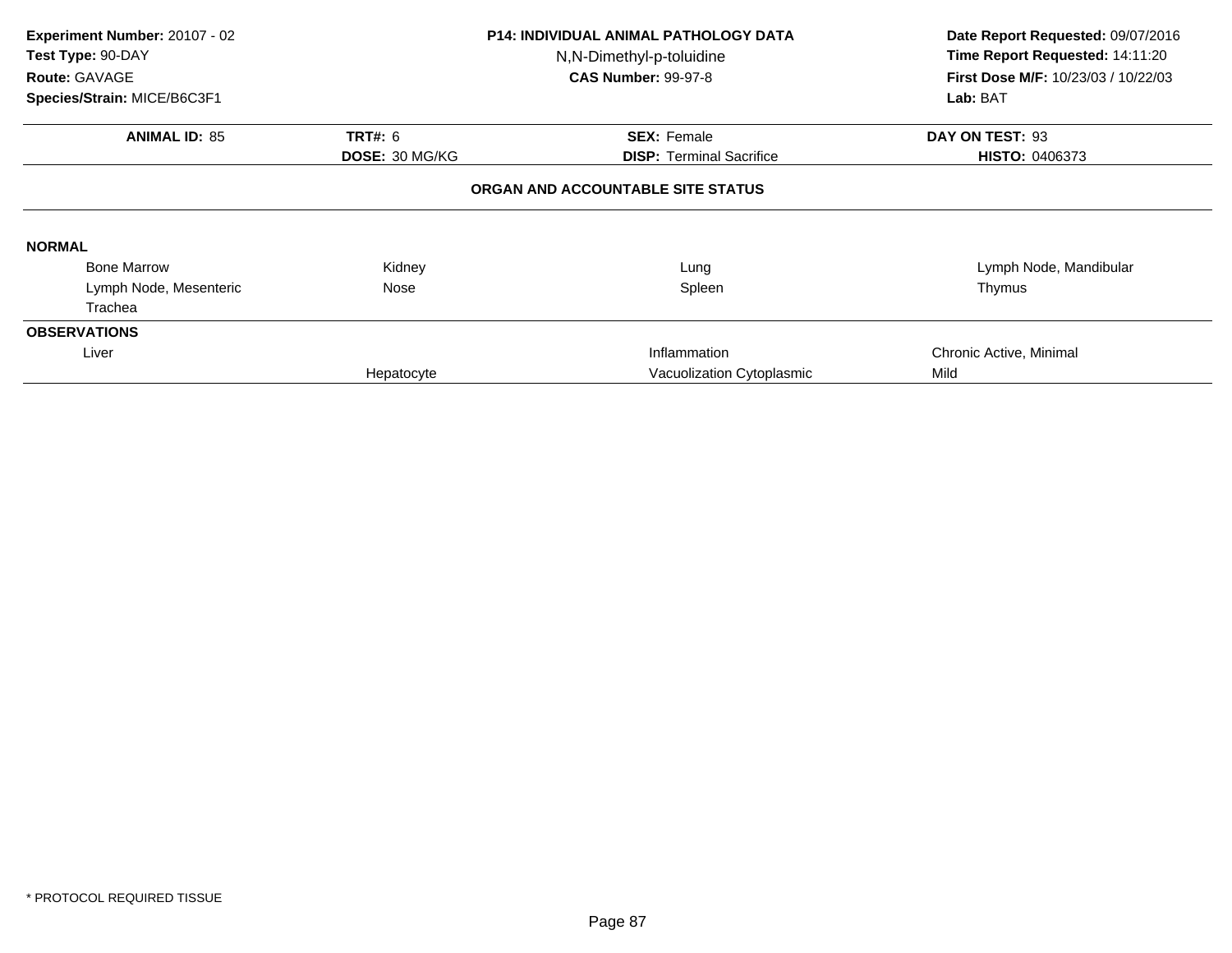| Experiment Number: 20107 - 02<br>Test Type: 90-DAY<br>Route: GAVAGE<br>Species/Strain: MICE/B6C3F1 |                                         | <b>P14: INDIVIDUAL ANIMAL PATHOLOGY DATA</b><br>N,N-Dimethyl-p-toluidine<br><b>CAS Number: 99-97-8</b> | Date Report Requested: 09/07/2016<br>Time Report Requested: 14:11:20<br>First Dose M/F: 10/23/03 / 10/22/03<br>Lab: BAT |
|----------------------------------------------------------------------------------------------------|-----------------------------------------|--------------------------------------------------------------------------------------------------------|-------------------------------------------------------------------------------------------------------------------------|
|                                                                                                    |                                         |                                                                                                        |                                                                                                                         |
| <b>ANIMAL ID: 86</b>                                                                               | <b>TRT#: 6</b><br><b>DOSE: 30 MG/KG</b> | <b>SEX: Female</b><br><b>DISP: Terminal Sacrifice</b>                                                  | DAY ON TEST: 93<br><b>HISTO: 0406374</b>                                                                                |
|                                                                                                    |                                         | ORGAN AND ACCOUNTABLE SITE STATUS                                                                      |                                                                                                                         |
| <b>NORMAL</b>                                                                                      |                                         |                                                                                                        |                                                                                                                         |
| <b>Bone Marrow</b>                                                                                 | Kidney                                  | Lung                                                                                                   | Lymph Node, Mandibular                                                                                                  |
| Lymph Node, Mesenteric                                                                             | Nose                                    | Spleen                                                                                                 | Thymus                                                                                                                  |
| Trachea                                                                                            |                                         |                                                                                                        |                                                                                                                         |
| <b>OBSERVATIONS</b>                                                                                |                                         |                                                                                                        |                                                                                                                         |
| Liver                                                                                              |                                         | Inflammation                                                                                           | Chronic Active, Minimal                                                                                                 |
|                                                                                                    | Hepatocyte                              | Vacuolization Cytoplasmic                                                                              | Minimal                                                                                                                 |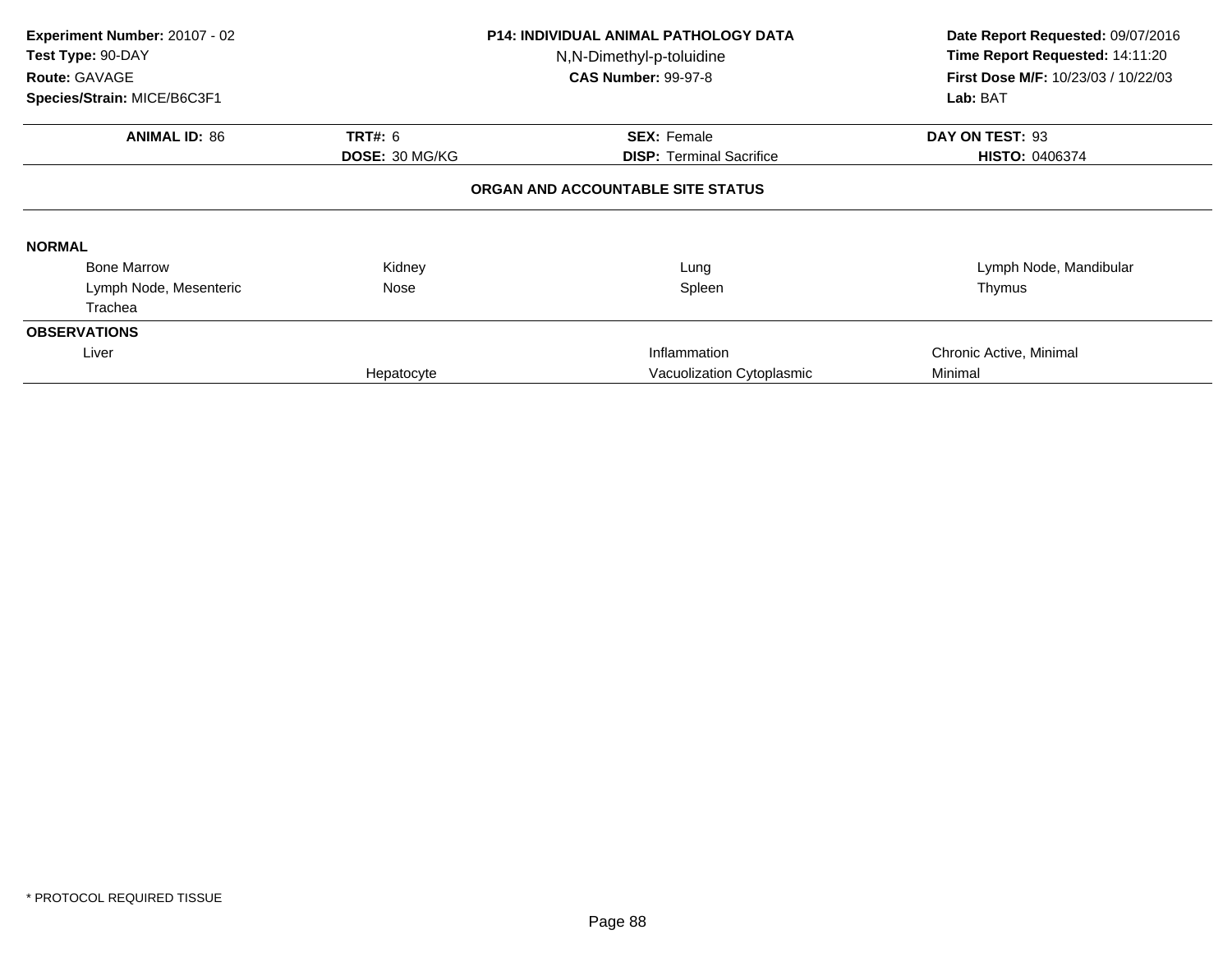| Experiment Number: 20107 - 02<br>Test Type: 90-DAY<br>Route: GAVAGE<br>Species/Strain: MICE/B6C3F1 |                       | <b>P14: INDIVIDUAL ANIMAL PATHOLOGY DATA</b><br>N,N-Dimethyl-p-toluidine<br><b>CAS Number: 99-97-8</b> | Date Report Requested: 09/07/2016<br>Time Report Requested: 14:11:20<br>First Dose M/F: 10/23/03 / 10/22/03<br>Lab: BAT |
|----------------------------------------------------------------------------------------------------|-----------------------|--------------------------------------------------------------------------------------------------------|-------------------------------------------------------------------------------------------------------------------------|
|                                                                                                    |                       |                                                                                                        |                                                                                                                         |
| <b>ANIMAL ID: 87</b>                                                                               | <b>TRT#: 6</b>        | <b>SEX: Female</b>                                                                                     | DAY ON TEST: 93                                                                                                         |
|                                                                                                    | <b>DOSE: 30 MG/KG</b> | <b>DISP: Terminal Sacrifice</b>                                                                        | <b>HISTO: 0406375</b>                                                                                                   |
| <b>NORMAL</b>                                                                                      |                       | ORGAN AND ACCOUNTABLE SITE STATUS                                                                      |                                                                                                                         |
| <b>Bone Marrow</b>                                                                                 | Kidney                | Lung                                                                                                   | Lymph Node, Mandibular                                                                                                  |
| Lymph Node, Mesenteric                                                                             | Nose                  | Spleen                                                                                                 | Thymus                                                                                                                  |
| Trachea                                                                                            |                       |                                                                                                        |                                                                                                                         |
| <b>OBSERVATIONS</b>                                                                                |                       |                                                                                                        |                                                                                                                         |
| Liver                                                                                              |                       | Inflammation                                                                                           | Chronic Active, Minimal                                                                                                 |
|                                                                                                    | Hepatocyte            | Vacuolization Cytoplasmic                                                                              | Mild                                                                                                                    |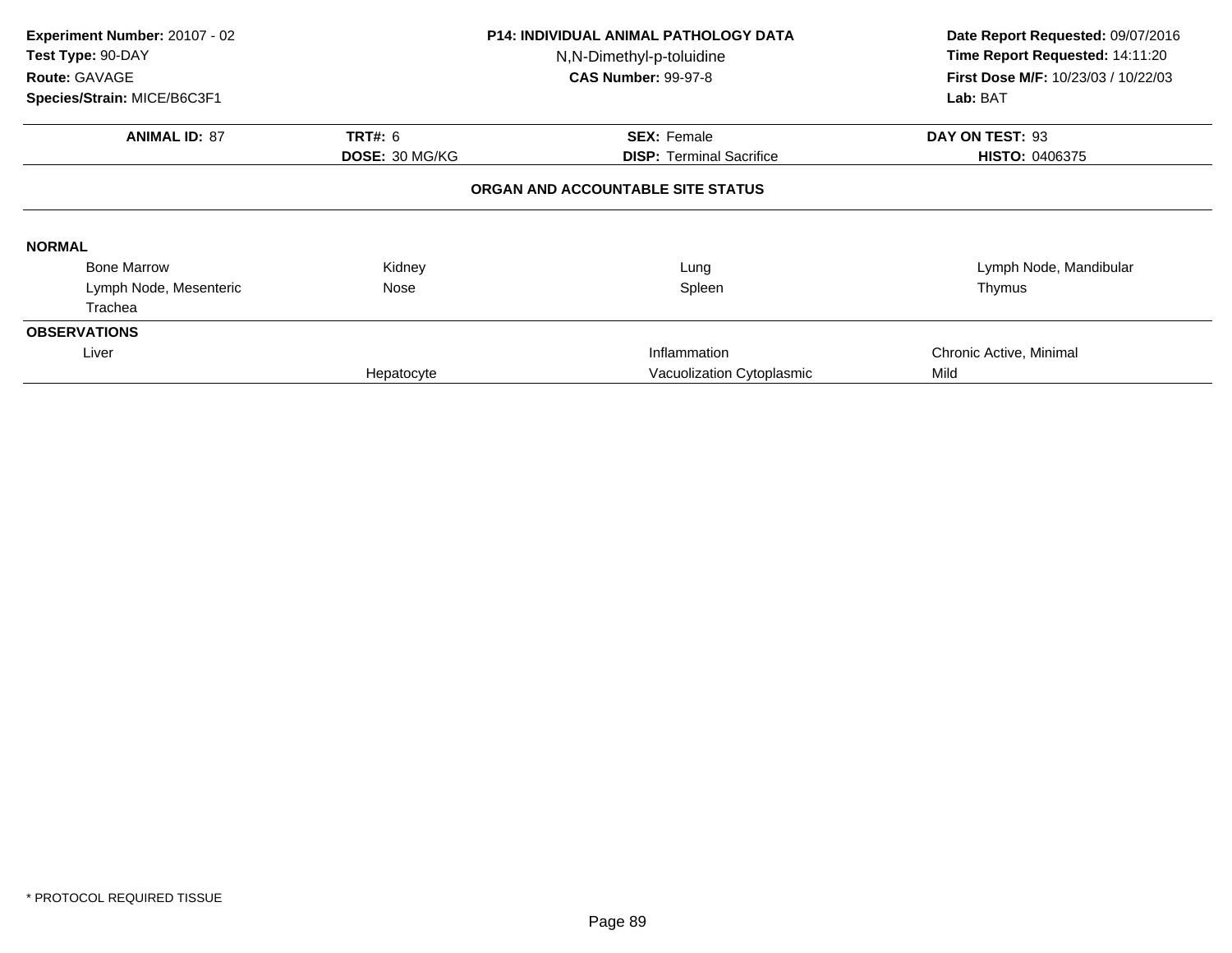| Experiment Number: 20107 - 02<br><b>P14: INDIVIDUAL ANIMAL PATHOLOGY DATA</b><br>Test Type: 90-DAY<br>N,N-Dimethyl-p-toluidine<br><b>CAS Number: 99-97-8</b><br>Route: GAVAGE<br>Species/Strain: MICE/B6C3F1 |                | Date Report Requested: 09/07/2016<br>Time Report Requested: 14:11:20<br><b>First Dose M/F: 10/23/03 / 10/22/03</b><br>Lab: BAT |                         |
|--------------------------------------------------------------------------------------------------------------------------------------------------------------------------------------------------------------|----------------|--------------------------------------------------------------------------------------------------------------------------------|-------------------------|
| <b>ANIMAL ID: 88</b>                                                                                                                                                                                         | <b>TRT#:</b> 6 | <b>SEX: Female</b>                                                                                                             | DAY ON TEST: 93         |
|                                                                                                                                                                                                              | DOSE: 30 MG/KG | <b>DISP:</b> Terminal Sacrifice                                                                                                | <b>HISTO: 0406376</b>   |
|                                                                                                                                                                                                              |                | ORGAN AND ACCOUNTABLE SITE STATUS                                                                                              |                         |
| <b>NORMAL</b>                                                                                                                                                                                                |                |                                                                                                                                |                         |
| <b>Bone Marrow</b>                                                                                                                                                                                           | Kidney         | Lung                                                                                                                           | Lymph Node, Mandibular  |
| Lymph Node, Mesenteric                                                                                                                                                                                       | Nose           | Spleen                                                                                                                         | Thymus                  |
| Trachea                                                                                                                                                                                                      |                |                                                                                                                                |                         |
| <b>OBSERVATIONS</b>                                                                                                                                                                                          |                |                                                                                                                                |                         |
| Liver                                                                                                                                                                                                        |                | Inflammation                                                                                                                   | Chronic Active, Minimal |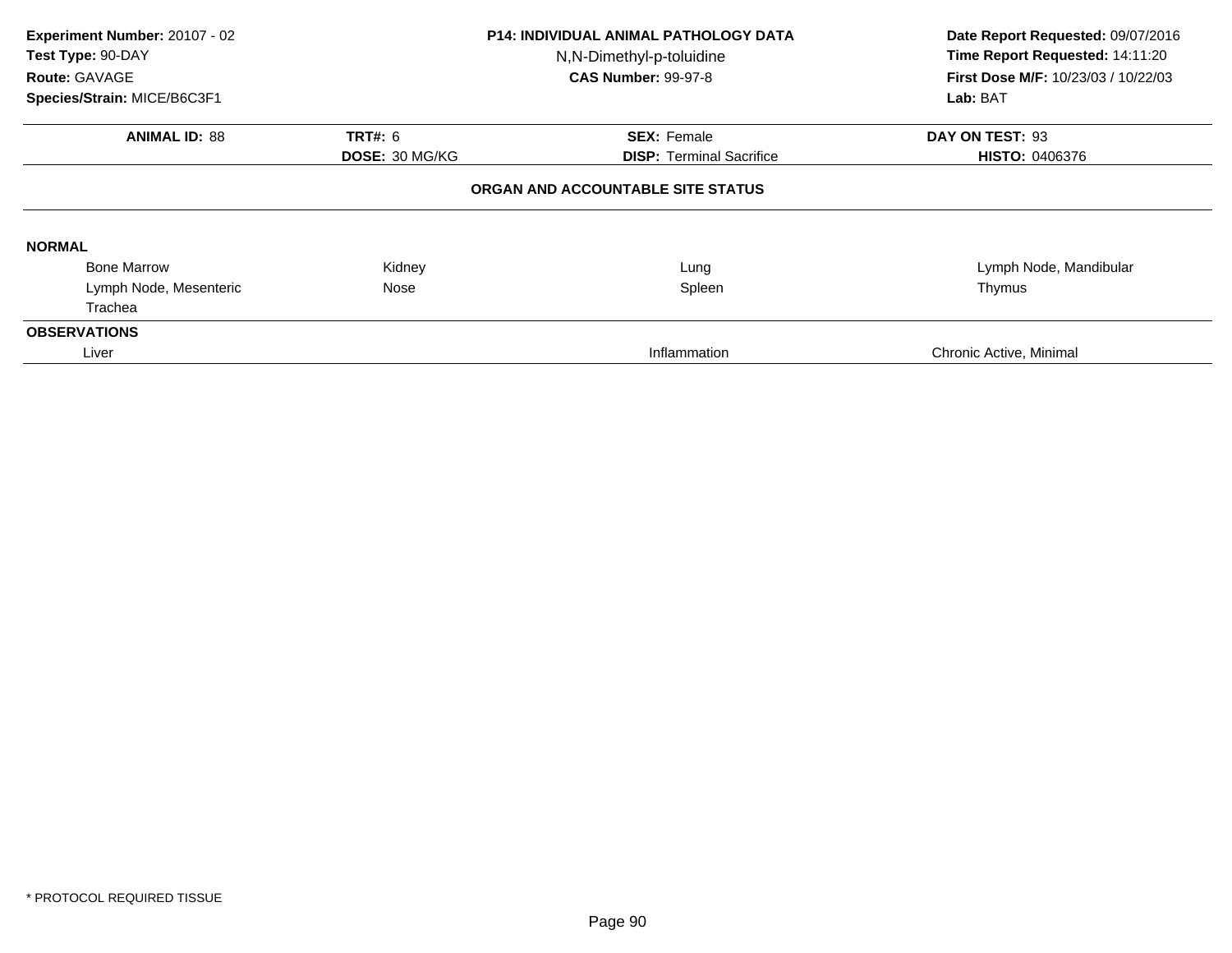| Experiment Number: 20107 - 02<br>Test Type: 90-DAY<br>Route: GAVAGE<br>Species/Strain: MICE/B6C3F1 |                                         | <b>P14: INDIVIDUAL ANIMAL PATHOLOGY DATA</b><br>N,N-Dimethyl-p-toluidine<br><b>CAS Number: 99-97-8</b> | Date Report Requested: 09/07/2016<br>Time Report Requested: 14:11:20<br>First Dose M/F: 10/23/03 / 10/22/03<br>Lab: BAT |
|----------------------------------------------------------------------------------------------------|-----------------------------------------|--------------------------------------------------------------------------------------------------------|-------------------------------------------------------------------------------------------------------------------------|
| <b>ANIMAL ID: 89</b>                                                                               | <b>TRT#: 6</b><br><b>DOSE: 30 MG/KG</b> | <b>SEX: Female</b><br><b>DISP: Terminal Sacrifice</b>                                                  | DAY ON TEST: 93<br><b>HISTO: 0406377</b>                                                                                |
|                                                                                                    |                                         | ORGAN AND ACCOUNTABLE SITE STATUS                                                                      |                                                                                                                         |
| <b>NORMAL</b>                                                                                      |                                         |                                                                                                        |                                                                                                                         |
| <b>Bone Marrow</b>                                                                                 | Kidney                                  | Lung                                                                                                   | Lymph Node, Mandibular                                                                                                  |
| Lymph Node, Mesenteric                                                                             | Nose                                    | Spleen                                                                                                 | Thymus                                                                                                                  |
| Trachea                                                                                            |                                         |                                                                                                        |                                                                                                                         |
| <b>OBSERVATIONS</b>                                                                                |                                         |                                                                                                        |                                                                                                                         |
| Liver                                                                                              |                                         | Inflammation                                                                                           | Chronic Active, Minimal                                                                                                 |
|                                                                                                    | Hepatocyte                              | Vacuolization Cytoplasmic                                                                              | Minimal                                                                                                                 |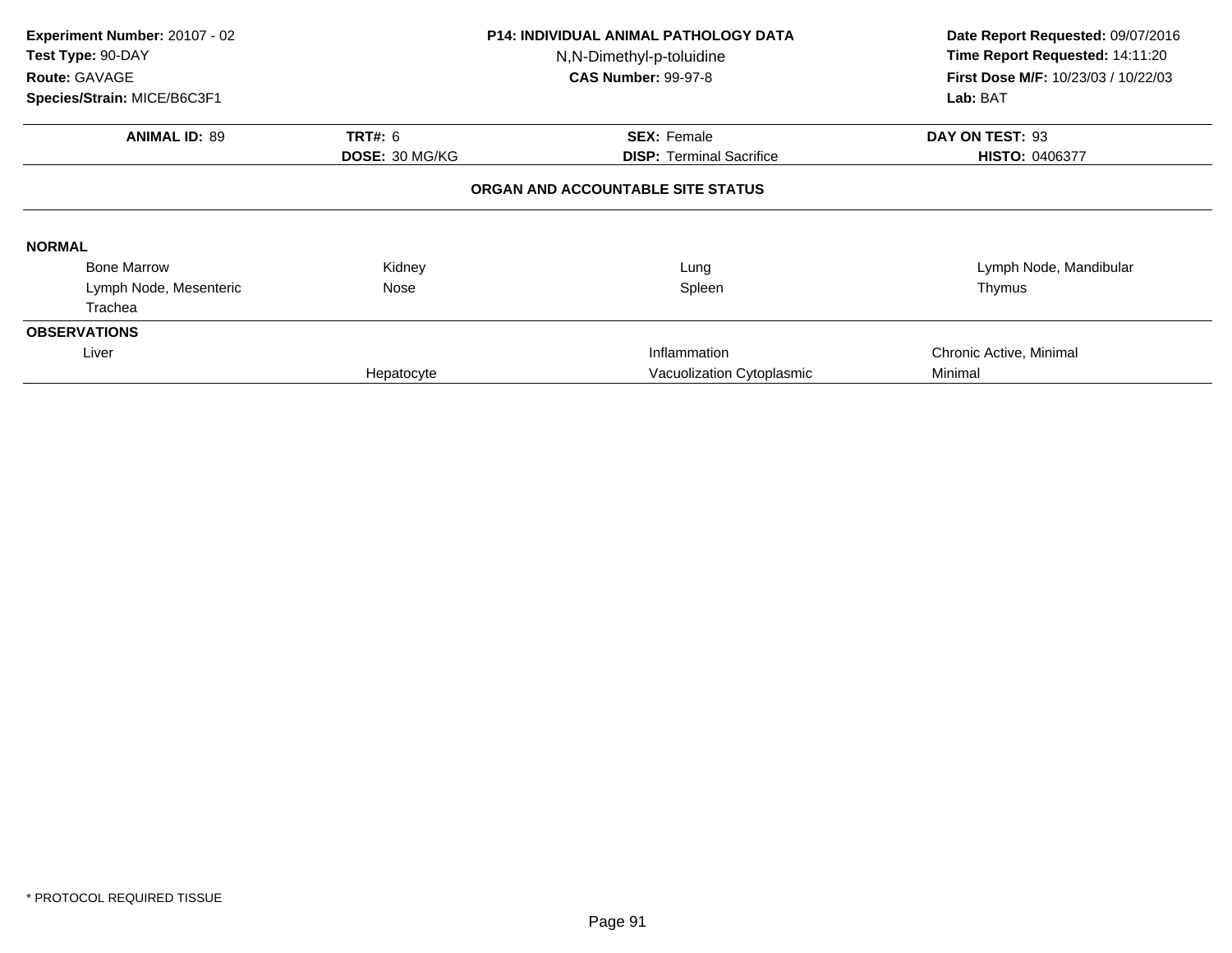| Experiment Number: 20107 - 02<br>Test Type: 90-DAY<br>Route: GAVAGE<br>Species/Strain: MICE/B6C3F1 |                       | <b>P14: INDIVIDUAL ANIMAL PATHOLOGY DATA</b><br>N,N-Dimethyl-p-toluidine<br><b>CAS Number: 99-97-8</b> | Date Report Requested: 09/07/2016<br>Time Report Requested: 14:11:20<br>First Dose M/F: 10/23/03 / 10/22/03<br>Lab: BAT |
|----------------------------------------------------------------------------------------------------|-----------------------|--------------------------------------------------------------------------------------------------------|-------------------------------------------------------------------------------------------------------------------------|
| <b>ANIMAL ID: 90</b>                                                                               | <b>TRT#: 6</b>        | <b>SEX: Female</b>                                                                                     | DAY ON TEST: 93                                                                                                         |
|                                                                                                    | <b>DOSE: 30 MG/KG</b> | <b>DISP: Terminal Sacrifice</b>                                                                        | <b>HISTO: 0406378</b>                                                                                                   |
|                                                                                                    |                       | ORGAN AND ACCOUNTABLE SITE STATUS                                                                      |                                                                                                                         |
| <b>NORMAL</b>                                                                                      |                       |                                                                                                        |                                                                                                                         |
| <b>Bone Marrow</b>                                                                                 | Kidney                | Lung                                                                                                   | Lymph Node, Mandibular                                                                                                  |
| Lymph Node, Mesenteric                                                                             | Nose                  | Spleen                                                                                                 | Thymus                                                                                                                  |
| Trachea                                                                                            |                       |                                                                                                        |                                                                                                                         |
| <b>OBSERVATIONS</b>                                                                                |                       |                                                                                                        |                                                                                                                         |
| Liver                                                                                              |                       | Inflammation                                                                                           | Chronic Active, Minimal                                                                                                 |
|                                                                                                    | Hepatocyte            | Vacuolization Cytoplasmic                                                                              | Mild                                                                                                                    |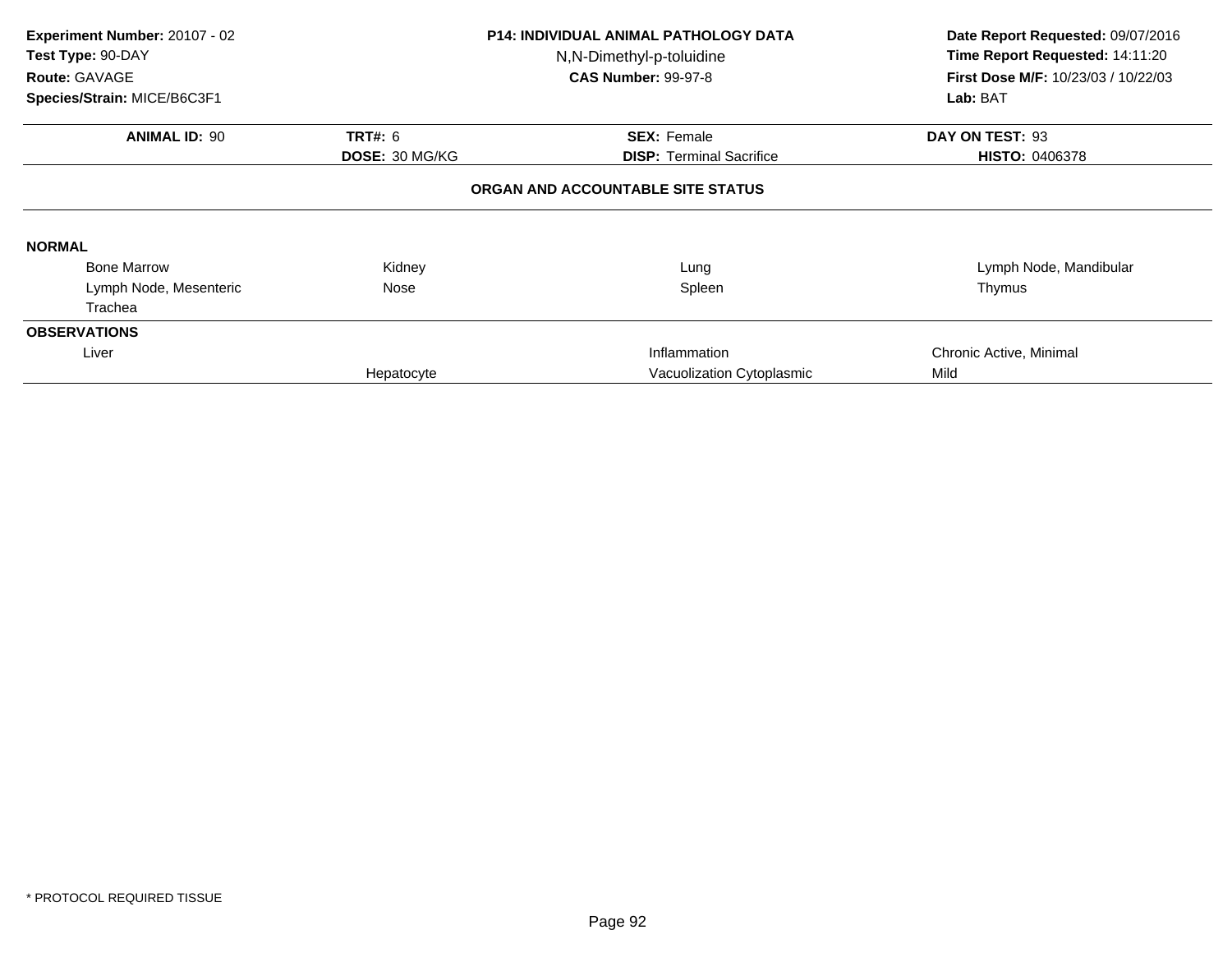| Experiment Number: 20107 - 02<br>Test Type: 90-DAY<br>Route: GAVAGE<br>Species/Strain: MICE/B6C3F1 |                       | <b>P14: INDIVIDUAL ANIMAL PATHOLOGY DATA</b><br>N,N-Dimethyl-p-toluidine<br><b>CAS Number: 99-97-8</b> | Date Report Requested: 09/07/2016<br>Time Report Requested: 14:11:20<br><b>First Dose M/F: 10/23/03 / 10/22/03</b><br>Lab: BAT |
|----------------------------------------------------------------------------------------------------|-----------------------|--------------------------------------------------------------------------------------------------------|--------------------------------------------------------------------------------------------------------------------------------|
| <b>ANIMAL ID: 91</b>                                                                               | <b>TRT#: 8</b>        | <b>SEX: Female</b>                                                                                     | DAY ON TEST: 93                                                                                                                |
|                                                                                                    | <b>DOSE: 60 MG/KG</b> | <b>DISP: Terminal Sacrifice</b>                                                                        | <b>HISTO: 0406379</b>                                                                                                          |
|                                                                                                    |                       | ORGAN AND ACCOUNTABLE SITE STATUS                                                                      |                                                                                                                                |
| <b>NORMAL</b>                                                                                      |                       |                                                                                                        |                                                                                                                                |
| <b>Bone Marrow</b>                                                                                 | Kidney                | Lung                                                                                                   | Lymph Node, Mandibular                                                                                                         |
| Lymph Node, Mesenteric                                                                             | Spleen                | Thymus                                                                                                 | Trachea                                                                                                                        |
| <b>OBSERVATIONS</b>                                                                                |                       |                                                                                                        |                                                                                                                                |
| Liver                                                                                              |                       | Inflammation                                                                                           | Chronic Active, Minimal                                                                                                        |
|                                                                                                    | Hepatocyte            | Vacuolization Cytoplasmic                                                                              | Moderate                                                                                                                       |
| Nose                                                                                               | Olfactory Epi         | Degeneration                                                                                           | Mild                                                                                                                           |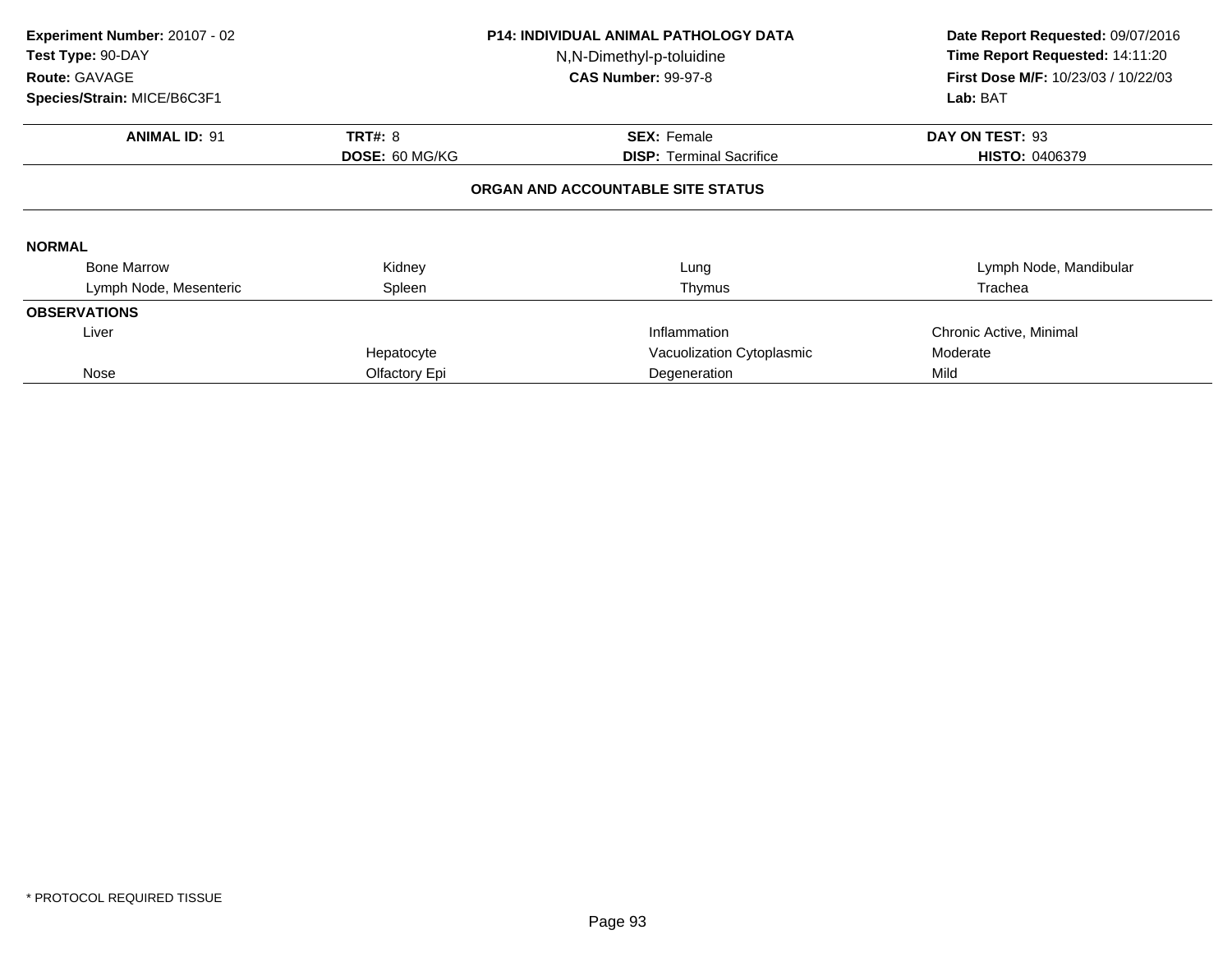| Experiment Number: 20107 - 02<br>Test Type: 90-DAY<br>Route: GAVAGE<br>Species/Strain: MICE/B6C3F1 |                                  | <b>P14: INDIVIDUAL ANIMAL PATHOLOGY DATA</b><br>N,N-Dimethyl-p-toluidine<br><b>CAS Number: 99-97-8</b> |                                                      |
|----------------------------------------------------------------------------------------------------|----------------------------------|--------------------------------------------------------------------------------------------------------|------------------------------------------------------|
| <b>ANIMAL ID: 92</b>                                                                               | <b>TRT#: 8</b><br>DOSE: 60 MG/KG | <b>SEX: Female</b><br><b>DISP: Terminal Sacrifice</b>                                                  | Lab: BAT<br>DAY ON TEST: 93<br><b>HISTO: 0406380</b> |
|                                                                                                    |                                  | ORGAN AND ACCOUNTABLE SITE STATUS                                                                      |                                                      |
| <b>NORMAL</b>                                                                                      |                                  |                                                                                                        |                                                      |
| <b>Bone Marrow</b>                                                                                 | Kidney                           | Lymph Node, Mandibular                                                                                 | Lymph Node, Mesenteric                               |
| Nose                                                                                               | Spleen                           | Thymus                                                                                                 | Trachea                                              |
| <b>OBSERVATIONS</b>                                                                                |                                  |                                                                                                        |                                                      |
| Liver                                                                                              |                                  | Inflammation                                                                                           | Chronic Active, Minimal                              |
|                                                                                                    | Hepatocyte                       | Vacuolization Cytoplasmic                                                                              | Moderate                                             |
| Lung                                                                                               | Peribronchiolr                   | Inflammation                                                                                           | Chronic Active, Mild                                 |
|                                                                                                    | Bronchiole, Epithelium           | Regeneration                                                                                           | Minimal                                              |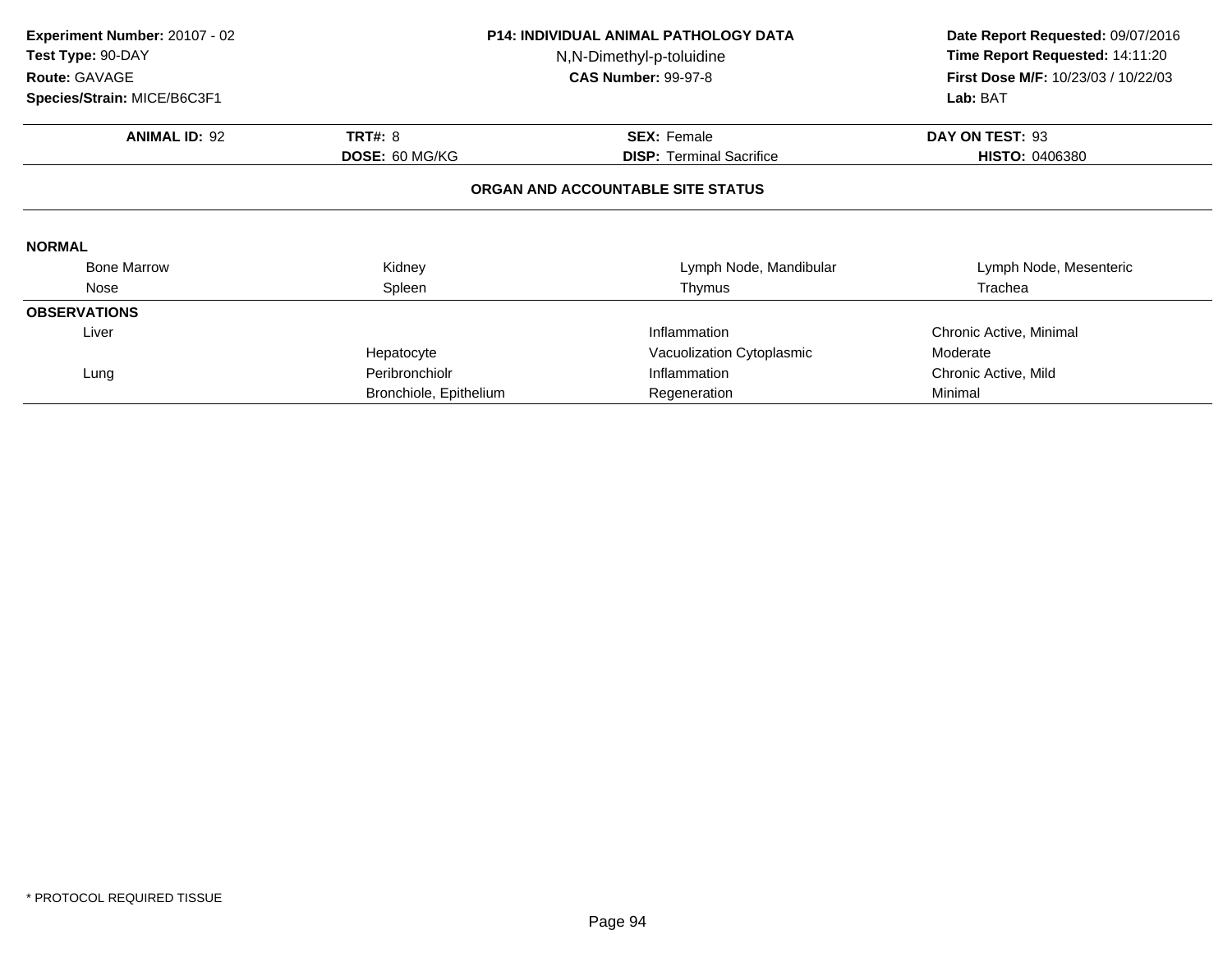| Experiment Number: 20107 - 02<br>Test Type: 90-DAY<br>Route: GAVAGE<br>Species/Strain: MICE/B6C3F1 |                       | <b>P14: INDIVIDUAL ANIMAL PATHOLOGY DATA</b><br>N,N-Dimethyl-p-toluidine<br><b>CAS Number: 99-97-8</b> | Date Report Requested: 09/07/2016<br>Time Report Requested: 14:11:20<br>First Dose M/F: 10/23/03 / 10/22/03<br>Lab: BAT |
|----------------------------------------------------------------------------------------------------|-----------------------|--------------------------------------------------------------------------------------------------------|-------------------------------------------------------------------------------------------------------------------------|
| <b>ANIMAL ID: 93</b>                                                                               | <b>TRT#: 8</b>        | <b>SEX: Female</b>                                                                                     | DAY ON TEST: 93                                                                                                         |
|                                                                                                    | <b>DOSE: 60 MG/KG</b> | <b>DISP: Terminal Sacrifice</b>                                                                        | <b>HISTO: 0406381</b>                                                                                                   |
|                                                                                                    |                       | ORGAN AND ACCOUNTABLE SITE STATUS                                                                      |                                                                                                                         |
| <b>NORMAL</b>                                                                                      |                       |                                                                                                        |                                                                                                                         |
| <b>Bone Marrow</b>                                                                                 | Kidney                | Lung                                                                                                   | Lymph Node, Mandibular                                                                                                  |
| Lymph Node, Mesenteric                                                                             | Nose                  | Spleen                                                                                                 | Thymus                                                                                                                  |
| Trachea                                                                                            |                       |                                                                                                        |                                                                                                                         |
| <b>OBSERVATIONS</b>                                                                                |                       |                                                                                                        |                                                                                                                         |
| Liver                                                                                              |                       | Inflammation                                                                                           | Chronic Active, Minimal                                                                                                 |
|                                                                                                    | Hepatocyte            | Vacuolization Cytoplasmic                                                                              | Moderate                                                                                                                |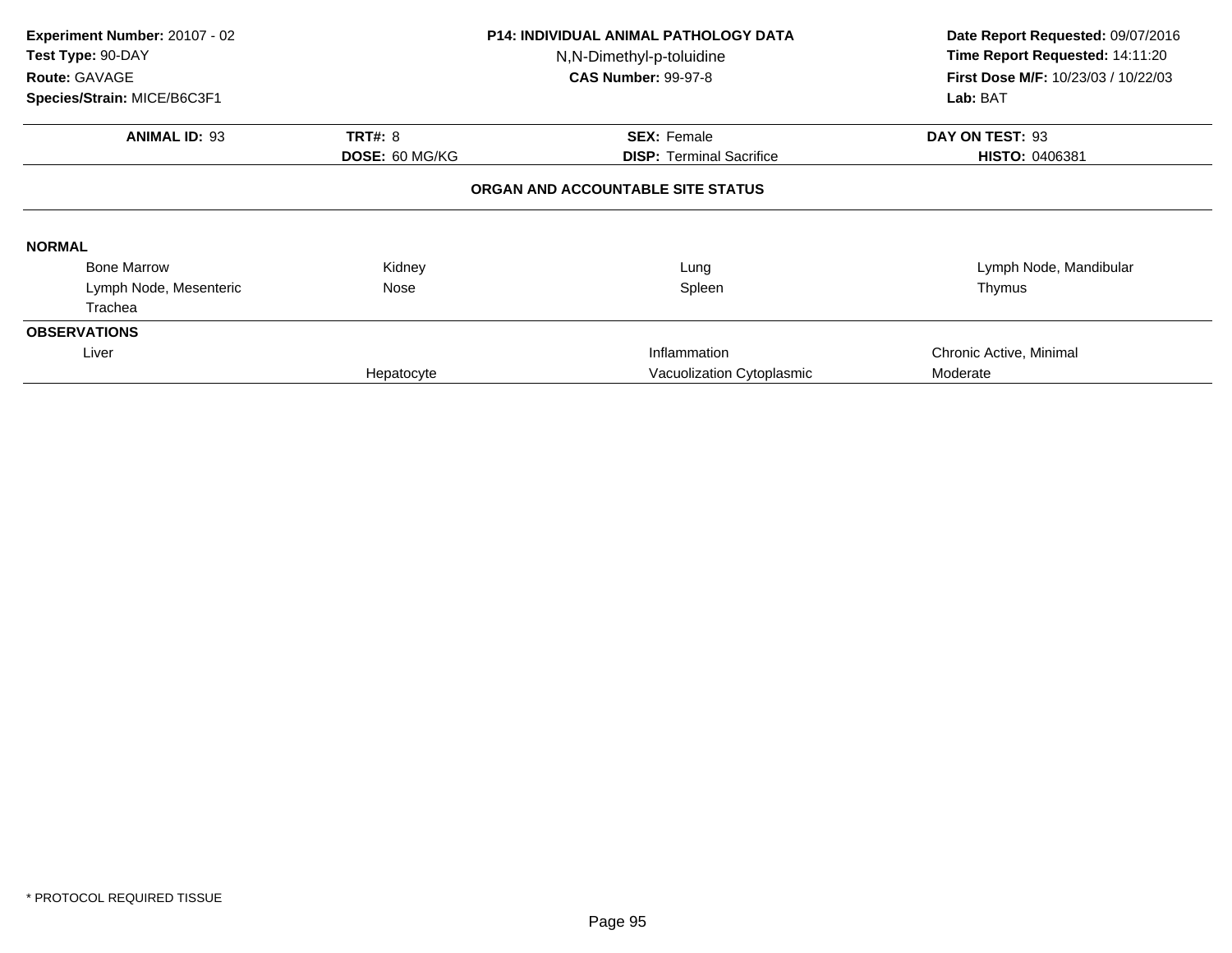| Experiment Number: 20107 - 02<br>Test Type: 90-DAY<br>Route: GAVAGE<br>Species/Strain: MICE/B6C3F1 |                                         | <b>P14: INDIVIDUAL ANIMAL PATHOLOGY DATA</b><br>N,N-Dimethyl-p-toluidine<br><b>CAS Number: 99-97-8</b> | Date Report Requested: 09/07/2016<br>Time Report Requested: 14:11:20<br>First Dose M/F: 10/23/03 / 10/22/03<br>Lab: BAT |
|----------------------------------------------------------------------------------------------------|-----------------------------------------|--------------------------------------------------------------------------------------------------------|-------------------------------------------------------------------------------------------------------------------------|
|                                                                                                    |                                         |                                                                                                        |                                                                                                                         |
| <b>ANIMAL ID: 94</b>                                                                               | <b>TRT#: 8</b><br><b>DOSE: 60 MG/KG</b> | <b>SEX: Female</b><br><b>DISP: Terminal Sacrifice</b>                                                  | DAY ON TEST: 93<br><b>HISTO: 0406382</b>                                                                                |
|                                                                                                    |                                         | ORGAN AND ACCOUNTABLE SITE STATUS                                                                      |                                                                                                                         |
| <b>NORMAL</b>                                                                                      |                                         |                                                                                                        |                                                                                                                         |
| <b>Bone Marrow</b>                                                                                 | Kidney                                  | Lung                                                                                                   | Lymph Node, Mandibular                                                                                                  |
| Lymph Node, Mesenteric                                                                             | Nose                                    | Spleen                                                                                                 | Thymus                                                                                                                  |
| Trachea                                                                                            |                                         |                                                                                                        |                                                                                                                         |
| <b>OBSERVATIONS</b>                                                                                |                                         |                                                                                                        |                                                                                                                         |
| Liver                                                                                              |                                         | Inflammation                                                                                           | Chronic Active, Minimal                                                                                                 |
|                                                                                                    | Hepatocyte                              | Vacuolization Cytoplasmic                                                                              | Moderate                                                                                                                |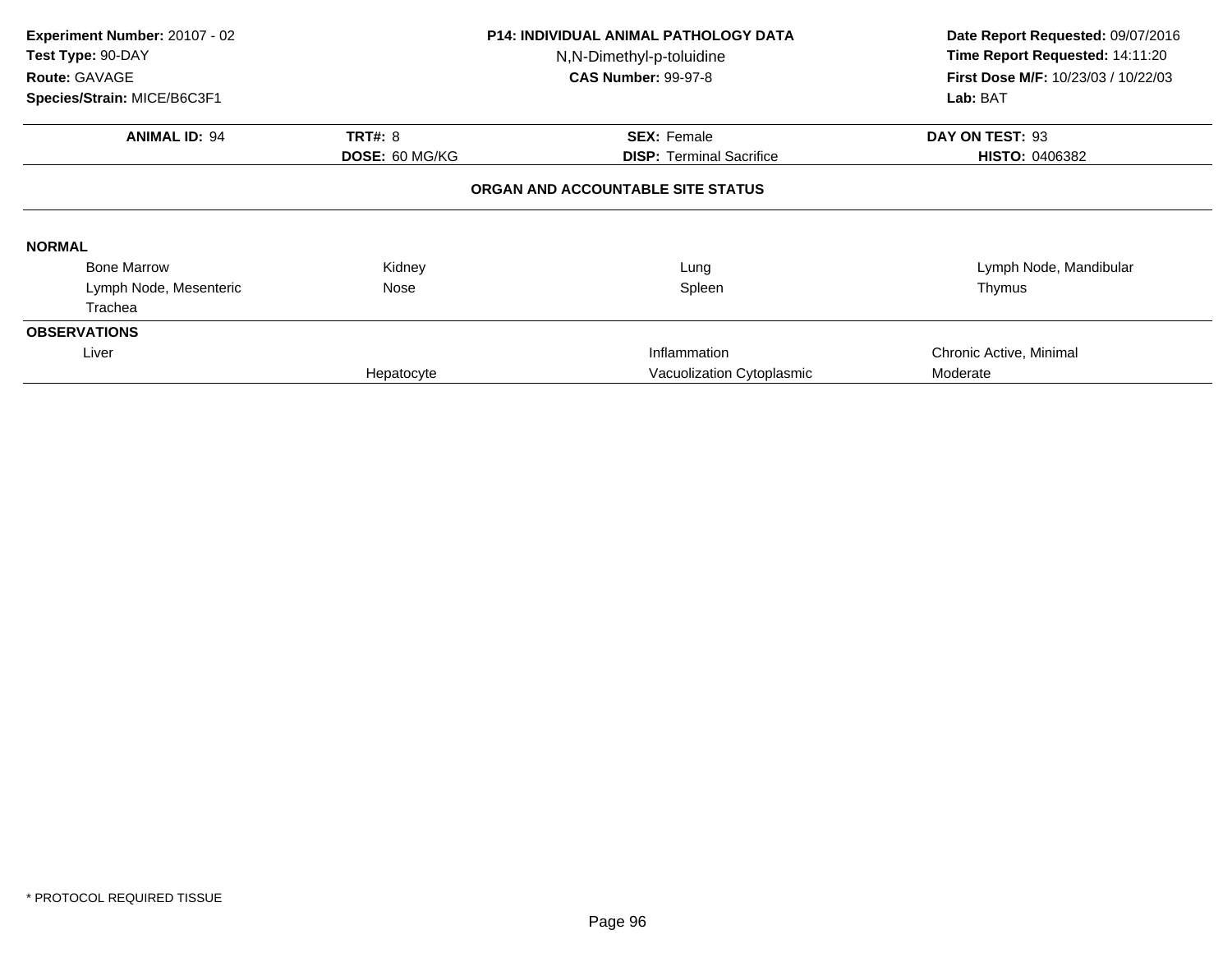| Experiment Number: 20107 - 02<br>Test Type: 90-DAY<br>Route: GAVAGE<br>Species/Strain: MICE/B6C3F1 |                                  | <b>P14: INDIVIDUAL ANIMAL PATHOLOGY DATA</b><br>N,N-Dimethyl-p-toluidine<br><b>CAS Number: 99-97-8</b> | Date Report Requested: 09/07/2016<br>Time Report Requested: 14:11:20<br>First Dose M/F: 10/23/03 / 10/22/03<br>Lab: BAT |  |  |  |
|----------------------------------------------------------------------------------------------------|----------------------------------|--------------------------------------------------------------------------------------------------------|-------------------------------------------------------------------------------------------------------------------------|--|--|--|
| <b>ANIMAL ID: 95</b>                                                                               | <b>TRT#: 8</b><br>DOSE: 60 MG/KG | <b>SEX: Female</b><br><b>DISP: Terminal Sacrifice</b>                                                  | DAY ON TEST: 93<br><b>HISTO: 0406383</b>                                                                                |  |  |  |
| ORGAN AND ACCOUNTABLE SITE STATUS                                                                  |                                  |                                                                                                        |                                                                                                                         |  |  |  |
| <b>NORMAL</b>                                                                                      |                                  |                                                                                                        |                                                                                                                         |  |  |  |
| <b>Bone Marrow</b>                                                                                 | Kidney                           | Lung                                                                                                   | Lymph Node, Mandibular                                                                                                  |  |  |  |
| Lymph Node, Mesenteric                                                                             | Spleen                           | Thymus                                                                                                 | Trachea                                                                                                                 |  |  |  |
| <b>OBSERVATIONS</b>                                                                                |                                  |                                                                                                        |                                                                                                                         |  |  |  |
| Liver                                                                                              |                                  | Inflammation                                                                                           | Chronic Active, Minimal                                                                                                 |  |  |  |
|                                                                                                    | Hepatocyte                       | Vacuolization Cytoplasmic                                                                              | Minimal                                                                                                                 |  |  |  |
| Nose                                                                                               | Olfactory Epi                    | Degeneration                                                                                           | Mild                                                                                                                    |  |  |  |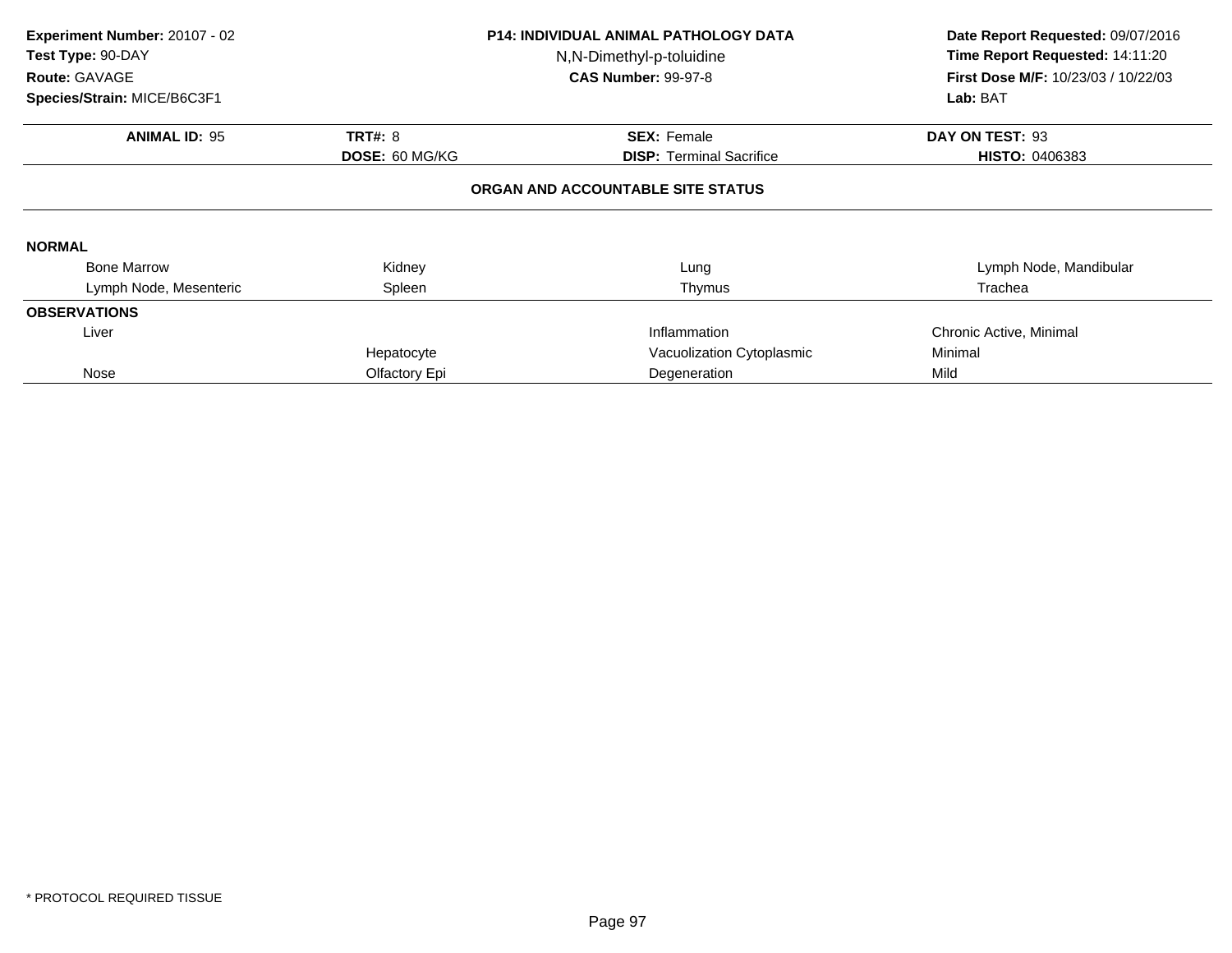| Experiment Number: 20107 - 02<br>Test Type: 90-DAY<br>Route: GAVAGE<br>Species/Strain: MICE/B6C3F1 |                       | <b>P14: INDIVIDUAL ANIMAL PATHOLOGY DATA</b><br>N,N-Dimethyl-p-toluidine<br><b>CAS Number: 99-97-8</b> | Date Report Requested: 09/07/2016<br>Time Report Requested: 14:11:20<br><b>First Dose M/F: 10/23/03 / 10/22/03</b><br>Lab: BAT |
|----------------------------------------------------------------------------------------------------|-----------------------|--------------------------------------------------------------------------------------------------------|--------------------------------------------------------------------------------------------------------------------------------|
| <b>ANIMAL ID: 96</b>                                                                               | <b>TRT#: 8</b>        | <b>SEX: Female</b>                                                                                     | DAY ON TEST: 93                                                                                                                |
|                                                                                                    | <b>DOSE: 60 MG/KG</b> |                                                                                                        | <b>HISTO: 0406384</b>                                                                                                          |
|                                                                                                    |                       | ORGAN AND ACCOUNTABLE SITE STATUS                                                                      |                                                                                                                                |
| <b>NORMAL</b>                                                                                      |                       |                                                                                                        |                                                                                                                                |
| <b>Bone Marrow</b>                                                                                 | Kidney                | Lung                                                                                                   | Lymph Node, Mandibular                                                                                                         |
| Lymph Node, Mesenteric                                                                             | Spleen                | Thymus                                                                                                 | Trachea                                                                                                                        |
| <b>OBSERVATIONS</b>                                                                                |                       |                                                                                                        |                                                                                                                                |
| Liver                                                                                              |                       | Inflammation                                                                                           | Chronic Active, Minimal                                                                                                        |
|                                                                                                    | Hepatocyte            | Vacuolization Cytoplasmic                                                                              | Mild                                                                                                                           |
| Nose                                                                                               | Olfactory Epi         | Degeneration                                                                                           | Minimal                                                                                                                        |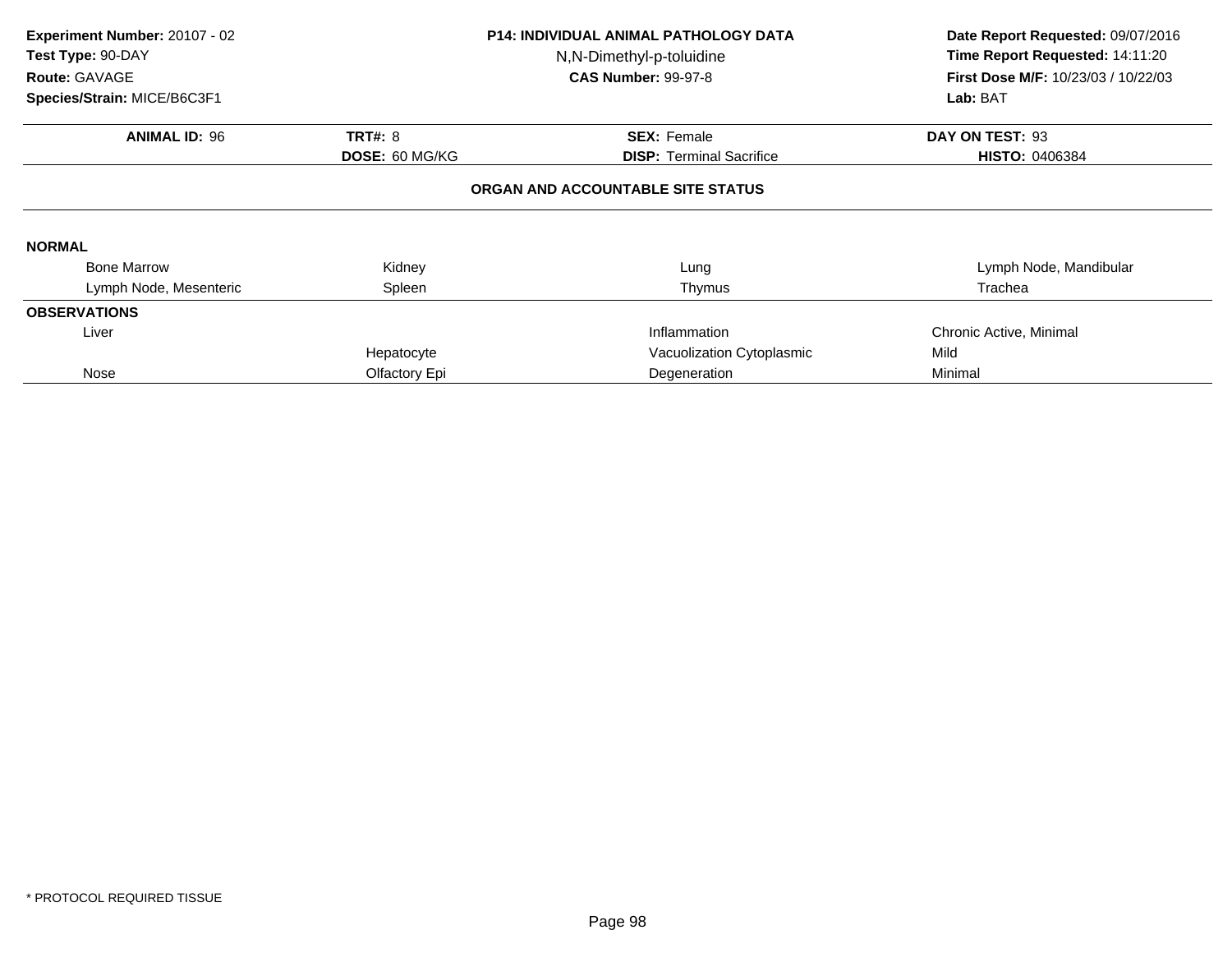| Experiment Number: 20107 - 02<br>Test Type: 90-DAY<br>Route: GAVAGE |                                   | <b>P14: INDIVIDUAL ANIMAL PATHOLOGY DATA</b><br>N,N-Dimethyl-p-toluidine<br><b>CAS Number: 99-97-8</b> | Date Report Requested: 09/07/2016<br>Time Report Requested: 14:11:20<br><b>First Dose M/F: 10/23/03 / 10/22/03</b> |  |  |  |  |
|---------------------------------------------------------------------|-----------------------------------|--------------------------------------------------------------------------------------------------------|--------------------------------------------------------------------------------------------------------------------|--|--|--|--|
| Species/Strain: MICE/B6C3F1                                         |                                   |                                                                                                        | Lab: BAT                                                                                                           |  |  |  |  |
| <b>ANIMAL ID: 97</b>                                                | <b>TRT#: 8</b>                    | <b>SEX: Female</b>                                                                                     | DAY ON TEST: 93                                                                                                    |  |  |  |  |
|                                                                     | <b>DOSE: 60 MG/KG</b>             | <b>DISP:</b> Terminal Sacrifice                                                                        | <b>HISTO: 0406385</b>                                                                                              |  |  |  |  |
|                                                                     | ORGAN AND ACCOUNTABLE SITE STATUS |                                                                                                        |                                                                                                                    |  |  |  |  |
| <b>NORMAL</b>                                                       |                                   |                                                                                                        |                                                                                                                    |  |  |  |  |
| <b>Bone Marrow</b>                                                  | Kidney                            | Lung                                                                                                   | Lymph Node, Mandibular                                                                                             |  |  |  |  |
| Lymph Node, Mesenteric                                              | Nose                              | Thymus                                                                                                 | Trachea                                                                                                            |  |  |  |  |
| <b>OBSERVATIONS</b>                                                 |                                   |                                                                                                        |                                                                                                                    |  |  |  |  |
| Liver                                                               | Inflammation                      |                                                                                                        | Chronic Active, Minimal                                                                                            |  |  |  |  |
|                                                                     | Hepatocyte                        | Vacuolization Cytoplasmic                                                                              | Moderate                                                                                                           |  |  |  |  |
| Spleen                                                              |                                   | Hematopoietic Cell Proliferation                                                                       | Mild                                                                                                               |  |  |  |  |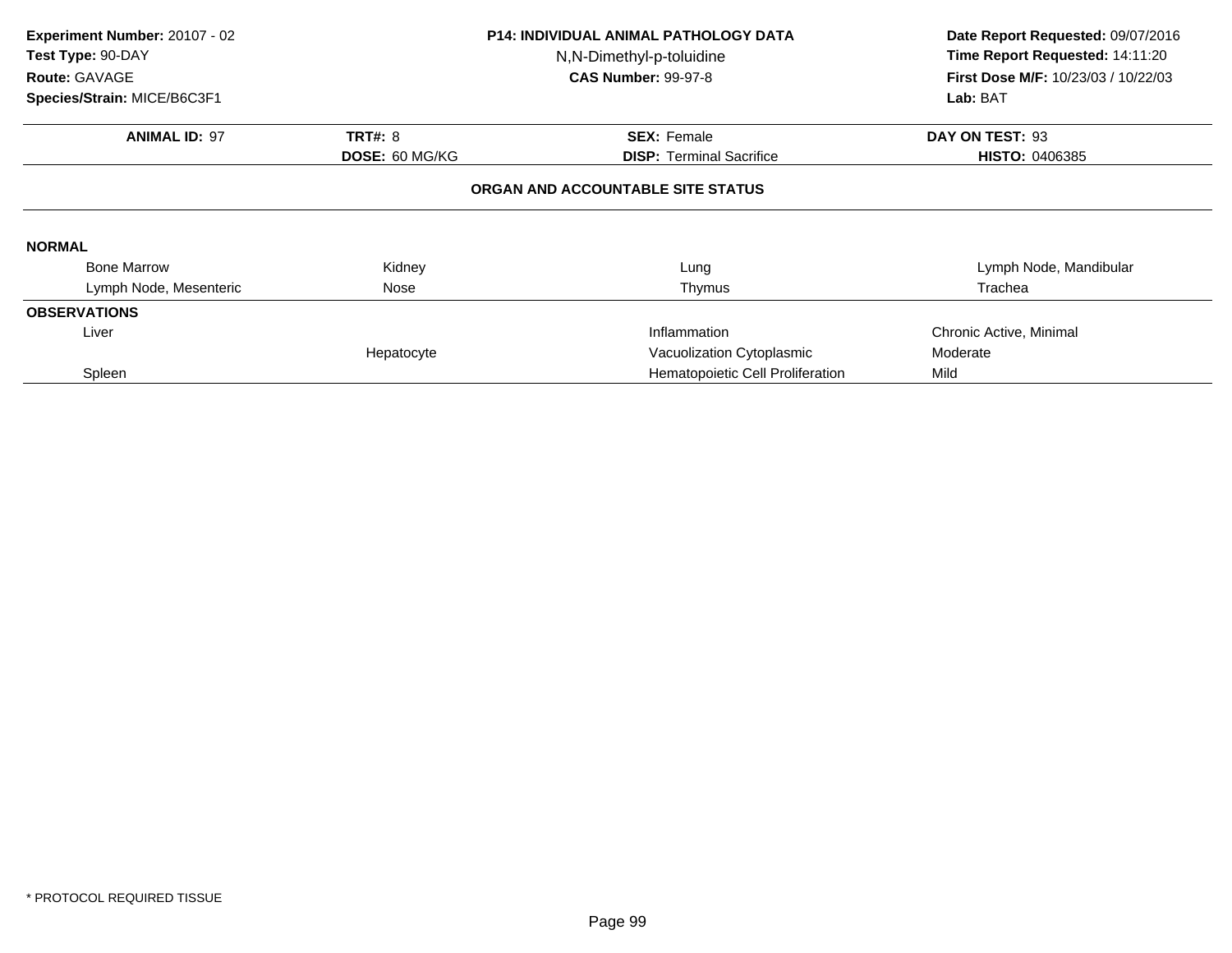| Experiment Number: 20107 - 02<br>Test Type: 90-DAY<br>Route: GAVAGE<br>Species/Strain: MICE/B6C3F1 |                                         | <b>P14: INDIVIDUAL ANIMAL PATHOLOGY DATA</b><br>N,N-Dimethyl-p-toluidine<br><b>CAS Number: 99-97-8</b> | Date Report Requested: 09/07/2016<br>Time Report Requested: 14:11:20<br>First Dose M/F: 10/23/03 / 10/22/03<br>Lab: BAT |  |  |
|----------------------------------------------------------------------------------------------------|-----------------------------------------|--------------------------------------------------------------------------------------------------------|-------------------------------------------------------------------------------------------------------------------------|--|--|
| <b>ANIMAL ID: 98</b>                                                                               | <b>TRT#: 8</b><br><b>DOSE: 60 MG/KG</b> | <b>SEX: Female</b><br><b>DISP: Terminal Sacrifice</b>                                                  | DAY ON TEST: 93<br><b>HISTO: 0406386</b>                                                                                |  |  |
| ORGAN AND ACCOUNTABLE SITE STATUS                                                                  |                                         |                                                                                                        |                                                                                                                         |  |  |
| <b>NORMAL</b>                                                                                      |                                         |                                                                                                        |                                                                                                                         |  |  |
| <b>Bone Marrow</b>                                                                                 | Kidney                                  | Lung                                                                                                   | Lymph Node, Mandibular                                                                                                  |  |  |
| Lymph Node, Mesenteric                                                                             | Nose                                    | Spleen                                                                                                 | Thymus                                                                                                                  |  |  |
| Trachea                                                                                            |                                         |                                                                                                        |                                                                                                                         |  |  |
| <b>OBSERVATIONS</b>                                                                                |                                         |                                                                                                        |                                                                                                                         |  |  |
| Liver                                                                                              |                                         | Inflammation                                                                                           | Chronic Active, Minimal                                                                                                 |  |  |
|                                                                                                    | Hepatocyte                              | Vacuolization Cytoplasmic                                                                              | Mild                                                                                                                    |  |  |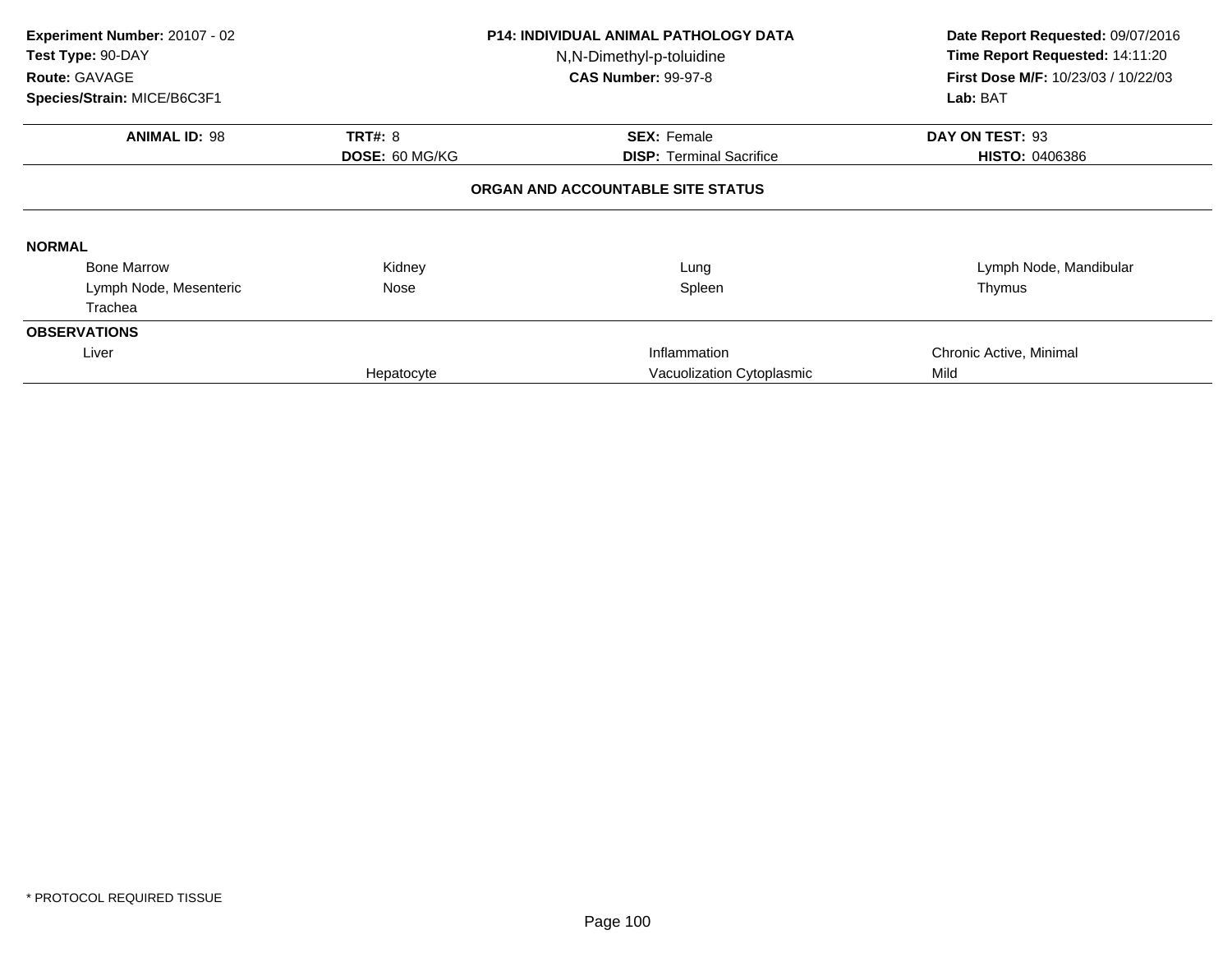| Experiment Number: 20107 - 02<br>Test Type: 90-DAY<br>Route: GAVAGE<br>Species/Strain: MICE/B6C3F1 |                       | P14: INDIVIDUAL ANIMAL PATHOLOGY DATA<br>N,N-Dimethyl-p-toluidine<br><b>CAS Number: 99-97-8</b> | Date Report Requested: 09/07/2016<br>Time Report Requested: 14:11:20<br><b>First Dose M/F: 10/23/03 / 10/22/03</b><br>Lab: BAT |  |
|----------------------------------------------------------------------------------------------------|-----------------------|-------------------------------------------------------------------------------------------------|--------------------------------------------------------------------------------------------------------------------------------|--|
|                                                                                                    |                       |                                                                                                 |                                                                                                                                |  |
| <b>ANIMAL ID: 99</b>                                                                               | <b>TRT#: 8</b>        | <b>SEX: Female</b>                                                                              | DAY ON TEST: 93                                                                                                                |  |
|                                                                                                    | <b>DOSE: 60 MG/KG</b> | <b>DISP:</b> Terminal Sacrifice                                                                 | <b>HISTO: 0406387</b>                                                                                                          |  |
|                                                                                                    |                       | ORGAN AND ACCOUNTABLE SITE STATUS                                                               |                                                                                                                                |  |
| <b>NORMAL</b>                                                                                      |                       |                                                                                                 |                                                                                                                                |  |
| <b>Bone Marrow</b>                                                                                 | Kidney                | Lung                                                                                            | Lymph Node, Mandibular                                                                                                         |  |
| Lymph Node, Mesenteric                                                                             | Spleen                | Thymus                                                                                          | Trachea                                                                                                                        |  |
| <b>OBSERVATIONS</b>                                                                                |                       |                                                                                                 |                                                                                                                                |  |
| Liver                                                                                              |                       | Inflammation                                                                                    | Chronic Active, Minimal                                                                                                        |  |
| Nose                                                                                               | Olfactory Epi         | Degeneration                                                                                    | Mild                                                                                                                           |  |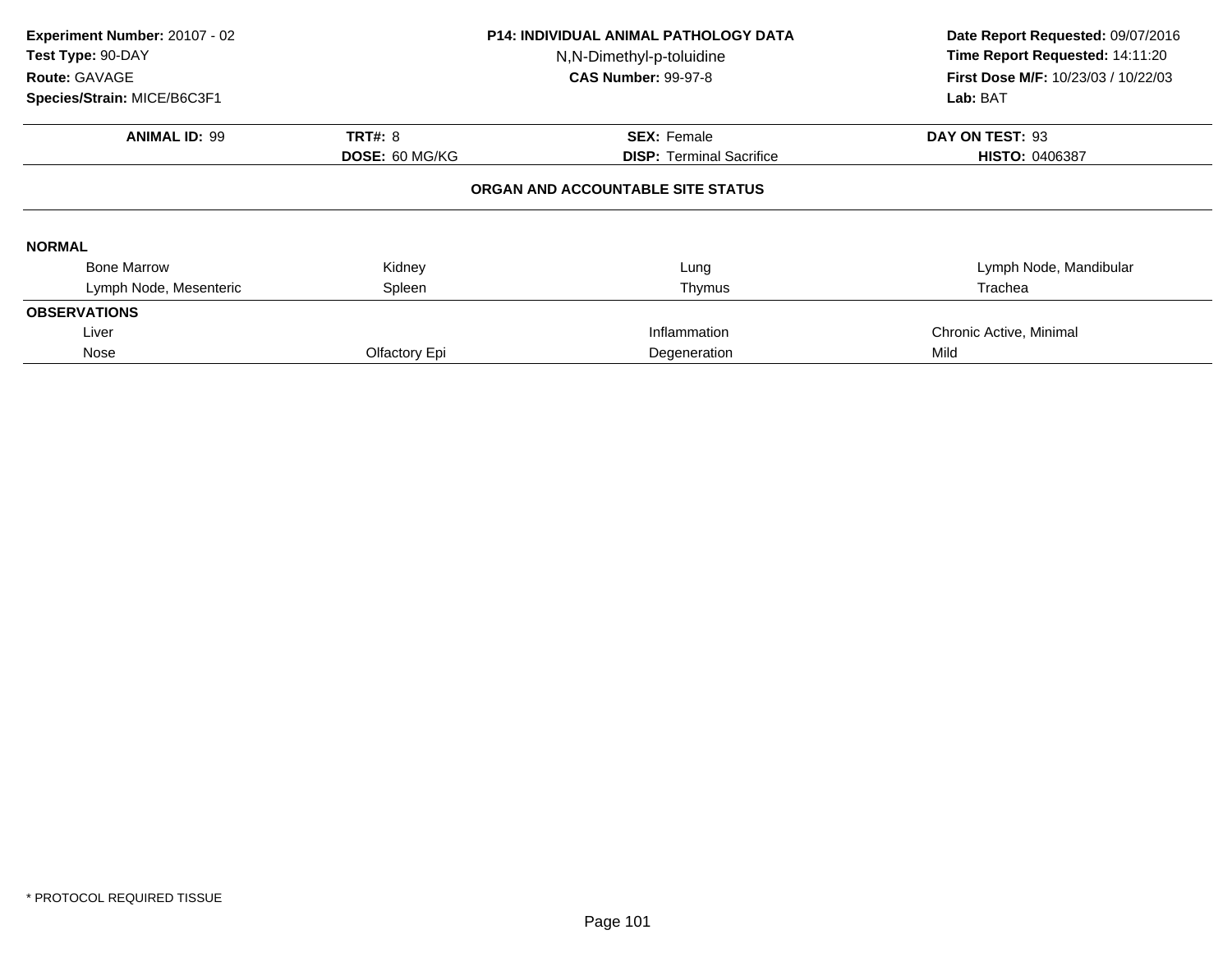| Experiment Number: 20107 - 02<br>Test Type: 90-DAY<br>Route: GAVAGE<br>Species/Strain: MICE/B6C3F1 |                       | <b>P14: INDIVIDUAL ANIMAL PATHOLOGY DATA</b><br>N,N-Dimethyl-p-toluidine<br><b>CAS Number: 99-97-8</b> | Date Report Requested: 09/07/2016<br>Time Report Requested: 14:11:20<br><b>First Dose M/F: 10/23/03 / 10/22/03</b><br>Lab: BAT |
|----------------------------------------------------------------------------------------------------|-----------------------|--------------------------------------------------------------------------------------------------------|--------------------------------------------------------------------------------------------------------------------------------|
|                                                                                                    |                       |                                                                                                        |                                                                                                                                |
| <b>ANIMAL ID: 100</b>                                                                              | <b>TRT#: 8</b>        | <b>SEX: Female</b>                                                                                     | DAY ON TEST: 93                                                                                                                |
|                                                                                                    | <b>DOSE: 60 MG/KG</b> | <b>DISP:</b> Terminal Sacrifice                                                                        | <b>HISTO: 0406388</b>                                                                                                          |
|                                                                                                    |                       | ORGAN AND ACCOUNTABLE SITE STATUS                                                                      |                                                                                                                                |
| <b>NORMAL</b>                                                                                      |                       |                                                                                                        |                                                                                                                                |
| <b>Bone Marrow</b>                                                                                 | Kidney                | Lung                                                                                                   | Lymph Node, Mandibular                                                                                                         |
| Lymph Node, Mesenteric                                                                             | Spleen                | Thymus                                                                                                 | Trachea                                                                                                                        |
| <b>OBSERVATIONS</b>                                                                                |                       |                                                                                                        |                                                                                                                                |
| Liver                                                                                              |                       | Inflammation                                                                                           | Chronic Active, Minimal                                                                                                        |
|                                                                                                    | Hepatocyte            | Vacuolization Cytoplasmic                                                                              | Minimal                                                                                                                        |
| Nose                                                                                               | Olfactory Epi         | Degeneration                                                                                           | Mild                                                                                                                           |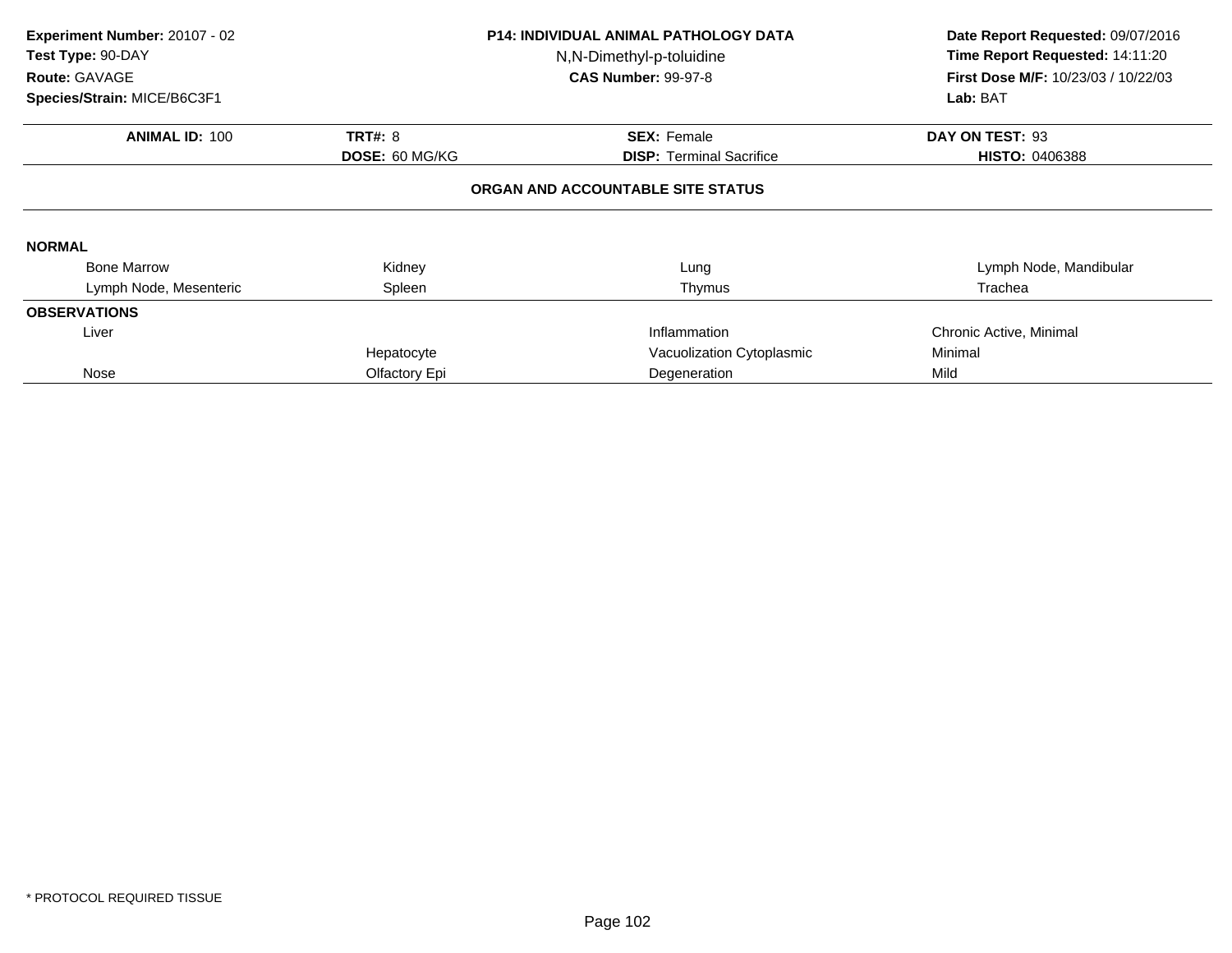| Experiment Number: 20107 - 02<br>Test Type: 90-DAY<br>Route: GAVAGE<br>Species/Strain: MICE/B6C3F1 | <b>P14: INDIVIDUAL ANIMAL PATHOLOGY DATA</b><br>N,N-Dimethyl-p-toluidine<br><b>CAS Number: 99-97-8</b> |                                                       | Date Report Requested: 09/07/2016<br>Time Report Requested: 14:11:20<br>First Dose M/F: 10/23/03 / 10/22/03<br>Lab: BAT |
|----------------------------------------------------------------------------------------------------|--------------------------------------------------------------------------------------------------------|-------------------------------------------------------|-------------------------------------------------------------------------------------------------------------------------|
| <b>ANIMAL ID: 101</b>                                                                              | <b>TRT#: 10</b><br><b>DOSE: 125 MG/KG</b>                                                              | <b>SEX: Female</b><br><b>DISP: Terminal Sacrifice</b> | DAY ON TEST: 93<br>HISTO: 0406389                                                                                       |
|                                                                                                    |                                                                                                        | ORGAN AND ACCOUNTABLE SITE STATUS                     |                                                                                                                         |
| <b>NORMAL</b>                                                                                      |                                                                                                        |                                                       |                                                                                                                         |
| * Adrenal Medulla                                                                                  | * Blood Vessel                                                                                         | * Bone                                                | * Bone Marrow                                                                                                           |
| <b>Brain</b>                                                                                       | * Clitoral Gland                                                                                       | * Esophagus                                           | * Eye                                                                                                                   |
| * Gallbladder                                                                                      | * Harderian Gland                                                                                      | * Heart                                               | * Intestine Large, Cecum                                                                                                |
| * Intestine Large, Colon                                                                           | * Intestine Large, Rectum                                                                              | * Intestine Small, Duodenum                           | * Intestine Small, Ileum                                                                                                |
| * Intestine Small, Jejunum                                                                         | * Islets, Pancreatic                                                                                   | * Kidney                                              | * Lymph Node, Mesenteric                                                                                                |
| * Mammary Gland                                                                                    | * Nose                                                                                                 | * Ovary                                               | * Pancreas                                                                                                              |
| * Parathyroid Gland                                                                                | * Pituitary Gland                                                                                      | * Salivary Glands                                     | * Skin                                                                                                                  |
| * Spleen                                                                                           | * Stomach, Forestomach                                                                                 | * Stomach, Glandular                                  | * Thyroid Gland                                                                                                         |
| * Trachea                                                                                          | * Urinary Bladder                                                                                      | * Uterus                                              |                                                                                                                         |
| <b>OBSERVATIONS</b>                                                                                |                                                                                                        |                                                       |                                                                                                                         |
| * Adrenal Cortex                                                                                   | Subcapsular                                                                                            | Hyperplasia                                           | Mild                                                                                                                    |
| * Liver                                                                                            |                                                                                                        | Inflammation                                          | Chronic Active, Minimal                                                                                                 |
|                                                                                                    | Hepatocyte                                                                                             | Vacuolization Cytoplasmic                             | Mild                                                                                                                    |
| * Lung                                                                                             | Bronchiole, Epithelium                                                                                 | Degeneration                                          | Moderate                                                                                                                |
|                                                                                                    | Alveolus                                                                                               | <b>Infiltration Cellular</b>                          | Histiocyte, Moderate                                                                                                    |
|                                                                                                    | Peribronchiolr                                                                                         | Inflammation                                          | Chronic Active, Moderate                                                                                                |
|                                                                                                    | Bronchiole, Epithelium                                                                                 | Regeneration                                          | Marked                                                                                                                  |
| * Lymph Node, Mandibular                                                                           |                                                                                                        | Necrosis                                              | Lymphoid, Minimal                                                                                                       |
| * Thymus                                                                                           | Thymocyte                                                                                              | <b>Necrosis</b>                                       | Mild                                                                                                                    |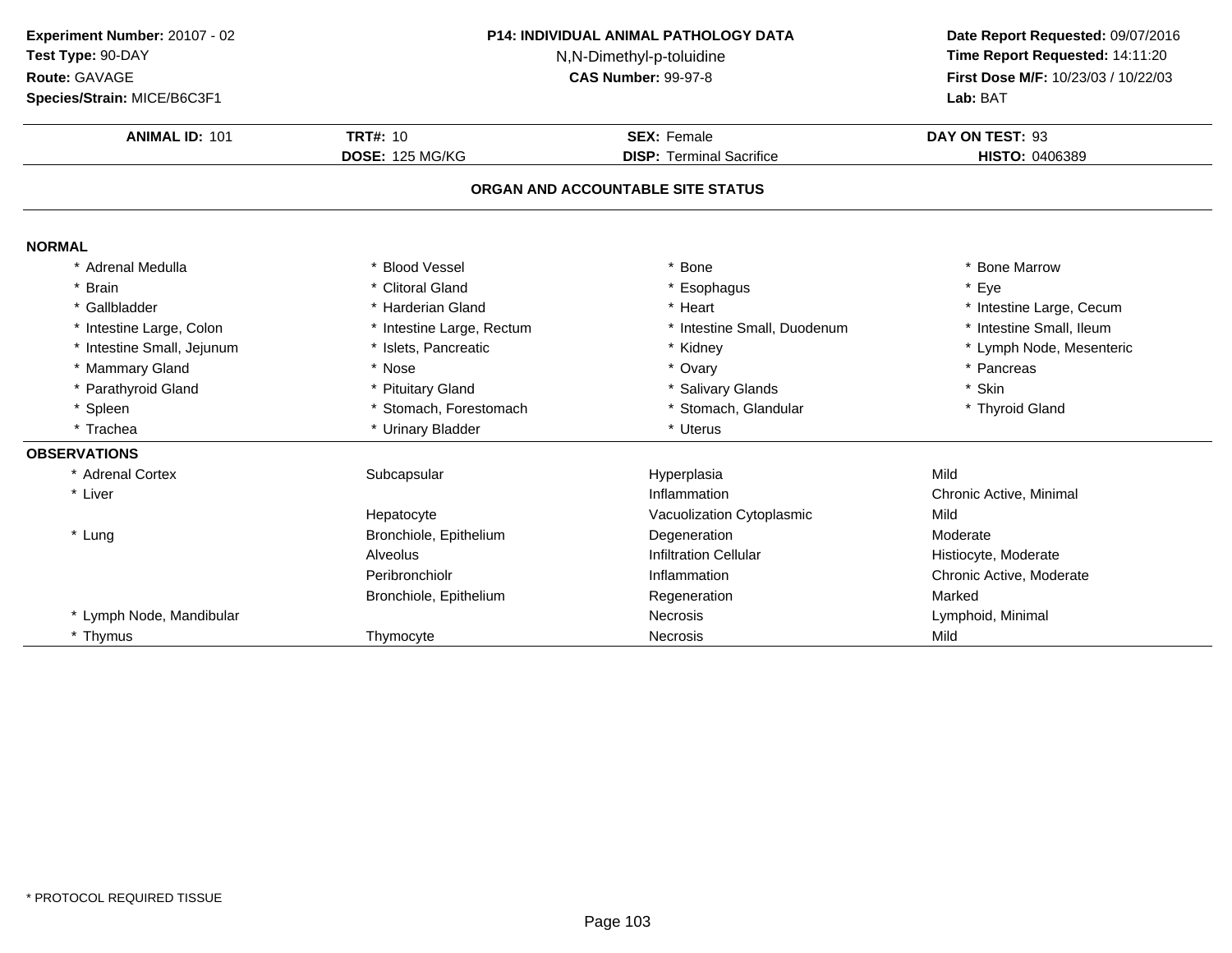| Experiment Number: 20107 - 02<br>Test Type: 90-DAY<br>Route: GAVAGE<br>Species/Strain: MICE/B6C3F1 | <b>P14: INDIVIDUAL ANIMAL PATHOLOGY DATA</b><br>N,N-Dimethyl-p-toluidine<br><b>CAS Number: 99-97-8</b><br><b>TRT#: 10</b><br><b>SEX: Female</b><br><b>DOSE: 125 MG/KG</b><br><b>DISP: Terminal Sacrifice</b> |                                   | Date Report Requested: 09/07/2016<br>Time Report Requested: 14:11:20<br>First Dose M/F: 10/23/03 / 10/22/03<br>Lab: BAT |
|----------------------------------------------------------------------------------------------------|--------------------------------------------------------------------------------------------------------------------------------------------------------------------------------------------------------------|-----------------------------------|-------------------------------------------------------------------------------------------------------------------------|
| <b>ANIMAL ID: 102</b>                                                                              |                                                                                                                                                                                                              |                                   | DAY ON TEST: 93<br>HISTO: 0406390                                                                                       |
|                                                                                                    |                                                                                                                                                                                                              | ORGAN AND ACCOUNTABLE SITE STATUS |                                                                                                                         |
| <b>NORMAL</b>                                                                                      |                                                                                                                                                                                                              |                                   |                                                                                                                         |
| * Adrenal Medulla                                                                                  | * Blood Vessel                                                                                                                                                                                               | * Bone                            | * Bone Marrow                                                                                                           |
| <b>Brain</b>                                                                                       | * Clitoral Gland                                                                                                                                                                                             | * Esophagus                       | * Eye                                                                                                                   |
| Gallbladder                                                                                        | * Harderian Gland                                                                                                                                                                                            | * Heart                           | * Intestine Large, Cecum                                                                                                |
| Intestine Large, Colon                                                                             | * Intestine Large, Rectum                                                                                                                                                                                    | * Intestine Small, Duodenum       | * Intestine Small, Ileum                                                                                                |
| Intestine Small, Jejunum                                                                           | * Islets, Pancreatic                                                                                                                                                                                         | * Kidney                          | * Lymph Node, Mandibular                                                                                                |
| * Lymph Node, Mesenteric                                                                           | * Mammary Gland                                                                                                                                                                                              | * Ovary                           | * Pancreas                                                                                                              |
| * Pituitary Gland                                                                                  | * Salivary Glands                                                                                                                                                                                            | * Skin                            | * Spleen                                                                                                                |
| * Stomach, Forestomach                                                                             | * Stomach, Glandular                                                                                                                                                                                         | * Thyroid Gland                   | * Trachea                                                                                                               |
| * Urinary Bladder                                                                                  | * Uterus                                                                                                                                                                                                     |                                   |                                                                                                                         |
| <b>MISSING</b>                                                                                     |                                                                                                                                                                                                              |                                   |                                                                                                                         |
| Parathyroid Gland                                                                                  |                                                                                                                                                                                                              |                                   |                                                                                                                         |
| <b>OBSERVATIONS</b>                                                                                |                                                                                                                                                                                                              |                                   |                                                                                                                         |
| * Adrenal Cortex                                                                                   | Subcapsular                                                                                                                                                                                                  | Hyperplasia                       | Mild                                                                                                                    |
| * Liver                                                                                            |                                                                                                                                                                                                              | Inflammation                      | Chronic Active, Minimal                                                                                                 |
|                                                                                                    | Hepatocyte                                                                                                                                                                                                   | Vacuolization Cytoplasmic         | Minimal                                                                                                                 |
| * Lung                                                                                             | Peribronchiolr                                                                                                                                                                                               | Inflammation                      | Chronic Active, Minimal                                                                                                 |
|                                                                                                    | Bronchiole, Epithelium                                                                                                                                                                                       | Regeneration                      | Moderate                                                                                                                |
| * Nose                                                                                             | Olfactory Epi                                                                                                                                                                                                | Degeneration                      | Moderate                                                                                                                |
|                                                                                                    | Glands                                                                                                                                                                                                       | Hyperplasia                       | Mild                                                                                                                    |
|                                                                                                    | Olfactory Epi                                                                                                                                                                                                | Metaplasia                        | Mild                                                                                                                    |
| * Thymus                                                                                           | Thymocyte                                                                                                                                                                                                    | <b>Necrosis</b>                   | Mild                                                                                                                    |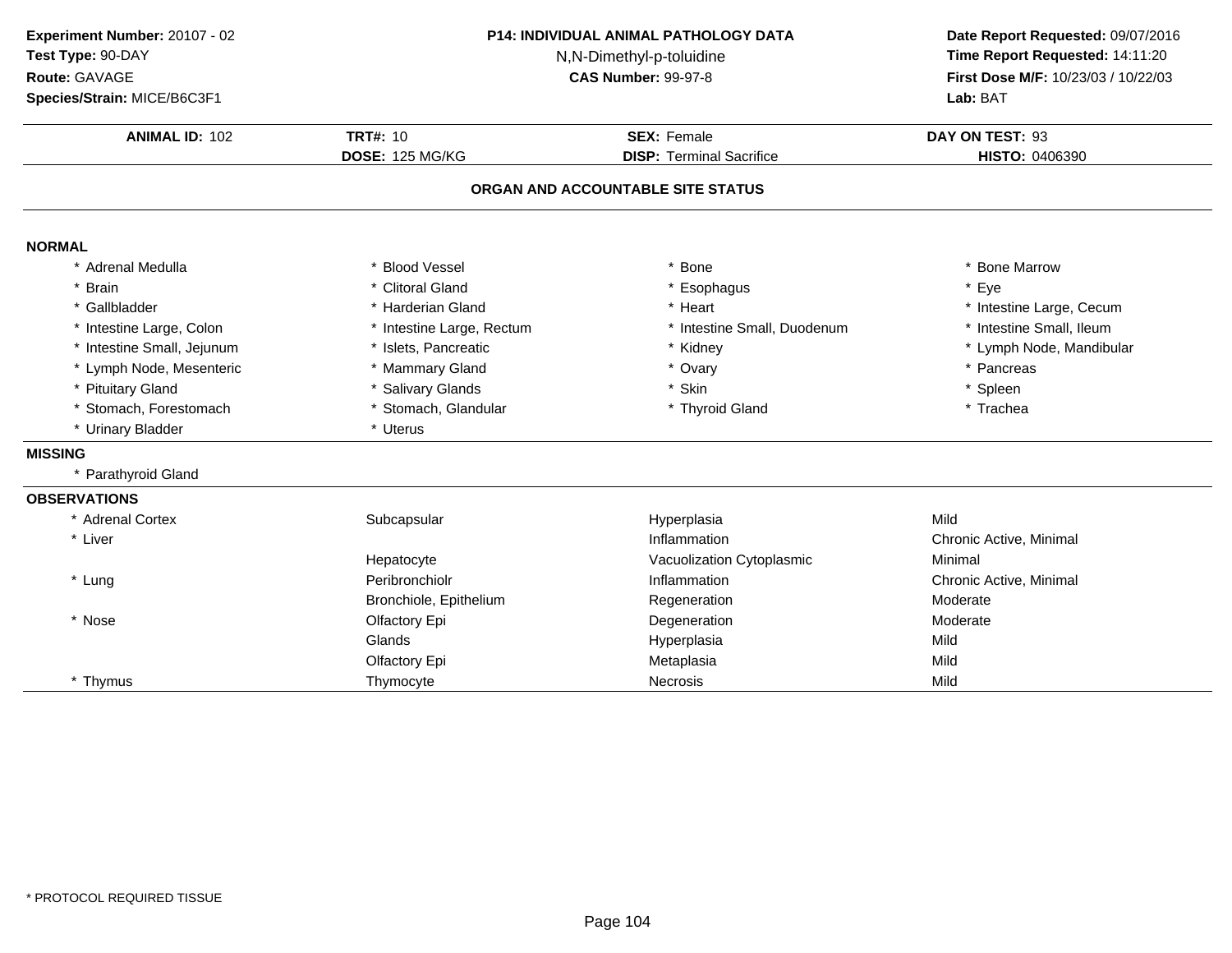| Experiment Number: 20107 - 02<br>Test Type: 90-DAY<br>Route: GAVAGE<br>Species/Strain: MICE/B6C3F1 | P14: INDIVIDUAL ANIMAL PATHOLOGY DATA<br>N,N-Dimethyl-p-toluidine<br><b>CAS Number: 99-97-8</b> |                                                  | Date Report Requested: 09/07/2016<br>Time Report Requested: 14:11:20<br>First Dose M/F: 10/23/03 / 10/22/03<br>Lab: BAT |
|----------------------------------------------------------------------------------------------------|-------------------------------------------------------------------------------------------------|--------------------------------------------------|-------------------------------------------------------------------------------------------------------------------------|
| <b>ANIMAL ID: 103</b>                                                                              | <b>TRT#: 10</b><br><b>DOSE: 125 MG/KG</b>                                                       | <b>SEX: Female</b><br><b>DISP: Natural Death</b> | DAY ON TEST: 4<br>HISTO: 0406391                                                                                        |
|                                                                                                    |                                                                                                 | ORGAN AND ACCOUNTABLE SITE STATUS                |                                                                                                                         |
| <b>NORMAL</b>                                                                                      |                                                                                                 |                                                  |                                                                                                                         |
| * Adrenal Cortex                                                                                   | * Adrenal Medulla                                                                               | <b>Blood Vessel</b>                              | * Bone                                                                                                                  |
| * Bone Marrow                                                                                      | * Brain                                                                                         | * Clitoral Gland                                 | * Esophagus                                                                                                             |
| * Eye                                                                                              | * Gallbladder                                                                                   | * Harderian Gland                                | * Heart                                                                                                                 |
| * Intestine Large, Cecum                                                                           | * Intestine Large, Colon                                                                        | * Intestine Large, Rectum                        | * Intestine Small, Duodenum                                                                                             |
| * Intestine Small, Ileum                                                                           | * Intestine Small, Jejunum                                                                      | * Islets, Pancreatic                             | * Kidney                                                                                                                |
| * Liver                                                                                            | * Mammary Gland                                                                                 | * Ovary                                          | * Pancreas                                                                                                              |
| * Parathyroid Gland                                                                                | * Pituitary Gland                                                                               | * Salivary Glands                                | * Skin                                                                                                                  |
| * Stomach, Forestomach                                                                             | * Stomach, Glandular                                                                            | * Thyroid Gland                                  | * Urinary Bladder                                                                                                       |
| * Uterus                                                                                           |                                                                                                 |                                                  |                                                                                                                         |
| <b>OBSERVATIONS</b>                                                                                |                                                                                                 |                                                  |                                                                                                                         |
| * Lung                                                                                             | Bronchiole, Epithelium                                                                          | Degeneration                                     | Marked                                                                                                                  |
|                                                                                                    | Peribronchiolr                                                                                  | Inflammation                                     | Chronic Active, Moderate                                                                                                |
| * Lymph Node, Mandibular                                                                           |                                                                                                 | Necrosis                                         | Lymphoid, Mild                                                                                                          |
| * Lymph Node, Mesenteric                                                                           |                                                                                                 | Necrosis                                         | Lymphoid, Mild                                                                                                          |
| * Nose                                                                                             |                                                                                                 | Inflammation                                     | Chronic Active, Mild                                                                                                    |
| * Spleen                                                                                           |                                                                                                 | Atrophy                                          | Moderate                                                                                                                |
|                                                                                                    | Lymph Follic                                                                                    | Necrosis                                         | Mild                                                                                                                    |
| * Thymus                                                                                           |                                                                                                 | Atrophy                                          | Moderate                                                                                                                |
|                                                                                                    | Thymocyte                                                                                       | Necrosis                                         | Mild                                                                                                                    |
| * Trachea                                                                                          | Epithelium                                                                                      | <b>Necrosis</b>                                  | Marked                                                                                                                  |
| PRIMARY CAUSE OF DEATH                                                                             | - UNCERTAIN                                                                                     |                                                  |                                                                                                                         |

Animal Note: Some of the tissues examined microscopically from this animal were mildly to mar kedly autolyzed.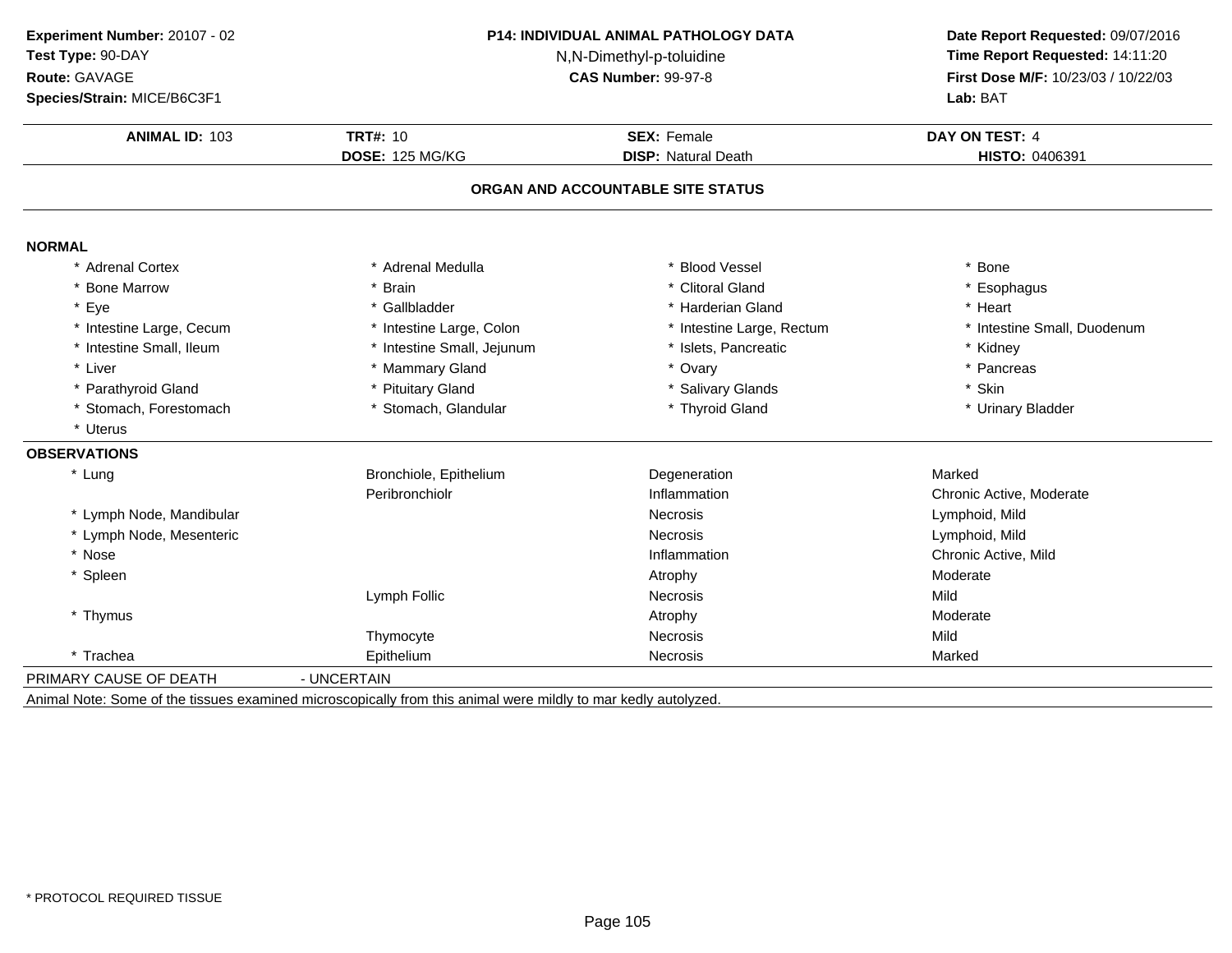| Experiment Number: 20107 - 02<br>Test Type: 90-DAY<br>Route: GAVAGE<br>Species/Strain: MICE/B6C3F1 | P14: INDIVIDUAL ANIMAL PATHOLOGY DATA<br>N,N-Dimethyl-p-toluidine<br><b>CAS Number: 99-97-8</b> |                                                                      | Date Report Requested: 09/07/2016<br>Time Report Requested: 14:11:20<br>First Dose M/F: 10/23/03 / 10/22/03<br>Lab: BAT |
|----------------------------------------------------------------------------------------------------|-------------------------------------------------------------------------------------------------|----------------------------------------------------------------------|-------------------------------------------------------------------------------------------------------------------------|
| <b>ANIMAL ID: 104</b>                                                                              | <b>TRT#: 10</b>                                                                                 | <b>SEX: Female</b>                                                   | DAY ON TEST: 93                                                                                                         |
|                                                                                                    | <b>DOSE: 125 MG/KG</b>                                                                          | <b>DISP: Terminal Sacrifice</b><br>ORGAN AND ACCOUNTABLE SITE STATUS | HISTO: 0406392                                                                                                          |
|                                                                                                    |                                                                                                 |                                                                      |                                                                                                                         |
| <b>NORMAL</b>                                                                                      |                                                                                                 |                                                                      |                                                                                                                         |
| * Adrenal Medulla                                                                                  | * Blood Vessel                                                                                  | * Bone                                                               | * Bone Marrow                                                                                                           |
| <b>Brain</b>                                                                                       | * Clitoral Gland                                                                                | * Esophagus                                                          | * Eye                                                                                                                   |
| * Gallbladder                                                                                      | * Harderian Gland                                                                               | * Heart                                                              | * Intestine Large, Cecum                                                                                                |
| * Intestine Large, Colon                                                                           | * Intestine Large, Rectum                                                                       | * Intestine Small, Duodenum                                          | * Intestine Small, Ileum                                                                                                |
| * Intestine Small, Jejunum                                                                         | * Islets, Pancreatic                                                                            | * Kidney                                                             | * Lymph Node, Mandibular                                                                                                |
| * Lymph Node, Mesenteric                                                                           | * Mammary Gland                                                                                 | * Ovary                                                              | * Pancreas                                                                                                              |
| * Parathyroid Gland                                                                                | * Pituitary Gland                                                                               | * Salivary Glands                                                    | * Skin                                                                                                                  |
| * Spleen                                                                                           | * Stomach, Forestomach                                                                          | * Stomach, Glandular                                                 | * Thyroid Gland                                                                                                         |
| * Trachea                                                                                          | * Urinary Bladder                                                                               | * Uterus                                                             |                                                                                                                         |
| <b>OBSERVATIONS</b>                                                                                |                                                                                                 |                                                                      |                                                                                                                         |
| * Adrenal Cortex                                                                                   | Subcapsular                                                                                     | Hyperplasia                                                          | Minimal                                                                                                                 |
| * Eye                                                                                              |                                                                                                 |                                                                      |                                                                                                                         |
| Note: No optic nerve found in block or wet tissue                                                  |                                                                                                 |                                                                      |                                                                                                                         |
| * Liver                                                                                            | Hepatocyte                                                                                      | <b>Necrosis</b>                                                      | Mild                                                                                                                    |
|                                                                                                    | Hepatocyte                                                                                      | Vacuolization Cytoplasmic                                            | Mild                                                                                                                    |
| * Lung                                                                                             | Bronchiole, Epithelium                                                                          | Degeneration                                                         | Mild                                                                                                                    |
|                                                                                                    | Alveolus                                                                                        | <b>Infiltration Cellular</b>                                         | Histiocyte, Mild                                                                                                        |
|                                                                                                    | Peribronchiolr                                                                                  | Inflammation                                                         | Chronic Active, Mild                                                                                                    |
|                                                                                                    | Bronchiole, Epithelium                                                                          | Regeneration                                                         | Moderate                                                                                                                |
| * Nose                                                                                             | Olfactory Epi                                                                                   | Degeneration                                                         | Mild                                                                                                                    |
|                                                                                                    | Glands                                                                                          | Hyperplasia                                                          | Mild                                                                                                                    |
| * Parathyroid GI                                                                                   |                                                                                                 |                                                                      |                                                                                                                         |
| Note: Only one present (slide 03).                                                                 |                                                                                                 |                                                                      |                                                                                                                         |
| * Thymus                                                                                           | Thymocyte                                                                                       | Necrosis                                                             | Mild                                                                                                                    |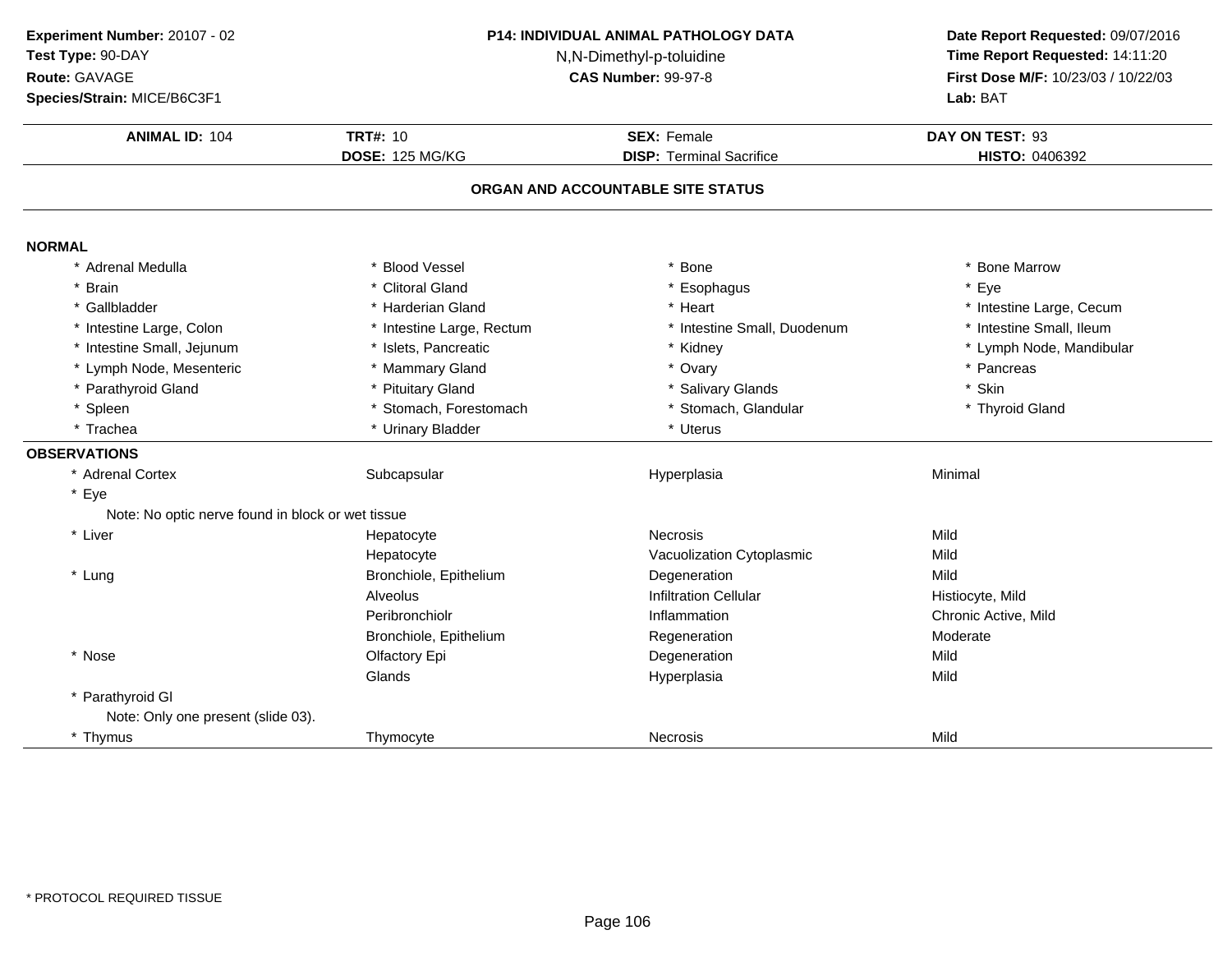| Experiment Number: 20107 - 02 | <b>P14: INDIVIDUAL ANIMAL PATHOLOGY DATA</b> |                                   | Date Report Requested: 09/07/2016   |
|-------------------------------|----------------------------------------------|-----------------------------------|-------------------------------------|
| Test Type: 90-DAY             | N,N-Dimethyl-p-toluidine                     | Time Report Requested: 14:11:20   |                                     |
| Route: GAVAGE                 |                                              | <b>CAS Number: 99-97-8</b>        | First Dose M/F: 10/23/03 / 10/22/03 |
| Species/Strain: MICE/B6C3F1   |                                              |                                   | Lab: BAT                            |
| <b>ANIMAL ID: 105</b>         | <b>TRT#: 10</b>                              | <b>SEX: Female</b>                | DAY ON TEST: 93                     |
|                               | <b>DOSE: 125 MG/KG</b>                       | <b>DISP: Terminal Sacrifice</b>   | HISTO: 0406393                      |
|                               |                                              | ORGAN AND ACCOUNTABLE SITE STATUS |                                     |
| <b>NORMAL</b>                 |                                              |                                   |                                     |
| <b>Adrenal Medulla</b>        | <b>Blood Vessel</b>                          | Bone                              | * Bone Marrow                       |
| <b>Brain</b>                  | * Clitoral Gland                             | * Esophagus                       | * Eye                               |
| Gallbladder                   | * Harderian Gland                            | * Heart                           | * Intestine Large, Cecum            |
| * Intestine Large, Colon      | * Intestine Large, Rectum                    | * Intestine Small, Duodenum       | * Intestine Small, Ileum            |
| * Intestine Small, Jejunum    | * Islets, Pancreatic                         | * Kidney                          | * Lymph Node, Mandibular            |
| * Lymph Node, Mesenteric      | * Mammary Gland                              | * Ovary                           | * Pancreas                          |
| * Parathyroid Gland           | * Pituitary Gland                            | * Salivary Glands                 | * Skin                              |
| * Spleen                      | * Stomach, Forestomach                       | * Stomach, Glandular              | * Thyroid Gland                     |
| * Trachea                     | * Urinary Bladder                            | * Uterus                          |                                     |
| <b>OBSERVATIONS</b>           |                                              |                                   |                                     |
| * Adrenal Cortex              | Subcapsular                                  | Hyperplasia                       | Mild                                |
| * Liver                       |                                              | Inflammation                      | Chronic Active, Minimal             |
|                               | Hepatocyte                                   | Vacuolization Cytoplasmic         | Marked                              |
| * Lung                        | Bronchiole, Epithelium                       | Degeneration                      | Minimal                             |
|                               | Alveolus                                     | <b>Infiltration Cellular</b>      | Histiocyte, Mild                    |
|                               | Peribronchiolr                               | Inflammation                      | Chronic Active, Mild                |
|                               | Bronchiole, Epithelium                       | Regeneration                      | Moderate                            |
| * Nose                        | Olfactory Epi                                | Degeneration                      | Mild                                |
|                               | Glands                                       | Hyperplasia                       | Mild                                |
| * Thymus                      | Thymocyte                                    | <b>Necrosis</b>                   | Mild                                |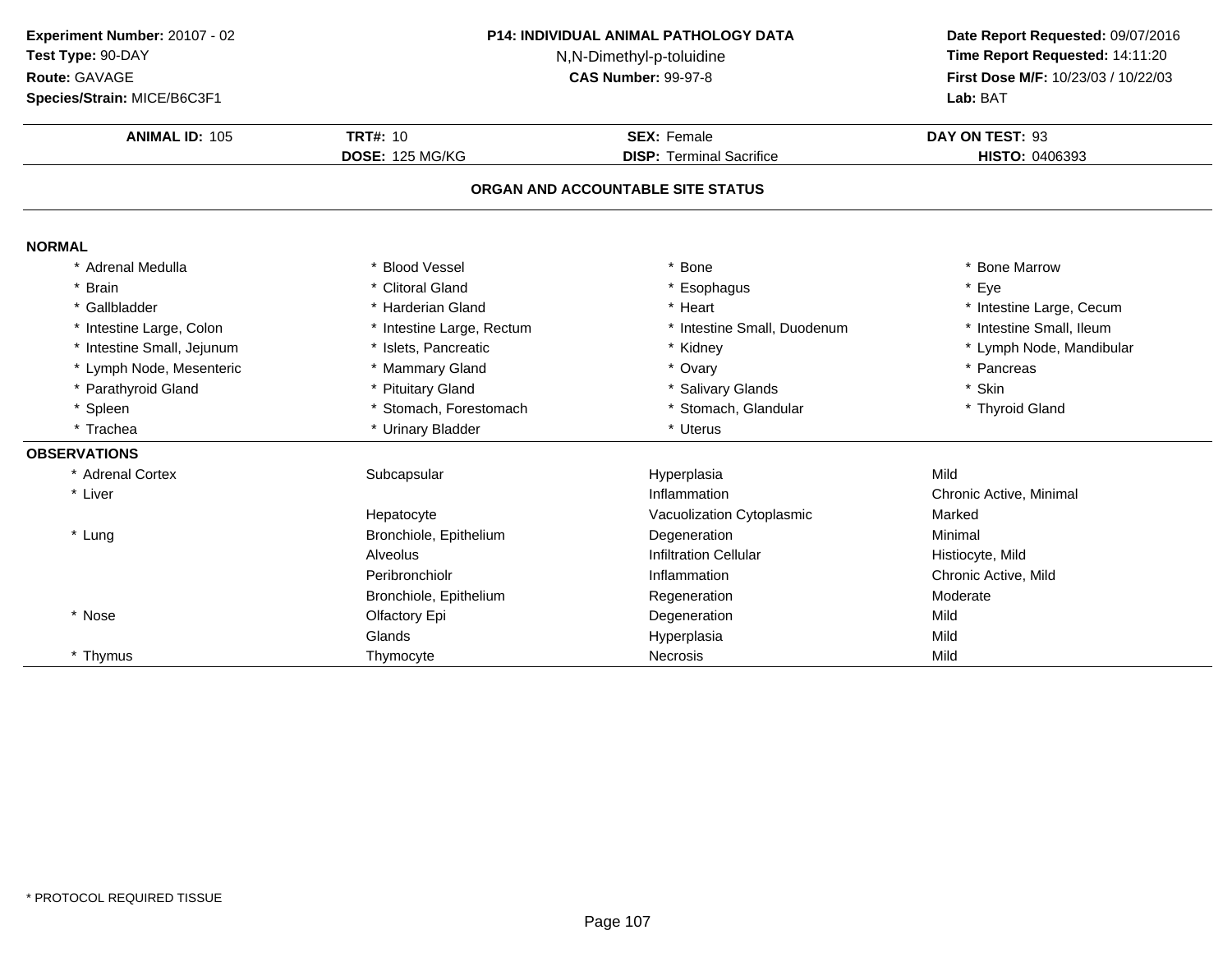| Experiment Number: 20107 - 02<br>Test Type: 90-DAY<br>Route: GAVAGE<br>Species/Strain: MICE/B6C3F1 | P14: INDIVIDUAL ANIMAL PATHOLOGY DATA<br>N,N-Dimethyl-p-toluidine<br><b>CAS Number: 99-97-8</b><br><b>TRT#: 10</b><br><b>SEX: Female</b><br><b>DOSE: 125 MG/KG</b><br><b>DISP: Terminal Sacrifice</b> |                                   | Date Report Requested: 09/07/2016<br>Time Report Requested: 14:11:20<br>First Dose M/F: 10/23/03 / 10/22/03<br>Lab: BAT |
|----------------------------------------------------------------------------------------------------|-------------------------------------------------------------------------------------------------------------------------------------------------------------------------------------------------------|-----------------------------------|-------------------------------------------------------------------------------------------------------------------------|
| <b>ANIMAL ID: 106</b>                                                                              |                                                                                                                                                                                                       |                                   | DAY ON TEST: 93<br>HISTO: 0406394                                                                                       |
|                                                                                                    |                                                                                                                                                                                                       | ORGAN AND ACCOUNTABLE SITE STATUS |                                                                                                                         |
| <b>NORMAL</b>                                                                                      |                                                                                                                                                                                                       |                                   |                                                                                                                         |
| * Adrenal Medulla                                                                                  | * Blood Vessel                                                                                                                                                                                        | * Bone                            | * Bone Marrow                                                                                                           |
| <b>Brain</b>                                                                                       | * Clitoral Gland                                                                                                                                                                                      | * Esophagus                       | * Eye                                                                                                                   |
| * Gallbladder                                                                                      | * Harderian Gland                                                                                                                                                                                     | * Heart                           | * Intestine Large, Cecum                                                                                                |
| * Intestine Large, Colon                                                                           | * Intestine Large, Rectum                                                                                                                                                                             | * Intestine Small, Duodenum       | * Intestine Small, Ileum                                                                                                |
| * Intestine Small, Jejunum                                                                         | * Islets, Pancreatic                                                                                                                                                                                  | * Kidney                          | * Lymph Node, Mandibular                                                                                                |
| * Lymph Node, Mesenteric                                                                           | * Mammary Gland                                                                                                                                                                                       | * Ovary                           | * Pancreas                                                                                                              |
| * Parathyroid Gland                                                                                | * Pituitary Gland                                                                                                                                                                                     | * Salivary Glands                 | * Skin                                                                                                                  |
| * Spleen                                                                                           | * Stomach, Forestomach                                                                                                                                                                                | * Stomach, Glandular              | * Thyroid Gland                                                                                                         |
| * Trachea                                                                                          | * Urinary Bladder                                                                                                                                                                                     | * Uterus                          |                                                                                                                         |
| <b>OBSERVATIONS</b>                                                                                |                                                                                                                                                                                                       |                                   |                                                                                                                         |
| * Adrenal Cortex                                                                                   | Subcapsular                                                                                                                                                                                           | Hyperplasia                       | Mild                                                                                                                    |
| * Liver                                                                                            |                                                                                                                                                                                                       | Inflammation                      | Chronic Active, Minimal                                                                                                 |
|                                                                                                    | Hepatocyte                                                                                                                                                                                            | Vacuolization Cytoplasmic         | Moderate                                                                                                                |
| * Lung                                                                                             | Bronchiole, Epithelium                                                                                                                                                                                | Degeneration                      | Minimal                                                                                                                 |
|                                                                                                    | Alveolus                                                                                                                                                                                              | <b>Infiltration Cellular</b>      | Histiocyte, Minimal                                                                                                     |
|                                                                                                    | Peribronchiolr                                                                                                                                                                                        | Inflammation                      | Chronic Active, Moderate                                                                                                |
| * Nose                                                                                             | Olfactory Epi                                                                                                                                                                                         | Degeneration                      | Moderate                                                                                                                |
|                                                                                                    | Glands                                                                                                                                                                                                | Hyperplasia                       | Mild                                                                                                                    |
|                                                                                                    | Olfactory Epi                                                                                                                                                                                         | Metaplasia                        | Moderate                                                                                                                |
| * Parathyroid GI                                                                                   |                                                                                                                                                                                                       |                                   |                                                                                                                         |
| Note: Only one present (slide 03).                                                                 |                                                                                                                                                                                                       |                                   |                                                                                                                         |
| * Thymus                                                                                           | Thymocyte                                                                                                                                                                                             | <b>Necrosis</b>                   | Mild                                                                                                                    |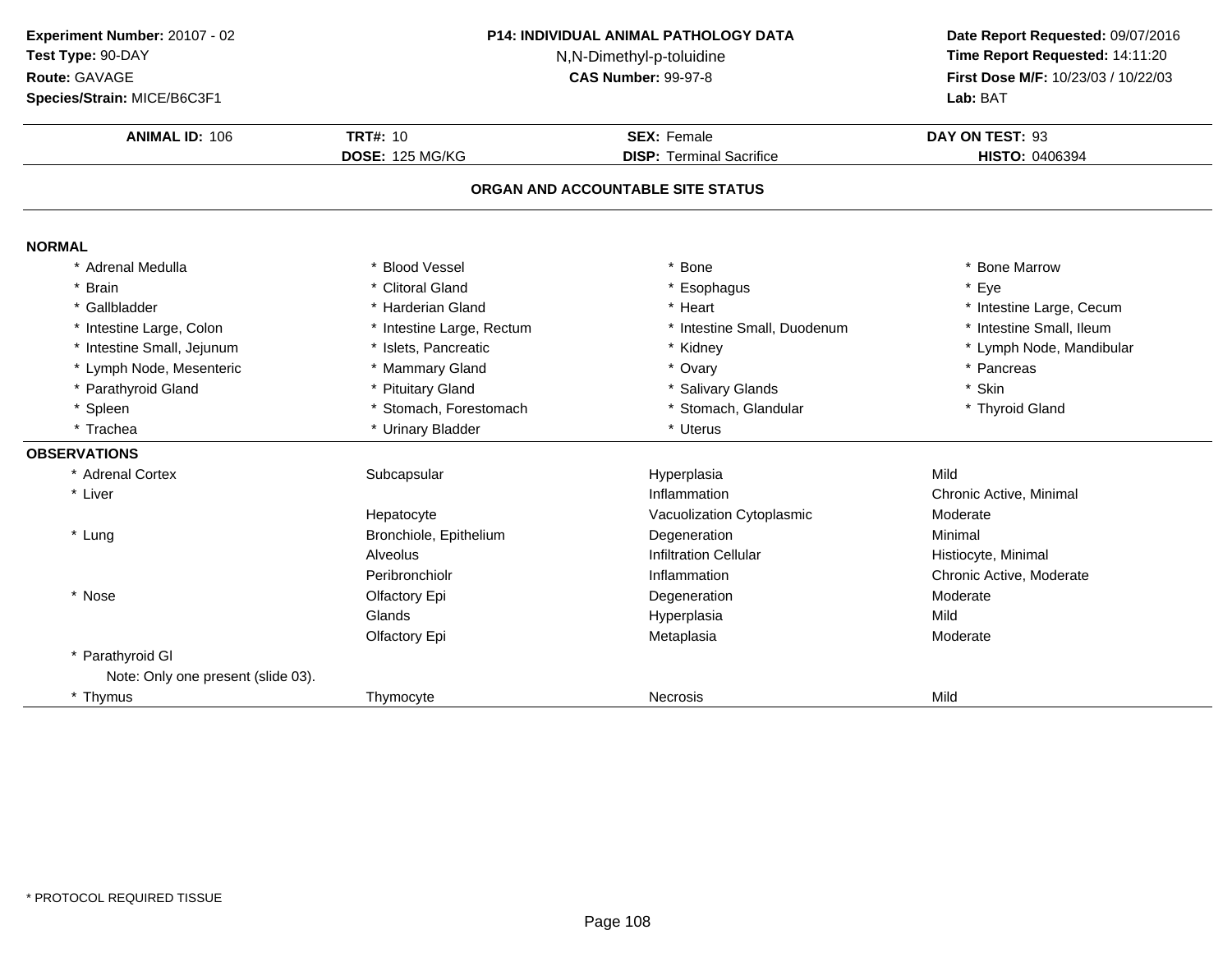| Experiment Number: 20107 - 02<br>Test Type: 90-DAY<br>Route: GAVAGE<br>Species/Strain: MICE/B6C3F1 | <b>P14: INDIVIDUAL ANIMAL PATHOLOGY DATA</b><br>N,N-Dimethyl-p-toluidine<br><b>CAS Number: 99-97-8</b> |                                                                      | Date Report Requested: 09/07/2016<br>Time Report Requested: 14:11:20<br>First Dose M/F: 10/23/03 / 10/22/03<br>Lab: BAT |
|----------------------------------------------------------------------------------------------------|--------------------------------------------------------------------------------------------------------|----------------------------------------------------------------------|-------------------------------------------------------------------------------------------------------------------------|
| <b>ANIMAL ID: 107</b>                                                                              | <b>TRT#: 10</b>                                                                                        | <b>SEX: Female</b>                                                   | DAY ON TEST: 93                                                                                                         |
|                                                                                                    | <b>DOSE: 125 MG/KG</b>                                                                                 | <b>DISP: Terminal Sacrifice</b><br>ORGAN AND ACCOUNTABLE SITE STATUS | HISTO: 0406395                                                                                                          |
|                                                                                                    |                                                                                                        |                                                                      |                                                                                                                         |
| <b>NORMAL</b>                                                                                      |                                                                                                        |                                                                      |                                                                                                                         |
| * Adrenal Medulla                                                                                  | * Blood Vessel                                                                                         | * Bone                                                               | * Bone Marrow                                                                                                           |
| <b>Brain</b>                                                                                       | * Clitoral Gland                                                                                       | * Esophagus                                                          | * Eye                                                                                                                   |
| Gallbladder                                                                                        | * Harderian Gland                                                                                      | * Heart                                                              | * Intestine Large, Cecum                                                                                                |
| Intestine Large, Colon                                                                             | * Intestine Large, Rectum                                                                              | * Intestine Small, Duodenum                                          | * Intestine Small, Ileum                                                                                                |
| Intestine Small, Jejunum                                                                           | * Islets, Pancreatic                                                                                   | * Kidney                                                             | * Lymph Node, Mandibular                                                                                                |
| * Lymph Node, Mesenteric                                                                           | * Mammary Gland                                                                                        | * Ovary                                                              | * Pancreas                                                                                                              |
| * Pituitary Gland                                                                                  | * Salivary Glands                                                                                      | * Skin                                                               | * Spleen                                                                                                                |
| * Stomach, Forestomach                                                                             | * Stomach, Glandular                                                                                   | * Thyroid Gland                                                      | * Trachea                                                                                                               |
| * Urinary Bladder                                                                                  | * Uterus                                                                                               |                                                                      |                                                                                                                         |
| <b>MISSING</b>                                                                                     |                                                                                                        |                                                                      |                                                                                                                         |
| Parathyroid Gland                                                                                  |                                                                                                        |                                                                      |                                                                                                                         |
| <b>OBSERVATIONS</b>                                                                                |                                                                                                        |                                                                      |                                                                                                                         |
| * Adrenal Cortex                                                                                   | Subcapsular                                                                                            | Hyperplasia                                                          | Mild                                                                                                                    |
| * Liver                                                                                            |                                                                                                        | Inflammation                                                         | Chronic Active, Minimal                                                                                                 |
|                                                                                                    | Hepatocyte                                                                                             | Vacuolization Cytoplasmic                                            | Moderate                                                                                                                |
| * Lung                                                                                             | Alveolus                                                                                               | <b>Infiltration Cellular</b>                                         | Histiocyte, Mild                                                                                                        |
|                                                                                                    | Peribronchiolr                                                                                         | Inflammation                                                         | Chronic Active, Mild                                                                                                    |
|                                                                                                    | Bronchiole, Epithelium                                                                                 | Regeneration                                                         | Moderate                                                                                                                |
| * Nose                                                                                             | Olfactory Epi                                                                                          | Degeneration                                                         | Mild                                                                                                                    |
|                                                                                                    | Glands                                                                                                 | Hyperplasia                                                          | Moderate                                                                                                                |
|                                                                                                    | Olfactory Epi                                                                                          | Metaplasia                                                           | Mild                                                                                                                    |
| * Thymus                                                                                           | Thymocyte                                                                                              | <b>Necrosis</b>                                                      | Mild                                                                                                                    |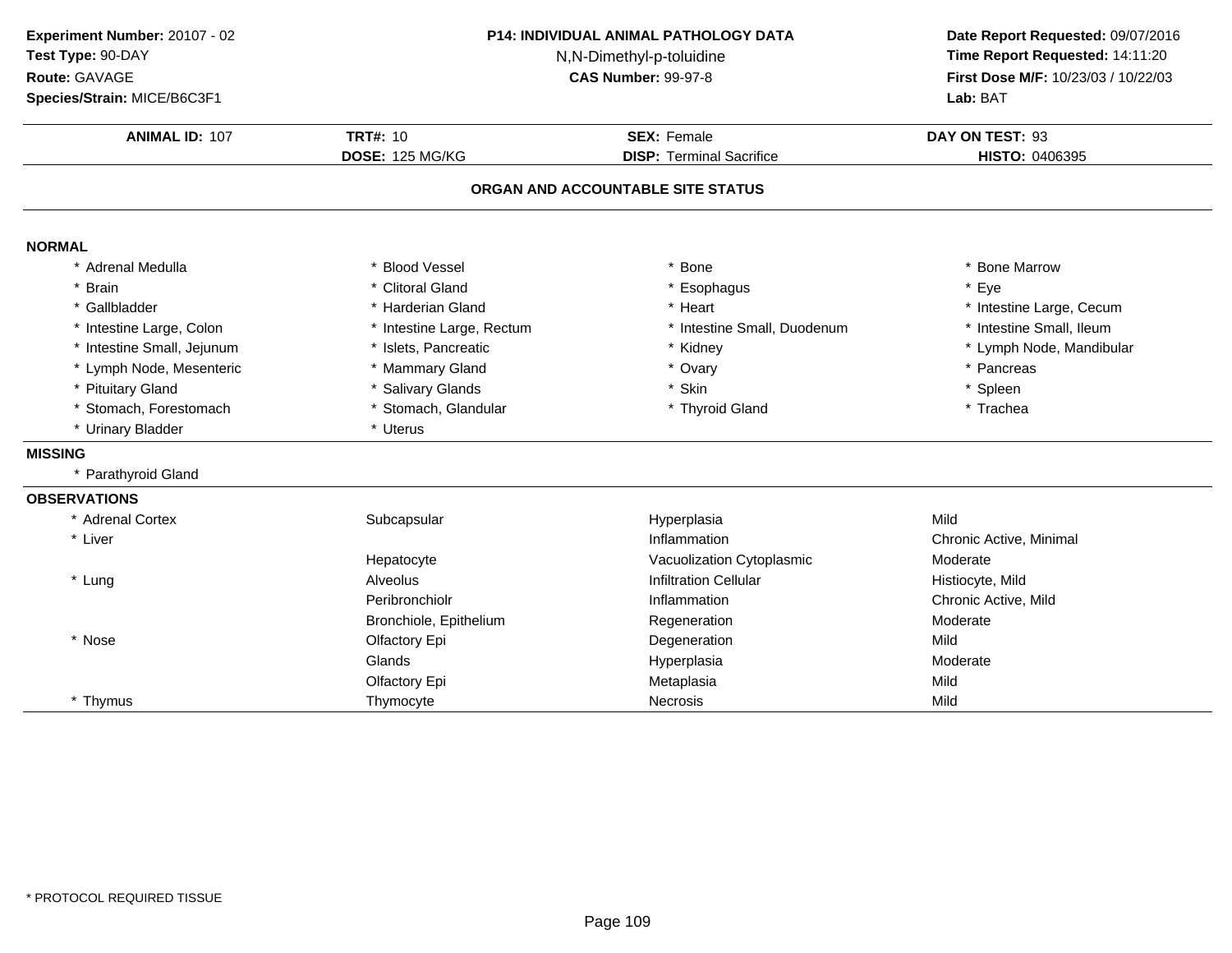| Experiment Number: 20107 - 02<br>Test Type: 90-DAY<br>Route: GAVAGE<br>Species/Strain: MICE/B6C3F1 | <b>P14: INDIVIDUAL ANIMAL PATHOLOGY DATA</b><br>N,N-Dimethyl-p-toluidine<br><b>CAS Number: 99-97-8</b> |                                                       | Date Report Requested: 09/07/2016<br>Time Report Requested: 14:11:20<br>First Dose M/F: 10/23/03 / 10/22/03<br>Lab: BAT |
|----------------------------------------------------------------------------------------------------|--------------------------------------------------------------------------------------------------------|-------------------------------------------------------|-------------------------------------------------------------------------------------------------------------------------|
| <b>ANIMAL ID: 108</b>                                                                              | <b>TRT#: 10</b><br><b>DOSE: 125 MG/KG</b>                                                              | <b>SEX: Female</b><br><b>DISP: Terminal Sacrifice</b> | DAY ON TEST: 93<br>HISTO: 0406396                                                                                       |
|                                                                                                    |                                                                                                        | ORGAN AND ACCOUNTABLE SITE STATUS                     |                                                                                                                         |
| <b>NORMAL</b>                                                                                      |                                                                                                        |                                                       |                                                                                                                         |
| * Adrenal Medulla                                                                                  | * Blood Vessel                                                                                         | Bone                                                  | * Bone Marrow                                                                                                           |
| * Brain                                                                                            | * Clitoral Gland                                                                                       | * Esophagus                                           | Eye                                                                                                                     |
| * Gallbladder                                                                                      | * Harderian Gland                                                                                      | * Heart                                               | * Intestine Large, Cecum                                                                                                |
| * Intestine Large, Colon                                                                           | * Intestine Large, Rectum                                                                              | * Intestine Small, Duodenum                           | * Intestine Small, Ileum                                                                                                |
| * Intestine Small, Jejunum                                                                         | * Islets, Pancreatic                                                                                   | * Kidney                                              | * Lymph Node, Mandibular                                                                                                |
| * Lymph Node, Mesenteric                                                                           | * Mammary Gland                                                                                        | * Ovary                                               | * Pancreas                                                                                                              |
| * Parathyroid Gland                                                                                | * Pituitary Gland                                                                                      | * Salivary Glands                                     | * Skin                                                                                                                  |
| * Stomach, Forestomach                                                                             | * Stomach, Glandular                                                                                   | * Thyroid Gland                                       | * Trachea                                                                                                               |
| * Urinary Bladder                                                                                  | * Uterus                                                                                               |                                                       |                                                                                                                         |
| <b>OBSERVATIONS</b>                                                                                |                                                                                                        |                                                       |                                                                                                                         |
| * Adrenal Cortex                                                                                   | Subcapsular                                                                                            | Hyperplasia                                           | Minimal                                                                                                                 |
| * Liver                                                                                            |                                                                                                        | Inflammation                                          | Chronic Active, Minimal                                                                                                 |
|                                                                                                    | Hepatocyte                                                                                             | Vacuolization Cytoplasmic                             | Moderate                                                                                                                |
| * Lung                                                                                             | Alveolus                                                                                               | <b>Infiltration Cellular</b>                          | Histiocyte, Mild                                                                                                        |
|                                                                                                    | Peribronchiolr                                                                                         | Inflammation                                          | Chronic Active, Mild                                                                                                    |
|                                                                                                    | Bronchiole, Epithelium                                                                                 | Regeneration                                          | Moderate                                                                                                                |
| * Nose                                                                                             | Olfactory Epi                                                                                          | Degeneration                                          | Mild                                                                                                                    |
|                                                                                                    | Glands                                                                                                 | Hyperplasia                                           | Mild                                                                                                                    |
|                                                                                                    | Olfactory Epi                                                                                          | Metaplasia                                            | Moderate                                                                                                                |
| * Parathyroid GI                                                                                   |                                                                                                        |                                                       |                                                                                                                         |
| Note: Only one present (slide 03).                                                                 |                                                                                                        |                                                       |                                                                                                                         |
| * Spleen                                                                                           |                                                                                                        | Hematopoietic Cell Proliferation                      | Mild                                                                                                                    |
| * Thymus                                                                                           | Thymocyte                                                                                              | <b>Necrosis</b>                                       | Mild                                                                                                                    |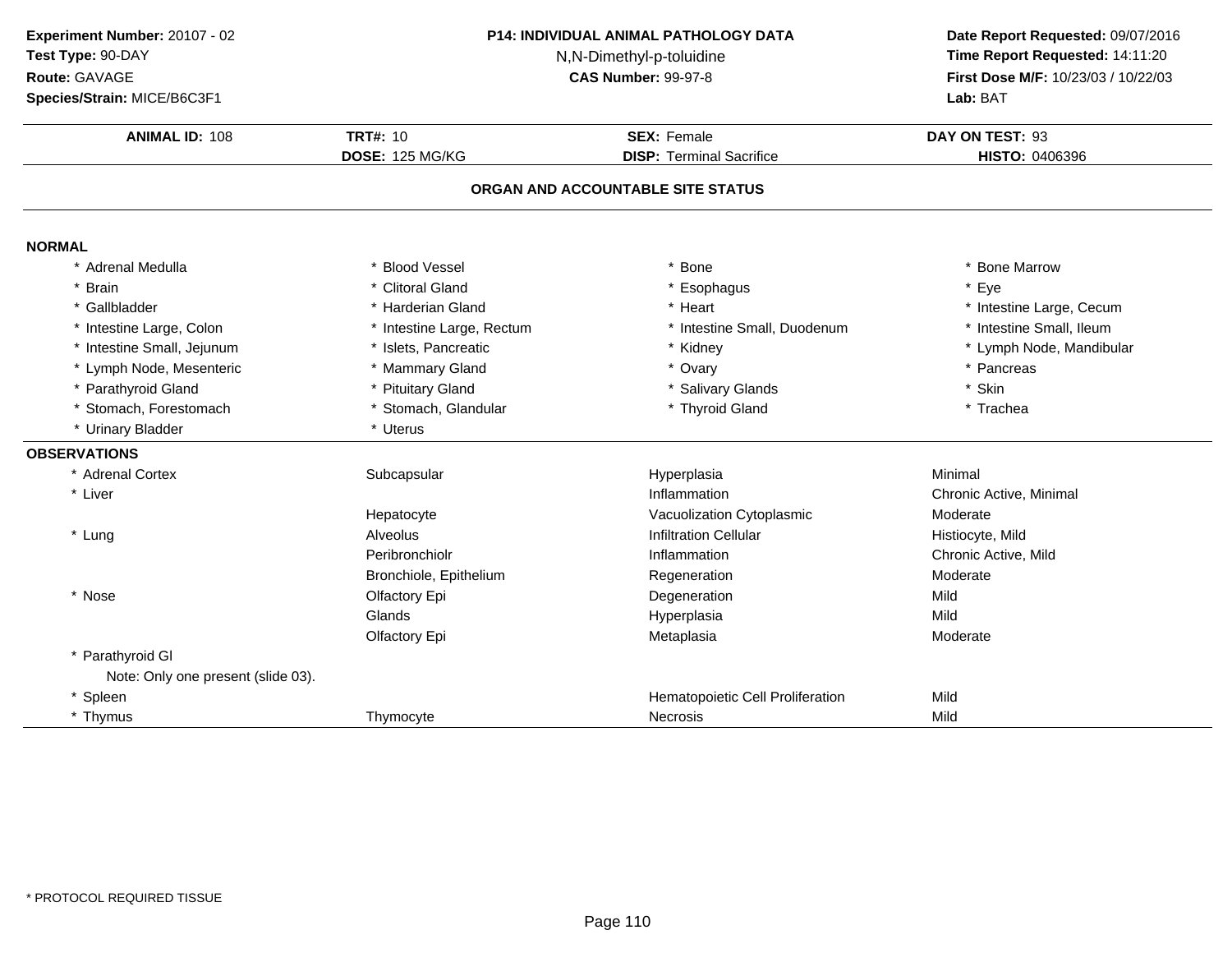| Experiment Number: 20107 - 02<br>Test Type: 90-DAY<br>Route: GAVAGE<br>Species/Strain: MICE/B6C3F1 | P14: INDIVIDUAL ANIMAL PATHOLOGY DATA<br>N,N-Dimethyl-p-toluidine<br><b>CAS Number: 99-97-8</b> |                                   | Date Report Requested: 09/07/2016<br>Time Report Requested: 14:11:20<br>First Dose M/F: 10/23/03 / 10/22/03<br>Lab: BAT |
|----------------------------------------------------------------------------------------------------|-------------------------------------------------------------------------------------------------|-----------------------------------|-------------------------------------------------------------------------------------------------------------------------|
| <b>ANIMAL ID: 109</b>                                                                              | <b>TRT#: 10</b>                                                                                 | <b>SEX: Female</b>                | DAY ON TEST: 93                                                                                                         |
|                                                                                                    | <b>DOSE: 125 MG/KG</b>                                                                          | <b>DISP: Terminal Sacrifice</b>   | HISTO: 0406397                                                                                                          |
|                                                                                                    |                                                                                                 | ORGAN AND ACCOUNTABLE SITE STATUS |                                                                                                                         |
| <b>NORMAL</b>                                                                                      |                                                                                                 |                                   |                                                                                                                         |
| * Adrenal Medulla                                                                                  | * Blood Vessel                                                                                  | * Bone                            | * Bone Marrow                                                                                                           |
| <b>Brain</b>                                                                                       | * Clitoral Gland                                                                                | * Esophagus                       | * Eye                                                                                                                   |
| * Gallbladder                                                                                      | * Harderian Gland                                                                               | * Heart                           | * Intestine Large, Cecum                                                                                                |
| * Intestine Large, Colon                                                                           | * Intestine Large, Rectum                                                                       | * Intestine Small, Duodenum       | * Intestine Small, Ileum                                                                                                |
| * Intestine Small, Jejunum                                                                         | * Islets, Pancreatic                                                                            | * Kidney                          | * Lymph Node, Mandibular                                                                                                |
| * Lymph Node, Mesenteric                                                                           | * Mammary Gland                                                                                 | * Ovary                           | * Pancreas                                                                                                              |
| * Parathyroid Gland                                                                                | * Pituitary Gland                                                                               | * Salivary Glands                 | * Skin                                                                                                                  |
| * Spleen                                                                                           | * Stomach, Forestomach                                                                          | * Stomach, Glandular              | * Thyroid Gland                                                                                                         |
| * Trachea                                                                                          | * Urinary Bladder                                                                               | * Uterus                          |                                                                                                                         |
| <b>OBSERVATIONS</b>                                                                                |                                                                                                 |                                   |                                                                                                                         |
| * Adrenal Cortex                                                                                   | Subcapsular                                                                                     | Hyperplasia                       | Mild                                                                                                                    |
| * Eye                                                                                              |                                                                                                 |                                   |                                                                                                                         |
| Note: No optic nerve found in block or wet tissue.                                                 |                                                                                                 |                                   |                                                                                                                         |
| * Liver                                                                                            |                                                                                                 | Inflammation                      | Chronic Active, Minimal                                                                                                 |
|                                                                                                    | Hepatocyte                                                                                      | Vacuolization Cytoplasmic         | Moderate                                                                                                                |
| * Lung                                                                                             | Alveolus                                                                                        | <b>Infiltration Cellular</b>      | Histiocyte, Mild                                                                                                        |
|                                                                                                    | Peribronchiolr                                                                                  | Inflammation                      | Chronic Active, Mild                                                                                                    |
|                                                                                                    | Bronchiole, Epithelium                                                                          | Regeneration                      | Moderate                                                                                                                |
| * Nose                                                                                             | Olfactory Epi                                                                                   | Degeneration                      | Moderate                                                                                                                |
|                                                                                                    | Glands                                                                                          | Hyperplasia                       | Mild                                                                                                                    |
| * Parathyroid GI                                                                                   |                                                                                                 |                                   |                                                                                                                         |
| Note: Only one present (slide 03).                                                                 |                                                                                                 |                                   |                                                                                                                         |
| * Thymus                                                                                           | Thymocyte                                                                                       | <b>Necrosis</b>                   | Mild                                                                                                                    |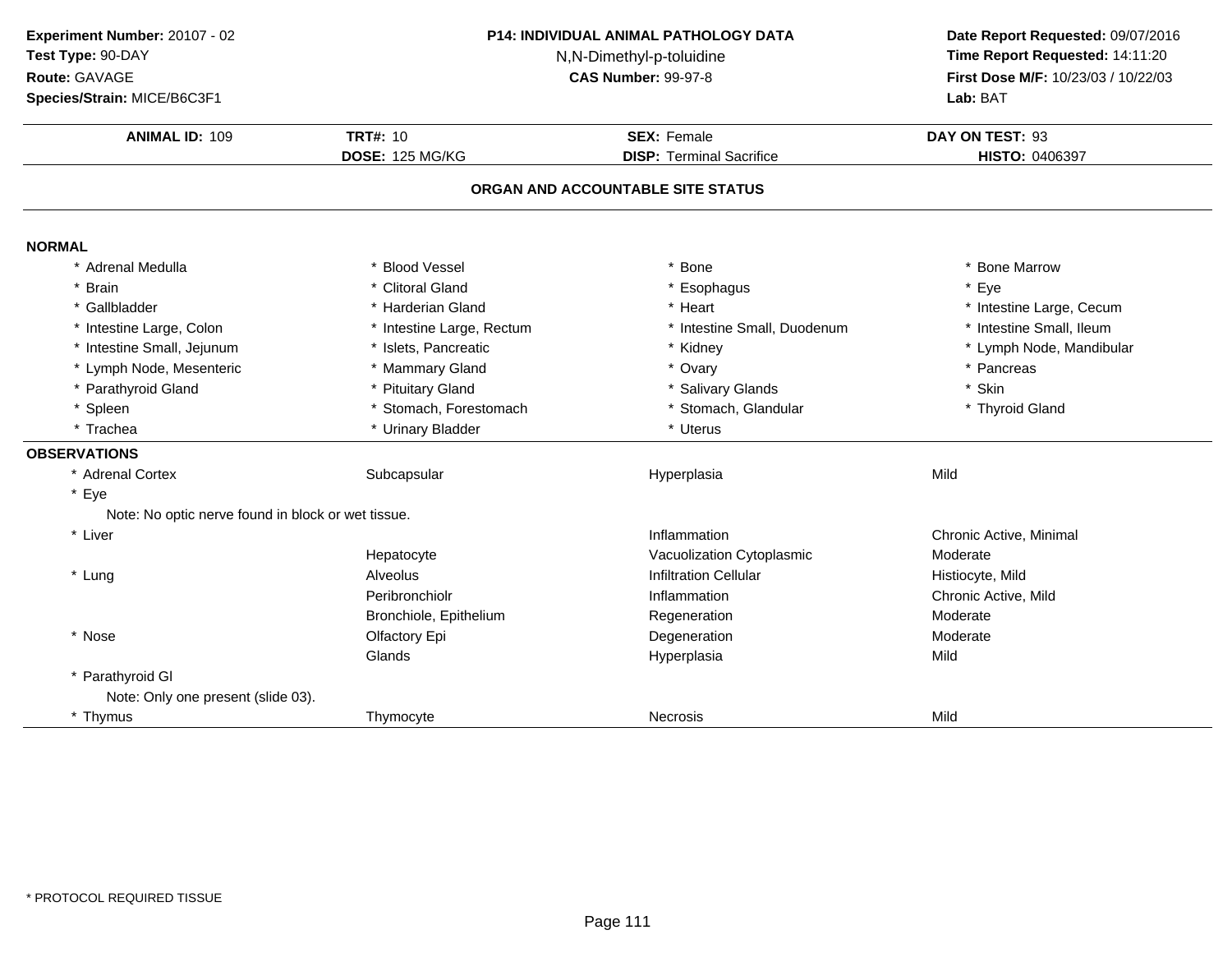| Experiment Number: 20107 - 02 |                                                        | <b>P14: INDIVIDUAL ANIMAL PATHOLOGY DATA</b> | Date Report Requested: 09/07/2016   |
|-------------------------------|--------------------------------------------------------|----------------------------------------------|-------------------------------------|
| Test Type: 90-DAY             | N,N-Dimethyl-p-toluidine<br><b>CAS Number: 99-97-8</b> |                                              | Time Report Requested: 14:11:20     |
| Route: GAVAGE                 |                                                        |                                              | First Dose M/F: 10/23/03 / 10/22/03 |
| Species/Strain: MICE/B6C3F1   |                                                        |                                              | Lab: BAT                            |
| <b>ANIMAL ID: 110</b>         | <b>TRT#: 10</b>                                        | <b>SEX: Female</b>                           | DAY ON TEST: 4                      |
|                               | <b>DOSE: 125 MG/KG</b>                                 | <b>DISP: Natural Death</b>                   | HISTO: 0406398                      |
|                               |                                                        | ORGAN AND ACCOUNTABLE SITE STATUS            |                                     |
| <b>NORMAL</b>                 |                                                        |                                              |                                     |
| * Adrenal Cortex              | * Adrenal Medulla                                      | <b>Blood Vessel</b>                          | * Bone                              |
| * Bone Marrow                 | * Brain                                                | * Clitoral Gland                             | * Esophagus                         |
| * Eye                         | * Gallbladder                                          | * Harderian Gland                            | * Heart                             |
| * Intestine Large, Cecum      | * Intestine Large, Colon                               | * Intestine Large, Rectum                    | * Intestine Small, Duodenum         |
| * Intestine Small, Ileum      | * Intestine Small, Jejunum                             | * Islets, Pancreatic                         | * Kidney                            |
| * Liver                       | * Mammary Gland                                        | * Ovary                                      | * Pancreas                          |
| * Pituitary Gland             | * Salivary Glands                                      | * Skin                                       | * Stomach, Forestomach              |
| * Stomach, Glandular          | * Thyroid Gland                                        | * Urinary Bladder                            | * Uterus                            |
| <b>MISSING</b>                |                                                        |                                              |                                     |
| * Parathyroid Gland           |                                                        |                                              |                                     |
| <b>OBSERVATIONS</b>           |                                                        |                                              |                                     |
| * Lung                        | Bronchiole, Epithelium                                 | Degeneration                                 | Marked                              |
|                               | Peribronchiolr                                         | Inflammation                                 | Chronic Active, Moderate            |
| * Lymph Node, Mandibular      |                                                        | <b>Necrosis</b>                              | Lymphoid, Mild                      |
| * Lymph Node, Mesenteric      |                                                        | Necrosis                                     | Lymphoid, Mild                      |
| * Nose                        | Olfactory Epi                                          | Degeneration                                 | Moderate                            |
| * Spleen                      |                                                        | Atrophy                                      | Moderate                            |
|                               | Lymph Follic                                           | <b>Necrosis</b>                              | Mild                                |
| * Thymus                      |                                                        | Atrophy                                      | Moderate                            |
|                               | Thymocyte                                              | <b>Necrosis</b>                              | Mild                                |
| * Trachea                     | Epithelium                                             | <b>Necrosis</b>                              | Marked                              |
| PRIMARY CAUSE OF DEATH        | - UNCERTAIN                                            |                                              |                                     |
|                               |                                                        |                                              |                                     |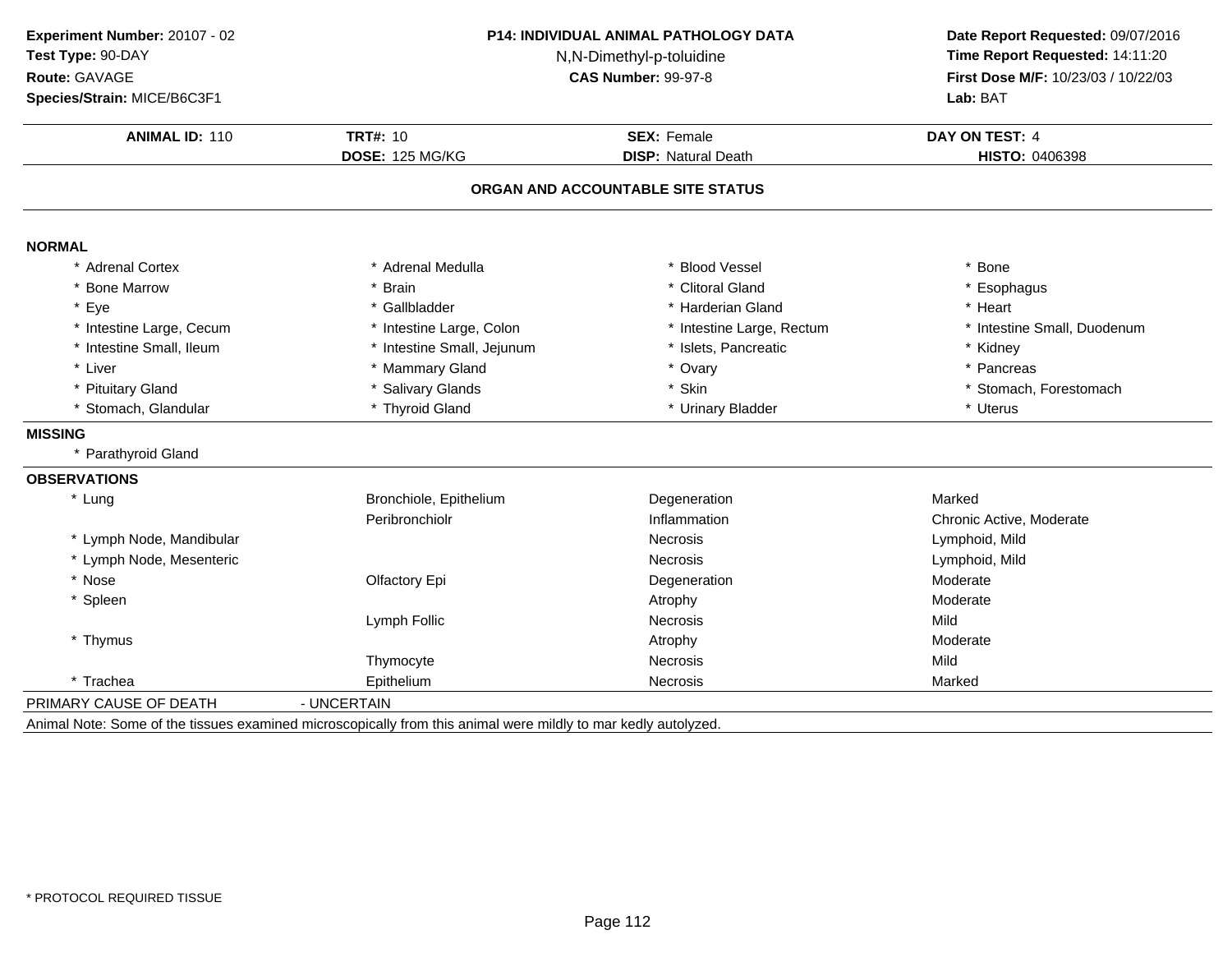| Experiment Number: 20107 - 02<br>Test Type: 90-DAY<br>Route: GAVAGE<br>Species/Strain: MICE/B6C3F1 | <b>P14: INDIVIDUAL ANIMAL PATHOLOGY DATA</b><br>N,N-Dimethyl-p-toluidine<br><b>CAS Number: 99-97-8</b>          |                                   | Date Report Requested: 09/07/2016<br>Time Report Requested: 14:11:20<br>First Dose M/F: 10/23/03 / 10/22/03<br>Lab: BAT |
|----------------------------------------------------------------------------------------------------|-----------------------------------------------------------------------------------------------------------------|-----------------------------------|-------------------------------------------------------------------------------------------------------------------------|
| <b>ANIMAL ID: 111</b>                                                                              | <b>TRT#: 12</b>                                                                                                 | <b>SEX: Female</b>                | <b>DAY ON TEST: 3</b>                                                                                                   |
|                                                                                                    | DOSE: 250 MG/KG                                                                                                 | <b>DISP: Natural Death</b>        | HISTO: 0406399                                                                                                          |
|                                                                                                    |                                                                                                                 | ORGAN AND ACCOUNTABLE SITE STATUS |                                                                                                                         |
| <b>NORMAL</b>                                                                                      |                                                                                                                 |                                   |                                                                                                                         |
| * Adrenal Cortex                                                                                   | * Adrenal Medulla                                                                                               | * Blood Vessel                    | * Bone                                                                                                                  |
| * Bone Marrow                                                                                      | * Brain                                                                                                         | * Clitoral Gland                  | * Esophagus                                                                                                             |
| * Eye                                                                                              | * Gallbladder                                                                                                   | * Harderian Gland                 | * Heart                                                                                                                 |
| * Intestine Large, Cecum                                                                           | * Intestine Large, Colon                                                                                        | * Intestine Large, Rectum         | * Intestine Small, Duodenum                                                                                             |
| * Intestine Small, Ileum                                                                           | * Intestine Small, Jejunum                                                                                      | * Islets, Pancreatic              | * Kidney                                                                                                                |
| * Lymph Node, Mandibular                                                                           | * Mammary Gland                                                                                                 | * Ovary                           | * Pancreas                                                                                                              |
| * Salivary Glands                                                                                  | * Skin                                                                                                          | * Stomach, Forestomach            | * Stomach, Glandular                                                                                                    |
| * Thyroid Gland                                                                                    | * Urinary Bladder                                                                                               | * Uterus                          |                                                                                                                         |
| <b>MISSING</b>                                                                                     |                                                                                                                 |                                   |                                                                                                                         |
| * Parathyroid Gland                                                                                | * Pituitary Gland                                                                                               |                                   |                                                                                                                         |
| <b>OBSERVATIONS</b>                                                                                |                                                                                                                 |                                   |                                                                                                                         |
| * Liver                                                                                            | Hepatocyte                                                                                                      | Fatty Change                      | Moderate                                                                                                                |
| [Fatty Change                                                                                      | $TGLs = 1-3+4+5$                                                                                                |                                   |                                                                                                                         |
| * Lung                                                                                             | Bronchiole, Epithelium                                                                                          | Degeneration                      | Moderate                                                                                                                |
|                                                                                                    | Peribronchiolr                                                                                                  | Inflammation                      | Chronic Active, Mild                                                                                                    |
| * Lymph Node, Mesenteric                                                                           |                                                                                                                 | <b>Necrosis</b>                   | Lymphoid, Mild                                                                                                          |
| * Nose                                                                                             |                                                                                                                 | Inflammation                      | Chronic Active, Mild                                                                                                    |
| * Pituitary GI                                                                                     |                                                                                                                 |                                   |                                                                                                                         |
| Note: Pituitary gland missing at trim.                                                             |                                                                                                                 |                                   |                                                                                                                         |
| * Spleen                                                                                           |                                                                                                                 | Atrophy                           | Moderate                                                                                                                |
|                                                                                                    | Lymph Follic                                                                                                    | <b>Necrosis</b>                   | Mild                                                                                                                    |
| * Thymus                                                                                           | Thymocyte                                                                                                       | <b>Necrosis</b>                   | Marked                                                                                                                  |
| * Trachea                                                                                          | Epithelium                                                                                                      | <b>Necrosis</b>                   | Marked                                                                                                                  |
| PRIMARY CAUSE OF DEATH                                                                             | - UNCERTAIN                                                                                                     |                                   |                                                                                                                         |
|                                                                                                    | Animal Note: Some of the tissues examined microscopically from this animal were mildly to mar k edly autolyzed. |                                   |                                                                                                                         |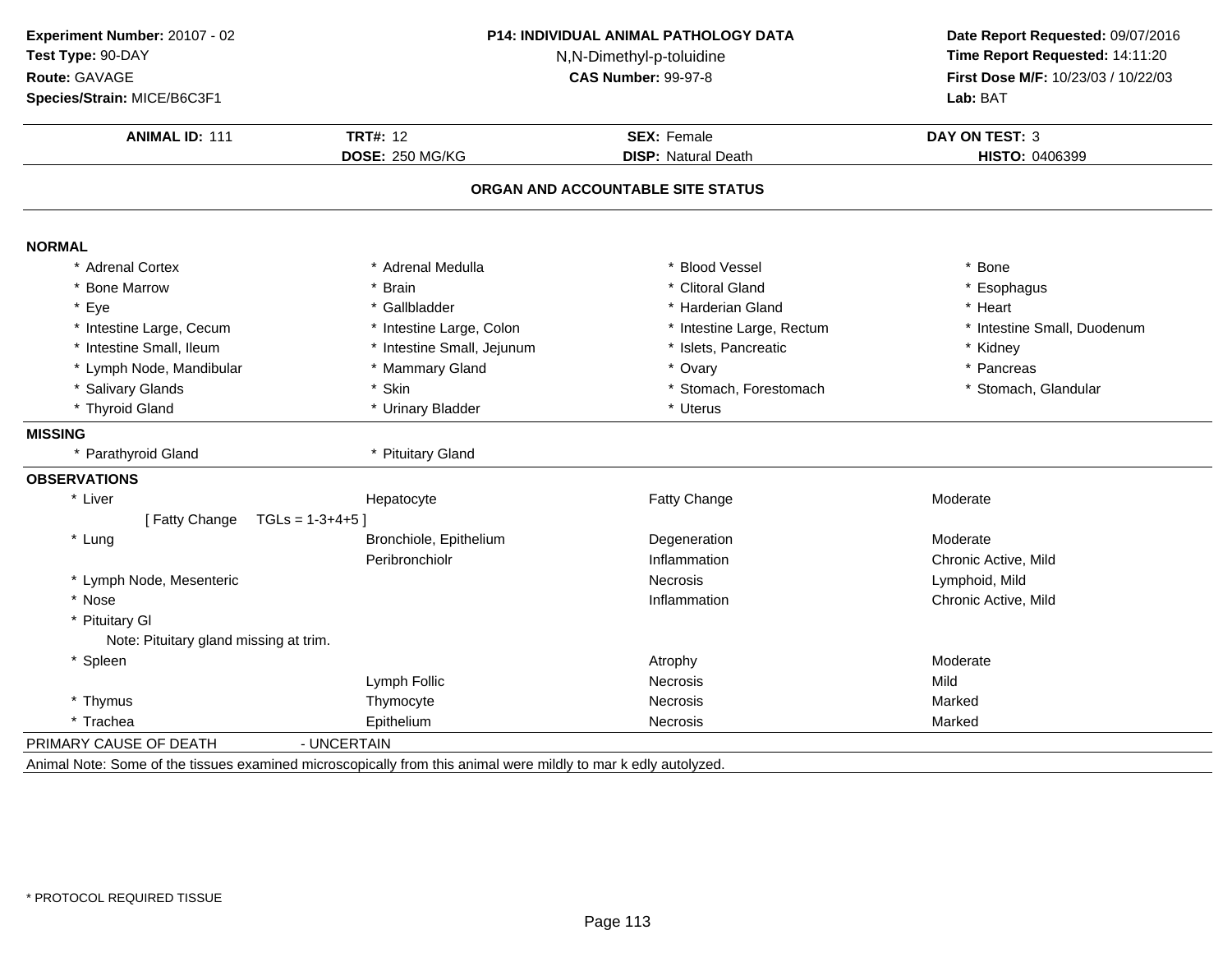| Experiment Number: 20107 - 02           | P14: INDIVIDUAL ANIMAL PATHOLOGY DATA<br>N,N-Dimethyl-p-toluidine<br><b>CAS Number: 99-97-8</b>               |                                   | Date Report Requested: 09/07/2016<br>Time Report Requested: 14:11:20 |
|-----------------------------------------|---------------------------------------------------------------------------------------------------------------|-----------------------------------|----------------------------------------------------------------------|
| Test Type: 90-DAY                       |                                                                                                               |                                   |                                                                      |
| Route: GAVAGE                           |                                                                                                               |                                   | First Dose M/F: 10/23/03 / 10/22/03                                  |
| Species/Strain: MICE/B6C3F1             |                                                                                                               |                                   | Lab: BAT                                                             |
| <b>ANIMAL ID: 112</b>                   | <b>TRT#: 12</b>                                                                                               | <b>SEX: Female</b>                | <b>DAY ON TEST: 5</b>                                                |
|                                         | <b>DOSE: 250 MG/KG</b>                                                                                        | <b>DISP:</b> Moribund Sacrifice   | <b>HISTO: 0406400</b>                                                |
|                                         |                                                                                                               | ORGAN AND ACCOUNTABLE SITE STATUS |                                                                      |
| <b>NORMAL</b>                           |                                                                                                               |                                   |                                                                      |
| * Adrenal Cortex                        | * Adrenal Medulla                                                                                             | * Blood Vessel                    | * Bone                                                               |
| * Bone Marrow                           | * Brain                                                                                                       | * Clitoral Gland                  | * Esophagus                                                          |
| * Eye                                   | * Gallbladder                                                                                                 | * Harderian Gland                 | * Heart                                                              |
| * Intestine Large, Cecum                | * Intestine Large, Colon                                                                                      | * Intestine Large, Rectum         | * Intestine Small, Duodenum                                          |
| * Intestine Small, Ileum                | * Intestine Small, Jejunum                                                                                    | Islets, Pancreatic                | * Kidney                                                             |
| * Lymph Node, Mandibular                | * Mammary Gland                                                                                               | * Ovary                           | * Pancreas                                                           |
| * Pituitary Gland                       | * Salivary Glands                                                                                             | * Skin                            | * Stomach, Forestomach                                               |
| * Stomach, Glandular                    | * Thyroid Gland                                                                                               | * Uterus                          |                                                                      |
| <b>MISSING</b>                          |                                                                                                               |                                   |                                                                      |
| * Parathyroid Gland                     | * Urinary Bladder                                                                                             |                                   |                                                                      |
| <b>OBSERVATIONS</b>                     |                                                                                                               |                                   |                                                                      |
| * Int Sm Duoden                         |                                                                                                               |                                   |                                                                      |
| Note: Section of duodenum on slide #04. |                                                                                                               |                                   |                                                                      |
| * Liver                                 | Hepatocyte                                                                                                    | Fatty Change                      | Moderate                                                             |
| * Lung                                  | Bronchiole, Epithelium                                                                                        | Degeneration                      | Moderate                                                             |
|                                         | Peribronchiolr                                                                                                | Inflammation                      | Chronic Active, Mild                                                 |
| * Lymph Node, Mesenteric                |                                                                                                               | Atrophy                           | Mild                                                                 |
| * Nose                                  |                                                                                                               | Inflammation                      | Chronic Active, Mild                                                 |
| * Spleen                                |                                                                                                               | Atrophy                           | Mild                                                                 |
| * Thymus                                |                                                                                                               | Atrophy                           | Moderate                                                             |
|                                         | Thymocyte                                                                                                     | <b>Necrosis</b>                   | Mild                                                                 |
| * Trachea                               | Epithelium                                                                                                    | <b>Necrosis</b>                   | Marked                                                               |
| PRIMARY CAUSE OF DEATH                  | - UNCERTAIN                                                                                                   |                                   |                                                                      |
|                                         | Animal Note: Some of the tissues examined microscopically for this animal were mildly to mark edly autolyzed. |                                   |                                                                      |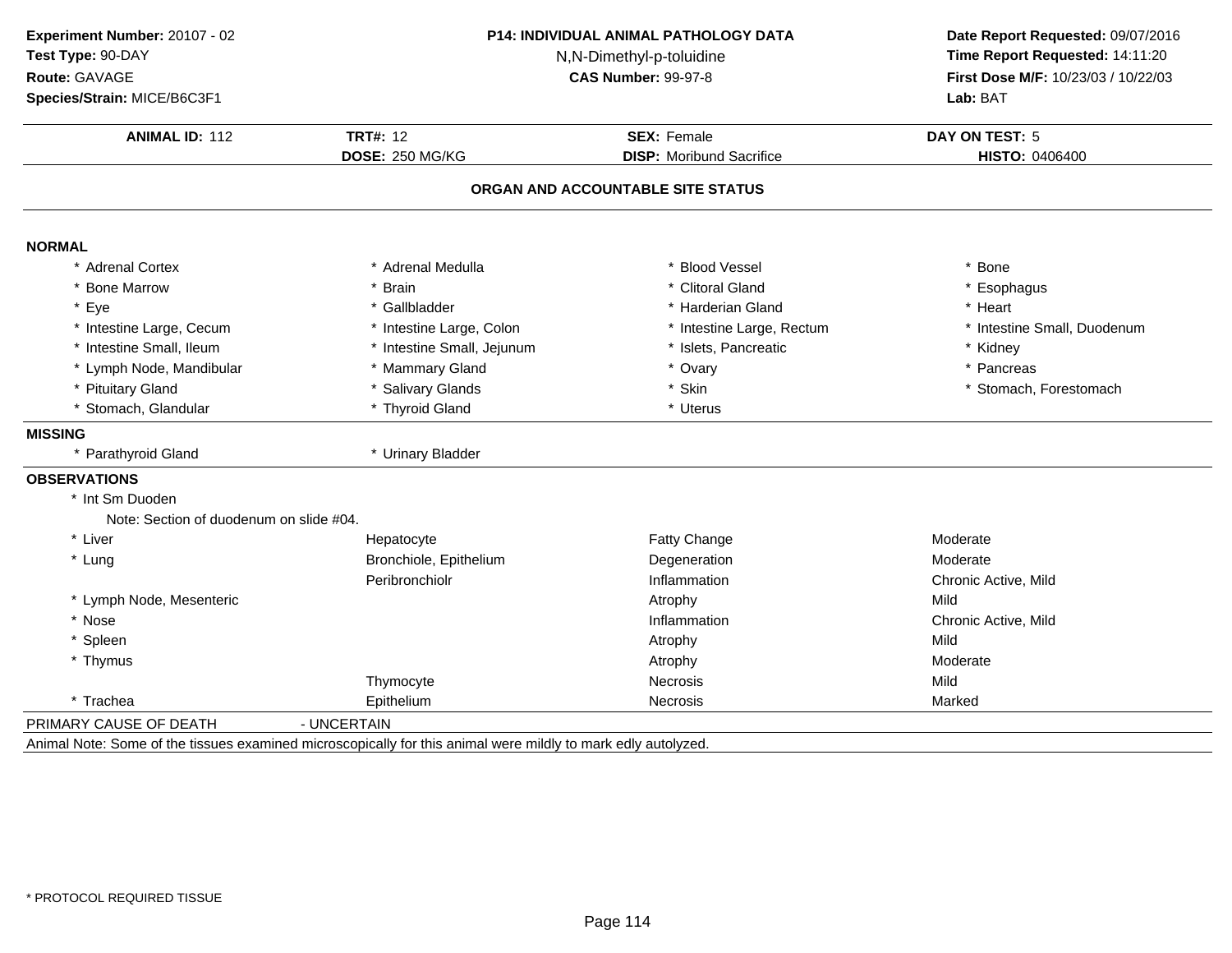| Experiment Number: 20107 - 02 | P14: INDIVIDUAL ANIMAL PATHOLOGY DATA<br>N,N-Dimethyl-p-toluidine<br><b>CAS Number: 99-97-8</b> |                                   | Date Report Requested: 09/07/2016<br>Time Report Requested: 14:11:20 |
|-------------------------------|-------------------------------------------------------------------------------------------------|-----------------------------------|----------------------------------------------------------------------|
| Test Type: 90-DAY             |                                                                                                 |                                   |                                                                      |
| <b>Route: GAVAGE</b>          |                                                                                                 |                                   | First Dose M/F: 10/23/03 / 10/22/03                                  |
| Species/Strain: MICE/B6C3F1   |                                                                                                 |                                   | Lab: BAT                                                             |
| <b>ANIMAL ID: 113</b>         | <b>TRT#: 12</b>                                                                                 | <b>SEX: Female</b>                | <b>DAY ON TEST: 2</b>                                                |
|                               | <b>DOSE: 250 MG/KG</b>                                                                          | <b>DISP: Natural Death</b>        | HISTO: 0406401                                                       |
|                               |                                                                                                 | ORGAN AND ACCOUNTABLE SITE STATUS |                                                                      |
| <b>NORMAL</b>                 |                                                                                                 |                                   |                                                                      |
| * Adrenal Cortex              | * Adrenal Medulla                                                                               | * Blood Vessel                    | * Bone                                                               |
| * Bone Marrow                 | * Brain                                                                                         | * Clitoral Gland                  | * Esophagus                                                          |
| * Eye                         | * Gallbladder                                                                                   | * Harderian Gland                 | * Heart                                                              |
| * Intestine Large, Cecum      | * Intestine Large, Colon                                                                        | * Intestine Large, Rectum         | * Intestine Small, Duodenum                                          |
| * Intestine Small, Ileum      | * Intestine Small, Jejunum                                                                      | * Islets, Pancreatic              | * Kidney                                                             |
| * Mammary Gland               | * Nose                                                                                          | * Ovary                           | * Pancreas                                                           |
| * Pituitary Gland             | * Salivary Glands                                                                               | * Skin                            | * Stomach, Forestomach                                               |
| * Stomach, Glandular          | * Thyroid Gland                                                                                 | * Urinary Bladder                 | * Uterus                                                             |
| <b>MISSING</b>                |                                                                                                 |                                   |                                                                      |
| * Parathyroid Gland           |                                                                                                 |                                   |                                                                      |
| <b>OBSERVATIONS</b>           |                                                                                                 |                                   |                                                                      |
| * Liver                       | Hepatocyte                                                                                      | Fatty Change                      | Mild                                                                 |
| * Lung                        | Bronchus, Epithelium                                                                            | Degeneration                      | Mild                                                                 |
|                               | Bronchiole, Epithelium                                                                          | Degeneration                      | Mild                                                                 |
|                               | Peribronchiolr                                                                                  | Inflammation                      | Chronic Active, Mild                                                 |
| Lymph Node                    | Renal                                                                                           | <b>Necrosis</b>                   | Lymphoid, Mild                                                       |
| * Lymph Node, Mandibular      |                                                                                                 | <b>Necrosis</b>                   | Lymphoid, Mild                                                       |
| * Lymph Node, Mesenteric      |                                                                                                 | <b>Necrosis</b>                   | Lymphoid, Mild                                                       |
| * Spleen                      | Lymph Follic                                                                                    | <b>Necrosis</b>                   | Mild                                                                 |
| * Thymus                      | Thymocyte                                                                                       | <b>Necrosis</b>                   | Marked                                                               |
| * Trachea                     | Epithelium                                                                                      | <b>Necrosis</b>                   | Marked                                                               |
| PRIMARY CAUSE OF DEATH        | - UNCERTAIN                                                                                     |                                   |                                                                      |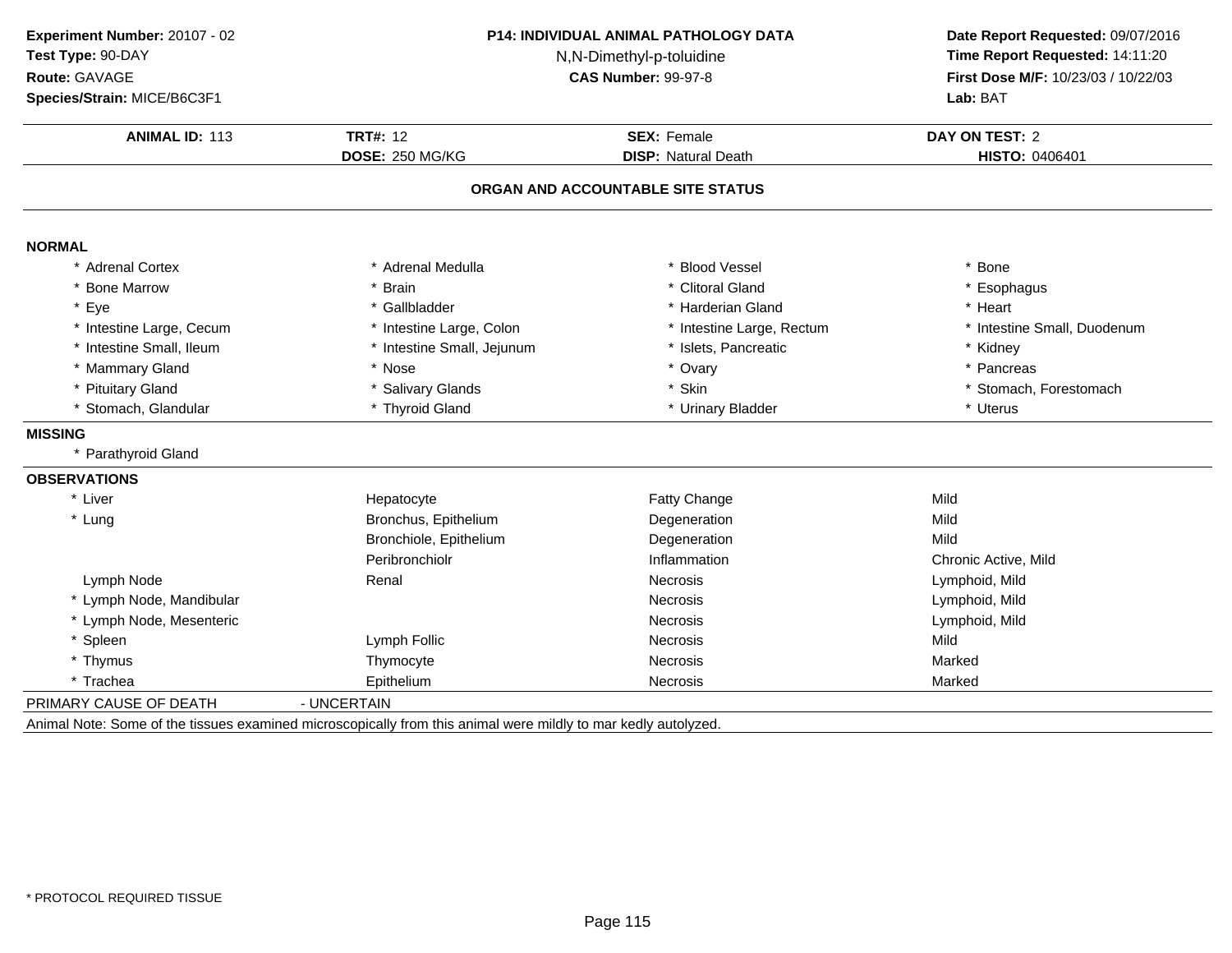| Experiment Number: 20107 - 02       | P14: INDIVIDUAL ANIMAL PATHOLOGY DATA<br>N,N-Dimethyl-p-toluidine<br><b>CAS Number: 99-97-8</b> |                                   | Date Report Requested: 09/07/2016   |
|-------------------------------------|-------------------------------------------------------------------------------------------------|-----------------------------------|-------------------------------------|
| Test Type: 90-DAY                   |                                                                                                 |                                   | Time Report Requested: 14:11:20     |
| Route: GAVAGE                       |                                                                                                 |                                   | First Dose M/F: 10/23/03 / 10/22/03 |
| Species/Strain: MICE/B6C3F1         |                                                                                                 |                                   | Lab: BAT                            |
| <b>ANIMAL ID: 114</b>               | <b>TRT#: 12</b>                                                                                 | <b>SEX: Female</b>                | <b>DAY ON TEST: 3</b>               |
|                                     | <b>DOSE: 250 MG/KG</b>                                                                          | <b>DISP: Natural Death</b>        | <b>HISTO: 0406402</b>               |
|                                     |                                                                                                 | ORGAN AND ACCOUNTABLE SITE STATUS |                                     |
| <b>NORMAL</b>                       |                                                                                                 |                                   |                                     |
| * Adrenal Cortex                    | * Adrenal Medulla                                                                               | * Blood Vessel                    | * Bone                              |
| * Bone Marrow                       | * Brain                                                                                         | * Clitoral Gland                  | * Esophagus                         |
| * Eye                               | * Gallbladder                                                                                   | * Harderian Gland                 | * Heart                             |
| * Intestine Large, Cecum            | * Intestine Large, Colon                                                                        | * Intestine Large, Rectum         | * Intestine Small, Duodenum         |
| * Intestine Small, Ileum            | * Intestine Small, Jejunum                                                                      | * Islets, Pancreatic              | * Kidney                            |
| * Mammary Gland                     | * Ovary                                                                                         | * Pancreas                        | * Parathyroid Gland                 |
| * Pituitary Gland                   | * Salivary Glands                                                                               | * Skin                            | * Stomach, Forestomach              |
| * Stomach, Glandular                | * Thyroid Gland                                                                                 | * Urinary Bladder                 | * Uterus                            |
| <b>OBSERVATIONS</b>                 |                                                                                                 |                                   |                                     |
| * Liver                             | Hepatocyte                                                                                      | Fatty Change                      | Moderate                            |
|                                     | Hepatocyte                                                                                      | Necrosis                          | Moderate                            |
| $TGLs = 2-4$ ]<br><b>I</b> Necrosis |                                                                                                 |                                   |                                     |
| * Lung                              | Bronchiole, Epithelium                                                                          | Degeneration                      | Mild                                |
|                                     | Peribronchiolr                                                                                  | Inflammation                      | Chronic Active, Mild                |
| * Lymph Node, Mandibular            |                                                                                                 | Atrophy                           | Moderate                            |
| * Lymph Node, Mesenteric            |                                                                                                 | Atrophy                           | Mild                                |
| * Nose                              |                                                                                                 | Inflammation                      | Chronic Active, Mild                |
| * Spleen                            |                                                                                                 | Atrophy                           | Moderate                            |
| $TGLs = 1-4$ ]<br>[ Atrophy         |                                                                                                 |                                   |                                     |
| * Thymus                            |                                                                                                 | Atrophy                           | Moderate                            |
|                                     | Thymocyte                                                                                       | Necrosis                          | Moderate                            |
| * Trachea                           | Epithelium                                                                                      | Necrosis                          | Marked                              |
| PRIMARY CAUSE OF DEATH              | - UNCERTAIN                                                                                     |                                   |                                     |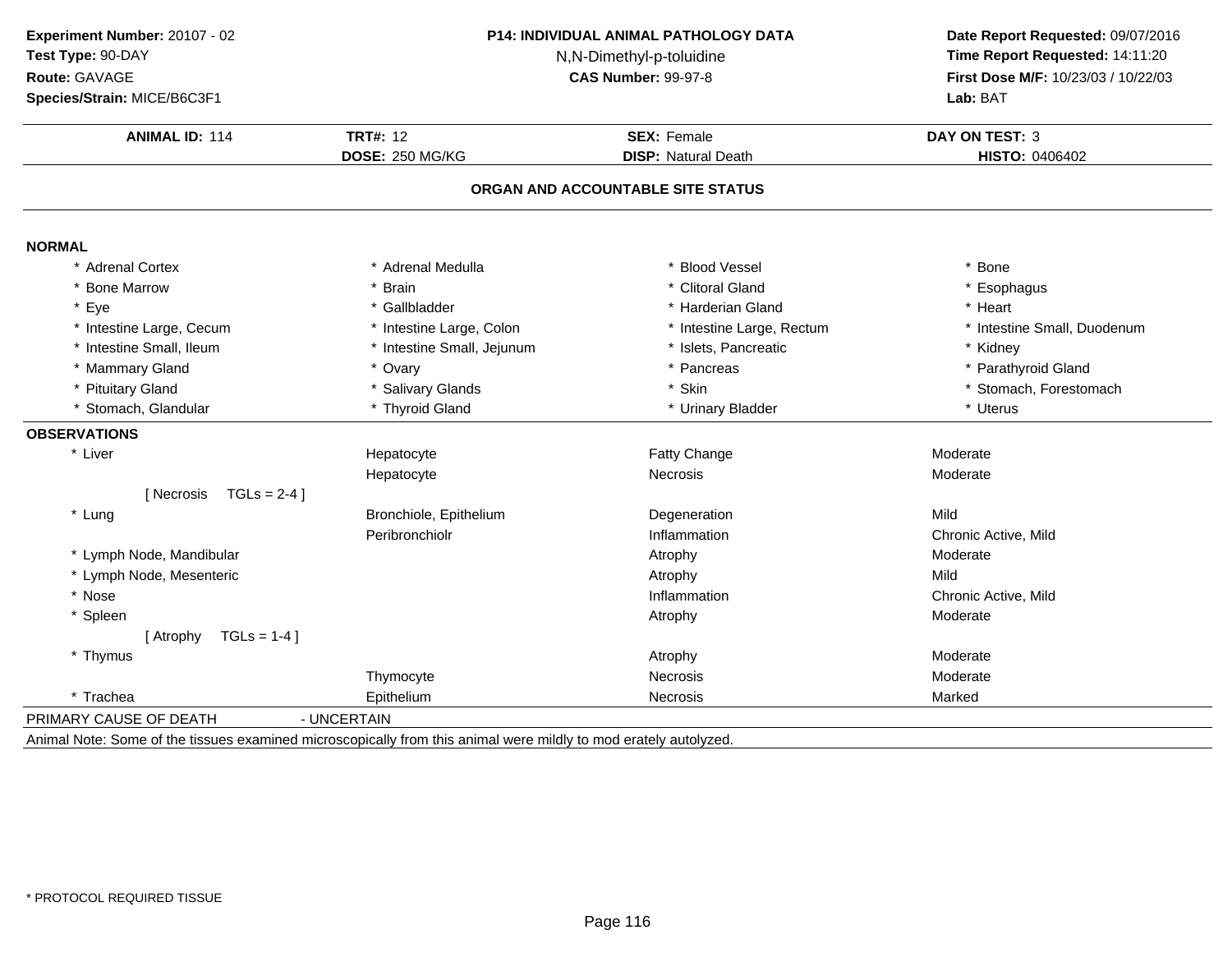| Experiment Number: 20107 - 02                |                                                                                                                | P14: INDIVIDUAL ANIMAL PATHOLOGY DATA | Date Report Requested: 09/07/2016                                      |
|----------------------------------------------|----------------------------------------------------------------------------------------------------------------|---------------------------------------|------------------------------------------------------------------------|
| Test Type: 90-DAY                            |                                                                                                                | N,N-Dimethyl-p-toluidine              |                                                                        |
| Route: GAVAGE                                |                                                                                                                | <b>CAS Number: 99-97-8</b>            | Time Report Requested: 14:11:20<br>First Dose M/F: 10/23/03 / 10/22/03 |
| Species/Strain: MICE/B6C3F1                  |                                                                                                                |                                       | Lab: BAT                                                               |
| <b>ANIMAL ID: 115</b>                        | <b>TRT#: 12</b>                                                                                                | <b>SEX: Female</b>                    | DAY ON TEST: 4                                                         |
|                                              | <b>DOSE: 250 MG/KG</b>                                                                                         | <b>DISP: Natural Death</b>            | HISTO: 0406403                                                         |
|                                              |                                                                                                                | ORGAN AND ACCOUNTABLE SITE STATUS     |                                                                        |
| <b>NORMAL</b>                                |                                                                                                                |                                       |                                                                        |
| * Adrenal Cortex                             | * Adrenal Medulla                                                                                              | * Blood Vessel                        | * Bone                                                                 |
| * Bone Marrow                                | * Brain                                                                                                        | * Clitoral Gland                      | * Esophagus                                                            |
| * Gallbladder                                | * Harderian Gland                                                                                              | * Intestine Large, Cecum              | * Intestine Large, Colon                                               |
| * Intestine Large, Rectum                    | * Intestine Small, Duodenum                                                                                    | * Intestine Small, Ileum              | * Intestine Small, Jejunum                                             |
| * Islets, Pancreatic                         | * Kidney                                                                                                       | * Lymph Node, Mandibular              | * Mammary Gland                                                        |
| * Ovary                                      | * Pancreas                                                                                                     | Parathyroid Gland                     | * Pituitary Gland                                                      |
| * Salivary Glands                            | * Skin                                                                                                         | * Stomach, Forestomach                | * Stomach, Glandular                                                   |
| * Thyroid Gland                              | * Urinary Bladder                                                                                              | * Uterus                              |                                                                        |
| <b>MISSING</b>                               |                                                                                                                |                                       |                                                                        |
| * Lymph Node, Mesenteric                     |                                                                                                                |                                       |                                                                        |
| <b>OBSERVATIONS</b>                          |                                                                                                                |                                       |                                                                        |
| * Adren Medulla                              |                                                                                                                |                                       |                                                                        |
| Note: Only one present (slide 06).           |                                                                                                                |                                       |                                                                        |
| * Eye                                        | Cornea                                                                                                         | Inflammation                          | Chronic Active, Mild                                                   |
| * Heart                                      |                                                                                                                | Mineralization                        | Minimal                                                                |
| * Liver                                      | Hepatocyte                                                                                                     | <b>Fatty Change</b>                   | Mild                                                                   |
|                                              |                                                                                                                | <b>Tension Lipidosis</b>              | Moderate                                                               |
| * Lung                                       | Bronchiole, Epithelium                                                                                         | Degeneration                          | Moderate                                                               |
|                                              | Peribronchiolr                                                                                                 | Inflammation                          | Chronic Active, Mild                                                   |
| * Lym Node Mesen                             |                                                                                                                |                                       |                                                                        |
| Note: Mesenteric lymph node missing at trim. |                                                                                                                |                                       |                                                                        |
| * Nose                                       |                                                                                                                | Inflammation                          | Chronic Active, Mild                                                   |
| * Parathyroid GI                             |                                                                                                                |                                       |                                                                        |
| Note: Only one present (slide 03).           |                                                                                                                |                                       |                                                                        |
| * Spleen                                     |                                                                                                                | Atrophy                               | Moderate                                                               |
|                                              | Lymph Follic                                                                                                   | Necrosis                              | Minimal                                                                |
| * Thymus                                     |                                                                                                                | Atrophy                               | Moderate                                                               |
| * Trachea                                    | Epithelium                                                                                                     | Necrosis                              | Marked                                                                 |
| PRIMARY CAUSE OF DEATH                       | - UNCERTAIN                                                                                                    |                                       |                                                                        |
|                                              | Animal Note: Some of the tissues examined microscopically from this animal were mildly to mar kedly autolyzed. |                                       |                                                                        |

\* PROTOCOL REQUIRED TISSUE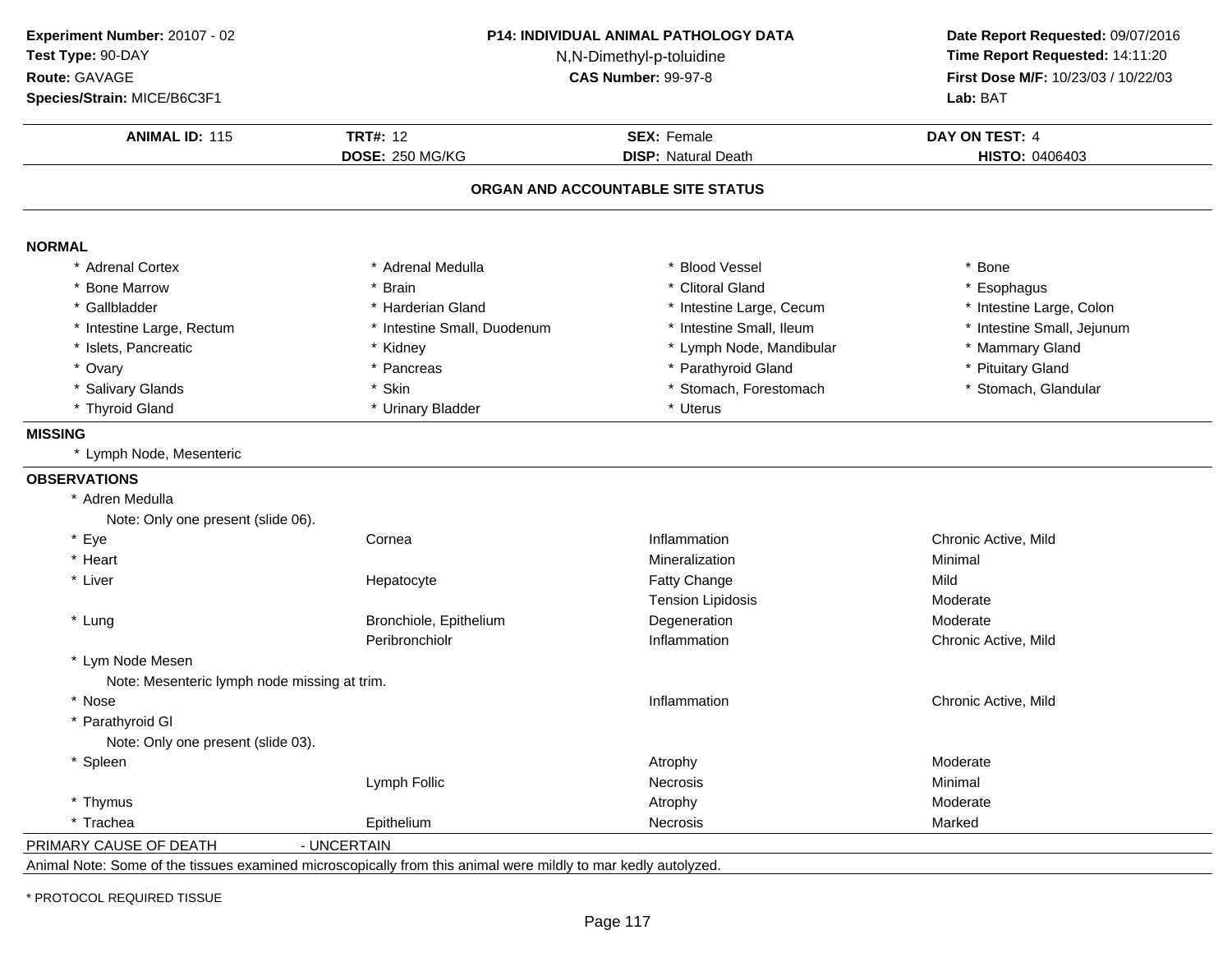| Experiment Number: 20107 - 02<br>Test Type: 90-DAY | <b>P14: INDIVIDUAL ANIMAL PATHOLOGY DATA</b><br>N,N-Dimethyl-p-toluidine<br><b>CAS Number: 99-97-8</b> |                                   | Date Report Requested: 09/07/2016<br>Time Report Requested: 14:11:20 |
|----------------------------------------------------|--------------------------------------------------------------------------------------------------------|-----------------------------------|----------------------------------------------------------------------|
| Route: GAVAGE                                      |                                                                                                        |                                   | First Dose M/F: 10/23/03 / 10/22/03                                  |
| Species/Strain: MICE/B6C3F1                        |                                                                                                        |                                   | Lab: BAT                                                             |
| <b>ANIMAL ID: 116</b>                              | <b>TRT#: 12</b>                                                                                        | <b>SEX: Female</b>                | DAY ON TEST: 4                                                       |
|                                                    | DOSE: 250 MG/KG                                                                                        | <b>DISP: Natural Death</b>        | HISTO: 0406404                                                       |
|                                                    |                                                                                                        | ORGAN AND ACCOUNTABLE SITE STATUS |                                                                      |
| <b>NORMAL</b>                                      |                                                                                                        |                                   |                                                                      |
| * Adrenal Cortex                                   | * Adrenal Medulla                                                                                      | * Blood Vessel                    | * Bone                                                               |
| <b>Bone Marrow</b>                                 | * Brain                                                                                                | * Clitoral Gland                  | * Esophagus                                                          |
| * Gallbladder                                      | * Harderian Gland                                                                                      | * Heart                           | * Intestine Large, Cecum                                             |
| * Intestine Large, Colon                           | * Intestine Large, Rectum                                                                              | * Intestine Small, Duodenum       | * Intestine Small, Ileum                                             |
| * Intestine Small, Jejunum                         | * Islets, Pancreatic                                                                                   | * Kidney                          | * Mammary Gland                                                      |
| * Ovary                                            | * Pancreas                                                                                             | * Parathyroid Gland               | * Pituitary Gland                                                    |
| * Salivary Glands                                  | * Skin                                                                                                 | * Stomach, Forestomach            | * Stomach, Glandular                                                 |
| * Thyroid Gland                                    | * Urinary Bladder                                                                                      | * Uterus                          |                                                                      |
| <b>OBSERVATIONS</b>                                |                                                                                                        |                                   |                                                                      |
| * Eye                                              | Cornea                                                                                                 | Inflammation                      | Chronic Active, Mild                                                 |
| * Liver                                            | Hepatocyte                                                                                             | Fatty Change                      | Moderate                                                             |
|                                                    | Hepatocyte                                                                                             | Necrosis                          | Mild                                                                 |
| * Lung                                             | Bronchiole, Epithelium                                                                                 | Degeneration                      | Mild                                                                 |
|                                                    | Peribronchiolr                                                                                         | Inflammation                      | Chronic Active, Mild                                                 |
| * Lymph Node, Mandibular                           |                                                                                                        | Atrophy                           | Moderate                                                             |
| * Lymph Node, Mesenteric                           |                                                                                                        | Atrophy                           | Moderate                                                             |
| * Nose                                             |                                                                                                        | Inflammation                      | Chronic Active, Mild                                                 |
| * Spleen                                           |                                                                                                        | Atrophy                           | Mild                                                                 |
| * Thymus                                           |                                                                                                        | Atrophy                           | Moderate                                                             |
|                                                    | Thymocyte                                                                                              | <b>Necrosis</b>                   | Minimal                                                              |
| * Trachea                                          | Epithelium                                                                                             | Necrosis                          | Marked                                                               |
| PRIMARY CAUSE OF DEATH                             | - UNCERTAIN                                                                                            |                                   |                                                                      |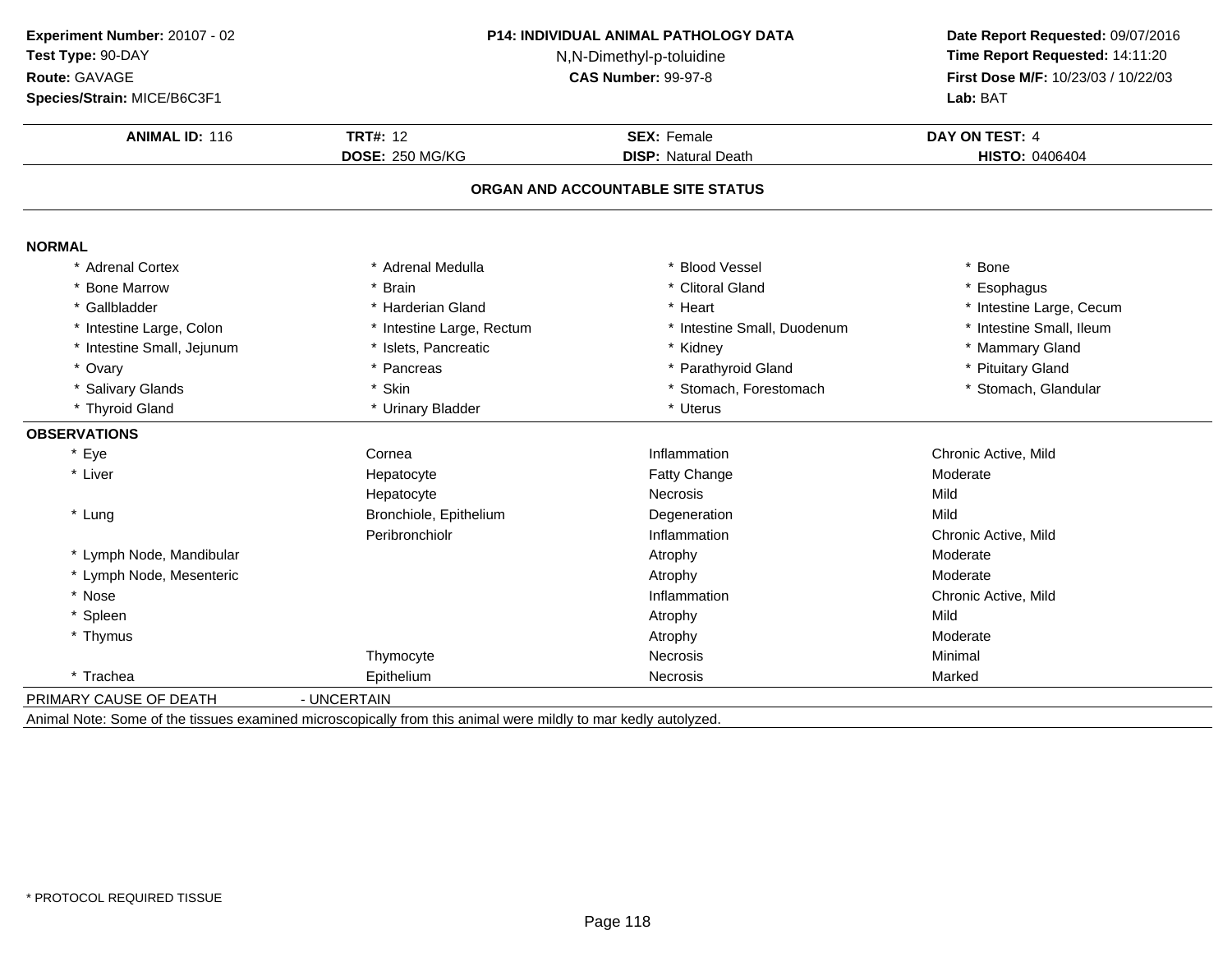| Time Report Requested: 14:11:20<br>First Dose M/F: 10/23/03 / 10/22/03<br>Lab: BAT<br>DAY ON TEST: 2<br>HISTO: 0406405<br>* Bone<br>* Esophagus |
|-------------------------------------------------------------------------------------------------------------------------------------------------|
|                                                                                                                                                 |
|                                                                                                                                                 |
|                                                                                                                                                 |
|                                                                                                                                                 |
|                                                                                                                                                 |
|                                                                                                                                                 |
|                                                                                                                                                 |
|                                                                                                                                                 |
|                                                                                                                                                 |
| * Heart                                                                                                                                         |
| * Intestine Small, Duodenum                                                                                                                     |
| * Kidney                                                                                                                                        |
| * Ovary                                                                                                                                         |
| * Salivary Glands                                                                                                                               |
| * Thyroid Gland                                                                                                                                 |
|                                                                                                                                                 |
|                                                                                                                                                 |
| Chronic Active, Mild                                                                                                                            |
| Lymphoid, Mild                                                                                                                                  |
| Lymphoid, Mild                                                                                                                                  |
| Lymphoid, Mild                                                                                                                                  |
| Mild                                                                                                                                            |
|                                                                                                                                                 |
| Marked                                                                                                                                          |
| Marked                                                                                                                                          |
|                                                                                                                                                 |
|                                                                                                                                                 |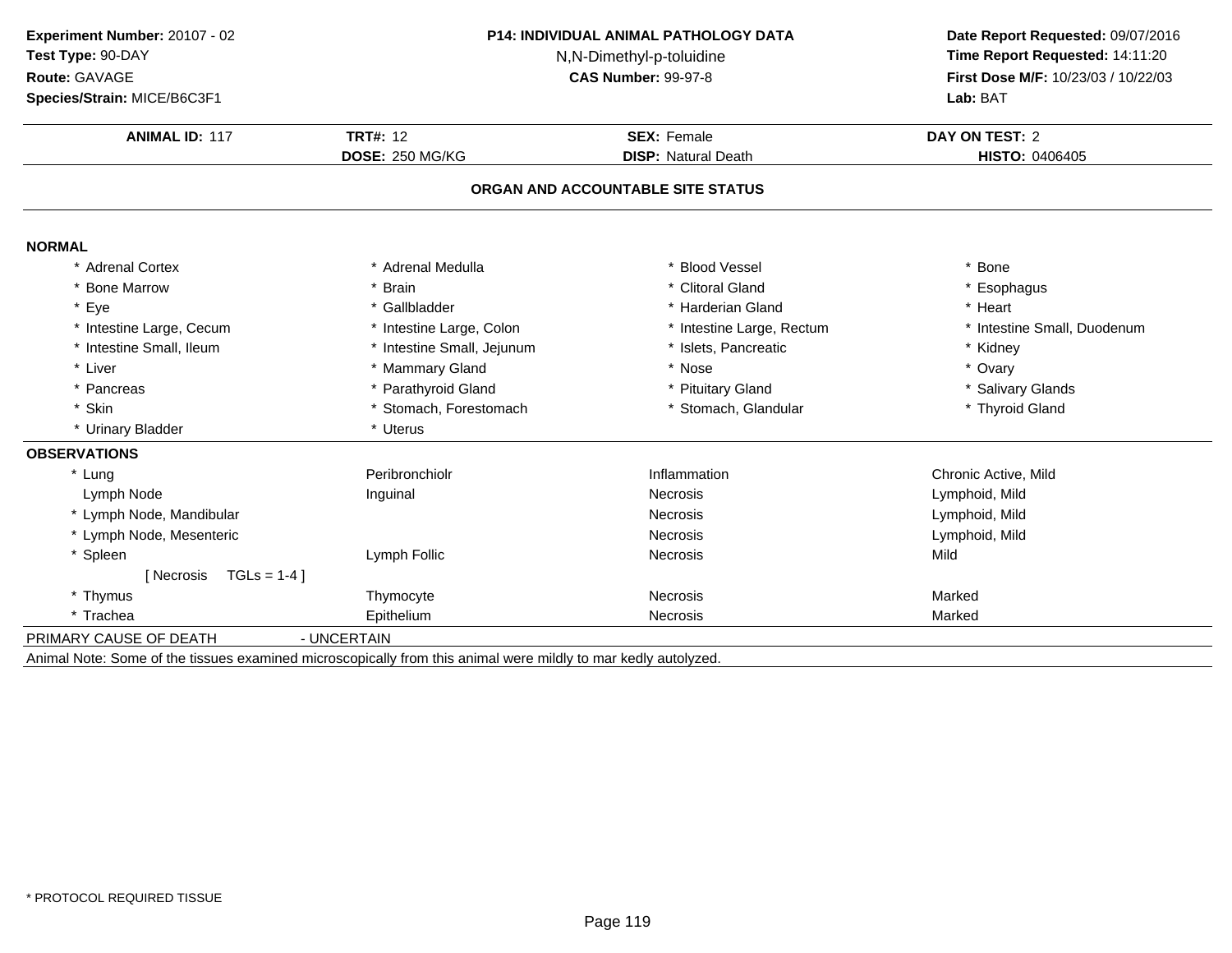| Experiment Number: 20107 - 02              |                           | P14: INDIVIDUAL ANIMAL PATHOLOGY DATA<br>Date Report Requested: 09/07/2016<br>Time Report Requested: 14:11:20<br>N,N-Dimethyl-p-toluidine |                                     |
|--------------------------------------------|---------------------------|-------------------------------------------------------------------------------------------------------------------------------------------|-------------------------------------|
| Test Type: 90-DAY                          |                           |                                                                                                                                           |                                     |
| Route: GAVAGE                              |                           | <b>CAS Number: 99-97-8</b>                                                                                                                | First Dose M/F: 10/23/03 / 10/22/03 |
| Species/Strain: MICE/B6C3F1                |                           |                                                                                                                                           | Lab: BAT                            |
| <b>ANIMAL ID: 118</b>                      | <b>TRT#: 12</b>           | <b>SEX: Female</b>                                                                                                                        | DAY ON TEST: 4                      |
|                                            | <b>DOSE: 250 MG/KG</b>    | <b>DISP: Natural Death</b>                                                                                                                | HISTO: 0406406                      |
|                                            |                           | ORGAN AND ACCOUNTABLE SITE STATUS                                                                                                         |                                     |
| <b>NORMAL</b>                              |                           |                                                                                                                                           |                                     |
| * Adrenal Cortex                           | * Adrenal Medulla         | <b>Blood Vessel</b>                                                                                                                       | * Bone                              |
| * Bone Marrow                              | * Brain                   | * Clitoral Gland                                                                                                                          | * Esophagus                         |
| * Eye                                      | * Gallbladder             | * Harderian Gland                                                                                                                         | * Intestine Large, Cecum            |
| * Intestine Large, Colon                   | * Intestine Large, Rectum | * Intestine Small, Duodenum                                                                                                               | * Intestine Small, Ileum            |
| * Intestine Small, Jejunum                 | * Islets, Pancreatic      | * Kidney                                                                                                                                  | * Mammary Gland                     |
| * Ovary                                    | * Pancreas                | * Pituitary Gland                                                                                                                         | * Salivary Glands                   |
| * Skin                                     | * Stomach, Forestomach    | * Stomach, Glandular                                                                                                                      | * Thyroid Gland                     |
| * Urinary Bladder                          | * Uterus                  |                                                                                                                                           |                                     |
| <b>MISSING</b>                             |                           |                                                                                                                                           |                                     |
| * Parathyroid Gland                        |                           |                                                                                                                                           |                                     |
| <b>OBSERVATIONS</b>                        |                           |                                                                                                                                           |                                     |
| * Heart                                    |                           | Mineralization                                                                                                                            | Minimal                             |
| * Liver                                    | Hepatocyte                | Fatty Change                                                                                                                              | Moderate                            |
|                                            |                           | Inflammation                                                                                                                              | Chronic Active, Minimal             |
|                                            | Hepatocyte                | <b>Necrosis</b>                                                                                                                           | Mild                                |
| * Lung                                     | Bronchiole, Epithelium    | Degeneration                                                                                                                              | Moderate                            |
|                                            | Peribronchiolr            | Inflammation                                                                                                                              | Chronic Active, Mild                |
| * Lymph Node, Mandibular                   |                           | Atrophy                                                                                                                                   | Mild                                |
| * Lymph Node, Mesenteric                   |                           | Atrophy                                                                                                                                   | Marked                              |
| * Nose                                     |                           | Inflammation                                                                                                                              | Chronic Active, Mild                |
| <b>Skeletal Muscle</b>                     |                           | Inflammation                                                                                                                              | Chronic Active, Minimal             |
| Note: Skeletal muscle lesion on Slide #02. |                           |                                                                                                                                           |                                     |
| * Spleen                                   |                           | Atrophy                                                                                                                                   | Moderate                            |
|                                            | Lymph Follic              | Necrosis                                                                                                                                  | Mild                                |
| * Thymus                                   |                           | Atrophy                                                                                                                                   | Moderate                            |
|                                            | Thymocyte                 | Necrosis                                                                                                                                  | Moderate                            |
| * Trachea                                  | Epithelium                | Necrosis                                                                                                                                  | Marked                              |
| PRIMARY CAUSE OF DEATH                     | - UNCERTAIN               |                                                                                                                                           |                                     |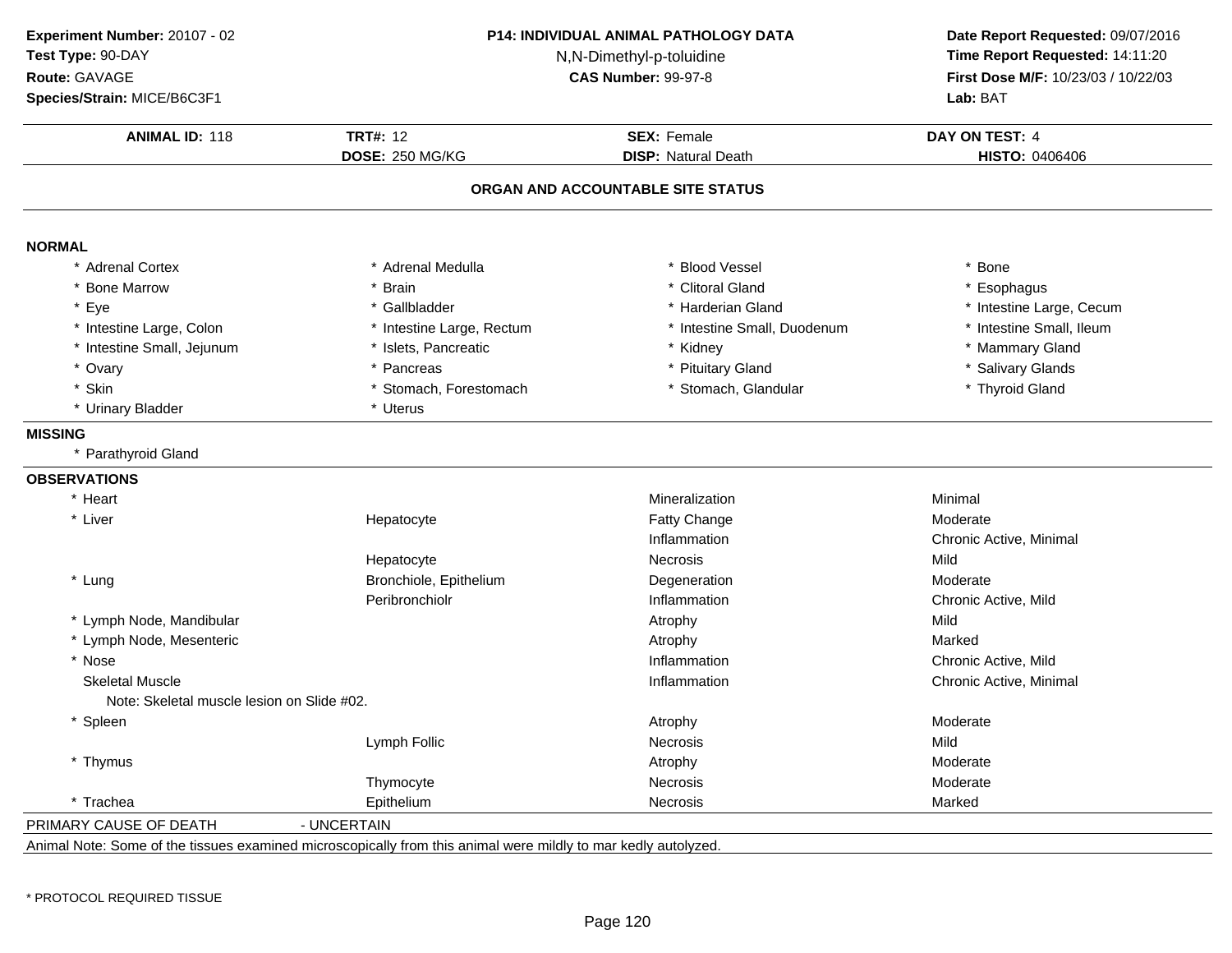| Experiment Number: 20107 - 02                                                                                  | P14: INDIVIDUAL ANIMAL PATHOLOGY DATA<br>N,N-Dimethyl-p-toluidine<br><b>CAS Number: 99-97-8</b> |                                   | Date Report Requested: 09/07/2016<br>Time Report Requested: 14:11:20<br>First Dose M/F: 10/23/03 / 10/22/03 |
|----------------------------------------------------------------------------------------------------------------|-------------------------------------------------------------------------------------------------|-----------------------------------|-------------------------------------------------------------------------------------------------------------|
| Test Type: 90-DAY                                                                                              |                                                                                                 |                                   |                                                                                                             |
| Route: GAVAGE                                                                                                  |                                                                                                 |                                   |                                                                                                             |
| Species/Strain: MICE/B6C3F1                                                                                    |                                                                                                 |                                   | Lab: BAT                                                                                                    |
| <b>ANIMAL ID: 119</b>                                                                                          | <b>TRT#: 12</b>                                                                                 | <b>SEX: Female</b>                | <b>DAY ON TEST: 5</b>                                                                                       |
|                                                                                                                | <b>DOSE: 250 MG/KG</b>                                                                          | <b>DISP: Natural Death</b>        | <b>HISTO: 0406407</b>                                                                                       |
|                                                                                                                |                                                                                                 | ORGAN AND ACCOUNTABLE SITE STATUS |                                                                                                             |
| <b>NORMAL</b>                                                                                                  |                                                                                                 |                                   |                                                                                                             |
| * Adrenal Cortex                                                                                               | * Adrenal Medulla                                                                               | <b>Blood Vessel</b>               | * Bone                                                                                                      |
| * Bone Marrow                                                                                                  | * Brain                                                                                         | * Clitoral Gland                  | * Esophagus                                                                                                 |
| * Eye                                                                                                          | * Gallbladder                                                                                   | * Harderian Gland                 | * Heart                                                                                                     |
| * Intestine Large, Cecum                                                                                       | * Intestine Large, Colon                                                                        | * Intestine Large, Rectum         | * Intestine Small, Duodenum                                                                                 |
| * Intestine Small, Ileum                                                                                       | * Intestine Small, Jejunum                                                                      | * Islets, Pancreatic              | * Kidney                                                                                                    |
| * Mammary Gland                                                                                                | * Ovary                                                                                         | * Pancreas                        | * Parathyroid Gland                                                                                         |
| * Pituitary Gland                                                                                              | * Salivary Glands                                                                               | * Skin                            | * Stomach, Forestomach                                                                                      |
| * Stomach, Glandular                                                                                           | * Thyroid Gland                                                                                 | * Urinary Bladder                 | * Uterus                                                                                                    |
| <b>MISSING</b>                                                                                                 |                                                                                                 |                                   |                                                                                                             |
| * Lymph Node, Mandibular                                                                                       |                                                                                                 |                                   |                                                                                                             |
| <b>OBSERVATIONS</b>                                                                                            |                                                                                                 |                                   |                                                                                                             |
| * Liver                                                                                                        | Hepatocyte                                                                                      | Fatty Change                      | Moderate                                                                                                    |
|                                                                                                                | Hepatocyte                                                                                      | Necrosis                          | Mild                                                                                                        |
| * Lung                                                                                                         | Bronchiole, Epithelium                                                                          | Degeneration                      | Mild                                                                                                        |
|                                                                                                                | Peribronchiolr                                                                                  | Inflammation                      | Chronic Active, Mild                                                                                        |
| * Lymph Node, Mesenteric                                                                                       |                                                                                                 | Atrophy                           | Moderate                                                                                                    |
| * Nose                                                                                                         |                                                                                                 | Inflammation                      | Chronic Active, Mild                                                                                        |
| * Parathyroid GI                                                                                               |                                                                                                 |                                   |                                                                                                             |
| Note: Only one present (slide 03).                                                                             |                                                                                                 |                                   |                                                                                                             |
| * Spleen                                                                                                       |                                                                                                 | Atrophy                           | Mild                                                                                                        |
| * Thymus                                                                                                       |                                                                                                 | Atrophy                           | Moderate                                                                                                    |
| * Trachea                                                                                                      | Epithelium                                                                                      | <b>Necrosis</b>                   | Marked                                                                                                      |
| PRIMARY CAUSE OF DEATH                                                                                         | - UNCERTAIN                                                                                     |                                   |                                                                                                             |
| Animal Note: Some of the tissues examined microscopically from this animal were mildly to mar kedly autolyzed. |                                                                                                 |                                   |                                                                                                             |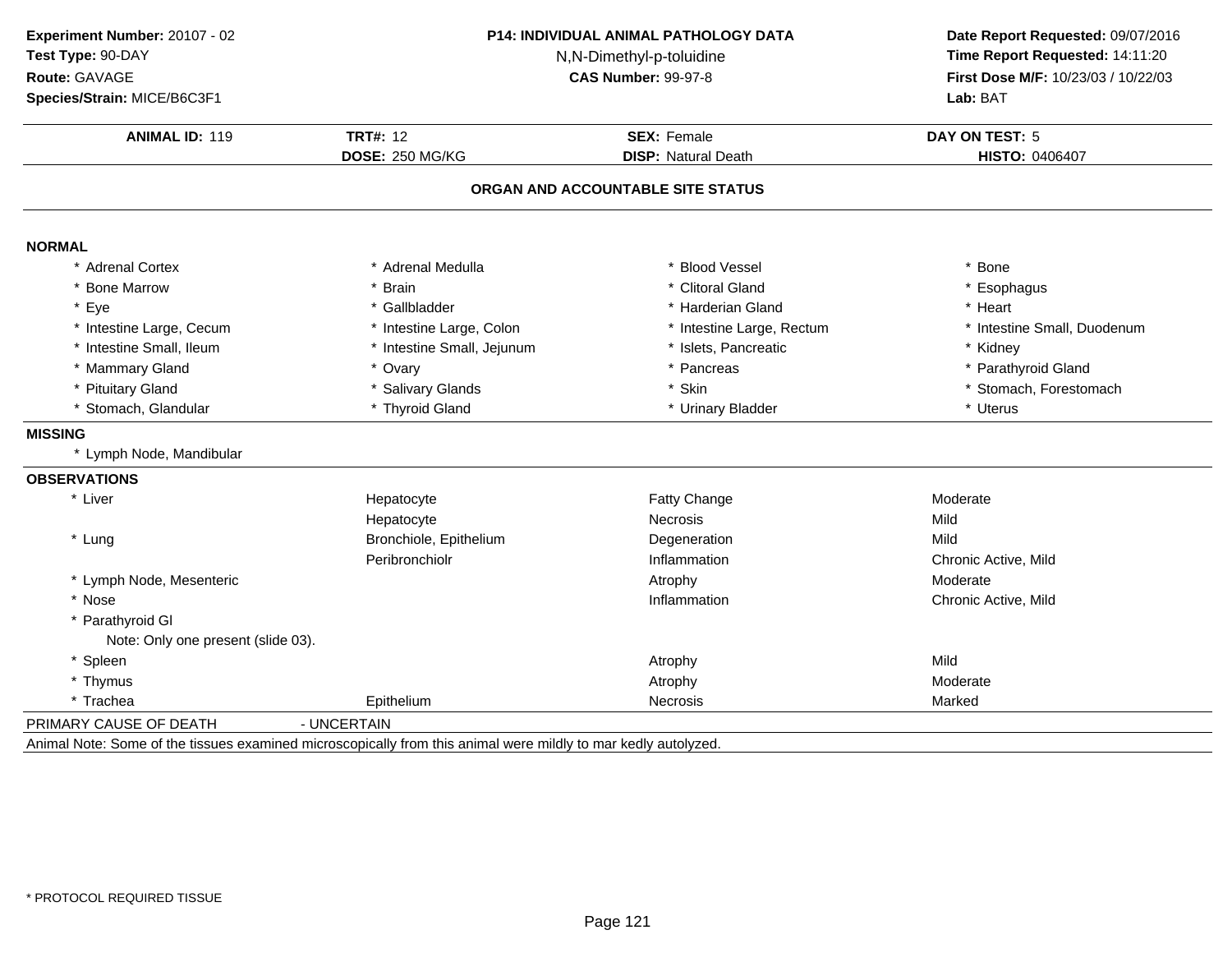| Experiment Number: 20107 - 02                                                                                  | <b>P14: INDIVIDUAL ANIMAL PATHOLOGY DATA</b><br>N,N-Dimethyl-p-toluidine<br><b>CAS Number: 99-97-8</b> |                                   | Date Report Requested: 09/07/2016<br>Time Report Requested: 14:11:20<br>First Dose M/F: 10/23/03 / 10/22/03<br>Lab: BAT |  |
|----------------------------------------------------------------------------------------------------------------|--------------------------------------------------------------------------------------------------------|-----------------------------------|-------------------------------------------------------------------------------------------------------------------------|--|
| Test Type: 90-DAY                                                                                              |                                                                                                        |                                   |                                                                                                                         |  |
| Route: GAVAGE                                                                                                  |                                                                                                        |                                   |                                                                                                                         |  |
| Species/Strain: MICE/B6C3F1                                                                                    |                                                                                                        |                                   |                                                                                                                         |  |
| <b>ANIMAL ID: 120</b>                                                                                          | <b>TRT#: 12</b>                                                                                        | <b>SEX: Female</b>                | DAY ON TEST: 3                                                                                                          |  |
|                                                                                                                | DOSE: 250 MG/KG                                                                                        | <b>DISP: Natural Death</b>        | <b>HISTO: 0406408</b>                                                                                                   |  |
|                                                                                                                |                                                                                                        | ORGAN AND ACCOUNTABLE SITE STATUS |                                                                                                                         |  |
|                                                                                                                |                                                                                                        |                                   |                                                                                                                         |  |
| <b>NORMAL</b>                                                                                                  |                                                                                                        |                                   |                                                                                                                         |  |
| * Adrenal Cortex                                                                                               | * Adrenal Medulla                                                                                      | * Blood Vessel                    | * Bone                                                                                                                  |  |
| * Bone Marrow                                                                                                  | * Brain                                                                                                | * Clitoral Gland                  | * Esophagus                                                                                                             |  |
| * Eye                                                                                                          | * Gallbladder                                                                                          | * Harderian Gland                 | * Heart                                                                                                                 |  |
| * Intestine Large, Cecum                                                                                       | * Intestine Large, Colon                                                                               | * Intestine Large, Rectum         | * Intestine Small, Duodenum                                                                                             |  |
| * Intestine Small, Ileum                                                                                       | * Intestine Small, Jejunum                                                                             | * Islets, Pancreatic              | * Kidney                                                                                                                |  |
| * Mammary Gland                                                                                                | * Ovary                                                                                                | * Pancreas                        | * Parathyroid Gland                                                                                                     |  |
| * Pituitary Gland                                                                                              | * Salivary Glands                                                                                      | * Skin                            | * Stomach, Forestomach                                                                                                  |  |
| * Stomach, Glandular                                                                                           | * Thyroid Gland                                                                                        | * Urinary Bladder                 | * Uterus                                                                                                                |  |
| <b>MISSING</b>                                                                                                 |                                                                                                        |                                   |                                                                                                                         |  |
| * Lymph Node, Mandibular                                                                                       |                                                                                                        |                                   |                                                                                                                         |  |
| <b>OBSERVATIONS</b>                                                                                            |                                                                                                        |                                   |                                                                                                                         |  |
| * Liver                                                                                                        | Hepatocyte                                                                                             | <b>Fatty Change</b>               | Mild                                                                                                                    |  |
| [Fatty Change                                                                                                  | $TGLs = 1-3+4+5$ ]                                                                                     |                                   |                                                                                                                         |  |
| * Lung                                                                                                         | Bronchiole, Epithelium                                                                                 | Degeneration                      | Moderate                                                                                                                |  |
|                                                                                                                | Peribronchiolr                                                                                         | Inflammation                      | Chronic Active, Mild                                                                                                    |  |
| Lymph Node                                                                                                     | Inguinal                                                                                               | <b>Necrosis</b>                   | Lymphoid, Moderate                                                                                                      |  |
| * Lymph Node, Mesenteric                                                                                       |                                                                                                        | <b>Necrosis</b>                   | Lymphoid, Moderate                                                                                                      |  |
| * Nose                                                                                                         |                                                                                                        | Inflammation                      | Chronic Active, Mild                                                                                                    |  |
| * Ovary                                                                                                        |                                                                                                        |                                   |                                                                                                                         |  |
| Note: Only one ovary available for histologic examination.                                                     |                                                                                                        |                                   |                                                                                                                         |  |
| * Parathyroid GI                                                                                               |                                                                                                        |                                   |                                                                                                                         |  |
| Note: Only one present (slide 03).                                                                             |                                                                                                        |                                   |                                                                                                                         |  |
| * Spleen                                                                                                       | Lymph Follic                                                                                           | <b>Necrosis</b>                   | Moderate                                                                                                                |  |
| * Thymus                                                                                                       | Thymocyte                                                                                              | <b>Necrosis</b>                   | Marked                                                                                                                  |  |
| * Trachea                                                                                                      | Epithelium                                                                                             | <b>Necrosis</b>                   | Marked                                                                                                                  |  |
| PRIMARY CAUSE OF DEATH                                                                                         | - UNCERTAIN                                                                                            |                                   |                                                                                                                         |  |
| Animal Note: Some of the tissues examined microscopically from this animal were mildly to mar kedly autolyzed. |                                                                                                        |                                   |                                                                                                                         |  |